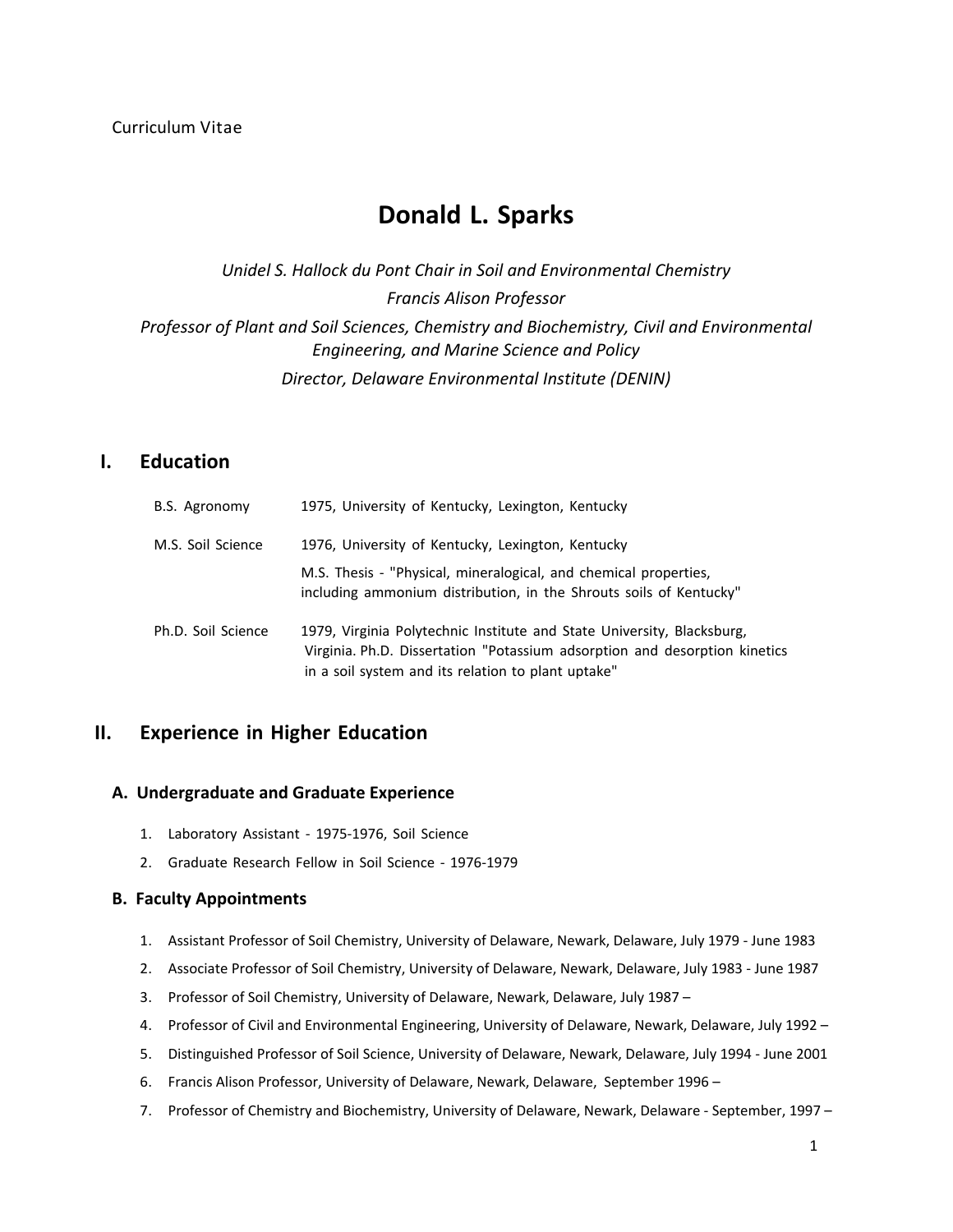- 8. Professor of Marine Science and Policy, University of Delaware, Newark, Delaware December, 1999 –
- 9. T. A. Baker Professor, University of Delaware, Newark, Delaware September, 2001‐2002
- 10. S. Hallock du Pont Chair, University of Delaware, Newark, Delaware ‐ September, 2002‐

## **C. Visiting Professorships**

- 1. Visiting Associate Professor of Soil Physical Chemistry, University of California, Riverside, California ‐ December, 1985‐April, 1986
- 2. Visiting Professor of Soil and Environmental Chemistry, INRA, Paul Cezanne University and University of Marseille, Aix‐en‐Provence, France, August 2005

## **D. Administrative Appointments**

- 1. Assistant Chairperson, Department of Plant Science, University of Delaware, 1984 ‐ 1985
- 2. Chairperson, Department of Plant and Soil Sciences, University of Delaware, 1989 ‐2008
- 3. Director, Center for Critical Zone Research, 2006‐ 2009
- 4. Director, Delaware Environmental Institute, 2009 ‐
- 5. Lead Principal Investigator, Christina River Basin Critical Zone Observatory, 2009 2014
- 6. NSF EPSCoR Principal Investigator and Project Director for DE EPSCoR Program, 2005‐2018

## **E. Professional Appointments**

- 1987 Chair-Elect, Div. S-2 (Soil Chemistry), Soil Science Society of America
- 1994 Elected Vice-Chair, Commission II (Soil Chemistry), International Society of Soil Science
- 1998 President-Elect, Soil Science Society of America
- 1998 Elected Chair, Commission II (Soil Chemistry), International Union of Soil Science
- 1999 President, Soil Science Society of America
- 2000 President‐Elect, International Union of Soil Sciences
- 2000 Member, National Research Council/National Academy of Sciences, U.S. Committee for Soil Science
- 2001-2002 National Research Council/National Academy of Sciences Committee on Biosolids Applied to Land
- 2002 President, International Union of Soil Sciences
- 2002 Scientific Advisory Board, Advanced Light Source, Lawrence Berkeley National Laboratory
- 2003 SUNY‐Stony Brook Molecular Environmental Science Institute
- 2004 Review Panel for Environmental Sciences Department at Swiss Federal Institute of Technology (ETH), May 2‐7, 2004.
- 2008 Executive Committee, American Geological Institute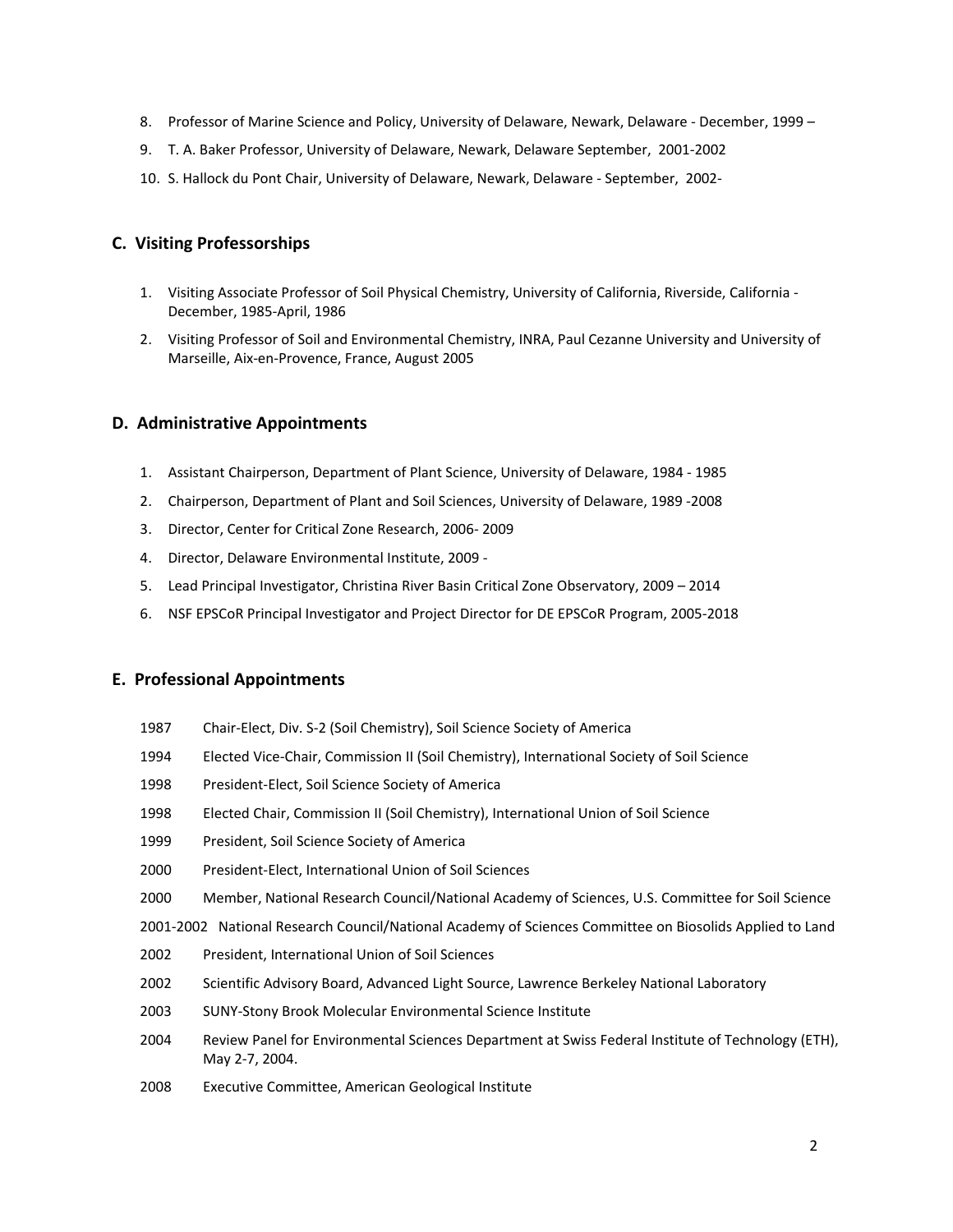American Geological Foundation Trustee ‐2018 Chair, NAS U.S. National Committee for Soil Science ‐2019, Advisory Board, European Commission Project on the Critical Zone ‐2019, Advisory Board, Aqua Diva CZ, Germany ‐ Advisory Board, NanoEarth, VA Tech ‐2020 Member, NAS Committee on Catalyzing Research Opportunities in the Earth Sciences

## **III. Professional Honors and Awards**

- Sigma Xi Award from Virginia Polytechnic Institute and State University for Outstanding Ph.D. dissertation in Physical Sciences
- Sigma Xi Distinguished Scientist Award from Univ. of Delaware
- Nominated for Presidential Young Investigator Award, The National Science Foundation
- Cited by International Potash Institute for Outstanding Research on Soil Potassium
- American Society of Agronomy Visiting Scientist Award
- Research Award, Northeastern Branch, American Society of Agronomy
- Fellow, Soil Science Society of America
- Fellow, American Society of Agronomy
- F.D. Chester Distinguished Performance Award ‐ College of Agricultural Sciences
- M.L. and Chrystie M. Jackson Soil Science Award
- Who's Who in America, American Men in Science
- Named 1st Distinguished Professor in the College of Agricultural Sciences
- Soil Science Research Award, Soil Science Society of America
- American Men and Women of Science
- Recipient of the University of Delaware Francis Alison Award
- Fellow, American Association for the Advancement of Science
- Sir Frederick McMaster Visiting Lecturer Fellowship, CSIRO, Australia
- T.A. Baker Professor in Plant and Soil Sciences
- University of Kentucky Gamma Sigma Delta Chapter Outstanding Alumnus Award
- University of Delaware Doctoral Student Advising and Mentoring Award
- S. Hallock du Pont Chair in Plant and Soil Sciences
- Gold Medal for Distinguished Research Achievements, Polish Society of Soil Science
- American Society of Agronomy Environmental Quality Research Award
- Roscoe Ellis, Jr. Memorial Lecturer, Kansas State University
- Sterling B. Hendricks Memorial Lecturer and Medal, USDA/ARS
- Distinguished Alumnus, University of Kentucky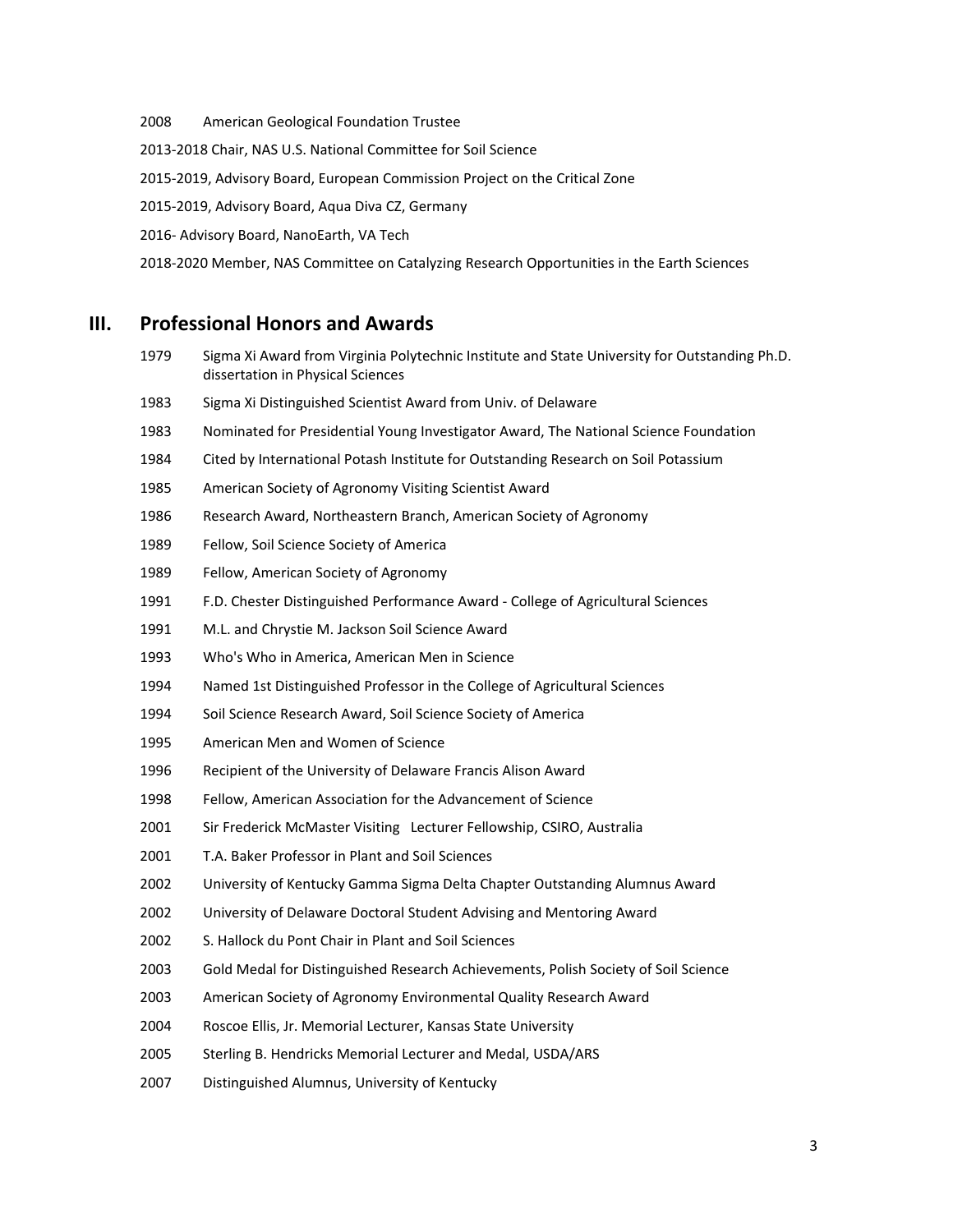- 2007 Distinguished Alumnus, Virginia Tech
- 2007 Honorary Member, Polish Society of Soil Science
- 2008 Distinguished Lecturer, USDA, Beltsville
- 2008 Distinguished Lecturer, University of Florida
- 2008 Fellow, Geochemical Society and European Association of Geochemists
- 2010 Geoffrey Smith Mentoring Award, Northeast Association of Graduate Schools
- 2010 Liebig Medal, International Union of Soil Sciences
- 2011 Einstein Professor, Chinese Academy of Sciences
- 2011 Honorary Professor, Institute for Urban Environment, Xiamen, China
- 2012 Honorary Member, International Union of Soil Sciences
- 2012 Honorary Professor, Huazhong Agricultural University, Wuhan, China
- 2013 Weston Distinguished Lecturer, University of Wisconsin, Madison
- 2015 Geochemistry Medal, American Chemical Society
- 2015 Honorary Professor, Nanjing University
- 2015 Honorary Professor, Institute of Soil Science, Chinese Academy of Sciences, Nanjing, China
- 2016 Clay Minerals Society's Pioneer in Clay Science Award
- 2019 Leo Walsh Distinguished Lecture in Soil Science, University of Wisconsin, Madison

## **IV. Publications**

#### **A. Books Authored**

- 1. Sparks, D.L. 1989. Kinetics of Soil Chemical Processes. Academic Press, New York.
- 2. Sparks, D.L. 1995. Environmental Soil Chemistry, Academic Press, San Diego, CA
- 3. Sparks, D.L. 2002. Environmental Soil Chemistry, 2nd Edition, Academic Press, San Diego, CA

#### **B. Books Edited**

- 1. Sparks, D.L. 1986. Editor. Soil Physical Chemistry. CRC Press, Inc., Boca Raton, FL
- 2. Sparks, D.L., and D.L. Suarez. Editors. 1991. Rates of Soil Chemical Processes. Soil Sci. Soc. Am. Spec. Publ. 27. Soil Sci. Soc. Am., Madison, WI
- 3. Sparks, D.L. 1991. Editor. Advances in Agronomy. Vol. 46, Academic Press, New York
- 4. Sparks, D.L. 1992. Editor. Advances in Agronomy. Vol. 47, Academic Press, New York
- 5. Sparks, D.L. 1992. Editor. Advances in Agronomy. Vol. 48, Academic Press, New York
- 6. Sparks, D.L. 1993. Editor. Advances in Agronomy. Vol. 49, Academic Press, San Diego, CA
- 7. Sparks, D.L. 1993. Editor. Advances in Agronomy. Vol. 50, Academic Press, San Diego, CA
- 8. Sparks, D.L. 1993. Editor. Advances in Agronomy. Vol. 51, Academic Press, San Diego, CA
- 9. Sparks, D.L. 1994. Editor. Advances in Agronomy. Vol. 52, Academic Press, San Diego, CA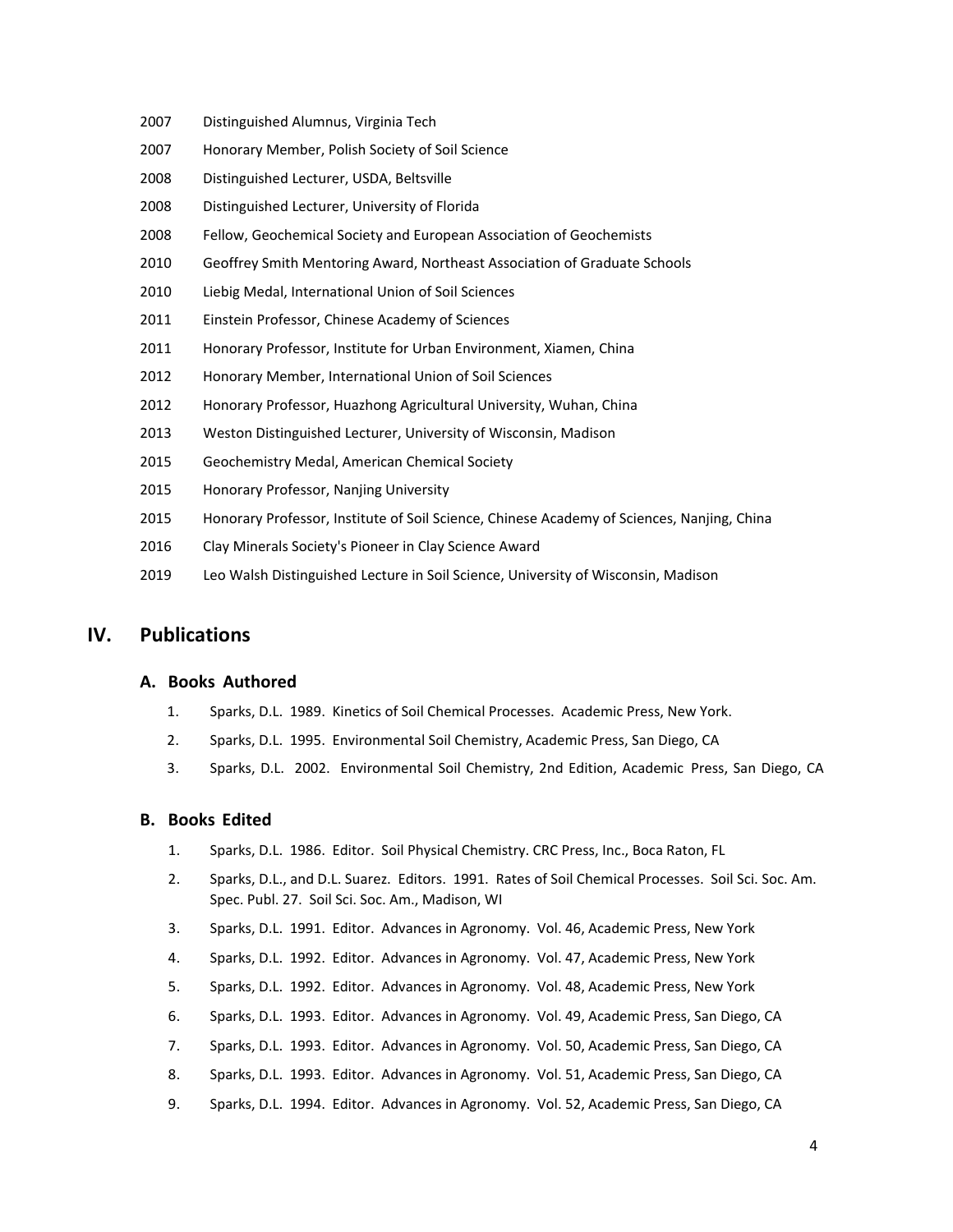- 10. Sparks, D.L. 1994. Editor. Advances in Agronomy. Vol. 53, Academic Press, San Diego, CA
- 11. Sparks, D.L. 1995. Editor. Advances in Agronomy. Vol. 54, Academic Press, San Diego, CA
- 12. Sparks, D.L. 1995. Editor. Advances in Agronomy. Vol. 55, Academic Press, San Diego, CA
- 13. Sparks, D.L. 1995. Editor. The environmental chemistry of soils, "Geoderma" Special Volume, Elsevier, Amsterdam, The Netherlands.
- 14. Sparks, D.L. 1996. Editor. Methods of Soil Analysis: Chemical Methods and Processes. Am. Soc. Agron, Madison, WI
- 15. Sparks, D.L. 1996. Editor. Advances in Agronomy. Vol. 56, Academic Press, San Diego, CA
- 16. Sparks, D.L. 1996. Editor. Advances in Agronomy. Vol. 57, Academic Press, San Diego, CA.
- 17. Sparks, D.L. 1997. Editor. Advances in Agronomy. Vol. 58, Academic Press, San Diego, CA
- 18. Sparks, D.L. 1997. Editor. Advances in Agronomy. Vol. 59, Academic Press, San Diego, CA
- 19. Sparks, D.L. 1997. Editor. Advances in Agronomy. Vol. 60, Academic Press, San Diego, CA
- 20. Sparks, D.L. 1997. Editor. Advances in Agronomy. Vol. 61, Academic Press, San Diego, CA
- 21. Sparks, D.L. 1998. Editor. Advances in Agronomy. Vol. 62, Academic Press, San Diego, CA
- 22. Sparks, D.L. 1998. Editor. Advances in Agronomy. Vol. 63, Academic Press, San Diego, CA
- 23. Sparks, D.L. 1998. Editor. Advances in Agronomy. Vol. 64, Academic Press, San Diego, CA
- 24. Sparks, D.L. 1999. Editor. Soil Physical Chemistry, 2nd edition, CRC Press, Boca Raton, FL
- 25. Sparks, D.L., and T.J. Grundl. Editors. 1999. Mineral‐Water Interfacial Reactions: Kinetics and Mechanisms. ACS Symp. Ser. 715, Am. Chem. Soc. Washington, DC
- 26. Sparks, D.L. 1999. Editor. Advances in Agronomy. Vol. 65, Academic Press, San Diego, CA
- 27. Sparks, D.L. 1999. Editor. Advances in Agronomy. Vol. 66, Academic Press, San Diego, CA
- 28. Sparks, D.L. 1999. Editor. Advances in Agronomy. Vol.67, Academic Press, San Diego, CA
- 29. Sparks, D.L. 2000. Editor. Advances in Agronomy. Vol. 68, Academic Press, San Diego, CA
- 30. Sparks, D.L. 2000. Editor. Advances in Agronomy. Vol. 69, Academic Press, San Diego, CA
- 31. Sparks, D.L. 2000. Editor. Advances in Agronomy. Vol. 70, Academic Press, San Diego, CA
- 32. Sparks, D.L. 2000. Editor. Advances in Agronomy. Vol. 71, Academic Press, San Diego, CA
- 33. Sparks, D.L. 2001. Editor. Advances in Agronomy. Vol. 72, Academic Press, San Diego, CA
- 34. Sparks, D.L. 2001. Editor. Advances in Agronomy. Vol. 73, Academic Press, San Diego, CA
- 35. Sparks, D.L. 2001. Editor. Advances in Agronomy. Vol. 74, Academic Press, San Diego, CA
- 36. Selim, H.M., and D.L. Sparks. 2001. Physical and chemical processes of water and solute transport/retention in soil. SSSA Spec. Publ. No. 56, Soil Sci. Soc. Am., Madison, WI
- 37. Selim, H.M., and D.L. Sparks. 2001. Heavy metals release in soils. Lewis Publishers, Boca Raton, FL
- 38. Sparks, D.L. 2002. Editor. Advances in Agronomy. Vol. 75, Academic Press, San Diego, CA
- 39. Sparks, D.L. 2002. Editor. Advances in Agronomy. Vol. 76, Academic Press, San Diego, CA
- 40. Sparks, D.L. 2002. Editor. Advances in Agronomy. Vol. 77, Academic Press, San Diego, CA
- 41. Sparks, D.L. 2003. Editor. Advances in Agronomy. Vol. 78, Academic Press, San Diego, CA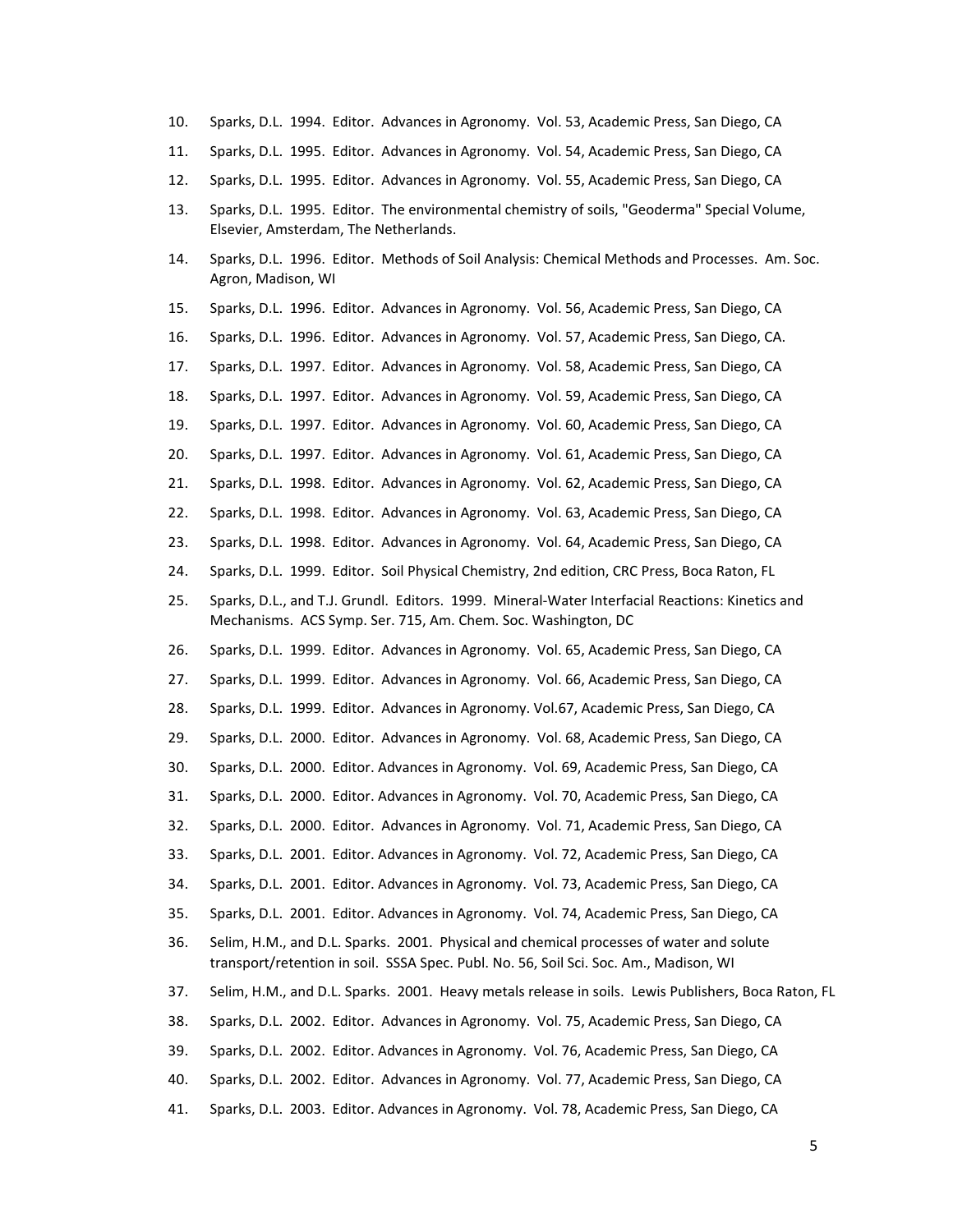- 42. Sparks, D.L. 2003. Editor. Advances in Agronomy. Vol. 79, Academic Press, San Diego, CA
- 43. Sparks, D.L. 2003. Editor. Advances in Agronomy. Vol. 80, Academic Press, San Diego, CA
- 44. Sparks, D.L. 2004. Editor. Advances in Agronomy. Vol. 81, Academic Press, San Diego, CA
- 45. Sparks, D.L. 2004. Editor. Advances in Agronomy. Vol. 82, Academic Press, San Diego, CA
- 46. Sparks, D.L. 2004. Editor. Advances in Agronomy. Vol. 83, Academic Press, San Diego, CA
- 47. Sparks, D.L. 2004. Editor. Advances in Agronomy. Vol. 84, Academic Press, San Diego, CA
- 48. Hillel, D., J.L. Hatfield, D.S. Powlson, C. Rosenzweig, K. M. Scow, M.J. Singer and D. L. Sparks. 2005. Editors. Encyclopedia of Soils in the Environment. Elsevier Ltd., Oxford, UK
- 49. Sparks, D.L. 2005. Editor. Advances in Agronomy. Vol. 85, Academic Press, San Diego, CA
- 50. Sparks, D.L. 2005. Editor. Advances in Agronomy. Vol. 86, Academic Press, San Diego, CA
- 51. Sparks, D.L. 2005. Editor. Advances in Agronomy. Vol. 87, Academic Press, San Diego, CA
- 52. Sparks, D.L. 2005. Editor. Advances in Agronomy. Vol. 88, Academic Press, San Diego, CA
- 53. Sparks, D.L. 2005. Metals in the Environment. Elements, Vol. 4, No. 4, Mineralogical Soc. of Am., Washington, D.C
- 54. Tabatabai, M. A., and D. L. Sparks. Editors. 2005. Chemical Processes in Soils. No. 8. Soil Science Society of America Book Series. Soil Science Society of America, Madison, WI
- 55. Sparks, D.L. 2006. Editor. Advances in Agronomy. Vol. 89, Academic Press, San Diego, CA
- 56. Sparks, D.L. 2006. Editor. Advances in Agronomy. Vol. 90, Academic Press, San Diego, CA
- 57. Sparks, D.L. 2006. Editor. Advances in Agronomy. Vol. 91, Academic Press, San Diego, CA
- 58. Sparks, D.L. 2006. Editor. Advances in Agronomy. Vol. 92, Academic Press, San Diego, CA
- 59. Sparks, D.L. 2006. Editor. Advances in Agronomy. Vol. 93, Academic Press, San Diego, CA
- 60. Sparks, D.L. 2007. Editor. Advances in Agronomy. Vol. 94, Academic Press, San Diego, CA
- 61. Sparks, D.L. 2007. Editor. Advances in Agronomy. Vol. 95, Academic Press, San Diego, CA
- 62. Sparks, D.L. 2007. Editor. Advances in Agronomy. Vol. 96, Academic Press, San Diego, CA
- 63. Sparks, D.L. 2008. Editor. Advances in Agronomy. Vol. 97, Academic Press, San Diego, CA
- 64. Sparks, D.L. 2008. Editor. Advances in Agronomy. Vol. 98, Academic Press, San Diego, CA
- 65. Sparks, D.L. 2008. Editor. Advances in Agronomy. Vol. 99, Academic Press, San Diego, CA
- 66. Sparks, D.L. 2008. Editor. Advances in Agronomy. Vol. 100, Academic Press San Diego, CA
- 67. Sparks, D.L. 2009. Editor. Advances in Agronomy. Vol. 101, Academic Press, San Diego, CA
- 68. Sparks, D.L. 2009. Editor. Advances in Agronomy. Vol. 102, Academic Press, San Diego, CA
- 69. Sparks, D.L. 2009. Editor. Advances in Agronomy. Vol. 103, Academic Press, San Diego, CA
- 70. Sparks, D.L. 2009. Editor. Advances in Agronomy. Vol. 104, Academic Press, San Diego, CA
- 71. Sparks, D.L. 2010. Editor. Advances in Agronomy. Vol. 105, Academic Press, San Diego, CA
- 72. Sparks, D.L. 2010. Editor. Advances in Agronomy. Vol. 106, Academic Press, San Diego, CA
- 73. Sparks, D. L. 2010. Editor. Advances in Agronomy. Vol. 107, Academic Press, San Diego, CA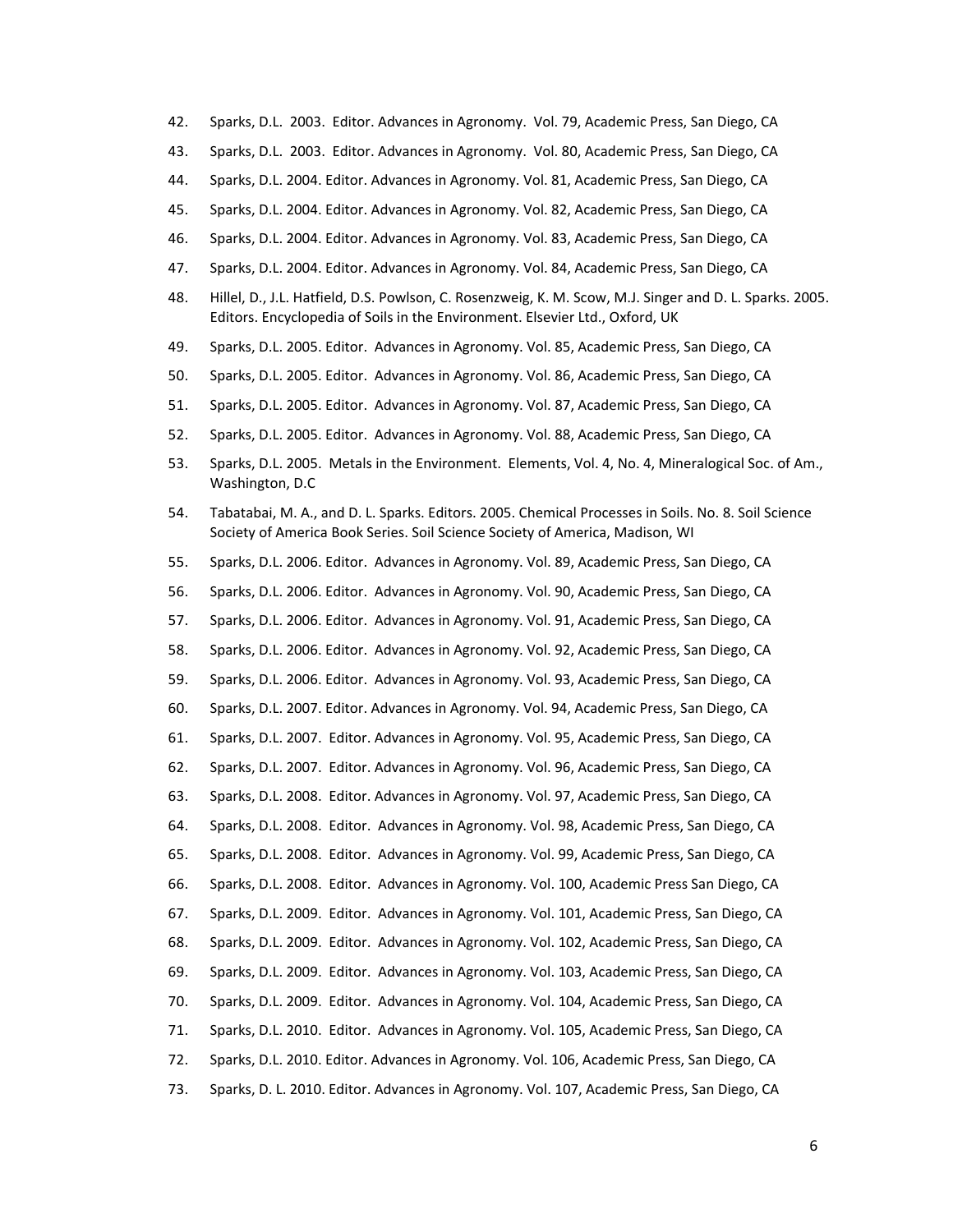74. Sparks, D. L. 2010. Editor. Advances in Agronomy. Vol. 108, Academic Press, San Diego, CA 75. Sparks, D. L. 2010. Editor. Advances in Agronomy. Vol. 109, Academic Press, San Diego, CA 76. Sparks, D. L. 2011. Editor. Advances in Agronomy. Vol. 110, Academic Press, San Diego, CA 77. Sparks, D. L. 2011. Editor. Advances in Agronomy. Vol. 111, Academic Press, San Diego, CA 78. Sparks, D. L. 2011. Editor. Advances in Agronomy. Vol. 112, Academic Press, San Diego, CA 79. Sparks, D. L. 2011. Editor. Advances in Agronomy. Vol. 113, Academic Press, San Diego, CA 80. Sparks, D. L. 2012. Editor. Advances in Agronomy. Vol. 114, Academic Press, San Diego, CA 81. Sparks, D. L. 2012. Editor. Advances in Agronomy, Vol. 115, Academic Press, San Diego, CA 82. Sparks, D. L. 2012. Editor, Advances in Agronomy, Vol. 116, Academic Press, San Diego, CA 83. Sparks, D. L. 2012. Editor, Advances in Agronomy, Vol. 117, Academic Press, San Diego, CA 84. Sparks, D. L. 2013. Editor, Advances in Agronomy, Vol. 118, Academic Press, San Diego, CA 85. Sparks, D. L. 2013. Editor, Advances in Agronomy, Vol. 119, Academic Press, San Diego, CA 86. Sparks, D. L. 2013. Editor, Advances in Agronomy, Vol. 120, Academic Press, San Diego, CA 87. Sparks, D. L. 2013. Editor, Advances in Agronomy, Vol. 121, Academic Press, San Diego, CA 88. Xu, J. and D. L. Sparks, 2013. Editors, Molecular Environmental Soil Science. Springer, Dordrecht. 89. Sparks, D.L. 2013. Editor, Advances in Agronomy, Vol. 122, Academic Press, San Diego, CA 90. Sparks, D.L. 2014. Editor, Advances in Agronomy, Vol. 123, Academic Press, San Diego, CA 91. Sparks, D.L. 2014. Editor, Advances in Agronomy, Vol. 124, Academic Press, San Diego, CA 92. Sparks, D.L. 2014. Editor, Advances in Agronomy, Vol. 125, Academic Press, San Diego, CA 93. Sparks, D.L. 2014. Editor, Advances in Agronomy, Vol. 126, Academic Press, San Diego, CA 94. Sparks, D.L. 2014. Editor, Advances in Agronomy, Vol. 127, Academic Press, San Diego, CA 95. Sparks, D.L. 2014. Editor, Advances in Agronomy, Vol. 128, Academic Press, San Diego, CA 96. Sparks, D.L. 2015. Editor, Advances in Agronomy, Vol. 129, Academic Press, San Diego, CA 97. Sparks, D.L. 2015. Editor, Advances in Agronomy, Vol. 130, Academic Press, San Diego, CA 98. Sparks, D.L. 2015. Editor, Advances in Agronomy, Vol. 131, Academic Press, San Diego, CA 99. Sparks, D.L. 2015. Editor, Advances in Agronomy, Vol. 132, Academic Press, San Diego, CA 100. Sparks, D. L. 2015. Editor, Advances in Agronomy, Vol. 133, Academic Press, San Diego, CA 101. Sparks, D. L. 2015. Editor, Advances in Agronomy, Vol. 134, Academic Press, San Diego, CA 102. Feng, W., W. Li, M. Zhu, D. L. Sparks. 2015. (Eds.). Advances in the Environmental Biogeochemistry of Manganese Oxides, ACS Symposium Series, American Chemical Society, Washington, D.C. DOI: 10. 1021/bk‐2015‐1197 103. Sparks, D. L. 2016. Editor, Advances in Agronomy, Vol. 135, Academic Press, San Diego, CA 104. Sparks, D. L. 2016. Editor, Advances in Agronomy, Vol. 136, Academic Press, San Diego, CA 105. Sparks, D. L. 2016. Editor, Advances in Agronomy, Vol. 137, Academic Press, San Diego, CA

106. Sparks, D. L. 2016. Editor, Advances in Agronomy, Vol. 138, Academic Press, San Diego, CA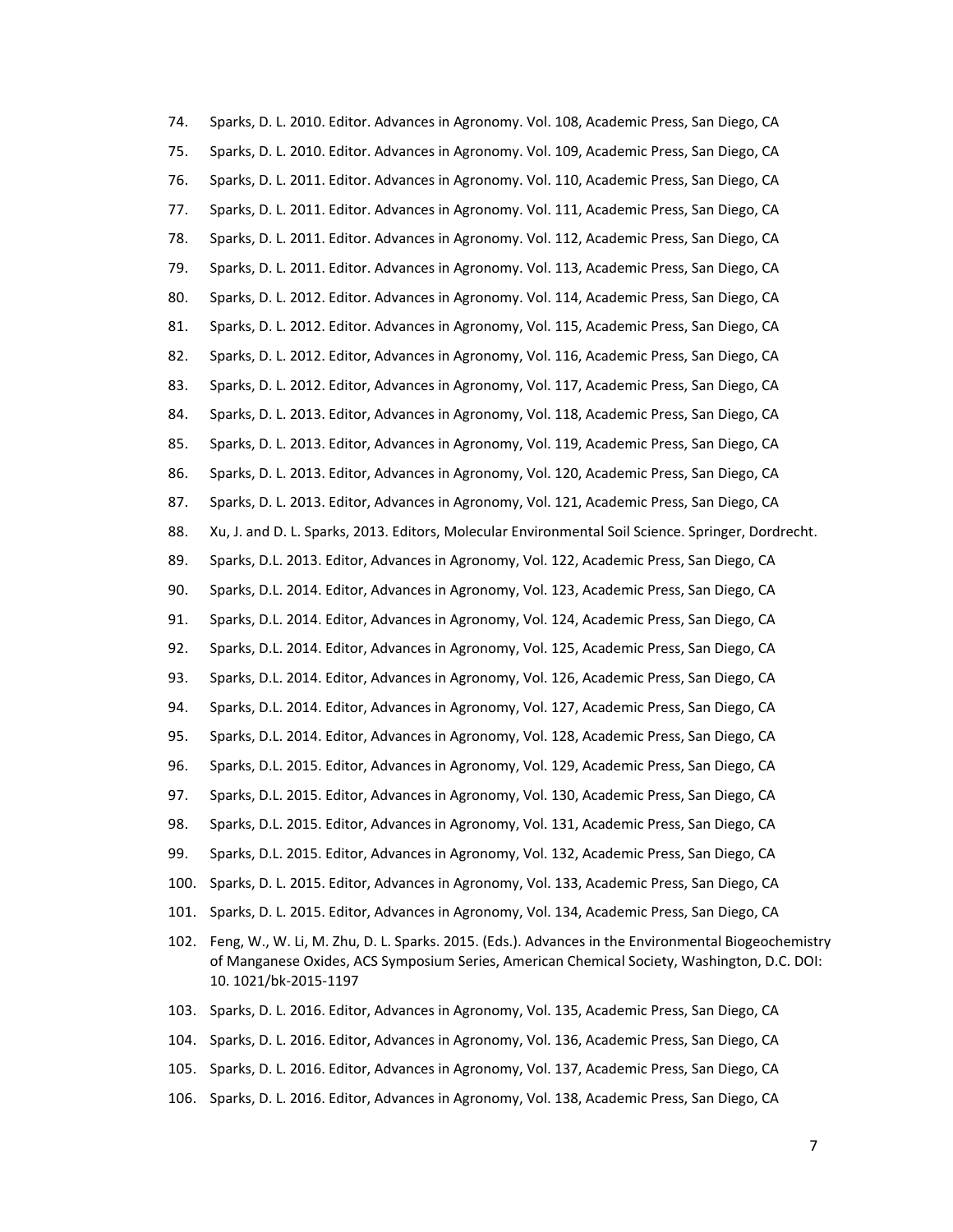107. Sparks, D.L. 2016. Editor, Advances in Agronomy, Vol. 139, Academic Press, San Diego, CA 108. Sparks, D.L. 2016. Editor, Advances in Agronomy, Vol. 140, Academic Press, San Diego, CA 109. Sparks, D.L. 2017. Editor, Advances in Agronomy, Vol. 141, Academic Press, San Diego, CA 110. Sparks, D.L. 2017. Editor, Advances in Agronomy, Vol. 142, Academic Press, San Diego, CA 111. Sparks, D.L. 2017. Editor, Advances in Agronomy, Vol. 143, Academic Press, San Diego, CA 112. Sparks, D.L. 2017. Editor, Advances in Agronomy, Vol. 144, Academic Press, San Diego, CA 113. Sparks, D.L. 2017. Editor, Advances in Agronomy, Vol. 145, Academic Press, San Diego, CA 114. Sparks, D.L. 2017. Editor, Advances in Agronomy, Vol. 146, Academic Press, San Diego, CA 115. Sparks, D.L. 2018. Editor, Advances in Agronomy, Vol. 147, Academic Press, San Diego, CA 116. Sparks, D.L. 2018. Editor, Advances in Agronomy, Vol. 148, Academic Press, San Diego, CA 117. Sparks, D.L. 2018. Editor, Advances in Agronomy, Vol. 149, Academic Press, San Diego, CA 118. Sparks, D.L. 2018. Editor, Advances in Agronomy, Vol. 150, Academic Press, San Diego, CA 119. Sparks, D.L. 2018. Editor, Advances in Agronomy, Vol. 151, Academic Press, San Diego, CA 120. Sparks, D.L. 2018. Editor, Advances in Agronomy, Vol. 152, Academic Press, San Diego, CA 121. Sparks, D.L. 2019. Editor, Advances in Agronomy, Vol. 153‐159, Academic Press, San Diego, CA

## **C. Chapters in Books**

- 1. Sparks, D.L., and P.M. Huang. 1985. The physical chemistry of soil potassium. In R.E. Munson (ed.) Potassium in Agriculture. Soil Science Society of America, Madison, WI, p. 201‐276.
- 2. Sparks, D.L. 1986. Kinetics of ionic reactions in clay minerals and soils. In N.C., Brady (ed.) Advances in Agronomy, Vol. 38, Academic Press, New York, p. 231‐266.
- 3. Sparks, D.L. 1986. Kinetics of reactions in pure and mixed systems. In D.L. Sparks (ed.) Soil Physical Chemistry, CRC Press, Boca Raton, FL, p. 63‐145.
- 4. Sparks, D.L. 1986. Potassium release from sandy soils. InH. von Peter (ed.) Nutrient Balances and the Need for Potassium. International Potash Institute, Bern, Switzerland, p. 93‐105.
- 5. Sparks, D.L. 1987. Potassium dynamics in soil potassium. In B.A. Stewart (ed.) Advances in Soil Science. Vol. 6, Springer‐Verlag, New York, p. 1‐63.
- 6. Sparks, D.L. 1987. Kinetics of soil chemical processes: Past progress and future needs. In L.L. Boersma (ed.). Future Developments in Soil Science. Soil Science Society of America, Madison, WI, p. 61‐73.
- 7. Sparks, D.L. 1989. Kinetics of reactions on soil systems. In McGraw‐Hill Yearbook of Science and Engineering. McGraw‐Hill, New York, p. 362‐365.
- 8. Sparks, D.L. 1990. Kinetics of soil chemical processes: An overview. In Proc. of 14th International Soil Science Congress, Kyoto, Japan, p. II4‐II9.
- 9. Feigenbaum, S., A. Bar‐Tal, and D.L. Sparks. 1990. Dynamics of soil potassium in multicationic systems. In H. von Peter (ed.) Development of K-fertilizer Recommendations. Proc. 22nd Colloquium Int. Potash Institute, Bern, Switzerland, p. 145‐161.
- 10. Schulthess, C.P., and D.L. Sparks. 1991. Equilibrium based modeling of chemical sorption on soils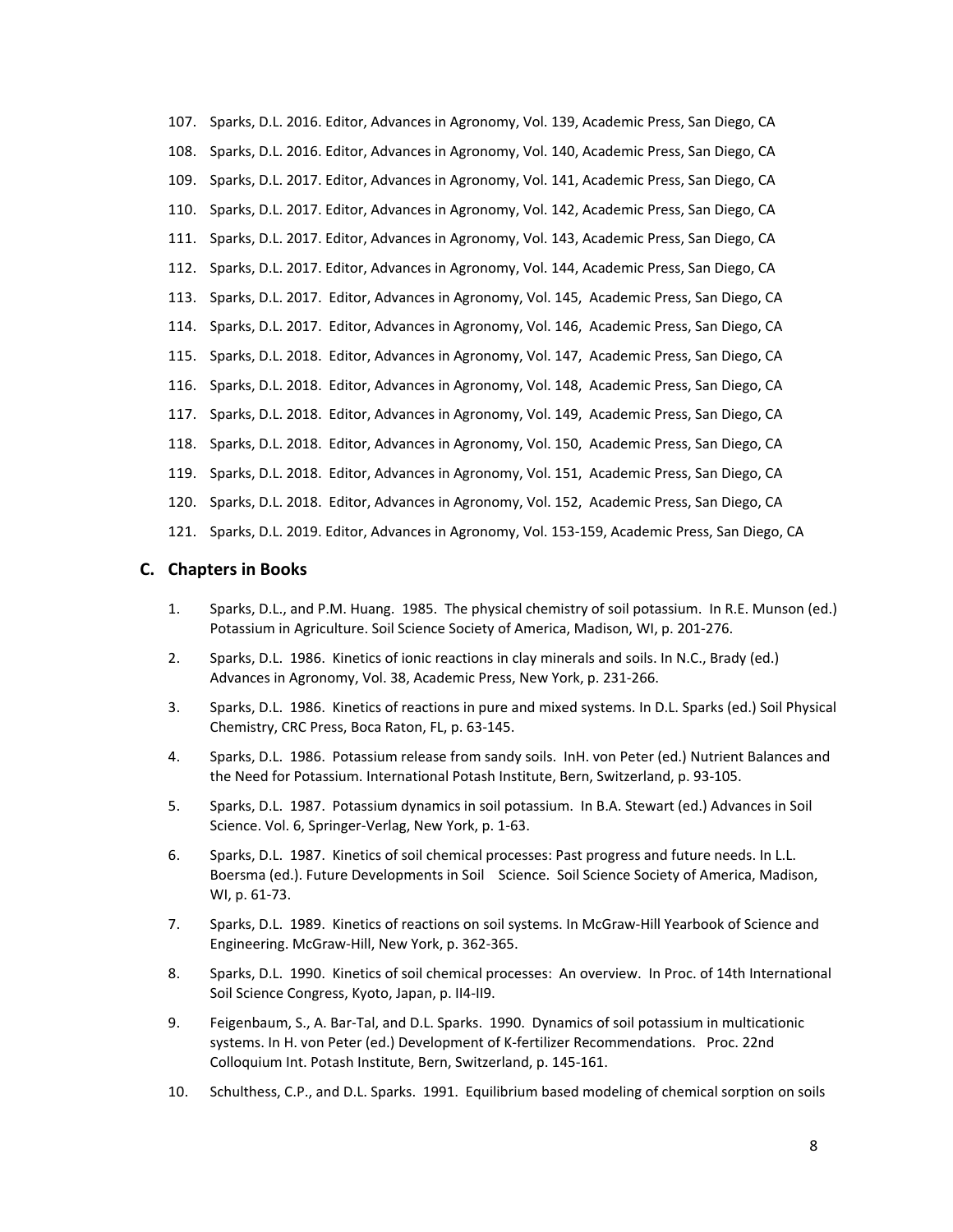and soil constituents. In B. A. Stewart (ed.) Advances in Soil Science, Vol. 16. Springer‐Verlag New York, p.121‐163.

- 11. Sparks, D.L. 1991. Chemical kinetics and mass transfer processes in soils and soil constituents. In J. Bear and Y. Corapcioglu (eds.) Transport Processes in Porous Media. NATO ASI Series E: Vol. 202, Kluwer Academic Publishers B.V., Dordrecht, p. 585‐637.
- 12. Sparks, D.L., and P. Zhang. 1991. Relaxation methods for studying soil chemical processes. In D.L. Sparks and D.L. Suarez (eds.). Rates of Soil Chemical Processes. Soil Sci. Soc. Am. Spec. Publ. 27, Soil Science Society of America, Madison, WI, p. 61‐94.
- 13. Aharoni, C., and D.L. Sparks. 1991. Kinetics of soil chemical reactions ‐ A theoretical treatment. In D.L. Sparks and D.L. Suarez (eds.). Rates of Soil Chemical Processes. Soil Sci. Soc. Am. Spec. Publ. 27, Soil Science Society of America, Madison, WI, p. 1‐18.
- 14. Sparks, D.L. 1992. Agronomy. In C. G. Morris (ed.) Academic Press Dictionary of Science and Technology. Harcourt Brace Jovanovich, Inc., San Diego, CA, p. 60.
- 15. Sparks, D.L. 1992. Soil kinetics. In W.A. Niernberg. (ed) Encyclopedia of Earth System Science. Vol. 4. Academic Press, New York, p. 219‐229.
- 16. Sparks, D.L. 1993. Soil decontamination. In Morton Corn (ed) Handbook of Hazardous Materials. Academic Press, New York, p. 671‐680.
- 17. Sparks, D.L. 1993. Kinetics of important soil chemical reactions. In J. Menon (ed). Research Trends in Agronomy, Council of Scientific Research Integration, Sreekanteswaram, India, p. 671‐680.
- 18. Sparks, D.L. 1993. Soil and environmental chemistry research in the Northeastern USA: Challenges and opportunities for the 1990's. In J.T. Sims and E. Hadley (eds), Agricultural Research in the Northeastern United States: Critical Review and Future Perspectives, American Society of Agronomy, Madison, WI, p. 1‐9.
- 19. Sparks, D.L., S.E. Fendorf, P.C. Zhang, and L. Tang. 1993. Kinetics and mechanisms of environmentally important reactions on soil colloidal surfaces. In D. Petruzzeli and F. Helfferich (eds) Migration and Fate of Pollutants in Soils and Subsoils. NATO ASI Series G, Vol. 32, Springer‐ Verlag, Berlin, p. 141‐168.
- 20. Sparks, D.L. 1994. Advising M.S. students: Issues and perspectives. In P. Baveye (ed). Soil Science Education, Soil Science Society of America, Madison, WI, p. 53‐59.
- 21. Sparks, D.L. 1994. Soil chemistry. In C.J. Arntzen (ed.) Encyclopedia of Agricultural Science, Vol. 4, Academic Press, San Diego, CA, p. 75‐81.
- 22. Sparks, D.L. 1995. Kinetics of metal sorption reactions. In H.E. Allen, C.P. Huang, G.W. Bailey, and A.R. Bowers (eds.). Metal Speciation and Contamination of Soil. Lewis Publishers, Chelsea, MI, p. 35‐58.
- 23. Fendorf, S.E., and D.L. Sparks. 1996. XAFS spectroscopy. In D.L. Sparks (ed). Methods of Soil Analysis: Part 3. Chemical Methods. Soil Sci. Soc. Am. Book Series 5, Soil Science Society of America, Madison, WI, p. 377‐416.
- 24. Helmke, P.A., and D.L. Sparks. 1996. Lithium, sodium, potassium, cesium, and rubidium. In D.L. Sparks (ed). Methods of Soil Analysis: Part 3. Chemical Methods. Soil Sci. Soc. Am. Book Series 5, Soil Science Society of America, Madison, WI, p. 551‐574.
- 25. Sparks, D.L., S.E. Fendorf, C.V. Toner, IV, and T.H. Carski. 1996. Kinetic methods and measurements. In D.L. Sparks (ed). Methods of Soil Analysis: Part 3. Chemical Methods. Soil Sci. Soc. Am. Book Series 5, Soil Science Society of America, Madison, WI, p. 1275‐1307.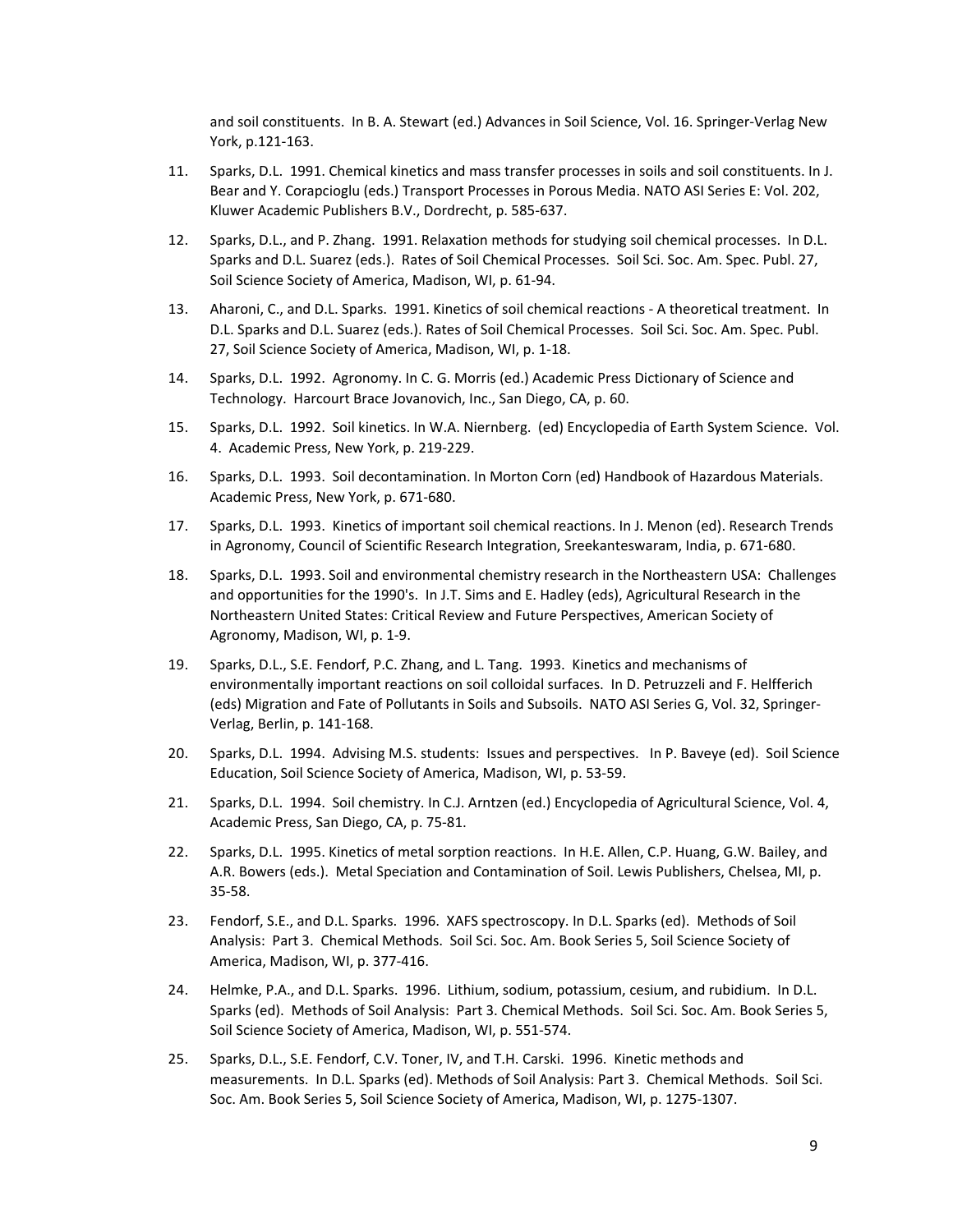- 26. Sparks, D.L. 1998. Kinetics of sorption/release reactions on natural particles. In P.M. Huang, N. Senesi and J. Buffle (eds). Structure and Surface Reactions of Soil Particles, Wiley, New York, NY, p. 413‐448.
- 27. Sparks, D.L. 1998. Kinetics of soil chemical phenomena: Future directions. In P.M. Huang, D.L. Sparks, and S.A. Boyd (eds.) Future Prospects for Soil Chemistry. SSSA Spec. Publ. 55, Soil Science Society of America, Madison, WI, p. 81‐101.
- 28. Sparks, D.L. 1999. Kinetics and mechanisms of chemical reactions at the soil mineral/water interface. In D. L. Sparks (ed.). Soil Physical Chemistry, 2nd edition. CRC Press, Boca Raton, FL, p. 135‐192.
- 29. Sparks, D.L. 1999. Kinetics and mechanisms of soil chemical reactions. In M.E. Sumner (ed) Handbook of Soil Science, CRC Press, Boca Raton, FL, p. B‐ 123‐167.
- 30. Sparks, D.L. 1999. Bioavailability of soil potassium. In M.E. Sumner (ed.) Handbook of Soil Science, CRC Press, Boca Raton, FL, p. D38‐ D53.
- 31. Sparks, D.L., A.M. Scheidegger, D.G. Strawn, and K.G. Scheckel. 1999. Kinetics and mechanisms of metal sorption at the mineral‐water interface. In D.L. Sparks and T.J. Grundl (eds.) Mineral‐water Interfacial Reactions. ACS Symp. Series 715, Am. Chem. Soc., Washington, DC. p. 108‐135.
- 32. Strawn, D.G., and D.L. Sparks. 1999. Sorption kinetics of trace elements in soils and soil materials. In H.M. Selim and I. Iskandar (eds.) Fate and Transport of Heavy Metals in the Vadose Zone. Lewis Publishers, Chelsea, MI., p. 1‐28.
- 33. Peak, D., E.J. Elzinga, and D.L. Sparks. 2001. Understanding sulfate adsorption mechanisms on iron (III) oxides and hydroxides: Results from ATR‐FTIR spectroscopy. In H.M. Selim and D.L. Sparks (eds.) Heavy Metals Release in Soils. Lewis Publishers, Boca Raton, FL., p. 167‐190.
- 34. Ford, R.G., A.C. Scheinost, and D.L. Sparks. 2001. Frontiers in metal sorption/precipitation mechanisms on soil mineral surfaces. In D.L. Sparks (ed.) Advances in Agronomy, Vol. 74, Academic Press, New York, p. 41‐62.
- 35. Roberts, D., A.C. Scheinost and D.L. Sparks. 2003. Zinc speciation in contaminated soils combining direct and indirect characterization methods. In H. M. Selim and W. L. Kingery (eds.)Geochemical and Hydrological Reactivity of Heavy Metals in Soils, Lewis Publishers, Boca Raton, p. 187‐227.
- 36. Sparks, D.L. 2005. Sorption of metals. In D. Hillel, J.L. Hatfield, D.S. Powlson, Rosenzweig, K.M. Scow, J.J. Singer and D. L. Sparks (eds.) Encyclopedia of Soils in the Environment, Elsevier Ltd., Oxford, UK, p. 532‐537.
- 37. Sparks, D.L. 2005. Sorption‐desorption kinetics, In D. Hillel, J.L. Hatfield,D.S. Powlson, C. Rosenzweig, K.M. Scow, J.J. Singer and D. L. Sparks (eds.) Encyclopedia of Soils in the Environment, Elsevier Ltd., Oxford, UK, p. 556‐ 561.
- 38. Matocha, C.J., K.G. Scheckel and D.L. Sparks. 2005. Kinetics and mechanisms of soil biogeochemical processes. In M.A. Tabatabai and D.L. Sparks (eds.) Chemical Processes in Soils. No. 8, Soil Science Society of America, Madison WI, p. 309‐342.
- 39. Roberts, D., M. Nachtegaal and D.L. Sparks. 2005. Speciation of metals in soils. In M.A. Tabatabai and D.L. Sparks (eds.) Chemical Processes in Soils. No. 8, Soil Science Society of America, Madison WI, p.619‐654.
- 40. Sparks, D.L. 2005. Metal and oxyanion sorption on naturally occurring oxide and clay mineral surfaces. In V.H. Grassian (ed.) Environmental Catalysis. Taylor and Francis, Boca Raton, FL, p. 3‐36.
- 41. Toor, G.S., S. Hunger, J.D. Peak, J.T. Sims and D.L. Sparks. 2006. Advances in the characterization of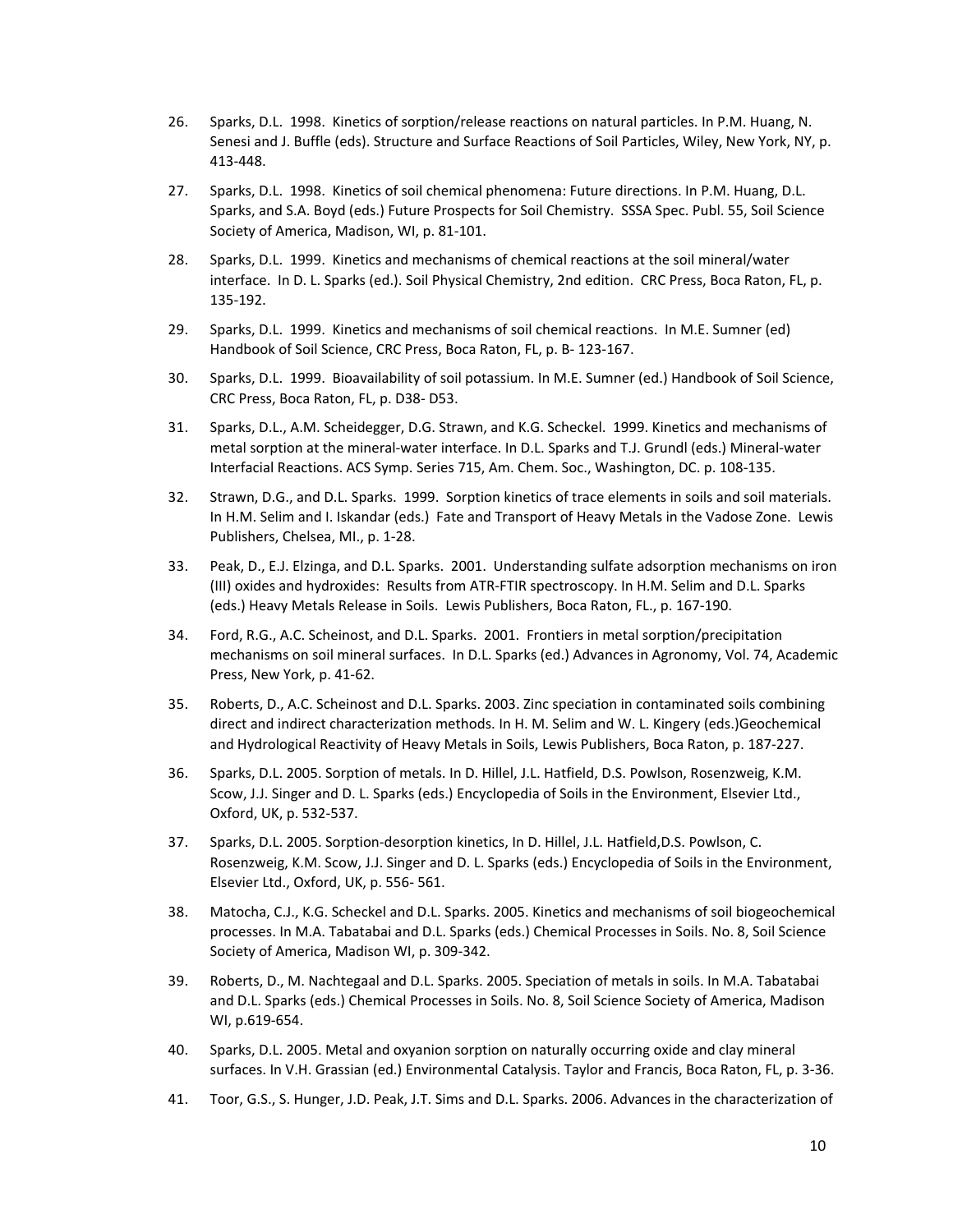phosphorus in organic wastes: Environmental and agronomic applications, In D.L. Sparks (ed.) Advances in Agronomy, Vol. 89, Academic Press, New York, p. 1‐72.

- 42. Sparks, D.L. 2006. Historical aspects of sol chemistry. In Warkentin, B.P. (ed.) Footprints In The Soil: People And Ideas In Soil History. Elsevier Ltd., Oxford, UK, p. 307‐337.
- 43. Sparks, D.L. 2006. The future of soil science. In Hartemink, A.E. (ed.) The Future of Soil Science. IUSS, Wageningen, The Netherlands, p. 131‐132.
- 44. McNear, D.H., R. Tappero, and D.L. Sparks. 2006. Elemental analysis of roots and fungi. In J. Luster and R. Finlay (eds.) Handbook of Methods Used in Rhizosphere Research. Swiss Federal Research Institute, Birmensdorf, Switzerland, p. 204‐205.
- 45. Tappero, R., D.R. Roberts, M.A. Grafe and D.L. Sparks. 2006. Elements in soils: Total and extractable contents, solid phase speciation. In J. Luster and R. Finlay (eds.) Handbook of Methods Used in Rhizosphere Research. Swiss Federal Research Institute, Birmensdorf, Switzerland, p. 235‐236.
- 46. Brantley, S. L., T. S. White, A. F. White, D. L. Sparks, D. Richter, K. Pregitzer, L. Derry, J. Chorover, O. Chadwick, R. April, S. Anderson, R. Amundson. 2006. Frontiers in Exploration of the Critical Zone: Report of a workshop sponsored by National Science Foundation (NSF), October 24‐ 26, 2005, Newark, DE, 30p.
- 47. Grafe, M. and D. L. Sparks. 2006. Solid phase speciation of arsenic, In R. Naidu (ed.) Managing Arsenic in the Environment From Soil to Human Health, CSIRO Publishing, Collingwood, Victoria, Australia, p. 75‐91.
- 48. Arai, Y. and D.L. Sparks. 2007. Phosphate reaction dynamics in soils and soil minerals: A multiscale approach, In D.L. Sparks (ed.) Advances in Agronomy, Vol. 94, Academic Press, New York, p. 135‐ 179.
- 49. Borda, M.J. and D.L. Sparks. 2008. Kinetics and mechanisms of sorption‐ desorption in soils: A multiscale assessment, In A. Violante, P. M. Huang, and G.M. Gadd (eds.) Biophysico‐Chemical Processes of Heavy Metals and Metalloids in Soil Environments. John Wiley & Sons, Inc., New York, p.75‐ 124.
- 50. Ginder-Vogel, M. and D. L. Sparks. 2010. The impacts of X-ray absorption spectroscopy on understanding soil processes and reaction mechanisms, In B. Singh and M. Grafe (eds.) Developments in Soil Science 34: Synchrotron‐ based Techniques in Soils and Sediments. Elsevier, Burlington, MA, p. 1‐26.
- 51. Sparks, D.L. and M. Ginder-Vogel. 2011. The role of synchrotron radiation in elucidating the biogeochemistry of metal (loids) and nutrients at critical zone interfaces, In P.M. Huang, Y. Li, M. E. Sumner (eds.) Handbook of Soil Sciences: Resource Management and Environmental Impacts, Second Edition. CRC Press, Boca Raton, FL, p.1‐1 ‐ 1‐21.
- 52. Sparks, D.L. 2011. Kinetics and mechanisms of soil chemical reactions, In P.M. Huang, Y. Li, M. E. Sumner (eds.) Handbook of Soil Sciences: Properties and Processes, Second Edition. CRC Press, Boca Raton, FL, p.13‐ 1 ‐ 13‐30.
- 53. Sparks, D.L. 2011. Bioavailability of soil potassium, In P.M. Huang, Y. Li, M. E. Sumner (eds.) Handbook of Soil Sciences: Resource Management and Environmental Impacts, Second Edition. P.M. Huang, Y. Li, M. E. Sumner, eds. CRC Press, Boca Raton, FL, p.11‐37 ‐ 11‐47.
- 54. Sparks, D.L. 2013. Advances in the use of synchrotron radiation to elucidate environmental interfacial reaction processes and mechanisms in the Earth's critical zone. In J. Xu and D.L. Sparks (eds.) Molecular Environmental Soil Science: Progress in Soil Science. Springer, Dordrecht, p. 93‐ 114.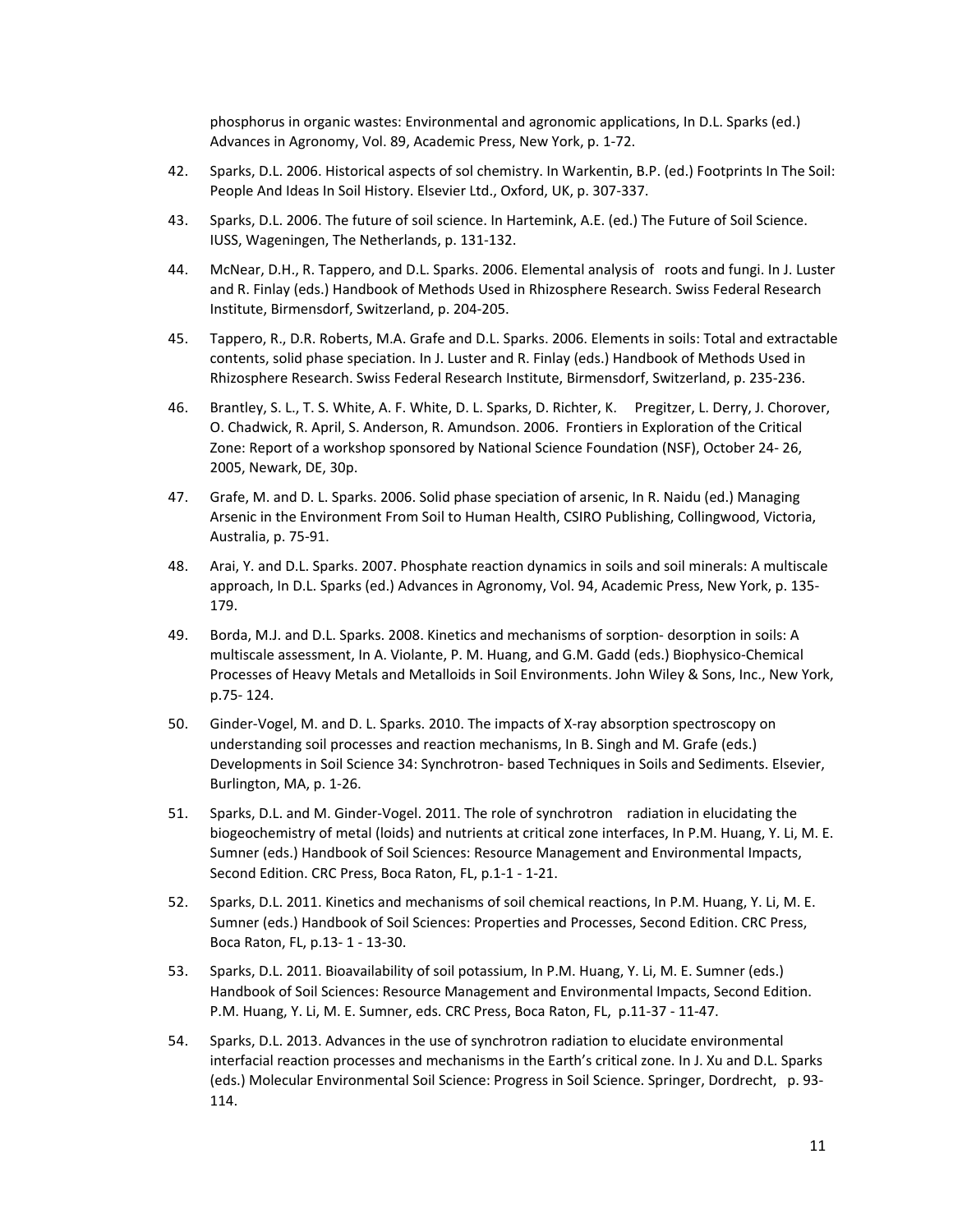- 55. Fischel, J.S., M.H. Fischel, and D.L. Sparks. 2015. Advances in understanding reactivity of manganese oxides with arsenic and chromium in environmental systems, In W. Feng, W. Li, M. Zhu, D. L. Sparks (eds.) Advances in the Environmental Biogeochemistry of Manganese Oxides, American Chemical Society, Washington, DC, p. 1‐27.
- 56. Khaokaew, S., G. Landrot and D. L. Sparks. 2016. Speciation and release kinetics of cadmium and zinc in paddy soils, In J. A. Rinklebe, J. A. Knox, M. Paller, eds. Trace Elements in Waterlogged Soils and Sediments, Taylor & Francis, Abingdon, UK, p. 75‐99.
- 57. Stuckey, J.W., D.L. Sparks and S.E. Fendorf. 2016. Delineating the convergence of biogeochemical factors responsible for arsenic release to groundwater in South and Southeast Asia. In D.L. Sparks (ed.) Advances in Agronomy, Vol. 140, Academic Press, New York, p. 43‐74.
- 58. Siebecker, M.G., W. Li, and D.L. Sparks. 2018. The important role of layered double hydroxides in soil chemical processes and remediation: What we have learned over the past 20 years. In D.L. Sparks (ed.) Advances in Agronomy, Vol. 147, Academic Press, New York. p. 1‐59.
- 59. Xu Y, Seshadri B, Sarkar B, Rumpel C, Sparks D, S. Bolan N. Chapter 6 ‐ Microbial Control of Soil Carbon Turnover. In: Garcia C, Nannipieri P, Hernandez T, editors. The Future of Soil Carbon: Academic Press; 2018. p. 165‐94.
- 60. Sparks D.L. Kinetics of Geochemical Processes. In: White WM, editor. Encyclopedia of Geochemistry: A Comprehensive Reference Source on the Chemistry of the Earth: Springer International Publishing, Cham, Switzerland. p. 775‐84. https://doi.org/10.1007/978‐3‐319‐39312‐ 4\_49.
- 61. Banwart, S.A., Nikolaidis, N.P., Zhu, Y.G., Peacock, C.L., & Sparks D.L. (2019). Soil Functions: Connecting Earth's Critical Zone. Annual Review of Earth and Planetary Sciences. 47.
- 62. Shaheen, S.M., Alessi, D.S., Tack, F.M.G., Ok, Y.S., Kim, K.H., Ustafsson, J.P., Sparks, D.L., & Rinklebe, J. (2019). Redox chemistry of vanadium in soils and sediments: Interactions with colloidal materials, mobilization, speciation, and relevant environmental implications ‐ A review. Advances in Colloid and Interface Science. 265: 1–13.

## **D. Refereed Publications**

## **1979**

1. Sparks, D.L., R.L. Blevins, H.H. Bailey, and R.I. Barnhisel. 1979. Relationship of ammonium nitrogen distribution to mineralogy in a Hapludalf soil. Soil Sci. Soc. Am. J. 43:786-789.

- 2. Sparks, D.L. 1980. Chemistry of soil potassium in Atlantic Coastal Plain soils: A review. Commun. in Soil Sci. and Plant Anal. 11:435‐449.
- 3. Sparks, D.L., D.C. Martens, and L.W. Zelazny. 1980. Plant uptake and leaching of applied and indigenous potassium in Dothan soils. Agron. J. 72:552‐555.
- 4. Sparks, D.L., L.W. Zelazny, and D.C. Martens. 1980a. Kinetics of potassium exchange in a Paleudult from the Coastal Plain of Virginia. Soil Sci. Soc. Am. J. 44:37‐40.
- 5. Sparks, D.L., L.W. Zelazny, and D.C. Martens. 1980b. Kinetics of potassium desorption in soils using miscible displacement. Soil Sci. Soc. Am. J. 44:1205‐1208.
- 6. Sparks, D.L. 1981. On the chemistry of potassium in sandy soil. Potash Review 5:1‐11.
- 7. Sparks, D.L., and W.C. Liebhardt. 1981. Effects of long term lime and potassium applications on quantity‐intensity (Q/I) relationships in sandy soil. Soil Sci. Soc. Am. J. 47:786‐790.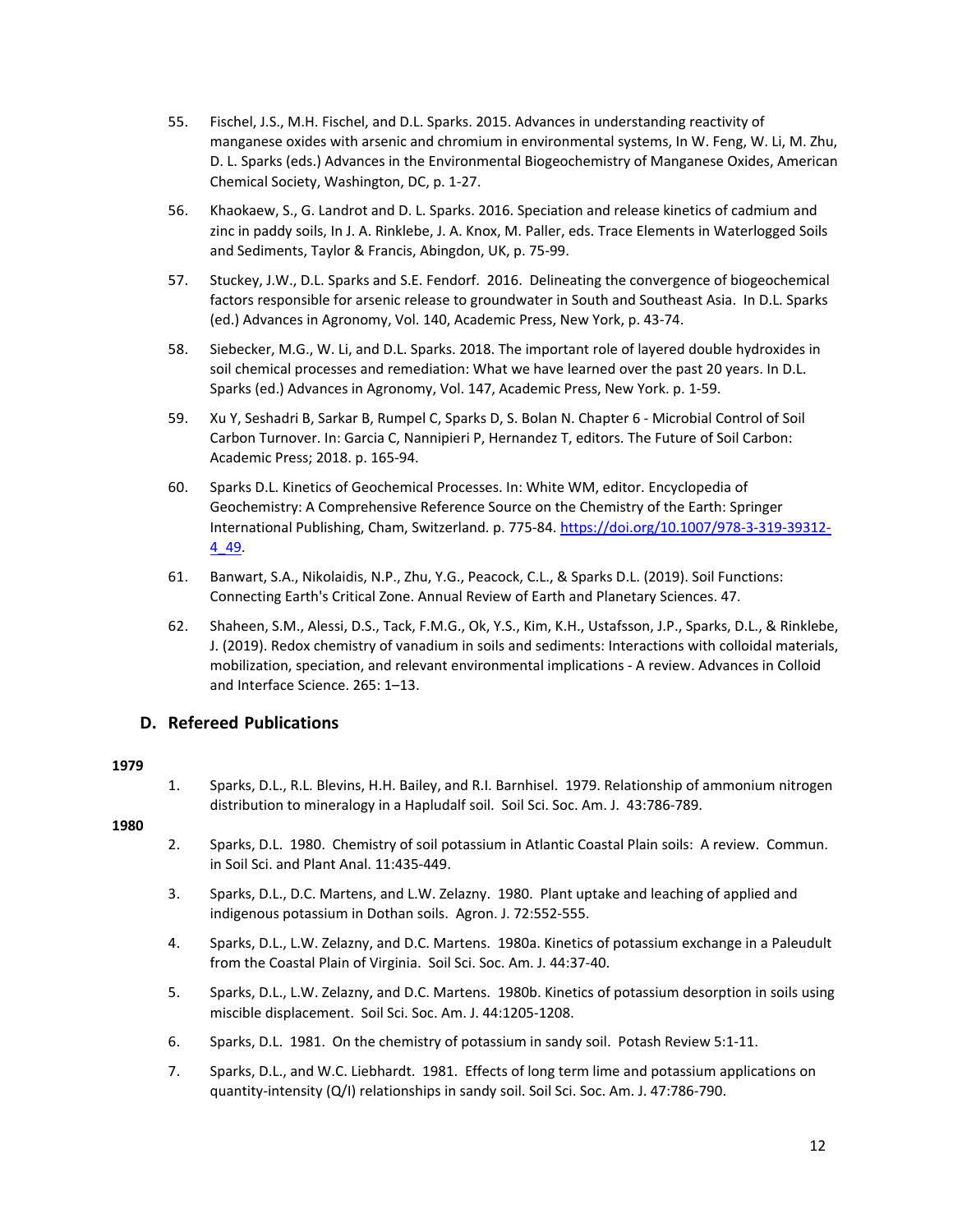- 8. Elliott, H.A., and D.L. Sparks. 1981. Electrokinetic behavior of a Paleudult profile in relation to mineralogical composition. Soil Sci. 132:402‐409.
- 9. Sparks, D.L., and P.M. Jardine. 1981. Thermodynamics of potassium exchange in soil using a kinetics approach. Soil Sci. Soc. Am. J. 45:1094‐ 1099.
- 10. Sparks, D.L., and W.C. Liebhardt. 1982. Temperature effects on potassium exchange and selectivity in Delaware soils. Soil Sci. 133:10-17.
- 11. Pill, W.G., and D.L. Sparks. 1982. Effects of nitrapyrin and nitrogen form on tomato growth, water relations, and ion composition. J. Am. Soc. Hort. Sci.107:487‐492.
- 12. Sparks, D.L., and J.E. Rechcigl. 1982. Comparison of batch and miscible displacement techniques to describe potassium adsorption kinetics in Delaware soils. Soil Sci. Soc. Am. J. 46:875‐877.
- 13. Mitchell, W.H., and D.L. Sparks. 1982. Influence of subsurface irrigation and organic additions on top and root growth of field corn. Agron. J. 74:1084‐1088.
- 14. Martin, H.W., and D.L. Sparks. 1983. Kinetics of nonexchangeable potassium release from two Coastal Plain soils. Soil Sci. Soc. Am. J. 47:883‐887.
- 15. Evans, C.M., and D.L. Sparks. 1983. On the chemistry and mineralogy of boron in pure and in mixed systems: A review. Commun. Soil Sci. Plant Anal. 14:827‐846.
- 16. Sparks, D.L., and P.M. Jardine. 1984. Comparison of kinetic equations to describe K‐Ca exchange in pure and in mixed systems. Soil Sci. 138:115‐122.
- 17. Sparks, D.L. 1984. Ion activities: An historical and theoretical overview. Soil Sci. Soc. Am. J. 48:514‐518.
- 18. Jardine, P.M., and D.L. Sparks. 1984a. Potassium‐calcium exchange in a multireactive soil system: I. Kinetics. Soil Sci. Soc. Am. J. 48:39‐45.
- 19. Jardine, P.M., and D.L. Sparks. 1984b. Potassium‐calcium exchange in a multireactive soil system: II. Thermodynamics. Soil Sci. Soc. Am. J. 48:45‐ 50.
- 20. Martin, H.W., and D.L. Sparks. 1984. On the behavior of nonexchangeable potassium in soils. Commun. Soil Sci. Plant Anal. 16:133‐163.

- 21. Sparks, D.L., and T.H. Carski. 1985. Kinetics of potassium exchange in heterogeneous systems. Applied Clay Science. 1:89‐101.
- 22. Rechcigl, J.E., and D.L. Sparks. 1985. Acid rain effects on soils: A review. Commun. Soil Sci. Plant Anal. 16:653‐680.
- 23. Carski, T.H., and D.L. Sparks. 1985. A modified miscible displacement technique for investigating adsorption‐desorption phenomena in soils. Soil Sci. Soc. Am. J. 49:1114‐1116.
- 24. Alvarez, R., and D.L. Sparks. 1985. Polymerization of silicate anions in solutions at low concentrations. Nature 318 (6047): 649‐651.
- 25. Ogwada, R.A., and D.L. Sparks. 1986a. Use of mole and equivalent fractions in describing thermodynamics of potassium exchange in soils. Soil Sci. 141:268‐273.
- 26. Ogwada, R.A., and D.L. Sparks. 1986b. A critical evaluation on the use of kinetics for determining thermodynamics of ion exchange in soils. Soil Sci. Soc. Am. J. 50:300‐305.
- 27. Ogwada, R.A., and D.L. Sparks. 1986c. Kinetics of ion exchange on clay minerals and soil. I. Evaluation of methods. Soil Sci. Soc. Am. J. 50:1158‐1162.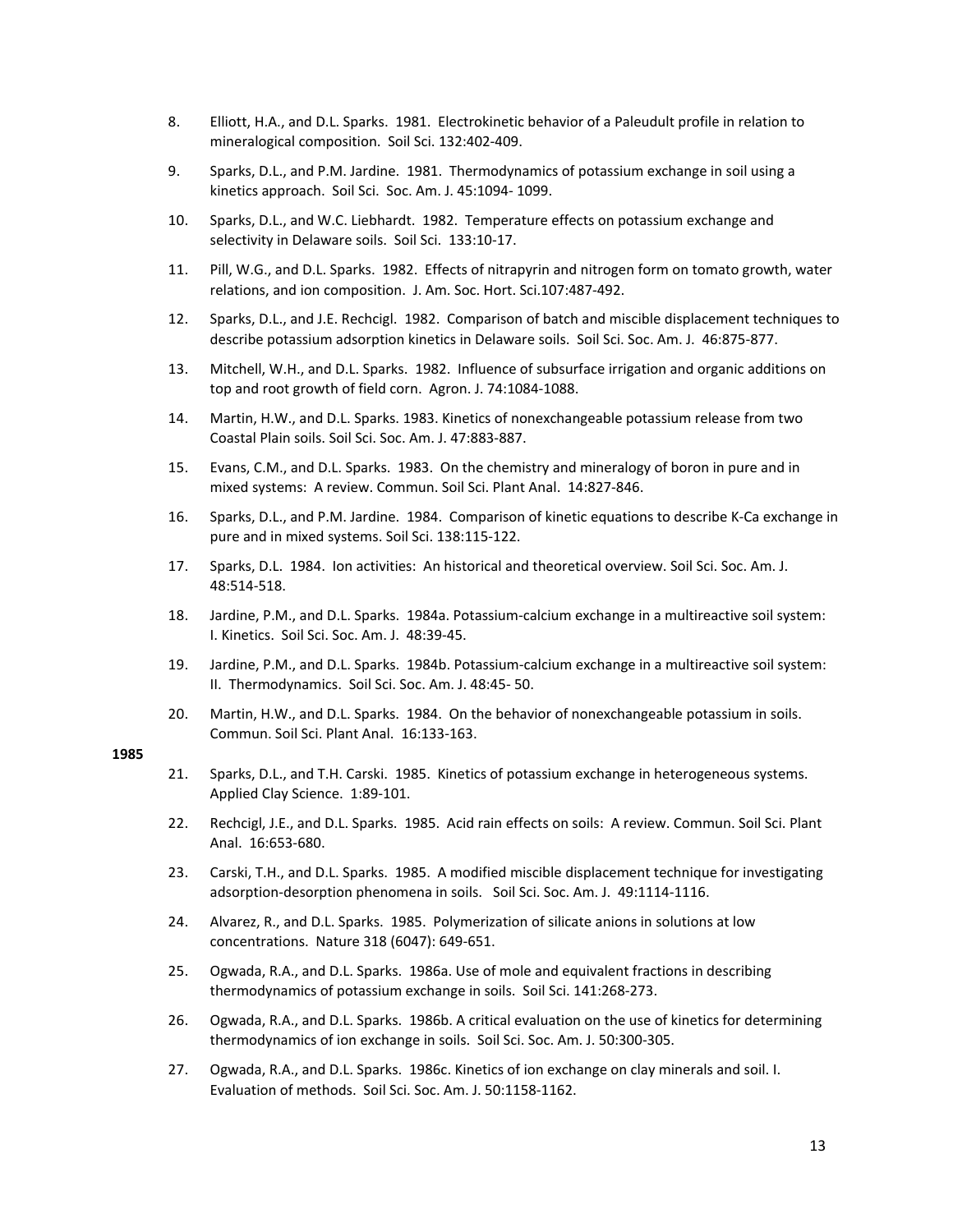- 28. Ogwada, R.A., and D.L. Sparks. 1986d. Kinetics of ion exchange on clay minerals and soil. II. Elucidation of rate‐limiting steps. Soil Sci. Soc. Am. J. 50:1162‐1164.
- 29. Schulthess, C.P., and D.L. Sparks. 1986. Backtitration technique for proton isotherm modeling of oxide surfaces. Soil Sci. Soc. Am. J. 50:1406‐1411.
- 30. Carski, T.H., and D.L. Sparks. 1987. Differentiation of soil N fractions using a kinetic approach. Soil Sci. Soc. Am. J. 51:314‐317.
- 31. Schulthess, C.P., and D.L. Sparks. 1987. Two site model for Al‐oxide with mass balanced competitive pH + salt/salt dependent reactions. Soil Sci. Soc. Am. J. 51:1136‐1144.
- 32. Sadusky, M.C., D.L. Sparks, M.R. Noll, and G.J. Hendricks. 1987. Kinetics and mechanisms of potassium release from sandy Middle Atlantic Coastal Plain soils. Soil Sci. Soc. Am. J. 51:1460‐1465.
- 33. Sandler, H.A., R.B. Carroll, and D.L. Sparks. 1988. Effect of biocidal treatments on cation exchange capacity and fusarium blight of soybean in Delaware soils. Agron. J. 80:8‐12.
- 34. Rechcigl, J.E., M.R. Teel, and D.L. Sparks. 1988. Ammonium fixation from urea as influenced by nitrapyrin. Commun. Soil Sci. Plant Anal. 19:1583‐1591.
- 35. Schulthess, C.P., and D.L. Sparks. 1988. A critical assessment of surface adsorption models. Soil Sci. Soc. Am. J. 52:92‐97.
- 36. Schulthess, C.P., and D.L. Sparks. 1989. Competitive ion adsorption on oxides. Soil Sci. Soc. Am. J. 53:316‐323.
- 37. Seyfried, M.S., D.L. Sparks. A. Bar-Tal, and S. Feigenbaum. 1989. Kinetics of Ca-Mg exchange on soil using a stirred‐flow reaction chamber. Soil Sci. Soc. Am. J. 53:406‐410.
- 38. Parker, D.R., D.L. Sparks, G.J. Hendricks, and M.C. Sadusky. 1989. Potassium in Atlantic Coastal Plain soils. I. Soil characterization and distribution of potassium. Soil Sci. Soc. Am. J. 53:392‐396.
- 39. Parker, D.R., G.J. Hendricks, and D.L. Sparks. 1989. Potassium in Atlantic Coastal Plain soils: II. Crop responses and changes in soil K under intensive management. Soil Sci. Soc. Am. J. 53:397‐ 401.
- 40. Toner, C.V., IV, D.L. Sparks, and T. H. Carski. 1989. Anion exchange chemistry of Middle Atlantic soils: Charge properties and nitrate retention kinetics. Soil Sci. Soc. Am. J. 53:1061‐1067.
- 41. Zhang, P., and D.L. Sparks. 1989. Kinetics and mechanisms of molybdate adsorption at the goethite/water interface using pressure‐jump relaxation. Soil Sci. Soc. Am. J. 53:1028‐1034.
- 42. Grant, S.A., and D.L. Sparks. 1989. Evaluation of activity coefficient models for exchangeable cations. J. Phys. Chem. 93:6265‐6267.

- 43. Zhang, Z.Z., D.L. Sparks, and R.A. Pease. 1990. Sorption and desorption of acetonitrile and montmorillonite from aqueous solutions. Soil Sci. Soc. Am. J. 54:351‐356.
- 44. Bar-Tal, A., D.L. Sparks, J. Pesek, and S. Feigenbaum. 1990. Kinetics of ion exchange on soil constituents using a stirred‐flow chamber. I. Theoretical considerations. Soil Sci. Soc. Am. J. 54:1272‐1277.
- 45. Eick, M.J., A. Bar‐Tal, D.L. Sparks, and S. Feigenbaum. 1990. Analyses of adsorption kinetics using a stirred-flow chamber: II. Potassium-calcium exchange on clay minerals. Soil Sci. Soc. Am. J. 54:1278‐1282.
- 46. Zhang, P.C., and D.L. Sparks. 1990. Kinetics and mechanisms of sulfate adsorption/desorption on goethite using pressure‐jump relaxation. Soil Sci. Soc. Am. J. 54:1266‐1273.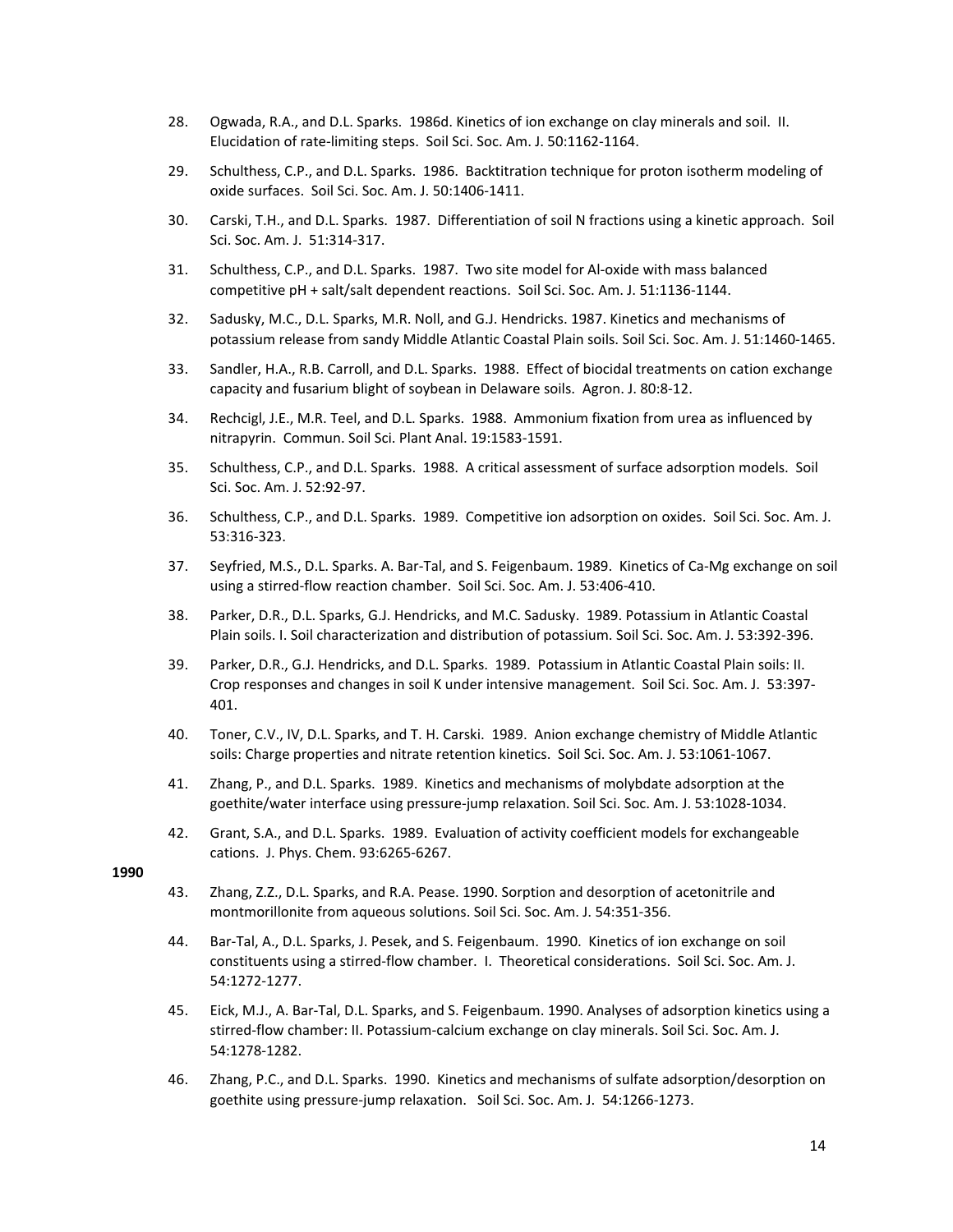- 47. Zhang, Z.Z., D.L. Sparks, and N. Scrivner. 1990. Sorption of acetonitrile and acrylonitrile on montmorillonite from binary and ternary aqueous solutions. Soil Sci. Soc. Am. J. 54:1564‐1571.
- 48. Zhang, P.C., and D.L. Sparks. 1990. Kinetics of selenate and selenite adsorption/desorption at the goethite/water interface. Environ. Sci. Technol. 24:1848‐1856.
- 49. Feigenbaum, S., A. Bar-Tal, R. Portnoy, and D.L. Sparks. 1991. Binary and ternary exchange of potassium on calcareous montmorillonitic soils. Soil Sci. Soc. Am. J. 55:49‐56.
- 50. Sadusky, M.C., and D.L. Sparks. 1991. Anionic effects on potassium reactions in variable charge Atlantic Coastal Plain soils. Soil Science Soc. Am. J. 55:371‐375.
- 51. Bar-Tal, A., S. Feigenbaum, and D.L. Sparks. 1991. Potassium-salinity interactions in irrigated corn. Irrig. Sci. 12:27‐35.
- 52. Aharoni, C., D.L. Sparks, S. Levinson, and I. Ravina. 1991. Kinetics of soil chemical reactions: Relationship between empirical equations and diffusion models. Soil Sci. Soc. Am. J. 55:1307‐1312.
- 53. Grant, S.A., and D.L. Sparks. 1991. Ca-K-H exchange on silt-, clay-, and silt + clay-sized soil separates. J. Chem. Soc. Faraday Trans. 87:2501‐2506.
- 54. Fendorf, S.E., M. Fendorf, D.L. Sparks, and R. Gronsky. 1991. Use of TEM for characterization of reactions of MnO2 with Cr(III) and Al(III). Proc. 49th Annual Meeting of Electron Microscopy Society of America. p. 634-635.
- 55. Zhang, Z.Z., and D.L. Sparks. 1992. Retention of acetonitrile and acrylonitrile on clays. Proc. of the Underground injection practices council. p. 145‐156.
- 56. Zhang, Z.Z., D.L. Sparks, and N.C. Scrivner. 1992. The effect of clay dispersion on the sorption of acetonitrile. Clays Clay Miner. 40:355‐358.
- 57. Fendorf, S.E., M. Fendorf, D.L. Sparks, and R. Gronsky. 1992. Inhibitory mechanisms of Cr(III) oxidation by delta‐MnO2. J. Colloid Interf. Sci.153:37‐54.
- 58. Fendorf, S.E., D.L. Sparks, M. Fendorf, and R. Gronsky. 1992. Surface precipitation reactions on oxide surfaces. J. Colloid Interf. Sci. 148:295‐298.
- 59. Tang, L., and D.L. Sparks. 1993. Cation-exchange kinetics on montmorillonite using pressure-jump relaxation. Soil Sci. Soc. Am. J. 57:42‐46.
- 60. Fendorf, S.E., D.L. Sparks, J.A. Franz, and D.M. Camaioni. 1993. Electron paramagnetic resonance stopped-flow kinetic study of manganese (II) sorption-desorption on birnessite. Soil Sci. Soc. Am. J. 57:57‐62.
- 61. Zhang, P.C., and D.L. Sparks. 1993. Kinetics of phenol and aniline adsorption and desorption on an organo‐clay. Soil Sci. Soc. Am. J. 57:340‐345.
- 62. Zhang, Z.Z., D.L. Sparks, and N.C. Scrivner. 1993. Sorption and desorption of quaternary amine cations on clays. Environ. Sci. Technol.27:1625‐1631.
- 63. Zhang, Z.Z., D.L. Sparks, and N.C. Scrivner. 1994. Characterization and modeling of the Al‐ oxide/aqueous solution interface. I. Measurement of electrostatic potential at the origin of the diffuse layer using negative adsorption of Na ions. J. Colloid Interf. Sci. 162:244‐251.
- 64. Salingar, Y., D.L. Sparks, M. Ghodrati, and G.J. Hendricks. 1994. Kinetics of ion removal from an iron‐rich industrial coproduct. I. Chloride. J. Environ. Qual. 23:1194‐1200.
- 65. Salingar, Y., D.L. Sparks, and J.D. Pesek. 1994. Kinetics of ion removal from an iron‐rich industrial coproduct. II. Sulfate. J. Environ. Qual. 23:1201‐1205.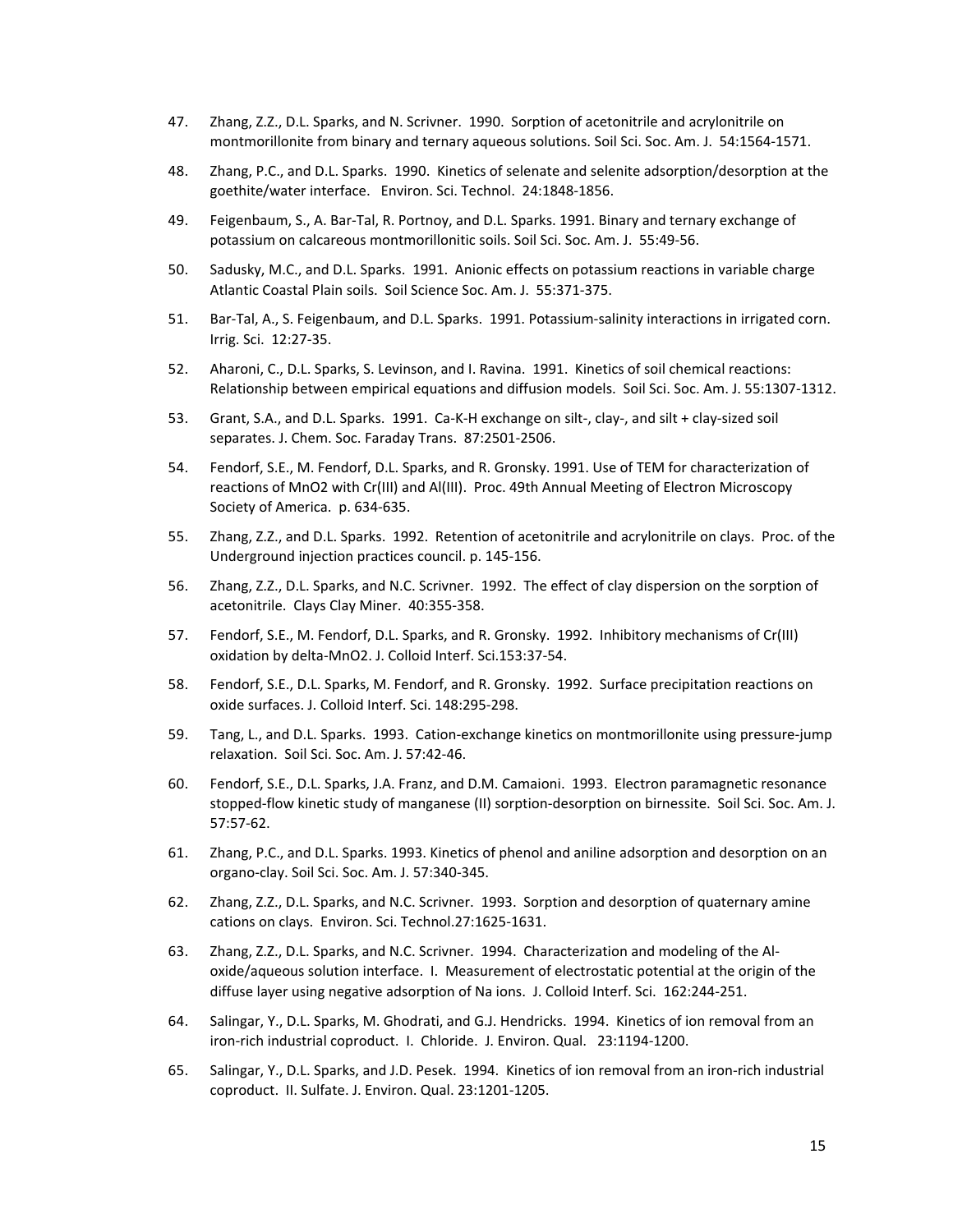- 66. Salingar, Y., D.L. Sparks, and J.D. Pesek. 1994. Kinetics of ion removal from an industrial coproduct. III. Manganese and chromium. J. Environ. Qual. 23:1205‐1211.
- 67. Keren, R., P.R. Grossl, and D.L. Sparks. 1994. Equilibrium and kinetics of borate adsorption‐ desorption on pyrophyllite in aqueous suspensions. Soil Sci. Soc. Am. J. 58:1116‐1122.
- 68. Fendorf, S.E., G.M. Lamble, M.G. Stapleton, M.J. Kelley, and D.L. Sparks. 1994. Mechanisms of chromium(III) sorption on silica: I. Cr(III) surface structure derived by extended x‐ray absorption fine structure (EXAFS) spectroscopy. Environ. Sci. Technol. 28:284‐289.
- 69. Fendorf, S.E., and D.L. Sparks. 1994. Mechanisms of chromium (III) sorption on silica: II. Effects of reaction conditions. Environ. Sci. Technol. 28:290‐297.
- 70. Grossl, P.R., D.L. Sparks, and C.C. Ainsworth. 1994. Rapid kinetics of Cu (II) adsorption/desorption on goethite. Environ. Sci. Technol. 28:1422‐1429.
- 71. Fendorf, S.E., D.L. Sparks, G.M. Lamble, and M.J. Kelley. 1994. Applications of x‐ray absorption fine structure spectroscopy to soils. Soil Sci. Soc. Am. J.58:1583‐1595.
- 72. Stapleton, M.G., D.L. Sparks, and S.K. Dentel. 1994. Sorption of pentachlorophenol to HDTMA‐Clay as a function of ionic strength and pH. Environ. Sci. Technol. 28:2330‐2335.
- 73. Fendorf, S.E., D.L. Sparks, and M. Fendorf. 1994. Mechanism of aluminum sorption on birnessite: Influences on chromium oxidation. Trans. of Int. Soc. Soil Sci., Vol. 3a, Commission II: 129‐145.
- 74. Fendorf, S.E., and D.L. Sparks. 1994. Application of surface spectroscopies and microscopies to elucidate sorption mechanisms on oxide surfaces. Trans. of Int. Soc. Soil Sci., Vol. 3a, Commission II: 182‐199.

- 75. Bar‐Tal, A., M.J. Eick, S. Feigenbaum, D.L. Sparks, and S. Fishman. 1995. Determination of rate coefficients for potassium-calcium exchange on vermiculite using a stirred-flow chamber. Soil Sci. Soc. Am. J. 59:760‐765.
- 76. Grossl, P.R., and D.L. Sparks. 1995. Evaluation of contaminant ion adsorption/desorption on goethite using pressure‐jump relaxation kinetics. Geoderma 67:87‐101.
- 77. Keren, R., and D.L. Sparks. 1995. The role of edge surfaces in flocculation of 2:1 clay minerals. Soil Sci. Soc. Am. J. 59:430‐435.
- 78. Toner, C.V., IV, and D.L. Sparks. 1995. Chemical relaxation and double layer model analysis of boron adsorption on alumina. Soil Sci. Soc. Am. J. 59:395‐404.
- 79. Eick, M.J., P.R. Grossl, D.C. Golden, D.L. Sparks, and D.W. Ming. 1996. Dissolution kinetics of a lunar glass simulant at 25oC: The effect of pH and organic acids. Geochimica et Cosmochimica Acta 60:157‐170.
- 80. Eick, M.J., P.R. Grossl, D.C. Golden, D.L. Sparks, and D.W. Ming. 1996. Dissolution of a lunar basalt simulant as affected by pH and organic anions. Geoderma 74:139‐160.
- 81. Scheidegger, A.M., G.M. Lamble, and D.L. Sparks. 1996. Investigation of Ni sorption on pyrophyllite: An XAFS study. Environ. Sci. Technol. 30:548‐ 554.
- 82. Scheidegger, A.M., and D.L. Sparks. 1996. Kinetics of the formation and the dissolution of nickel surface precipitates on pyrophyllite. Chem. Geol. 132:157‐164.
- 83. Lee, S.Z., H.E. Allen, C.P. Huang, D.L. Sparks, P.F. Sanders, and W.J.G.M. Peijnenburg. 1996. Predicting soil‐water partition coefficients for cadmium. Environ. Sci. Technol. 12:3418‐3424.
- 84. Scheidegger, A.M., and D.L. Sparks. 1996. A critical assessment of sorption- desorption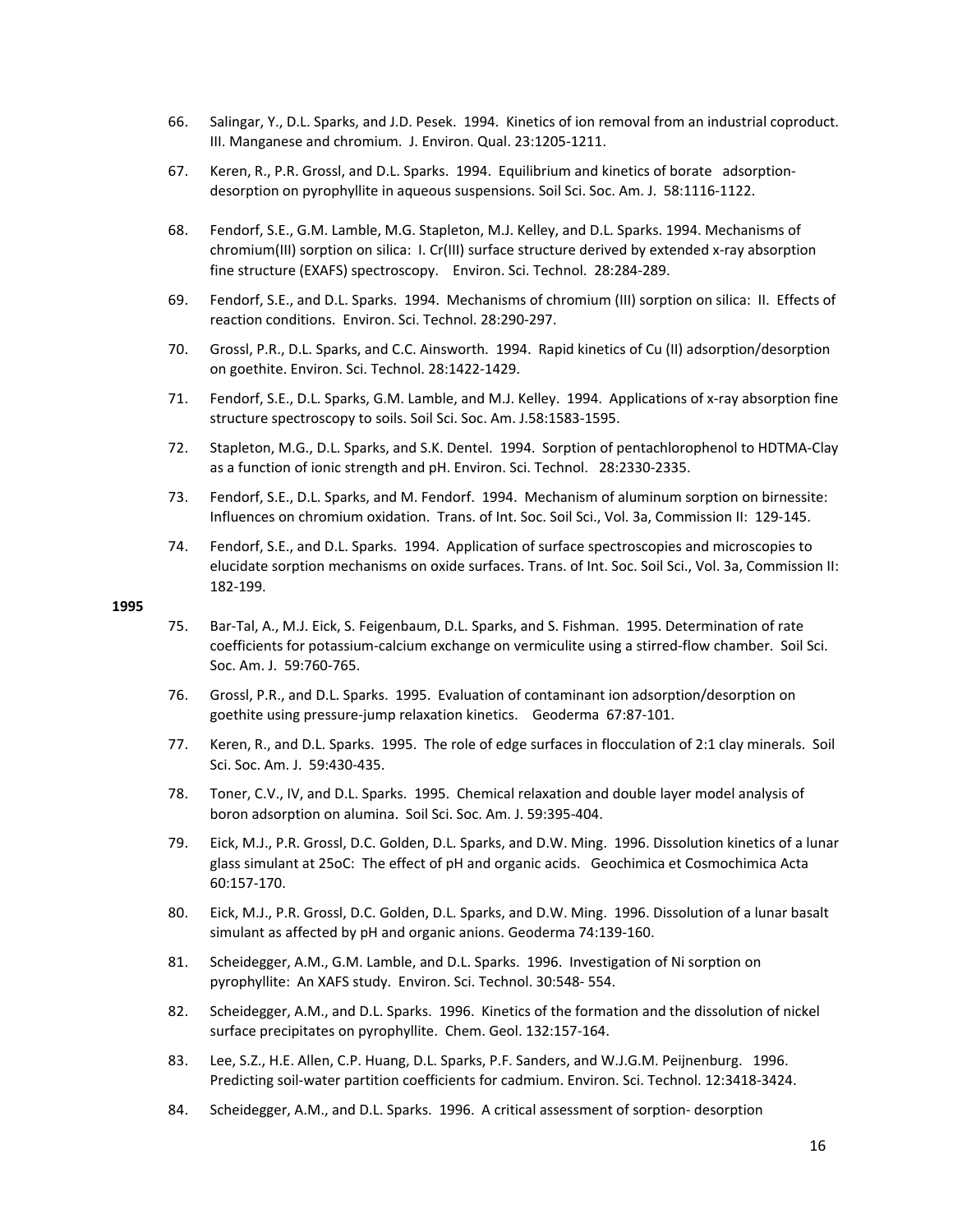mechanisms at the soil mineral/water interface. Soil Sci. 161:813‐831.

- 85. Scheidegger, A.M., M. Fendorf, and D.L. Sparks. 1996. Mechanisms of nickel sorption on pyrophyllite: Macroscopic and microscopic approaches. Soil Sci. Soc. Am. J. 60:1763‐1772.
- 86. Zhang, Z.Z., and D.L. Sparks. 1996. Sodium‐copper exchange on Wyoming montmorillonite in chloride, perchlorate, nitrate, and sulfate solutions. Soil Sci. Soc. Am. J. 60:1750‐1757.
- 87. Scheidegger, A.M., G.M. Lamble, and D.L. Sparks. 1997. The kinetics of nickel sorption on pyrophyllite as monitored by X‐ray absorption fine structure (XAFS) spectroscopy. J. de Physique 4(7):C2‐773‐775.
- 88. Zhou, M., R.K. Trubey, Z.O. Keil, and D.L. Sparks. 1997. Study of the effects of environmental variables and supercritical fluid extraction parameters on the extractability of pesticide residues from soils using a multivariate optimization scheme. Environ. Sci. Technol. 31:1934‐1939.
- 89. Steffens, D., and D.L. Sparks. 1997. Kinetics of nonexchangeable ammonium release from soils. Soil Sci. Soc. Am. J. 61:455‐462.
- 90. Fendorf, S.E., M.J. Eick, P.R. Grossl, and D.L. Sparks. 1997. Arsenate and chromate retention mechanisms on goethite. 1. Surface structure. Environ. Sci. Technol. 31:315‐320.
- 91. Grossl, P.R., M.J. Eick, D.L. Sparks, S. Goldberg, and C.C. Ainsworth. 1997. Arsenate and chromate retention mechanisms on goethite. 2. Kinetic evaluation using a pressure‐jump relaxation technique. Environ. Sci. Technol. 31:321‐326.
- 92. DiVincenzo, J.P., and D.L. Sparks. 1997. Slow sorption kinetics of pentachlorophenol on soil: Concentration effects. Environ. Sci. Technol.31:977‐983.
- 93. Jin, Y., H.E. Allen, C.P. Huang, D.L. Sparks, and P.F. Sanders. 1997. Kinetics of mercury adsorption and desorption on soil. Environ. Sci. Technol. 31:496‐503.
- 94. Scheidegger, A.M., G.M. Lamble, and D.L. Sparks. 1997. Spectroscopic evidence for the formation of mixed‐cation, hydroxide phases upon metal sorption on clays and aluminum oxides. J. Colloid Interf. Sci. 186:118‐128.
- 95. Strawn, D.G., A.M. Scheidegger, and D.L. Sparks. 1998. Kinetics and mechanisms of Pb(II) sorption and desorption at the aluminum oxide‐ water interface. Environ. Sci. Technol. 32:2596‐2601.
- 96. Scheidegger, A.M., D.G. Strawn, G.M. Lamble, and D.L. Sparks. 1998. The kinetics of mixed Ni‐Al hydroxide formation on clay and aluminum oxide minerals: A time‐resolved XAFS study. Geochimica Cosmochimica Acta. 62:2233‐2245.
- 97. Elzinga, E.J., and D.L. Sparks. 1999. Nickel sorption mechanisms in a pyrophyllite-montmorillonite mixture. J. Colloid Interf. Sci. 213:506‐512.
- 98. Strawn, D.G., and D.L. Sparks. 1999. The use of XAFS to distinguish between inner- and outersphere lead adsorption complexes on montmorillonite. J. Colloid Interf. Sci. 216:257-269.
- 99. Peak, D., R.G. Ford, and D.L. Sparks. 1999. An in-situ ATR-FTIR investigation of sulfate bonding mechanisms on goethite. J. Colloid Interf. Sci. 218:289‐299.
- 100. Ford, R.G., A.C. Scheinost, K.G. Scheckel, and D.L. Sparks. 1999. The link between clay mineral weathering and the stabilization of Ni surface precipitates. Environ. Sci. Technol. 33:3140‐3144.
- 101. Roberts, D.R., A.M. Scheidegger, and D.L. Sparks. 1999. Kinetics of mixed Ni-Al precipitate formation on a soil clay fraction. Environ. Sci. Technol. 33:3749‐3754.
- 102. Meeussen, J.C.L., J. Kleikemper, A.M. Scheidegger, M. Borkovec, E. Paterson, W.H. Van Riemsdijk, and D.L. Sparks. 1999. Multi-component transport of sulfate in a goethite-silica sand system at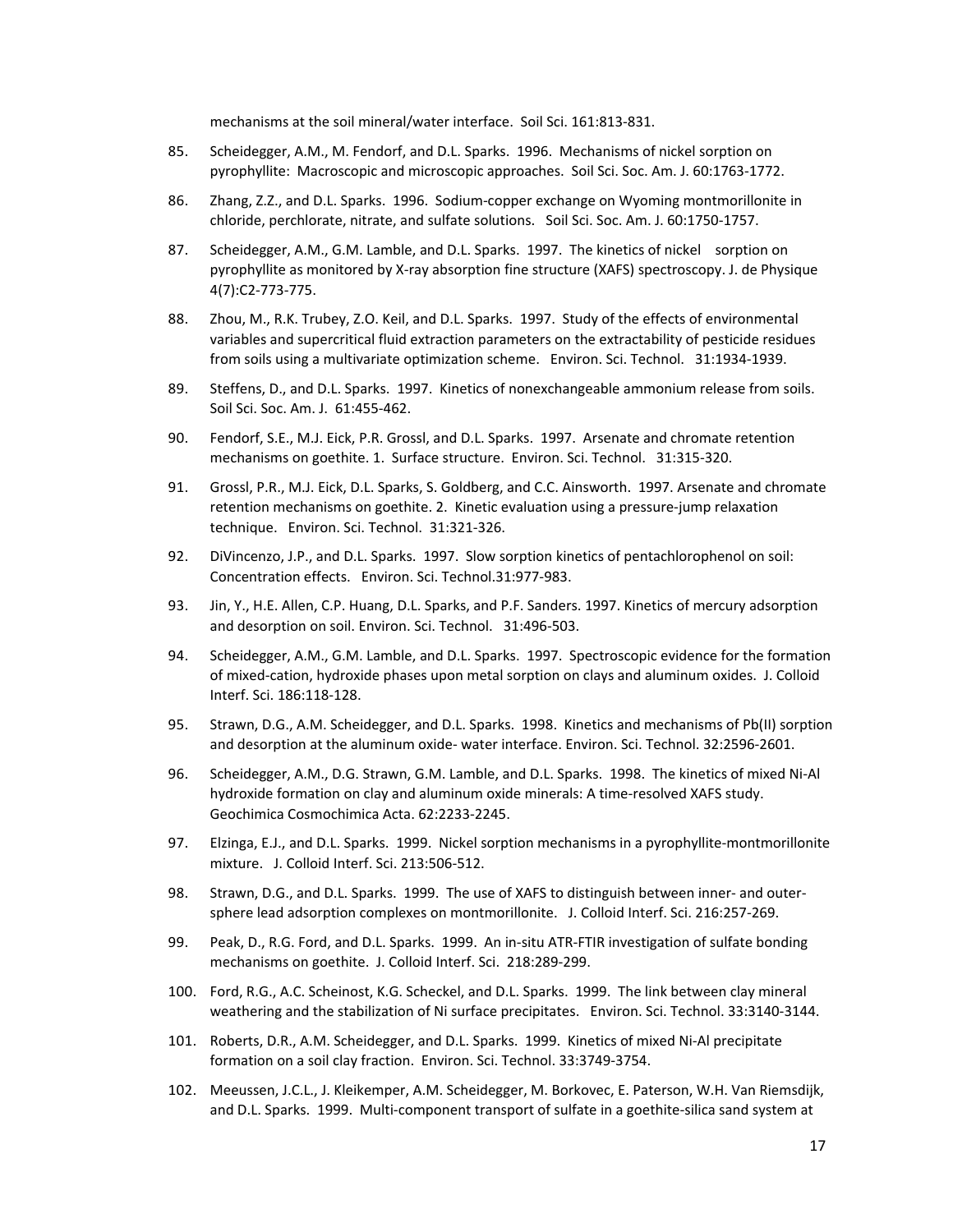variable pH and ionic strength. Environ. Sci. Technol. 33:3443‐3450.

- 103. Scheinost, A.C., R.G. Ford, and D.L. Sparks. 1999. The role of Al in the formation of secondary Ni precipitates on pyrophyllite, gibbsite, talc, and amorphous silica: A DRS Study. Geochim. Cosmochim. Acta 63:3193‐3203.
- 104. Steffens, D., and D.L. Sparks. 1999. Effect of residence time on the kinetics of nonexchangeable ammonium release from illite and vermiculite. J. Plant Nutr. Soil Sci. 162:599‐605.

- 105. Strawn, D.G. and D.L. Sparks. 2000. Effects of soil organic matter on the kinetics and mechanisms of Pb(II) sorption and desorption in the soil. Soil Sci. Soc. Am. J. 64:144‐156.
- 106. Scheckel, K.G., and D.L. Sparks. 2000. Kinetics of the formation and dissolution of Ni precipitates in a gibbsite/amorphous silica mixture. J. Colloid Interf. Sci. 229:222‐239.
- 107. Ford, R.G., and D.L. Sparks. 2000. The nature of Zn precipitates formed in the presence of pyrophyllite. Environ. Sci. Technol. 34:2479‐2483.
- 108. Scheinost, A.C., and D.L. Sparks. 2000. Formation of layered single- and double-metal hydroxide precipitates at the mineral/water interface: A multiple‐scattering XAFS analysis. J. Colloid Interf. Sci. 223:167‐178.
- 109. Sparks, D.L. 2000. New frontiers in elucidating the kinetics and mechanisms of metal and oxyanion sorption at the soil mineral/water interface. J. Plant Nutr. Soil Sci. 163:563‐570.
- 110. Arai, Y., E.J. Elzinga, and D.L. Sparks. 2001. X-ray absorption spectroscopic investigation of arsenite and arsenate adsorption at the aluminum oxide‐water interface. J. Colloid Interf. Sci. 235:80‐88.
- 111. Arai, Y., and D.L. Sparks. 2001. ATR‐FTIR spectroscopic investigation on phosphate adsorption mechanisms at the ferrihydrite‐water interface. J. Colloid Interf. Sci. 241:317‐326.
- 112. DiVincenzo, J.P., and D.L. Sparks. 2001. Sorption of the neutral and charged forms of pentachlorophenol on soil: Evidence for different mechanisms. Arch. Environ. Contam. Toxicol. 40:445‐450.
- 113. Elzinga, E.J., and D.L. Sparks. 2001. Reaction condition effects on nickel sorption mechanisms in illite‐water suspensions. Soil Sci. Soc. Am. J. 65:94‐101.
- 114. Elzinga, E.J., D. Peak, and D.L. Sparks. 2001. Spectroscopic studies of Pb(II)‐sulfate interactions at the goethite‐water interface. Geochim. Cosmochim. Acta 65:2219‐2230.
- 115. Matocha, C.J., D.L. Sparks, J.E. Amonette, and R.K. Kukkadapu. 2001. Kinetics and mechanisms of birnessite reduction by catechol. Soil Sci. Soc. Am. J. 65:58‐66.
- 116. Matocha, C.J., E.J. Elzinga, and D.L. Sparks. 2001. Reactivity of Pb(II) at the Mn(III,IV) (oxyhydr)oxide‐water interface. Environ. Sci. Tech. 37:2967‐2972.
- 117. O'Reilly, S.E., D.G. Strawn, and D.L. Sparks. 2001. Residence time effects on arsenate adsorption/desorption mechanisms on goethite. Soil Sci. Soc. Am. J. 65:67-77.
- 118. Scheckel, K.G., and D.L. Sparks. 2001. Temperature effects on nickel sorption kinetics at the mineral‐water interface. Soil Sci. Soc. Am. J. 65:685‐694.
- 119. Scheckel, K.G., and D.L. Sparks. 2001. Dissolution kinetics of nickel surface precipitates on clay mineral and oxide surfaces. Soil Sci. Soc. Am. J. 65:719‐728.
- 120. Scheinost, A.C., S. Abend, K.I. Pandya, and D.L. Sparks. 2001. Kinetic controls on Cu and Pb sorption by ferrihydrite. Environ. Sci. Tech. 35:1090-1096.
- 121. Scheinost, A.C., H. Stanjek, D.G. Schulze, U. Gasser, and D.L. Sparks. 2001. Structural environment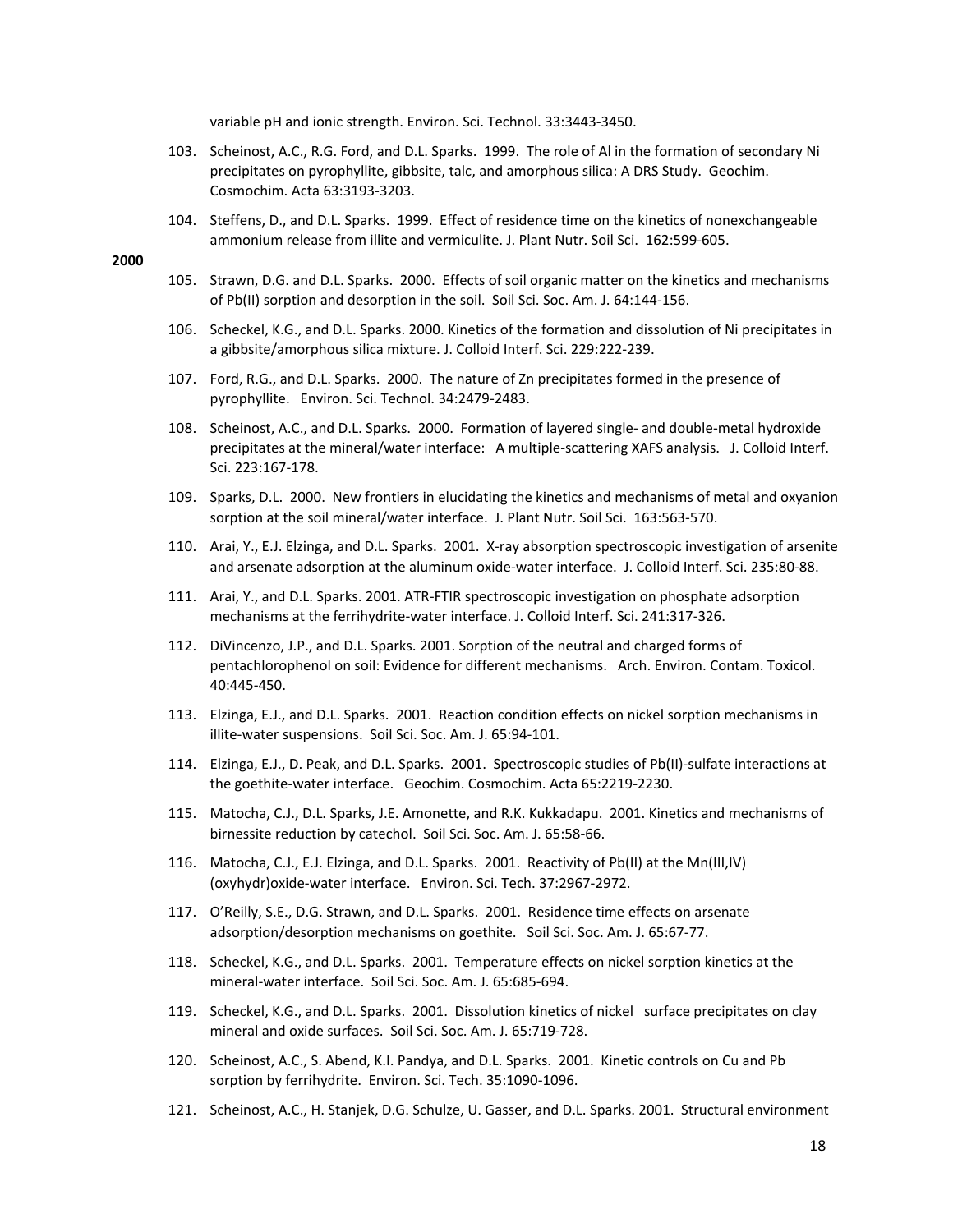and oxidation state of Mn in goethite-groutite solid solutions. Amer. Min. 86:139-146.

- 122. Sparks, D.L. 2001. Elucidating the fundamental chemistry of soils: Past and recent achievements and future frontiers. Geoderma 100:303‐319.
- 123. Yamaguchi, N.U., A.C. Scheinost, and D.L. Sparks. 2001. Surface-induced nickel hydroxide precipitation in the presence of citrate and salicylate. Soil Sci. Soc. Am. J. 65:729-736.
- 124. Roberts, D.R., A.C. Scheinost, and D.L. Sparks. 2002. Zinc speciation in a smelter‐contaminated soil profile using bulk and microspectroscopic techniques. Environ. Sci. Technol. 36:1742‐1750.
- 125. Peak, D., and D.L. Sparks. 2002. Mechanisms of selenate adsorption on iron oxides and hydroxides. Environ. Sci. Technol. 36:1460‐1465.
- 126. Arai, Y., and D.L. Sparks. 2002. Residence time effects on arsenate surface speciation at the aluminum oxide‐water interface. Soil Sci. 167:303‐314.
- 127. Elzinga, E. J., and D. L. Sparks. 2002. X‐ray absorption spectroscopy study of the effects of pH and ionic strength on Pb(II) sorption to amorphous silica. Environ. Sci. Technol. 36: 4352 P4357.
- 128. Peak, D., J.T. Sims and D.L. Sparks. 2002. Solid-state speciation of natural and alum-amended poultry litter using XANES spectroscopy. Environ. Sci. Technol. 36: 4253 ‐4261.
- 129. Yamaguchi, N. U., A. C. Scheinost and D.L. Sparks. 2002. Influence of gibbsite surface area and citrate on Ni sorption mechanisms at pH 7.5. Clays Clay Miner. 50:784‐790.
- 130. Peak, D., G. W. Luther, III, and D. L. Sparks. 2003. ATR‐FTIR spectroscopic studies of boric acid adsorption on hydrous ferric oxide. Geochimica et Cosmochimica Acta. 67: 2551‐2560.
- 131. Arai, Y., A. Lanzirotti, S. Sutton, J. A. Davis, and D. L. Sparks. 2003. Arsenic speciation and reactivity in poultry litter. Environ. Sci. Technol. 37: 4083‐4090.
- 132. Dyer, J. A., P. Trivedi, N. C. Scrivner and D. L. Sparks. 2003. Lead sorption onto ferrihydrite. 2. Surface complexation modeling. Environ. Sci. Technol. 37: 915‐922.
- 133. Dyer, J. A., P. Trivedi, S. J. Sanders, N. C. Scrivner and D. L. Sparks. 2003. Lead sorption onto ferrihydrite. 3. Multistage contacting. Environ. Sci. Technol. 37: 923‐930.
- 134. Nachtegaal, M. and D. L. Sparks. 2003. Nickel sequestration in a kaolinite- humic acid complex. Environ. Sci. Technol. 37: 529‐534.
- 135. Roberts, D. R., R. G. Ford and D. L. Sparks. 2003. Kinetics and mechanisms of Zn complexation on metal oxides using EXAFS spectroscopy. J. Colloid Interf. Sci. 263: 364‐376.
- 136. Trivedi, P., J. A. Dyer, and D. L. Sparks. 2003. Lead sorption onto ferrihydrite. 1. A macroscopic and spectroscopic assessment. Environ. Sci. Technol. 37: 908‐914.
- 137. You, Y., G. F. Vance, D. L. Sparks, J. Zhuang, and Y. Jin. 2003. Sorption of MS2 bacteriophage to layered double hydroxides: Effects of reaction time, pH, and competing anions. J. Environ. Qual. 32: 2046‐2053.
- 138. Trivedi, P., J. A. Dyer, N. C. Scrivner and D. L. Sparks. 2004. Mechanistic and thermodynamic Interpretations of zinc sorption onto ferrihydrite. J. Colloid Interf. Sci. 270: 77‐85.
- 139. Dyer, J. A., P. Trivedi, N. C. Scrivner and D. L. Sparks. 2004. Surface complexation modeling of zinc sorption onto ferrihydrite. J. Colloid Interf. Sci. 270: 56‐65.
- 140. Dyer, J. A., P. Trivedi, S. J. Sanders, N. C. Scrivner, and D. L. Sparks. 2004. Treatment of zinc‐ contaminated water using a multistage ferrihydrite sorption system. J. Colloid. Interf. Sci. 270: 66‐ 76.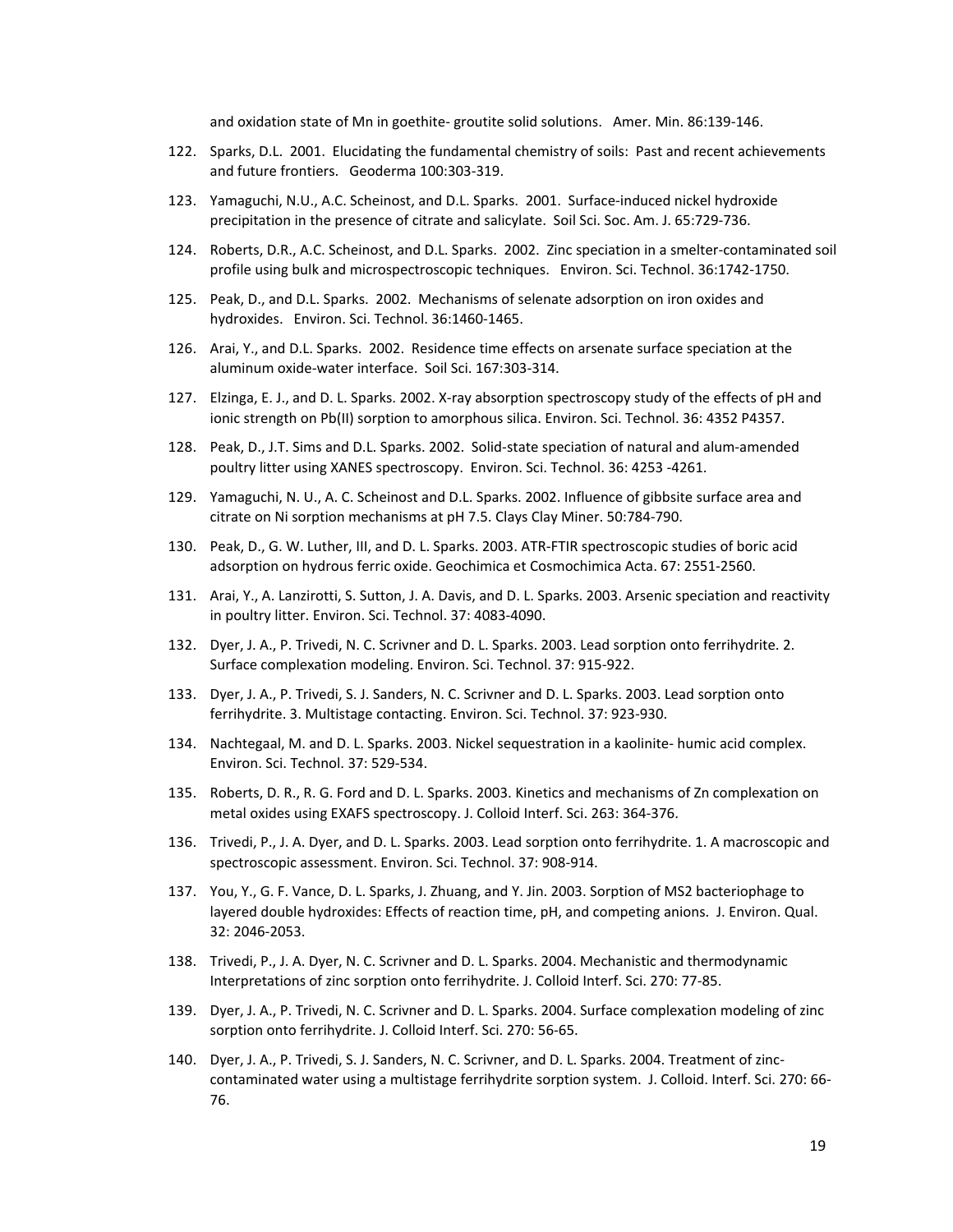- 141. Arai, Y., D. L. Sparks, and J. A. Davis. 2004. Effects of dissolved carbonate on arsenate adsorption and surface speciation at the hematite-water interface. Environ. Sci. Technol. 38:817-824.
- 142. Grafe, M., M. Nachtegaal, and D.L. Sparks. 2004. Formation of metal‐ arsenate precipitates at the goethite‐water interface. Environ. Sci. Technol. 38:6561‐6570.
- 143. Hunger, S., H. Cho, J. T. Sims, and D. L. Sparks. 2004. Direct speciation of phosphorus in alum‐ amended poultry litter: Solid‐state 31P NMR investigation. Environ. Sci. Technol. 38:674 ‐681.
- 144. Nachtegaal, M. and D.L. Sparks. 2004. Effect of iron oxide coatings on zinc sorption mechanisms at the clay‐mineral/water interface. J. Colloid Interf. Sci. 276:13‐23.
- 145. Staats, K.E., Y. Arai, and D.L. Sparks. 2004. Alum amendment effects on phosphorus release and distribution in poultry litter amended sandy soil. J. Environ. Qual. 33:1904‐1911.

- 146. Arai, Y., D.L. Sparks and J.A. Davis 2005. Arsenate adsorption mechanisms at the allophane‐water interface. Environ. Sci. Technol. 39:2537‐2544.
- 147. Arai, Y., K. Livi and D. L. Sparks. 2005. Phosphate reactivity in long-term poultry litter amended Southern Delaware sandy soils. Soil Sci. Soc. of Am. J. 69: 616‐629.
- 148. Dowding, C.E., M.J. Borda, M.V. Fey and D. L. Sparks. 2005. A new method for gaining insight into the chemistry of drying mineral surfaces using ATR‐FTIR. J. Colloid Interf. Sci. 292:148‐151.
- 149. Grafe, M. and D.L. Sparks. 2005. Kinetics of zinc and arsenate co-sorption at the goethite water interface. Geochim. Cosmochim. Acta 69:4573‐4595.
- 150. Hunger, S., J. T. Sims, and D. L. Sparks. 2005. How accurate is the assessment of phosphorus pools in poultry litter by sequential extraction? J. Environ. Qual. 34:382‐389.
- 151. McNear, D.H., Jr., E. Peltier, J. Everhart, R. L. Chaney, S. Sutton, M. Newville, M. Rivers and D.L. Sparks. 2005. Application of quantitative fluorescence and absorption‐edge computed microtomography to image metal compartmentalization in Alyssum murale. Environ. Sci. Technol. 39: 2210 ‐2218.
- 152. McNear, D. H., Jr., R. Tappero and D. L. Sparks. 2005 Shining light on metals in the environment. Elements 1:211‐216
- 153. Nachtegaal, M., M. A. Marcus, J. E. Sonke, J. Vangronsveld, K. J. T. Livi, D. van Der Lelie and D. L. Sparks. 2005. Effects on in situ remediation on the speciation and bioavailability of zinc in a smelter contaminated soil. Geochim. Cosmochim. Acta 69:4649‐4664.
- 154. Paul, K. W., M. J. Borda, J. D. Kubicki, and D. L. Sparks. 2005. Effect of dehydration on sulfate coordination and speciation at the Fe‐(Hydr) oxide‐water interface: A molecular orbital/density functional theory and Fourier transform infrared spectroscopic investigation. Langmuir 21:11071‐ 11078.
- 155. Power, L. E., Y. Arai, and D. L. Sparks. 2005. Zinc adsorption effects on arsenite oxidation kinetics at the birnessite‐water interface. Environ. Sci. Technol. 39:181‐187.
- 156. Sparks, D. L. 2005. Toxic metals in the environment: The role of surfaces. Elements 1:193‐197.
- 157. Usher, C. R., K. W. Paul, J. Narayansamy, J. D. Kubicki, D. L. Sparks, M. A. Schoonen, and D. R. Strongin. 2005. Mechanistic aspects of pyrite oxidation in an oxidizing gaseous environment: An in situ‐HATR‐IR isotope study. Environ. Sci. Technol. 39:7576‐7584.
- 158. Allada, R.K., E. Peltier, A. Navrotsky, W.H. Casey, C.A. Johnson, H.T. Berbeco and D.L. Sparks. 2006. Calorimetric determination of the enthalpies of formation of hydrotalcite‐like solids and their use in the geochemical modeling of metals in natural waters. Clays and Clay Min. 54:409‐417.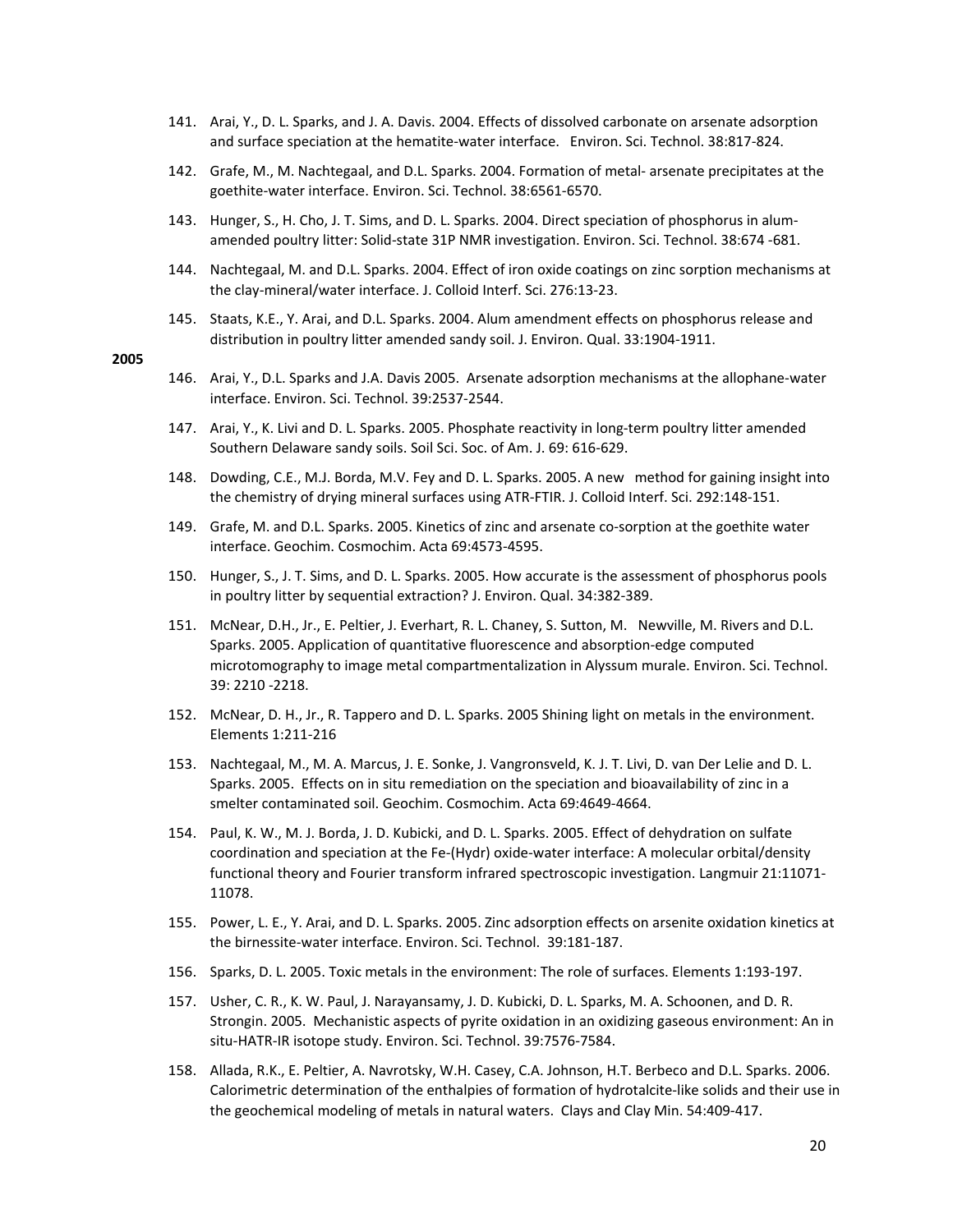- 159. Arai, Y., A. Lanzirotti, S.R. Sutton, M. Newville, J. Dyer, and D.L. Sparks. 2006. Spatial and temporal variability of arsenic solid-state speciation in historically lead arsenate contaminated soil. Environ. Sci. Technol. 40:673‐679.
- 160. Everhart, J.L., D. McNear, Jr., E. Peltier, D. van der Lelie, R.L. Chaney and D.L. Sparks. 2006. Assessing nickel bioavailability in smelter‐contaminated soils. Sci. of The Total Environ. 367:732‐ 744.
- 161. Liu, G., S. Debnath, K. W. Paul, W. Han, D.B. Hausner, H. Hosein, F.M. Michel, J.B. Parise, D.L. Sparks, and D.R. Strongin. 2006. Characterization and surface reactivity of ferrihydrite nanoparticles assembled in ferritin. Langmuir 22: 9313‐9321.
- 162. Lee, S., J.A. Dyer, D.L. Sparks, N.C. Scrivner and E.J. Elzinga. 2006. A multi‐scale assessment of Pb(II) sorption on dolomite. J. Colloid Interface Sci. 298:20‐30.
- 163. Peltier, E., R. Allada, A. Navrotsky and D.L. Sparks. 2006. Nickel solubility and precipitation in soils: A thermodynamic study. Clays and Clay Min. 54:153‐163.
- 164. Sparks, D.L. 2006. Milestones in soil chemistry. Soil Sci. 171:S47‐S50.
- 165. McNear, D. H., Jr., R. L. Chaney, D. L. Sparks. 2007. The effects of soil type and chemical treatment on nickel speciation in refinery enriched soils: A multi‐technique investigation. Geochim. Cosmochim. Acta 79: 2190‐2208.
- 166. Paul, K. P., J. D. Kubicki and D. L. Sparks. 2006. Quantum chemical calculations of sulfate adsorption at the Al- and Fe-(Hydr)oxide interface- Estimation of Gibbs free energies. Environ. Sci. Technol. 40:7717‐7724.
- 167. Chaney, R.L., J. S. Angle, C.L. Broadhurst, C.A. Peters, R.V. Tappero, and D.L. Sparks. 2007. Improved understanding of hyperaccumulation yields, commercial phytoextraction, and phytomining technologies. J. Environ. Qual. 36:1429‐1443.
- 168. Tappero, R., E. Peltier, M. Grafe, K. Heidel, M. Ginder‐Vogel, K.J.T. Livi, M.L. Rivers, M.A. Marcus, R.L. Chaney, and D.L. Sparks. 2007. Hyperaccumulator Alyssum murale relies on a different metal storage mechanism for cobalt than for nickel. New Phytologist 1‐14.
- 169. Elzinga, E.J., and D.L. Sparks. 2007. Phosphate adsorption onto hematite: An in situ ATR‐FTIR investigation of the effects of pH and loading level on the mode of phosphate surface complexation. J. Colloid and Interface Sci. 308:53‐70.
- 170. Kubicki, J.D., K. D. Kwon, K.P. Paul, and D.L. Sparks. 2007. Surface complex structures modeled with quantum chemical calculations: carbonate, phosphate, sulphate, arsenate and arsenite, European J. Soil Sci. 58‐932‐944.
- 171. Paul, K.W., J.D. Kubicki and D.L. Sparks. 2007. Sulphate adsorption at the Fe (hydr)oxide‐H2O interface: comparison of cluster and periodic slab DFT predictions. European J. Soil Sci. 58:978‐988.
- 172. Chorover, J., R. Kretzschmar, F. Garcia‐Pichel and D. L. Sparks. 2007. Soil biogeochemical processes within the critical zone. Elements 3:321‐326
- 173. McNear, D. H., Jr., R. L. Chaney and D. L. Sparks. 2007. The effects of soil type and chemical treatment on nickel speciation in refinery enriched soils: A multi-technique investigation. Geochim. Cosmochim. Acta 79:2190‐2208.
- 174. Grafe, M., R. E. Tappero, M. A. Marcus, and D. L. Sparks. 2008. Arsenic speciation in multiple metal environments: I. Bulk‐XAFS spectroscopy of model and mixed compounds. J. Colloid Interface Sci.
- 175. Grafe, M., R. E. Tappero, M. A. Marcus, and D. L. Sparks. 2008. Arsenic speciation in multiple metal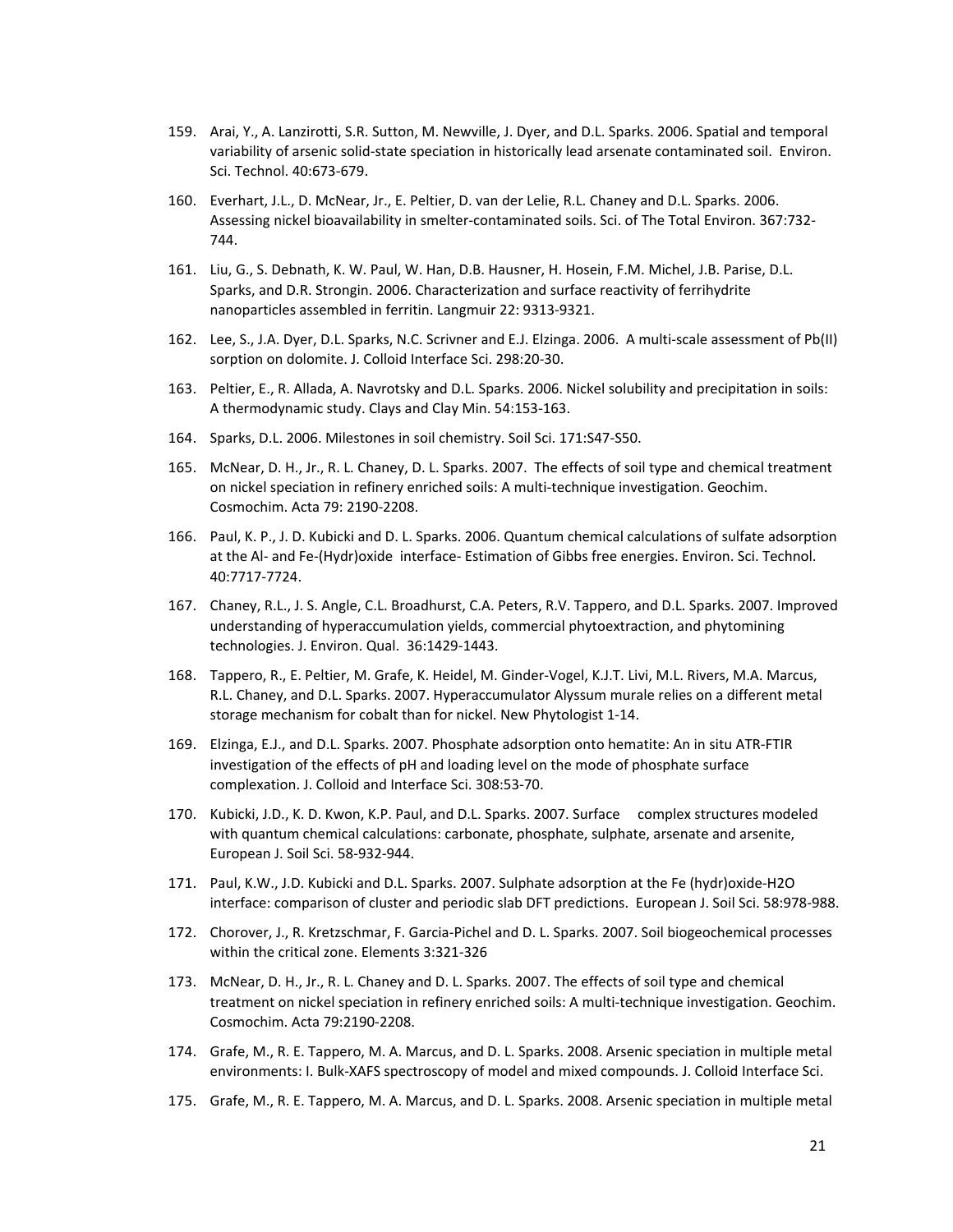environments: II. Micro‐spectroscopic investigation of a CCA contaminated soil. J. Colloid Interface Sci.

- 176. Hochella, M.F., Jr., S. K. Lower, P. A. Maurice, R. L. Penn, N. Sahai, D. L. Sparks, and B. S. Twining. 2008. Nanominerals, mineral nanoparticles, and earth systems. Science: 319 (5870): 1631 ‐ 1635.
- 177. Parikh, S.J., B.J. Lafferty and D.L. Sparks. 2008. An ATR‐FTIR spectroscopic approach for measuring rapid kinetics at the mineral/water interface. J. Colloid Interface Sci. 320:177-185.
- 178. Seiter, J.M., K. E. Staats‐Borda, M. Ginder‐Vogel and D.L. Sparks. 2008. XANES spectroscopic analysis of phosphorus speciation in alum‐amended poultry litter. J. Environ. Qual. 37:477‐485.
- 179. Hunger, S., J.T. Sims and D.L. Sparks, 2008. Evidence for struvite in poultry litter: Effect of storage and drying. J. Environ. Qual. 37:1617‐1625.
- 180. Shi, Z., D.M. DiToro, H.E. Allen and D.L. Sparks. 2008. A WHAM-based kinetics model for Zn adsorption and desorption to soils. Environ. Sci. Technol. 42:5630‐5636.
- 181. Kubicki, J.D., K.P. Paul, and D.L. Sparks. 2008. Periodic density functional theory calculations of bulk and the (010) surface of goethite. Geochemical Transactions 9:4.
- 182. Domagal‐Goldman, S.D., K.W. Paul, D.L. Sparks and J.D. Kubicki. 2009. Quantum chemical study of the Fe(III)‐desferrioxamine B siderophore complex‐electronic structure, vibrational frequencies, and equilibrium Fe‐ isotope fractionation. Geochim. Cosmochim. Acta 73(1):1‐12.
- 183. Broadhurst, C.L., R.V. Tappero, T.K. Maugel, E.F. Erbe, D.L. Sparks and R.L. Chaney. 2009. Interaction of nickel and manganese in accumulation and localization in leaves of the Ni hyperaccumulators Alyssum murale and Alyssum corsicum. Plant Soil 314:35‐48.
- 184. Ginder‐Vogel, M., G. Landrot, J.S. Fischel, and D.L. Sparks. 2009. Quantification of rapid environmental redox processes with quick-scanning x-ray absorption spectroscopy (Q-XAS). Proc. National Acad. Of Sci. 106 (38): 16124‐16128.
- 185. Livi, K.J.T., G. S. Senesi, A.C. Scheinost and D.L. Sparks. 2009. Microscopic examination of nanosized mixed Ni‐Al hydroxide surface precipitates on pyrophylite. Environ. Sci. Technol. 43: 1299‐1304.
- 186. Zhu, M., K. W. Paul, J. D. Kubicki and D.L. Sparks. 2009. Quantum chemical study of arsenic (III, V) adsorption on Mn-oxides: Implications for arsenic(III) oxidation. Environ. Sci. Technol. 43: 6655-6661.

- 187. Feng, X.H., M, Zhu, M, Ginder-Vogel, C. Ni, S. J. Parikh, and D. L. Sparks. 2010. Formation of nanocrystalline todorokite from biogenic Mn oxides. Geochim. Cosmochim. Acta 74:3232‐3245.
- 188. Parikh, S.J., B. J. Lafferty, T. G. Meade and D.L. Sparks. 2010. Evaluating environmental influences on As(III) oxidation kinetics by a poorly crystalline Mn‐oxide. Environ. Sci. Technol. 44:3772‐377.
- 189. Lafferty, B., M. Ginder‐Vogel and D.L. Sparks. 2010. Arsenite oxidation by a poorly crystalline manganese‐oxide 1. Stirred‐flow experiments. Environ. Sci. Technol. 44:8460‐8466.
- 190. Lafferty, B., M. Ginder‐Vogel, M. Zhu, K.J.T. Livi and D.L. Sparks. 2010. Arsenite oxidation by a poorly crystalline manganese‐oxide 2.Results from X‐ray absorption spectroscopy and X‐ray diffraction. Environ. Sci. Technol. 44:8467‐8472.
- 191. Landrot, G., M. Ginder‐Vogel and D.L. Sparks. 2010. Kinetics of chromium(III) oxidation by manganese(IV) oxides using Quick Scanning X- ray Absorption Fine Structure Spectroscopy (Q-XAFS). Environ. Sci. Technol. 44 (1): 143‐149.
- 192. Khalid, S., W. Caliebe, P. Siddons, I. So, B. Clay, T. Lenhard, J. Hanson, Q. Wang, A. I. Frenkel, N. Marinkovic, N. Hould, M. Ginder‐Vogel, G. L. Landrot, D. L. Sparks, and A. Ganjoo. 2010. Quick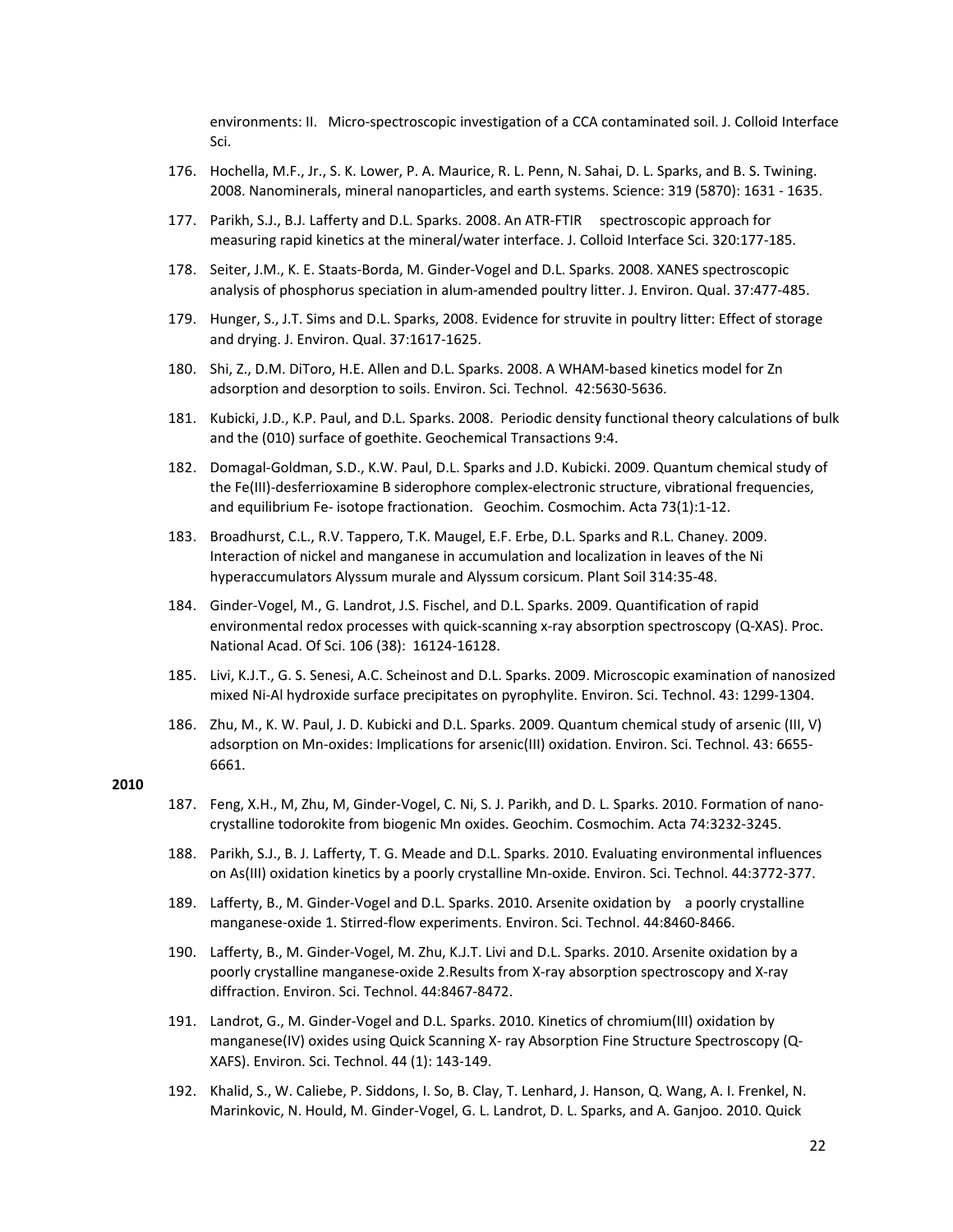extended x-ray absorption fine structure instrument with millisecond time scale, optimized for in situ applications. Rev. Sci. Instrum. 81: 015105.

- 193. McNear, D. H. Jr., R. L. Chaney and D.L. Sparks. 2010. The hyperaccumulator Alyssum murale uses complexation with nitrogen and oxygen donor ligands for Ni transport and storage. Phytochemistry 71:188‐200.
- 194. Peltier, E., D. van der Lelie and D.L. Sparks. 2010. Formation and stability of Ni‐Al hydroxide phases in soils. Environ. Sci. Technol. 44 (1): 302‐308.
- 195. Shimizu, M., M. Ginder‐Vogel, S. J. Parikh and D.L. Sparks. 2010. Molecular scale assessment of methylarsenic sorption on aluminum oxide. Environ. Sci. Technol. 44(2):612‐617.
- 196. Zhu, M., M. Ginder‐Vogel, S.J. Parikh, X. Feng and D.L. Sparks. 2010. Cation effects on the layer structure of biogenic Mn‐oxides. Environ. Sci. Technol.44: 4465‐4471.
- 197. Zhu, M., M. Ginder‐Vogel and D.L. Sparks. 2010. Ni(II) Sorption on biogenic Mn‐oxides with varying Mn octahedral layer structure. Environ. Sci. Technol. 44:4472‐4478.
- 198. Khaokaew, S., R.L. Chaney, G. Landrot, M. Ginder‐Vogel and D.L. Sparks. 2011. Speciation and release kinetics of cadmium in an alkaline paddy soil under various flooding periods and draining conditions. Environ. Sci. Technol. 45 (10): 4249‐4255.
- 199. Lafferty, B., M. Ginder‐Vogel and D. L. Sparks. 2011. Arsenite oxidation by a poorly crystalline manganese‐oxide 3. Arsenic and manganese desorption. Environ. Sci. Technol. 45(12):9218‐9233.
- 200. Li, T., Z. Di, X. Yang and D.L. Sparks. 2011. Effects of dissolved organic matter from the rhizosphere of the hyperaccumulator Sedum alfredii on sorption of zinc and cadmium by different soils. J. Hazard. Mater. 192(3):1616‐1622.
- 201. Parikh, S.J., J.D. Kubicki, C. M. Jonsson, C. L. Jonsson, R. M. Hazen, D. A. Sverjensky and D.L. Sparks. 2011. Evaluating glutamate and aspartate binding mechanisms to rutile ( $\alpha$ -TiO2) via ATR-FTIR spectroscopy and quantum chemical calculations. Langmuir 27 (5): 1778‐1787.
- 202. Livi, K.J.T., B. Lafferty, M. Zhu, S. Zhang, A. Gaillota and D.L. Sparks. 2012. Electron energy-loss safedose limits for manganese valence measurements in environmentally relevant manganese oxides. Environ. Sci. Technol. 46 (2): 970‐976.
- 203. Shi, Z., E. Peltier, and D. L. Sparks. 2012. Kinetics of Ni sorption in soils: Roles of soil organic matter and Ni precipitation. Environ. Sci. Technol. 46: (4) 2212‐2219.
- 204. Shimizu, M., Y. Arai and D.L. Sparks. 2011. Multiscale assessment of methylarsenic reactivity in soil. 2. Distribution and speciation in soil. Environ. Sci. Technol. 45 (10): 4300‐4306
- 205. Shimizu, M., Y. Arai and D.L. Sparks. 2011. Multiscale assessment of methylarsenic reactivity in soil. 1. Sorption and desorption on soils. Environ. Sci. Technol. 45(10): 4293‐4299.
- 206. Wang Q., E. Iriowen, S. Yuan, D.L. Sparks. 2011. Impact of sediment from St. Jones River, Delaware, USA on microbial functional stability in two local soils. J Bioremed Biodegrad S1:005.
- 207. Zhu, M., C. L. Farrow, J. E. Post, K. J.T. Livi, S.J.L. Billinge, M. Ginder‐ Vogel and D.L. Sparks. 2012. Structural study of biotic and abiotic poorly‐ crystalline manganese oxides using atomic pair distribution function analysis. Geochim. Cosmochim. Acta 81:39‐55.
- 208. Centofanti, T., M. G. Siebecker, R. L. Chaney, A.P. Davis, D. L. Sparks. 2012. Hyperaccumulation of nickel by Alyssum corsicum is related to solubility of Ni mineral species. Plant Soil 359: 71‐83.
- 209. Jones, L.C., B.J. Lafferty and D.L. Sparks. 2012. Additive and competitive effects of bacteria and Mn oxides on arsenite oxidation kinetics. Environ. Sci. Technol. 46 (12): 6548‐6555.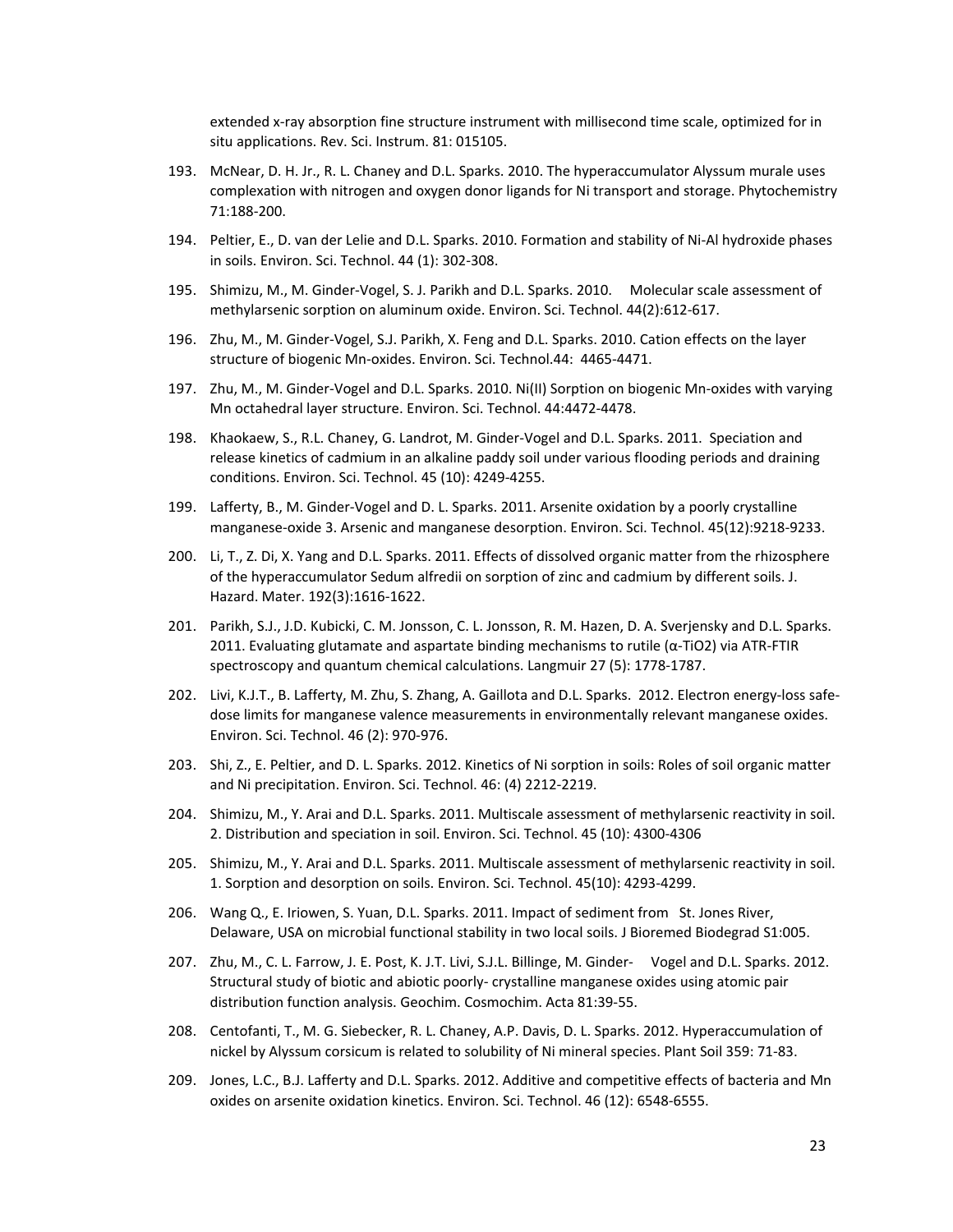- 210. Landrot, G., R. Tappero, S.M. Webb and D.L. Sparks. 2012. Arsenic and chromium speciation in an urban contaminated soil. Chemosphere 88 (10): 1196‐1201.
- 211. Khaokaew, S., G. Landrot, R.L. Chaney, K. Pandya, and D.L. Sparks. 2012. Speciation and release kinetics of zinc in contaminated paddy soils. Environ. Sci. Technol. 46 (7): 3957‐3963.
- 212. Landrot, G., M. A. Ginder‐Vogel, K. J. Livi, J. P. Fitts, and D. L. Sparks. 2012. Chromium(III) oxidation by three poorly‐crystalline manganese(IV) oxides 1. Chromium(III)‐oxidizing capacity. Environ. Sci. Technol. 46: (21) 11594‐ 11600.
- 213. Landrot, G., M. A. Ginder‐Vogel, K. J. Livi, J. P. Fitts and D. L. Sparks. 2012. Chromium(III) oxidation by three poorly‐crystalline manganese(IV) oxides 2. Solid phase analyses. Environ. Sci. Technol. 46: (21) 11601‐11609.
- 214. Li, W., K. J. Livi, W. Xu, M. G. Siebecker, Y.‐J. Wang, B. L. Phillips, and D. L. Sparks. 2012. Formation of crystalline Zn‐Al layered double hydroxide precipitates on y‐alumina: The role of mineral dissolution. Environ. Sci. Technol. 46: (21) 11670‐11677.
- 215. Lami, R., L. C. Jones, M. Cottrell, B. Lafferty, M. Ginder‐Vogel, D. L. Sparks and D. Kirchman. 2013. Arsenite modifies structure of soil microbial communities and arsenite oxidization potential. FEMS Microbiology Ecology. 84:270‐279.
- 216. Wang, X., F. Liu, W. Tan, W. Li, X. Feng and D. L. Sparks. 2013. Characteristics of phosphate sorption‐desorption onto ferrihydrite: Comparison with crystalline Fe (hydro)oxides. Soil Science 178, 1–11.
- 217. Shi, Z., D. M. Di Toro, H. E. Allen, and D. L. Sparks. 2013. A general model for kinetics of heavy metal adsorption and desorption on soils. Environ. Sci. Technol. 47(8):3761−3767.
- 218. Li, W., Y. Wang, M. Zhu, T-T. Fan, D-M. Zhou, B. L. Phillips and D. L. Sparks. 2013. Inhibition mechanism of Zn precipitation on aluminum oxide by glyphosate: A 31P NMR and Zn EXAFS Study. Environ. Sci. Technol. 47(9):4211‐4219.
- 219. Agrawal, B., K. Czymmek, D.L. Sparks, and H.P. Bais. 2013. Transient influx of nickel in root mitochondria modulates organic acid and reactive oxygen species production in nickel hyperaccumulator Alyssum murale. J. Biol. Chem. 288(10):7351‐7362.
- 220. Li, T., Z. Xu, X. Han, X. Yang and D. L. Sparks. 2013. Characterization of dissolved organic matter in the rhizosphere of hyperaccumulator Sedum alfredii and its effect on the mobility of zinc. Chemosphere 88 (5): 570–576.
- 221. Wang, X., W. Li, R. Harrington, F. Liu, J. B. Parise, X. Feng and D. L. Sparks. 2013. Effect of ferrihydrite crystallite size on phosphate adsorption reactivity. Environ. Sci. Technol. 47 (18):10322‐ 10331.
- 222. Chimchart, B., I. Kheoruenromne, A. Suddhiprakarn and D. L. Sparks. 2013. Role of organic matter on charge behavior of oxisols and ultisols under tropical Savanna and tropical monsoon climates in Thailand. Soil Sci. 178(10): 540‐549.
- 223. Elbana, T. A., D. L. Sparks and H. M. Selim. 2014. Transport of tin and lead in soils: Miscible displacement experiments and second‐order modeling. Soil Sci. Soc. Am. J. 78:701–712.
- 224. Yan, Y. P., F. Liu Jr., W. Li, X. H. Feng and D. L. Sparks. 2014. Sorption and desorption characteristics of organic phosphates of different structures on aluminum (oxyhydr)oxides. European J. Soil Sci. 65:308‐317.
- 225. Zhu, M., P. Northrup, C. Shi, S. j. L. Billinge, D. L. Sparks and G. A. Waychunas. 2013. Structure of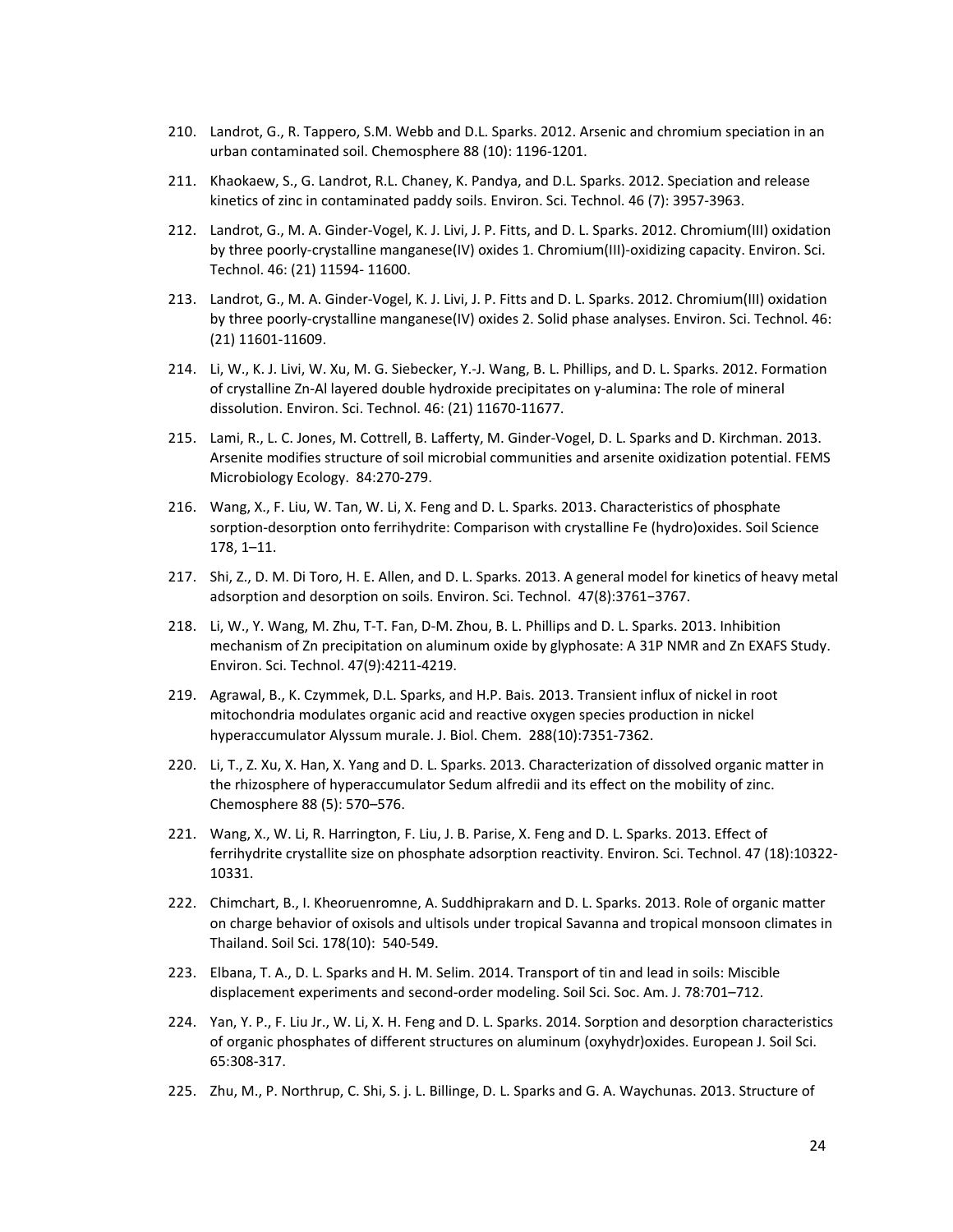sulfate adsorption complexes on ferrihydrite. Environ. Sci. Letters 1:97‐100.

- 226. Yeasmin, S., B. Singh, R. S. Kookana, M. Farrell, D. L. Sparks, C.T. Johnston. 2014. Influence of mineral characteristics on the retention of low molecular weight organic compounds: A batch sorption‐desorption and ATR‐FTIR study. J. Colloid Inter. Sci. 432:246‐257.
- 227. Chen, C., J. Dynes, J. Wang, C. Karunakaran, and D.L. Sparks. 2014. Soft x-ray spectromicroscopy study of mineral‐organic matter associations in pasture soil clay fractions. Environ. Sci. Technol. 48 (12):6678–6686.
- 228. Yan, Y., W. Li, J. Yang, A. Zheng, F. Liu, X. Feng, and D. L. Sparks. 2014. Mechanism of myo‐inositol hexakisphosphate sorption on amorphous aluminum hydroxide: Spectroscopic evidence for rapid surface precipitation. Environ. Sci. Technol. 48 (12): 6735‐6742.
- 229. Fan, J‐X., Y‐J. Wang, C. Liua, L‐H. Wang, K. Yang, D‐M. Zhou, W. Li, L. Sparks. 2014. Effect of iron oxide reductive dissolution on the transformation and immobilization of arsenic in soils: New insights from X‐ ray photoelectron and X‐ray absorption spectroscopy. J. Haz. Mat. 279: 212–219. https://doi.org/10.1016/j.jhazmat.2014.06.079.
- 230. Chen, C., J. Dynes, J. Wang and D.L. Sparks. 2014. Properties of Fe-organic matter associations via coprecipitation versus adsorption. Environ. Sci. Technol. 48 (23):13751–13759. DOI: 10.1021/es503669u
- 231. Siebecker, M., W. Li, S. Khalid, and D. L. Sparks. 2014. Real time Q-EXAFS spectroscopy measures rapid precipitate formation at the mineral‐water interface. Nature Communications (5) 5003:1‐7. doi:10.1038/ncomms6003

- 232. Li, W., S. R. Joshi, G. Hou, D. J. Burdige, D. L. Sparks, and D. P. Jaisi. 2015. Characterizing phosphorus speciation of Chesapeake Bay sediments using chemical extraction, 31P NMR, and X-ray absorption fine structure spectroscopy. Environ. Sci. Technol. 49 (1): 203-211. DOI: 10.1016/j.hazmat.2014.06.079
- 233. Abdala, D.B., P. A. Northrup, Y. Arai and D. L. Sparks. 2015. Surface loading effects on orthophosphate surface complexation at the goethite/water interface as examined by extended X‐ ray Absorption Fine Structure (EXAFS) spectroscopy. . Colloid Interface. 437: 297–303. DOI: 10.1016/j.jcis.2014.98.057
- 234. Abdala, D.B., P.A. Northrup, F.C. Vicentin, and D.L. Sparks. 2015. Residence time and pH effects on the bonding configuration of orthophosphate surface complexes at the goethite/water interface as examined by Extended X‐Ray Absorption Fine Structure (EXAFS) spectroscopy. J. Colloid Inter. Sci. 442: 15–2.DOI: 10.1016/j.jcis.2014.11.048
- 235. Chen, C. and D.L. Sparks. 2015. Multi‐elemental scanning transmission X‐ ray microscopy–near edge X‐ray absorption fine structure spectroscopy assessment of organo–mineral associations in soils from reduced environments. Environmental Chemistry 12(1):64‐73.DOI: 10.1071/EN14042.
- 236. Joshi, S., R. Kukkadapu, D. Burdige, M. Bowden, D. Sparks, and D. Jaisi. 2015. Organic matter remineralization predominates phosphorus cycling in the mid‐bay sediments in the Chesapeake Bay. Environ. Sci. Technol. 49 (10): 5887‐5896.DOI:10.1021/es5059617.
- 237. Amundson, R., A. A. Berhe, J. Hopmans, C. Olson, A. E. Sztein, D. L. Sparks. 2015. Soil and human security in the 21st century. Science 348, 1261071. DOI: 10.1126/science.1261071
- 238. Abdala, D. B., I. R. da Silva, L. Vergutz and D. L. Sparks. 2015. Long-term manure application effects on phosphorus speciation, kinetics and distribution in highly weathered agricultural soils. Chemosphere 119:504‐ 514.DOI: 10.1016/j.chemosphere.2014.07.029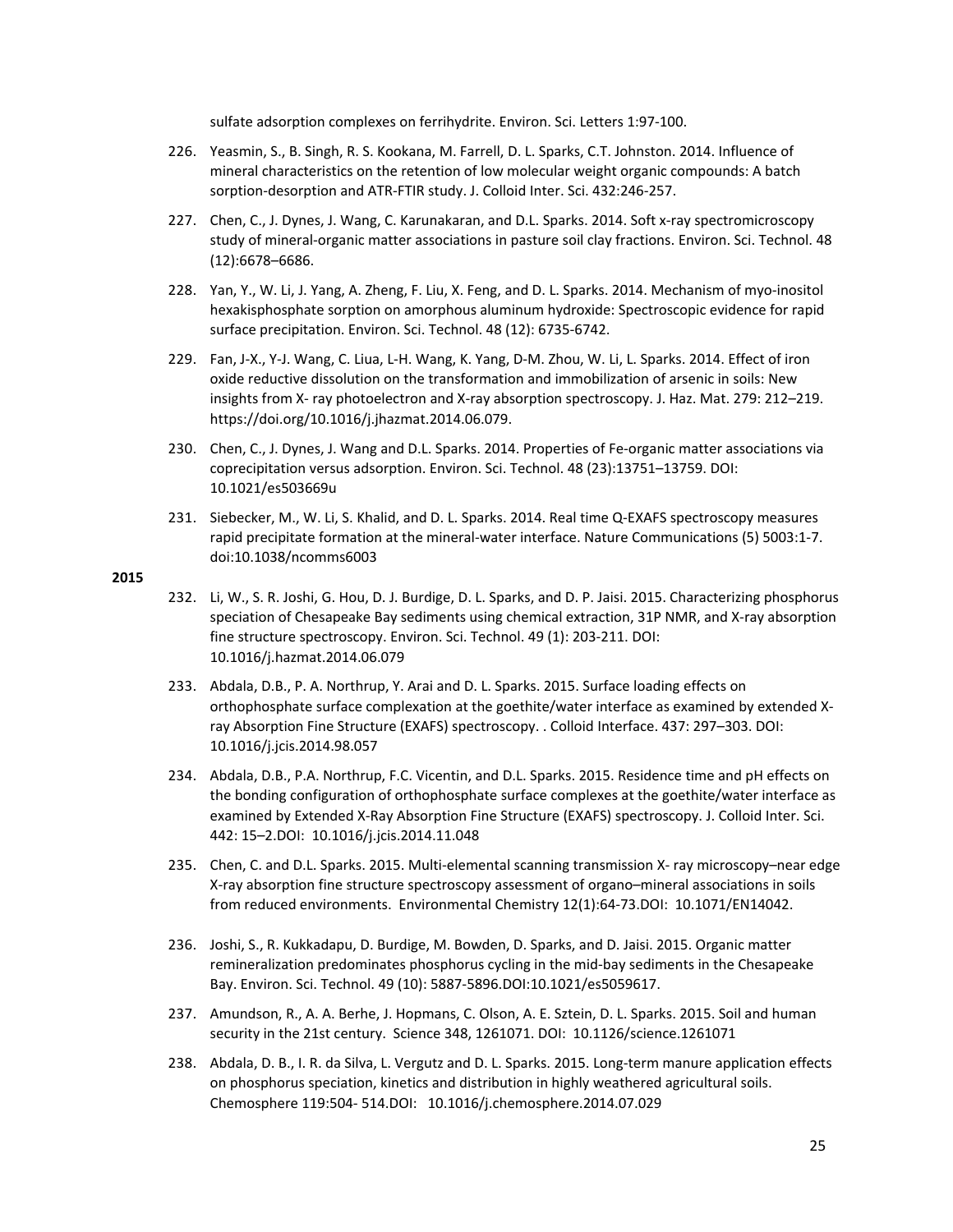- 239. Chen, C. R. Kukkadapu and D. L. Sparks. 2015. Influence of cooprecipitated organic matter on Fe2+(aq) –catalyzed transformation of ferrihydrite: Implications for carbon dynamics. Environ. Sci. Technol. 49 (18): 10927– 10936.DOI: 10.1021/acs.est.5b02448
- 240. Wu, Y., W. Li, and D. L. Sparks. 2015. The effects of iron(II) on the kinetics of arsenic oxidation and sorption on manganese oxides. JCIS DOI: 10.1016/j.jcis.2015.07.022
- 241. Li, T. Q., Q. Tao, M. J. I. Shohag, MJI, X. E. Yang, D. L. Sparks and Y. C. Liang. 2015. Root cell wall polysaccharides are involved in cadmium hyperaccumulation in Sedum alfredii. Plant Soil 389:387-399. DOI: 10.1007/s11104‐014‐2367‐3.
- 242. Fischel, M.H.H., J.S. Fischel, B.J. Lafferty and D.L. Sparks. 2015. The influence of environmental conditions on kinetics of arsenite oxidation by manganese-oxides. Geochem Trans16:15. DOI:10.1186/s12932‐015‐0030‐4
- 243. Chowdhury, S., N.S. Bolan, B. Seshadri, A. Kunhikrishnan, H. Wijesekara, Y. Xu, J. Yang, G‐H. Kim, D. Sparks and C. Rumpel. 2015. Co‐composting solid biowastes with alkaline materials to enhance carbon stabilization and revegetation potential. Environ Sci Pollut Res, pp 1‐12. DOI:10.1007/s11356‐015‐5411‐9
- 244. Wu, Y. W. Li, and D. L. Sparks. 2015. Effect of Iron(II) on arsenic sequestration by δ‐MnO2: Desorption studies using stirred‐flow experiments and x‐ray absorption fine‐structure spectroscopy. Environ. Sci. Technol. DOI: 10.1021/acs.est.5b04087
- 245. Lopes, G., E. T. S. Costa, E. S. Penido, D. L. Sparks and L. R. G. Guilherme. 2015. Binding intensity and metal partitioning in soils affected by mining and smelting activities in Minas Gerais, Brazil. Environ Sci. Pollut. Res. 22:13442–13452.DOI: 10.1007/s11356‐015‐4613‐5

- 246. Ono, F.B., E.S. Penido, R. Tappero, D. Sparks and L.R.G. Guilherme. 2016. Bioaccessibility of Cd and Pb in tailings from a zinc smelting in Brazil: Implications for human health. Environ Geochem Health 37:1‐14. DOI10.1007/s10653‐015‐9774‐0
- 247. Zhao, H., M. Zhu, W. Li, E. J. Elzinga, M. Villalobos, F. Liu, J. Zhang, X. Feng, and D. L. Sparks. 2016. Redox reactions between Mn(II) and hexagonal birnessite change its layer symmetry. Environ. Sci. Technol. 50 (4): 1750–1758. DOI: 10.1021/acs.est.5b04436
- 248. Wang, X., M. Zhu, L. K. Koopal, W. Li, W. Xu, F. Liu, J. Zhang, Q. Liu, X. Feng and D. Sparks. 2016. Effects of crystallite sizes on the structure and magnetism of ferrihydrite. Environ. Sci.: Nano 3:190– 202. DOI: 10.1039/C5EN00191A
- 249. Ming, H., R. Naidu, B. Sarkar, D. T. Lamb, Y. Liu, M. Megharaj, D. Sparks. 2016. Competitive sorption of cadmium and zinc in contrasting soils. Geoderma 268: 60–68.DOI: 10.1016/j.geoderma.2016.01.021
- 250. Chowdhury, S., N. S. Bolan, B. Seshadri, A. Kunhikrishnan, H. Wijesekara, Y. Xu, J. Yang, G.‐H. Kim, D. Sparks and Cornelia Rumpel. 2016. Co‐composting solid biowastes with alkaline materials to enhance carbon stabilization and revegetation potential. Environ Sci Pollut Res 23:7099–7110.DOI: 10.1007/s11356‐015‐5411‐9
- 251. Fan, T.T, Y.‐J. Wang, C.‐B. Li, J.‐Z. He, J. Gao, D. Zhou, S. P. Friedman, and D.L. Sparks. 2016. Effect of organic matter on sorption of Zn on soil: Elucidation by Wien effect measurements and EXAFS spectroscopy. Environ. Sci. Technol 50 (6) :2931–2937DOI: 10.1021/acs.est.5b05281
- 252. Yang J.J., J. Wang ,W.N. Pan, T. Regier, Y.F. Hu, C. Rumpel, N. Bolan, D.L. Sparks. 2016. Retention mechanisms of citric acid in ternary kaolinite‐ Fe(III)‐citrate acid systems using Fe K‐edge EXAFS and L3,2-edge XANES spectroscopy. Scientific Reports. 6:26127. DOI: 10.1038/srep26127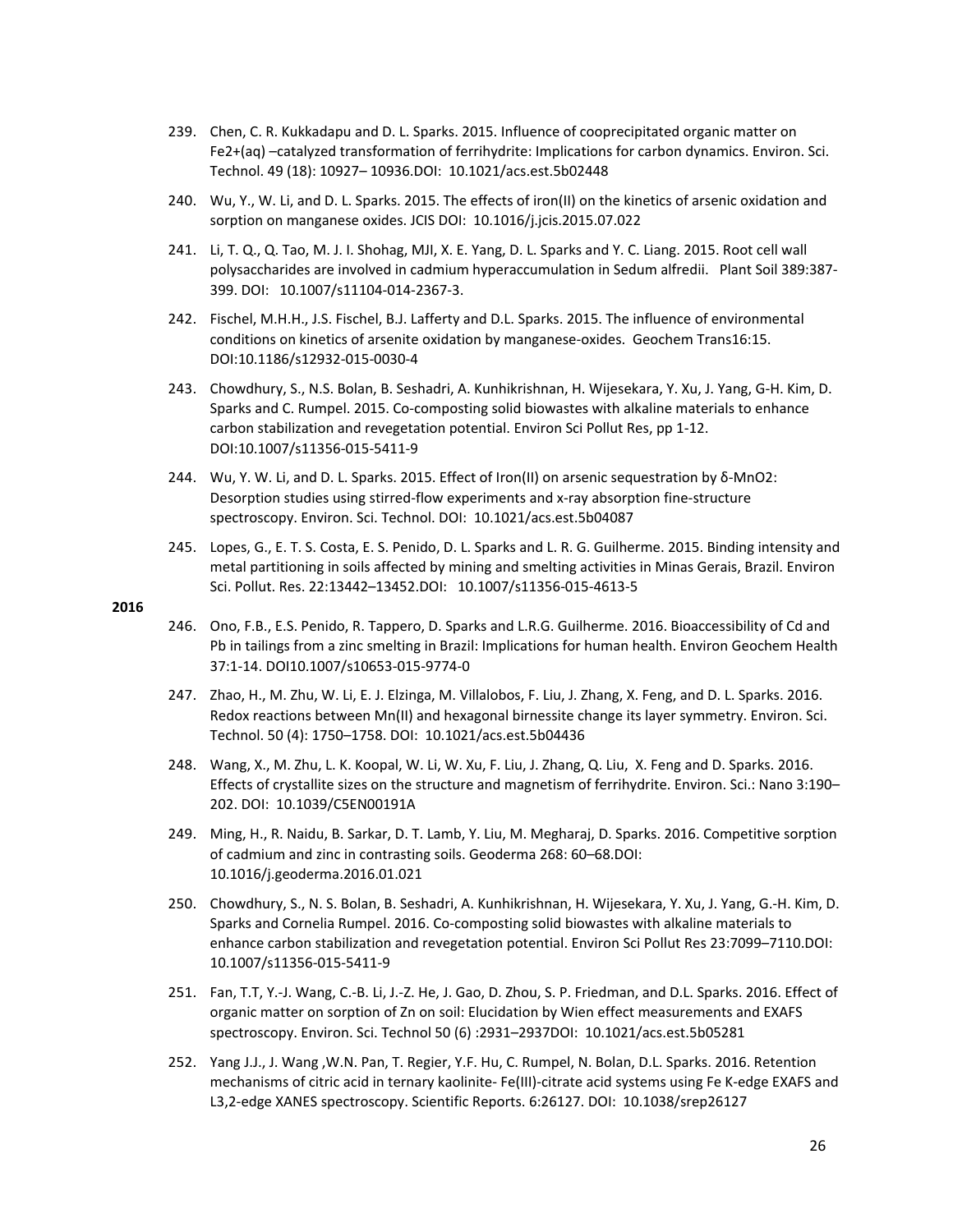- 253. Starcher, A.N., W. Li, R. K. Kukkadapu, E. J. Elzinga and D. L. Sparks. 2016. Fe(II) sorption on pyrophyllite: Effect of structural Fe(III) (impurity) in pyrophyllite on nature of layered double hydroxide (LDH) secondary mineral formation. Chem. Geology 439:152‐160. DOI:10.1016/j.chemgeo.2016.06.017
- 254. Pan, W., J. Kan, S. Inamdar, C. Chen and D. Sparks. 2016. Dissimilatory microbial iron reduction release DOC (dissolved organic carbon) from carbon‐ferrihydrite association. Soil Biol. Biochem. 103: 232 ‐ 240. DOI: 10.1016/j.soilbio.2016.08.026
- 255. Ono, F. B., R. Tappero, R., D. Sparks and L.R.G. Guilherme. 2016. Investigation of arsenic species in tailings and windblown dust from a gold mining area. Environmental Science and Pollution Research 23(1):638‐ 647.DOI: 10.1007/s11356‐015‐5304‐y

- 256. Siebecker, M.G., R. L. Chaney and D. L. Sparks. 2017. Nickel speciation in several serpentine (ultramafic) topsoils via bulk synchrotron‐based techniques. Geoderma 298:35‐45.DOI: 10.1016/j.geoderma.2017.03.008
- 257. Starcher, A., E. J. Elzinga and D. L. Sparks. 2017. Formation of a mixed Fe(II)‐ Zn‐Al layered hydroxide: Effects of Zn co-sorption on Fe(II) layered hydroxide formation and kinetics. Chemical Geology 464: 46–56. DOI:10.1016/j.chemgeo.2016.11.027
- 258. Jin, L., J. Yang, X. Zeng, J. Wang and D. Sparks. 2017. Fe(III)‐induced sequestration of citric acid on kaolinite surface probed by STXM-NEXAFS spectroscopy. Acta Chim. Sinica 75(6):617-62. DOI:10.6023/A17030082
- 259. Yang, J., J. Liu, Y. Hu, C. Rumpel, N. Bolan and D. Sparks. 2017. Molecular‐level understanding of malic acid retention mechanisms in ternary kaolinite‐Fe(III)‐ malic acid systems: The importance of Fe speciation. Chem Geol 464: 69–75. DOI:10.1016/j.chemgeo.2017.02.018
- 260. LeMonte, J.J., J.W. Stuckey, J.Z. Sanchez, R.V. Tappero, J. Rinklebe and D.L. Sparks. 2017. Sea level rise induced arsenic release from historically contaminated coastal soils. Environ. Sci. Technol 51(11): 5913−5922. DOI: 10.1021/acs.est.6b06152
- 261. Yeasmin, S., B. Singh, C. T. Johnston and D. L. Sparks. 2017. Evaluation of pre‐ treatment procedures for improved interpretation of mid-Infrared spectra of soil organic matter. Geoderma 304:83-92. DOI:10.1016/j.geoderma.2016.04.008
- 262. Chen, C., R. Kukkadapu, O. Lazareva and D. Sparks. 2017. Solid-phase Fe speciation along the vertical redox gradients in floodplains using XAS and Mössbauer Spectroscopies. Environ. Sci. Technol. 51(14): 7903–7912. DOI: 10.1021/acs.est.7b00700
- 263. Yeasmin, S., B. Singh, C.T. Johnston and D.L. Sparks. 2017. Organic carbon characteristics in density fractions of soils with contrasting mineralogies. Geochim. Cosmochim. Acta. 218: 215‐236. DOI:10.1016/j.gca.2017.09.007
- 264. Stuckey, J. W., J. Yang, J. Wang, and D. L. Sparks. 2017. Advances in Scanning Transmission X‐Ray Microscopy for Elucidating Soil Biogeochemical Processes at the Submicron Scale. J. Environ. Qual. 46:1166‐1174. doi:10.2134/jeq2016.10.0399
- 265. Siebecker, M.G. and D. L. Sparks. 2017. Structural Differentiation between Layered Single (Ni) and Double Metal Hydroxides (Ni–Al LDHs) Using Wavelet Transformation. The Journal of Physical Chemistry A, 121 (37), 6992‐6999 DOI: 10.1021/acs.jpca.7b07940
- 266. Wang, Y.‐J., Fan, T.‐T., Liu, C., Li, W., Zhu, M.‐Q., Fan, J.‐X., Gong, H., Zhou, D.‐M., and Sparks, D. L. 2017. Macroscopic and microscopic investigation of adsorption and precipitation of Zn on γ‐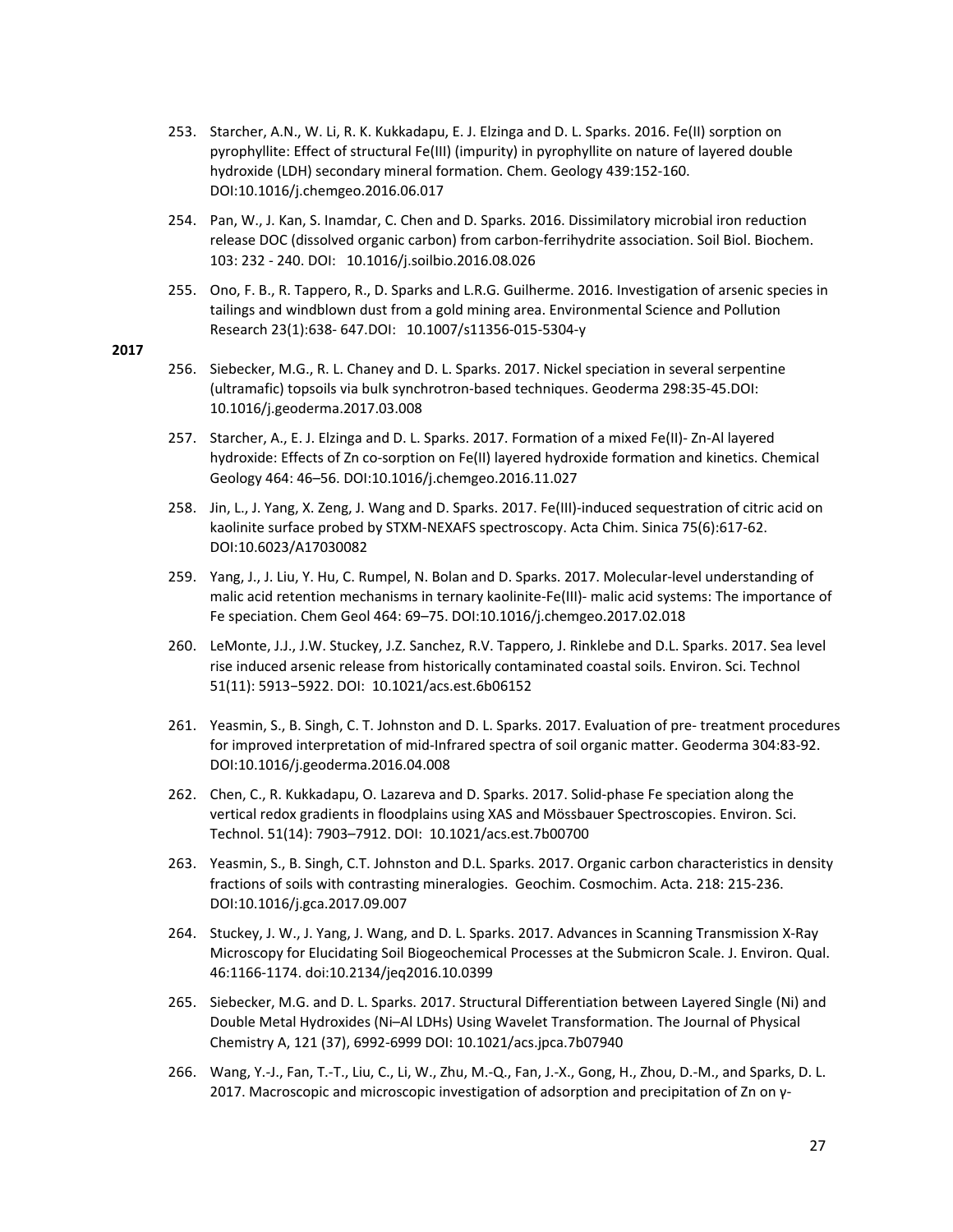alumina in the absence and presence of As. Chemosphere 178, 309‐316. https://doi.org/10.1016/j.chemosphere.2017.03.061

- 267. Peng, L., Shi, Z., Wang, P., Li, W., Lin, Z., Dang, Z., and Sparks, D. L. 2018. A novel multi‐reaction model for kinetics of Zn release from soils: Roles of soil binding sites. Journal of Colloid and Interface Science 514, 146‐155. https://doi.org/10.1016/j.jcis.2017.12.006
- 268. Wu Y., R. K. Kukkadapu, K. J. T. Livi, W. Xu, W. Li, and D. L. Sparks. 2018. Iron and Arsenic Speciation during As(III) Oxidation by Manganese Oxides in the Presence of Fe(II): Molecular‐Level Characterization using XAFS, Mössbauer, and TEM Analysis ACS Earth Space Chem., Just Accepted Manuscript. DOI: 10.1021/acsearthspacechem.7b00119
- 269. Sowers, T.D., J.W. Stuckey, D.L. Sparks. 2018. The Synergistic Effect of Calcium on Organic Carbon Sequestration to Ferrihydrite. Sowers et al. Geochem Trans (2018) 19:4. https://doi.org/10.1186/s12932‐018‐0049‐4.
- 270. Gamble, A., A.K. Givens and D.L. Sparks. 2018. Arsenic speciation and availability in orchard soils historically contaminated with lead arsenate. Journal of Environmental Quality 47 (1):121-128. DOI:10.2134/jeq2017.07.0264
- 271. Stuckey J.W, C. Goodwin, J. Wang, L.A. Kaplan, P. Vidal‐Esquivel, T.P. Beebe, D.L. Sparks. 2018. Impacts of hydrous manganese oxide on the retention and lability of dissolved organic matter. Geochemical Transactions, 19:6. https://doi.org/10.1186/s12932‐018‐0051‐x
- 272. Xu, S., W. Tang, D.B. Chase, D.L. Sparks, J. Rabolt. 2018. A Highly Sensitive, Selective and Reproducible SERS Sensor for Detection of Trace Metalloids in the Environment. ACS Applied Nano Materials. DOI: 10.1021/acsanm.7b00301.
- 273. Feng X, P. Wang, Z. Shi, K.D. Kwon, H. Zhao, H. Yin, Z. Lin, M. Zhu, X. Liang, F. Liu, D.L. Sparks. 2018. A Quantitative Model for the Coupled Kinetics of Arsenic Adsorption/Desorption and Oxidation on Manganese Oxides. Environmental Science & Technology Letters. http://dx.doi.org/10.1021/acs.estlett.8b00058
- 274. Xu, Y., Seshadri, B., Sarkar, B., Wang, H., Rumpel, C., Sparks, D., Farrell, M., Hall, T., Yang, X., and Bolan, N. 2018. Biochar modulates heavy metal toxicity and improves microbial carbon use efficiency in soil. Science of The Total Environment 621, 148‐159. https://doi.org/10.1016/j.scitotenv.2017.11.214
- 275. Chen, C., P. Leinweber, K.‐U. Eckhardt, D.L. Sparks. 2018. The Composition and Stability of Clay‐ Associated Organic Matter along a Soil Profile. Soil Systems 2, 16. DOI:10.3390/soilsystems2010016
- 276. Sowers T.D, D. Adhikari, J. Wang, Y. Yang, D.L. Sparks. 2018. Spatial Associations and Chemical Composition of Organic Carbon Sequestered in Fe, Ca, and Organic Carbon Ternary Systems. Environmental Science & Technology. DOI: 10.1021/acs.est.8b01158
- 277. Siebecker M.G., Chaney R.L., Sparks D.L. 2018. Natural speciation of nickel at the micrometer scale in serpentine (ultramafic) topsoils using microfocused X-ray fluorescence, diffraction, and absorption. Geochem Trans. 19(1):14. https://doi.org/10.1186/s12932‐018‐0059‐2
- 278. Chen C. and D.L. Sparks. 2018. e(II)-Induced Mineral Transformation of Ferrihydrite–Organic Matter Adsorption and Co‐precipitation Complexes in the Absence and Presence of As(III). ACS Earth Space Chem. DOI: 10.1021/acsearthspacechem.8b00041
- 279. Adhikari, D., Sowers, T., Stuckey, J. W., Wang, X., Sparks, D. L., and Yang, Y. 2018. Formation and redox reactivity of ferrihydrite‐organic carbon‐calcium co‐precipitates. Geochimica et Cosmochimica Acta. https://doi.org/10.1016/j.gca.2018.09.026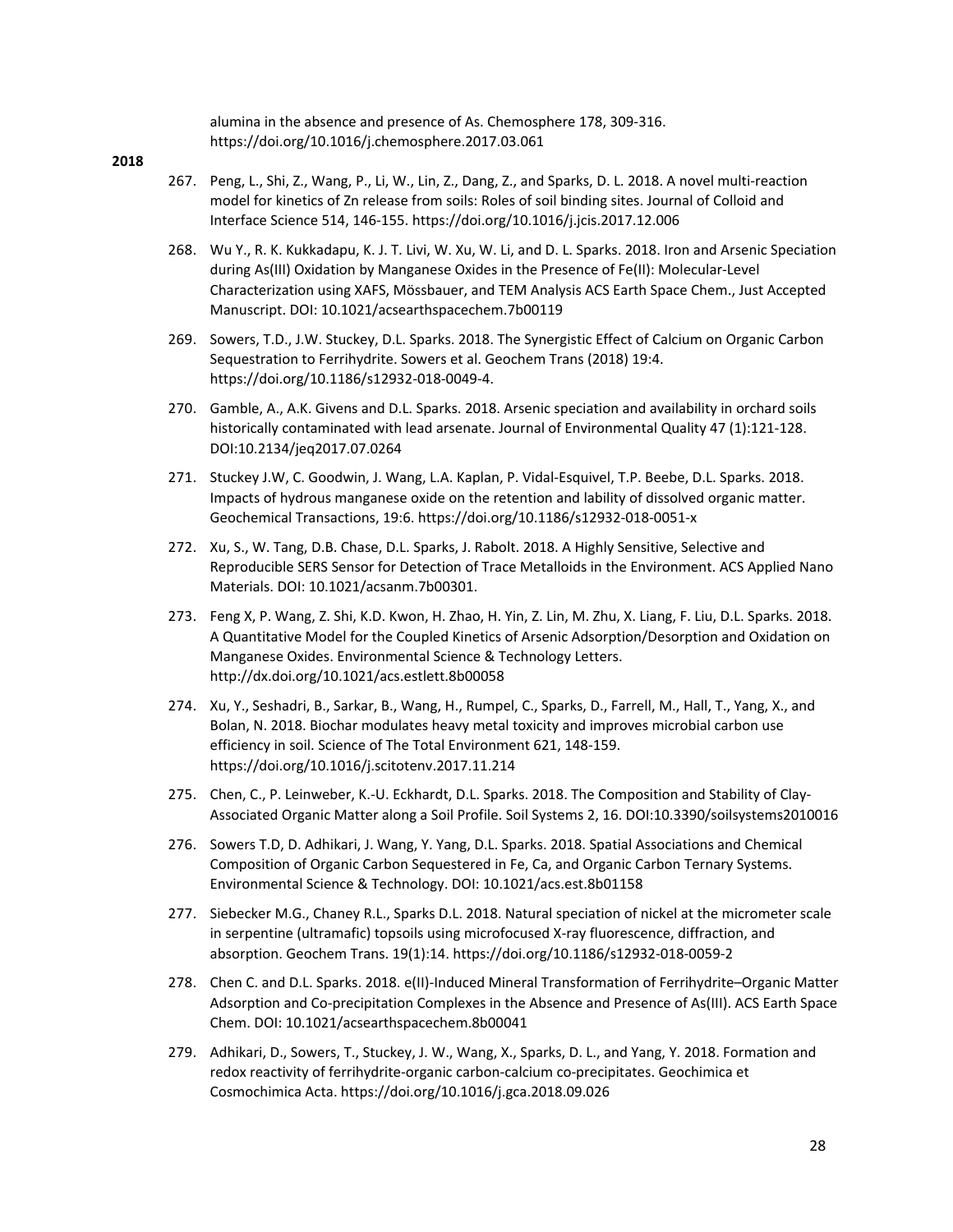- 280. Wang, Y. et al. 2018. Exploring the Distribution of Zn2+ in Inner and Outer Helmholtz Planes of the Electrical Double Layer of Soil Particles Based on Suspension Wien Effect Measurements. Just accepted. Soil Science Society of America Journal.
- **2019**
- 281. Gamble, A.V., Northrup, P., Sparks, D.L. 2019. Elucidation of Soil Phosphorus Speciation in Mid-Atlantic Soils Using Synchrotron-Based Microspectroscopic Techniques. Journal of Environmental Quality.
- 282. Lazareva, O., Sparks, D.L., Landis, R., Ptacek, C.J., Ma, J. (2019). Investigation of legacy industrial mercury in floodplain soils: South River, Virginia, USA. Environmental Earth Sciences. 78:246.
- 283. Banwart, S.A., Nikolaidis, N.P., Zhu, Y.G., Peacock, C.L., Sparks, D.L. (2019). Soil Functions: Connecting Earth's Critical Zone. Annual Review of Earth and Planetary Sciences. 47.
- 284. Sun, Q., Siebecker, M., Fan, T., Zhou, D.M., Zhu, M., Liu, C., Sparks, D.L., Wu, T., Alves, M.E., Li, W., Cui, P. (2019). Formation of Cd Precipitates on γ‐Al2O3: Implications for Cd Sequestration in the Environment. Environment International.
- 285. Xu, Y., Seshadri, B., Bolan, N., Sarkar, B., Sik Ok, Y., Zhang, W., Rumpel, C., Sparks, D.L., Farrell, M., Hall, T., Dong, Z. (2019). Microbial functional diversity and carbon use feedback in soils as affected by heavy metals. Environmental International. 125, (478‐488).
- 286. Coward, E.K, Ohno, T., Sparks, D.L. 2019. Direct evidence for temporal molecular fractionation of dissolved organic matter at the iron oxyhydroxide interface. Environ. Sci. Technol.
- 287. Giannetta, B., Zaccone, C., Plaza, C., Siebecker, M. G., Rovira, P., Vischetti, C., and Sparks, D. L. (2019). The role of Fe(III) in soil organic matter stabilization in two size fractions having opposite features. Science of The Total Environment.
- 288. Sowers, T.D., Holden, K.L., Coward, E.K., Sparks, D.L. (2019) Dissolved Organic Matter Sorption and Molecular Fractionation by Naturally Occurring Bacteriogenic Iron (Oxyhydr)oxides. Environmental Science & Technology 53, 8, 4295‐4304.

- 289. Giannetta, B., Siebecker, M., Plaza, C., Rovira, P., Vischetti, C., & Sparks, D.L. (2020). Iron(III) fate after complexation with soil organic matter in fine silt and clay fractions: an EXAFS spectroscopic approach. Soil & Tillage Research.
- 290. Sowers, T.D., Wani, R.P., Coward, E.K., Fischel, M.H.H., Betts, A.R., Douglas, T.A., Duckworth, O.W., & Sparks, D.L. (2020). Spatially Resolved Organomineral Interactions across a Permafrost Chronosequence. Environmental Science & Technology Article ASAP

## **V. Presentations**

## **A. Invitational Papers and Presentations at Symposia**

**1980**

1. Sparks, D.L. 1980. Kinetics and thermodynamics of potassium exchange in pure and in mixed systems. "Chemistry in the Soil Environment: Ion Exchange Symposium", Soil Science Society of America Meetings, Detroit, Michigan.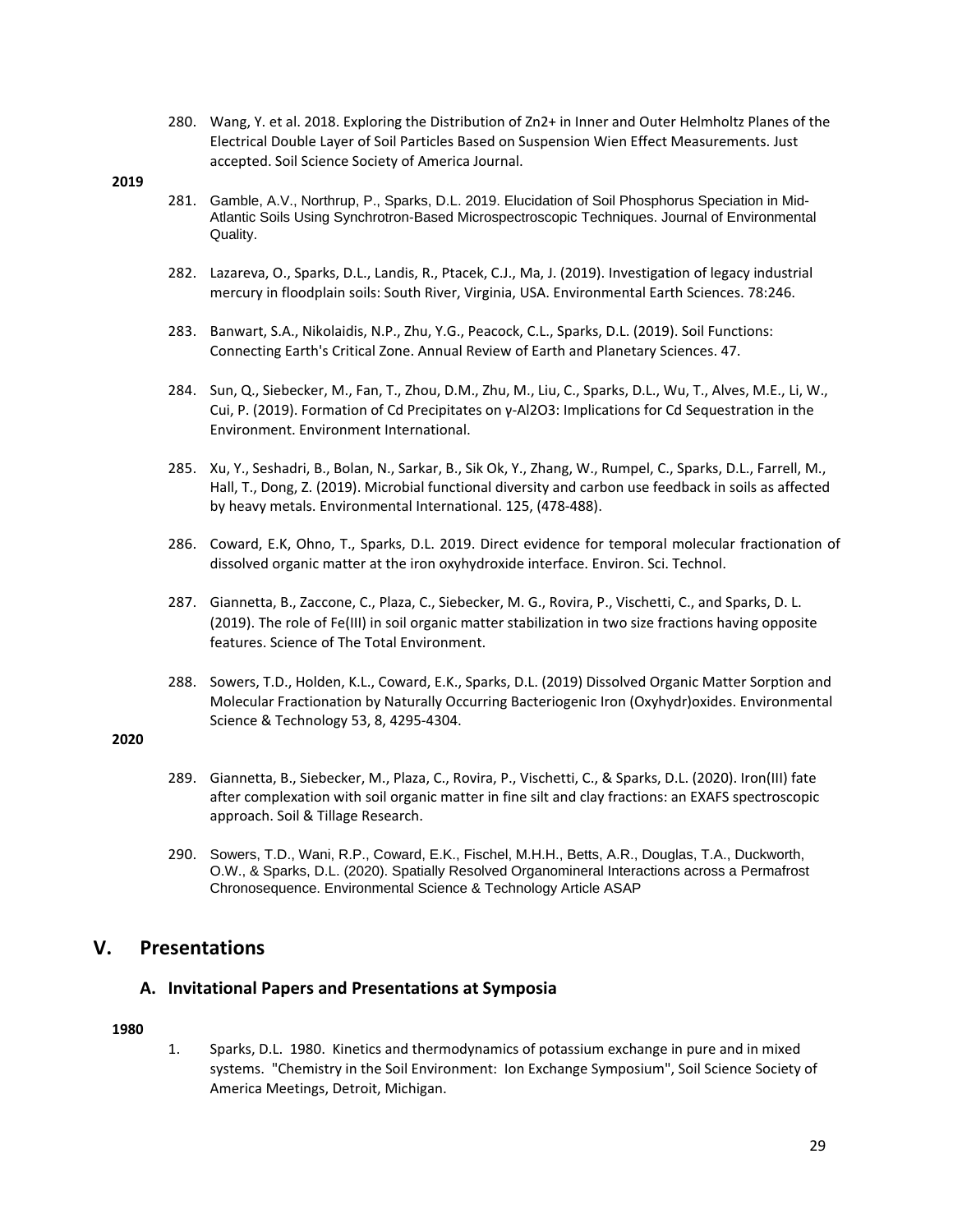- 2. Jardine, P.M., and D.L. Sparks. 1982. Thermodynamics and kinetics of K‐Ca exchange in soil. 56th Colloid and Surface Science Symposium, Blacksburg, Virginia, June 13‐16.
- 3. Sparks, D.L. 1982. The role of boron in plant nutrition. Boron Symposium sponsored by U.S. Borax Corporation.
- 4. Sparks, D.L. 1982. Chemistry of soil potassium in Atlantic Coastal Plain Soils, Eastern Soil Fertility Symposium, Salisbury, Maryland.
- 5. Sparks, D.L. 1982. Ionic activities: An historical and theoretical overview. "Chemistry in the Soil Environment: Ion Exchange Symposium", Soil Science Society of America Meetings, Anaheim, California.
- 6. Sparks, D.L. 1983. On the kinetics of ion exchange in heterogeneous systems. Visiting scholar at the University of Kentucky, Lexington, Kentucky.
- 7. Sparks, D.L. 1984. Dynamics of soil potassium. Visiting Scholar, Rutgers University, New Brunswick, New Jersey.
- 8. Sparks, D.L. 1984. Kinetics and thermodynamics of potassium exchange in clay minerals, Symposium on Clay Mineralogy, Calgary, Canada, August, 1984.
- 9. Sparks, D.L. 1984. Chemistry of potassium on Atlantic Coastal Plain soils. Visiting Scholar, University of Maryland, College Park, Maryland, May, 1984.
- 10. Sparks, D.L. 1984. Kinetics and thermodynamics of potassium exchange in soils. Visiting Scholar, The Ohio State University, Columbus, Ohio, October, 1984.

- 11. Sparks, D.L. 1985. Soil chemistry applications to soil management systems. Visiting Scholar, The Pennsylvania State University, University Park, Pennsylvania, February, 1985.
- 12. Sparks, D.L. 1985. Kinetics of ionic exchange in pure and in mixed systems. Visiting Scholar, Savannah River Ecology Laboratory, Aiken, South Carolina, April, 1985.
- 13. Sparks, D.L., and P.M. Huang. 1985. The physical chemistry of soil potassium. International Potassium Symposium, Atlanta, Georgia, July, 1985.
- 14. Sparks, D.L. 1985. Dynamics of soil potassium. Visiting Scholar, University of Saskatchewan, Saskatoon, Canada, October, 1985.
- 15. Sparks, D.L. 1986. Kinetics of ion exchange on soils and clay minerals. Visiting Professor Lecture, University of California, Riverside, Riverside, California, February, 1986.
- 16. Sparks, D.L. 1986. Dynamics of potassium exchange in soils and clay minerals. Visiting Professor, University of California, Riverside, Riverside, California, March, 1986.
- 17. Sparks, D.L. 1986. Physical chemistry of soil potassium. Visiting Scholar, University of California, Berkeley, Berkeley, California, March, 1986.
- 18. Sparks, D.L. 1986. Boron movement in the soil, uptake by the plant and rates required to correct a deficiency on different soil types, Boron Symposium, Richmond, Virginia, August, 1986.
- 19. Sparks, D.L. 1986. Potassium release from interlayers. International Potassium Congress, Reims, France, August, 1986.
- 20. Sparks, D.L. 1986. Elucidation of rate-limiting steps for ion exchange processes on clay mineral surfaces. Clay Surface and Colloid Symposium, Clay Minerals Society Meeting, Jackson, Mississippi, October, 1986.
- 21. Sparks, D.L. 1986. Kinetics of reactions on soil constituents. Visiting Scholar, Virginia Polytechnic Institute and State University, Blacksburg, VA, October, 1986.
- 22. Sparks, D.L. 1986. Kinetics of soil chemical processes. Soil chemistry invitational symposium. Soil Science Society of America Meeting, New Orleans, Louisiana.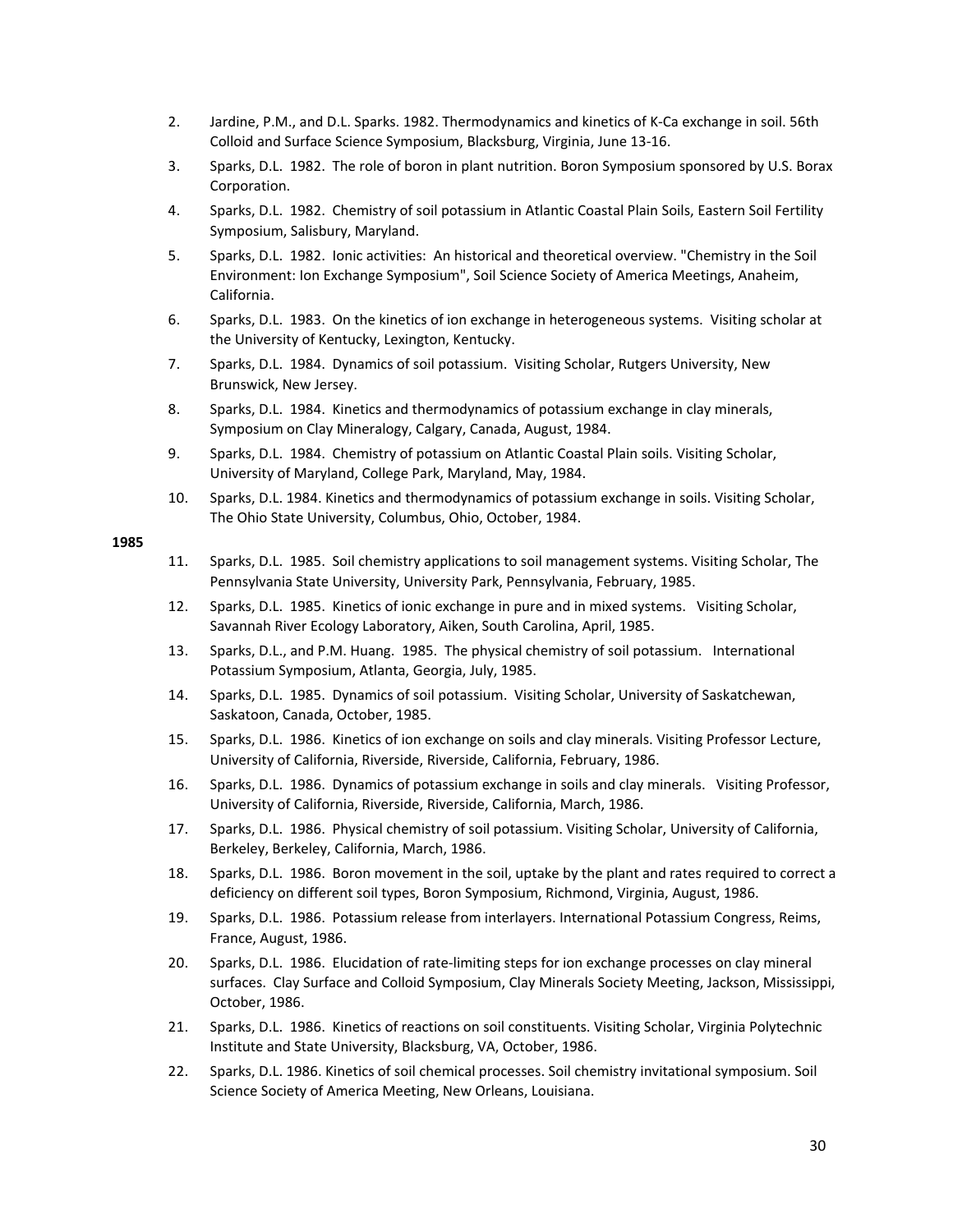- 23. Sparks, D.L. 1987. Chemistry of soil boron. U. S. Borax Corporation Research Division, Anaheim, CA, March, 1987.
- 24. Sparks, D.L. 1987. Physical chemistry of soil potassium. Lecture Series in Beijing, Nanjing, Wuhan, Hangzhou, and Ghangzhou, China, September,1987.
- 25. Sparks, D.L. 1988. Kinetics of soil chemical processes. USDA‐ARS Eastern Regional Laboratory, Philadelphia, PA, May, 1988.
- 26. Sparks, D.L. 1988. Release of boron from soil organic matter. U. S. Borax Symposium, Louisville, KY, July, 1988.
- 27. Sparks, D.L., and C.P. Schulthess. 1988. Modeling chemical sorption on soils and soil constituents. Soil Chemistry Invitational Symposium. Soil Science Society of America Meeting, Anaheim, California.
- 28. Sparks, D.L. 1989. Kinetics of soil chemical processes. Lecture Series in Bet‐Dagan and Haifa, Israel, March, 1989.
- 29. Sparks, D.L. 1989. Kinetics of reactions on soils and soil constituents and chemical sorption phenomena on soils and soil constituents. Willie Woltz Distinguished Lecturer. North Carolina State University, Raleigh, N.C., April, 1989.
- 30. Sparks, D.L. 1989. Chemical kinetics and mass transfer processes in soils and soil constituents. NATO Advanced Study Institute Lecturer, July 9‐16, Pullman, Washington.
- 31. Sparks, D.L., and P.C. Zhang. 1989. Relaxation methods for studying kinetics of soil chemical phenomena. Kinetics of Soil Physicochemical Processes International Symposium. Soil Science Society of America Meeting, Las Vegas.
- 32. Aharoni, C., and D.L. Sparks. 1989. Application of chemical kinetics to heterogeneous soils. Kinetics of Soil Physicochemical Processes International Symposium. Soil Science Society of America Meeting, Las Vegas.

- 33. Sparks, D.L. 1990. Kinetics of soil chemical processes: An overview. The invitational speaker in Kinetics of Ion Sorption on Soils Symposium, International Soil Science Congress, Kyoto, Japan.
- 34. Bar‐Tal, A., S. Feigenbaum, and D.L. Sparks. 1990. Dynamics of soil potassium in multicationic systems. International Potash Institute Symposium, Minsk, Russia.
- 35. Zhang, Z.Z., P.C. Zhang, and D.L. Sparks. 1991. Dynamics and mechanisms of organic pollutant interactions on clay minerals. The Colloidal and Surface Chemistry of Clays Symposium, Am. Chem. Soc. Meeting, Atlanta, GA.
- 36. Sparks, D.L. 1991. Kinetics of metal sorption reactions. Metal Speciation and Contamination of Soil Workshop, Jekyll Island, GA, May 22‐24.
- 37. Sparks, D.L. 1991. Physical chemistry of potassium. Justus von Liebig Univ., Giessen, Germany, August, 1991.
- 38. Sparks, D.L. 1991. Kinetics of soil chemical processes. Institut fur Strahlenschutz, Neuherberg, Germany.
- 39. Sparks, D.L., S.E. Fendorf, P.C. Zhang, and L. Tang. 1992. Kinetics and mechanisms of environmentally important reactions on soil colloidal surface, NATO‐ASI "Migration and fate of pollutants in soils and subsoils". May, 1992, Maratea, Italy.
- 40. Sparks, D.L. 1992. Soil and environmental chemistry research in the Northeastern USA: Challenges and opportunities for the 1990's. Northeastern Branch, American Society of Agronomy, Meeting, Storrs, CT, June, 1992.
- 41. Sparks, D.L. 1992. Advising M.S. graduate students. SSSA Symposium "Soil science education: Philosophy and perspectives". SSSA Meeting, Minneapolis, Minnesota, October, 1992.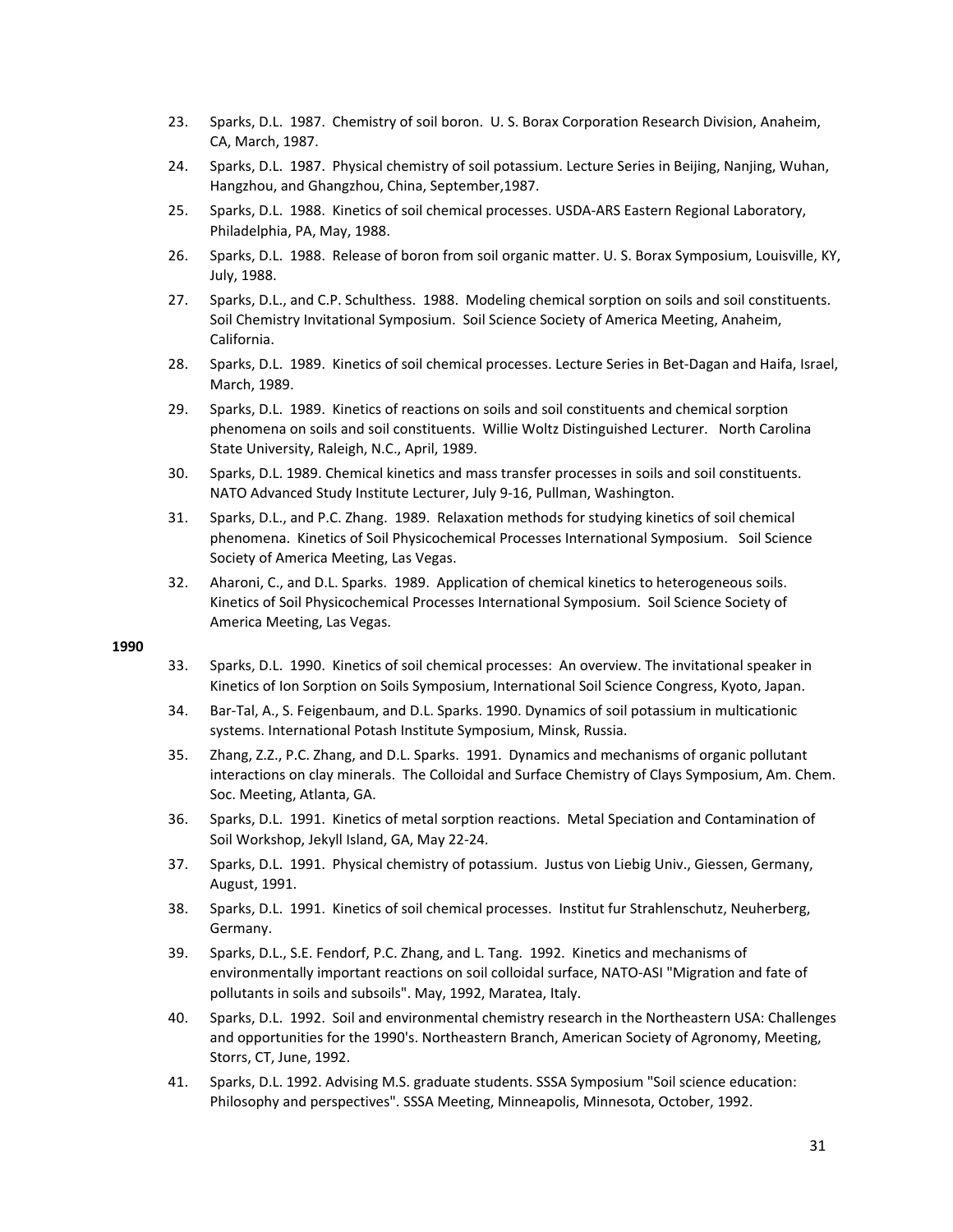- 42. Sparks, D.L., and S.E. Fendorf. 1992. Rapid reaction kinetic techniques. Goldschmidt Conference, Reston, VA, May, 1992.
- 43. Sparks, D.L. 1993. The physical chemistry of soil potassium. Rothamsted Experimental Station, Harpenden, England. June, 1993.
- 44. Sparks, D.L. 1993. Surface chemistry of soils. University of Birmingham, Birmingham, England. July, 1993.
- 45. Sparks, D.L. 1993. Kinetics and mechanisms of environmentally important reactions in soils and on soil components. Lancaster University, Lancaster, England. July, 1993.
- 46. Fendorf, S.E., P.R. Grossl, and D.L. Sparks. 1993. Oxyanion surface structures on goethite. Soil Sci. Soc. Am. Meetings, Minneapolis, MN, November, 1993.
- 47. Sparks, D.L. 1993. Sorption of hydrolyzable ions on oxide surfaces. The Johns Hopkins University, Baltimore, MD. October, 1993.
- 48. Steffens, D., and D.L. Sparks. 1994. Effects of aging on the kinetics of nonexchangeable ammonium-nitrogen release from soils and clays. SSSA Meeting, Seattle, WA.
- 49. Eick, M.J., D.L. Sparks, D.C. Golden, and D.W. Ming. 1994. Dissolution of a lunar glass simulant: The effect of pH and organic acids at 298K. SSSA Meeting, Seattle, WA.
- 50. Stapleton, M.G., D.L. Sparks, and S.K. Dentel. 1994. Kinetics and mechanisms of pentachlorophenol sorption/desorption with an organo‐ clay. SSSA Meeting, Seattle, WA.
- 51. Fendorf, S.E., D.L. Sparks, and M. Fendorf. 1994. Mechanism of aluminum sorption on birnessite: Influences on chromium oxidation. Int. Soil Sci. Congr., Acapulco, Mexico.
- 52. Fendorf, S.E., and D.L. Sparks. 1994. Application of surface spectroscopics and microscopics to elucidate sorption mechanisms on oxide surfaces. Int. Soil Sci. Congr., Acapulco, Mexico.

- 53. Scheidegger, A.M., and D.L. Sparks. 1995. Kinetics of the formation and the dissolution of nickel precipitates on pyrophyllite. Am. Chem. Soc. Meeting, April 6, Anaheim, CA.
- 54. Scheidegger, A.M., G. M. Lamble, and D. L. Sparks. 1995. Nickel speciation using in-situ spectroscopic and microscopic approaches. 3rd International Conference on Biogeochem. of Trace Elements, May 15‐19, Paris, France.
- 55. Sparks, D.L. 1995. Kinetics of environmentally important reactions on natural materials. Visiting Scholar, Univ. of Saskatchewan, Saskatchewan, Canada.
- 56. Sparks, D.L. 1995. Kinetics and mechanisms of metal sorption/desorption on oxides. Swiss Federal Institute of Technology, Zurich, Switzerland.
- 57. Scheidegger, A.M., G.M. Lamble, and D.L. Sparks. 1996. Monitoring the kinetics of metal surface precipitate formation using x‐ray absorption fine structure spectroscopy. Symposium on sorption of metals by earth materials. American Chemical Society National Meeting, New Orleans, LA, March 1996.
- 58. Strawn, D.G., and D.L. Sparks. 1996. Influence of aging on the kinetics of Pb release from soil. American Chemical Society National Meeting, New Orleans, LA, March 1996.
- 59. Scheidegger, A.M., G.M. Lamble, and D.L. Sparks. 1996. The kinetics of mixed Ni-Al hydroxide formation on clays and aluminum oxides as monitored by X‐ray absorption fine structure (XAFS) spectroscopy. The 9th International Conference on X-ray Absorption Fine Structure, Grenoble, France, August 1996.
- 60. Sparks, D.L., A.M. Scheidegger, D.G. Strawn, and A.M. Brennan. 1996. Mechanisms of slow metal sorption on soils: An overview. Soil Sci. Soc. Am. Meeting, Indianapolis, IN, November 1996.
- 61. Sparks, D.L. 1997. Applications of soft x-ray radiation to the study of important inorganic species. Molecular Environmental Science in the Soft X‐ray Region Workshop. Lawrence Berkeley National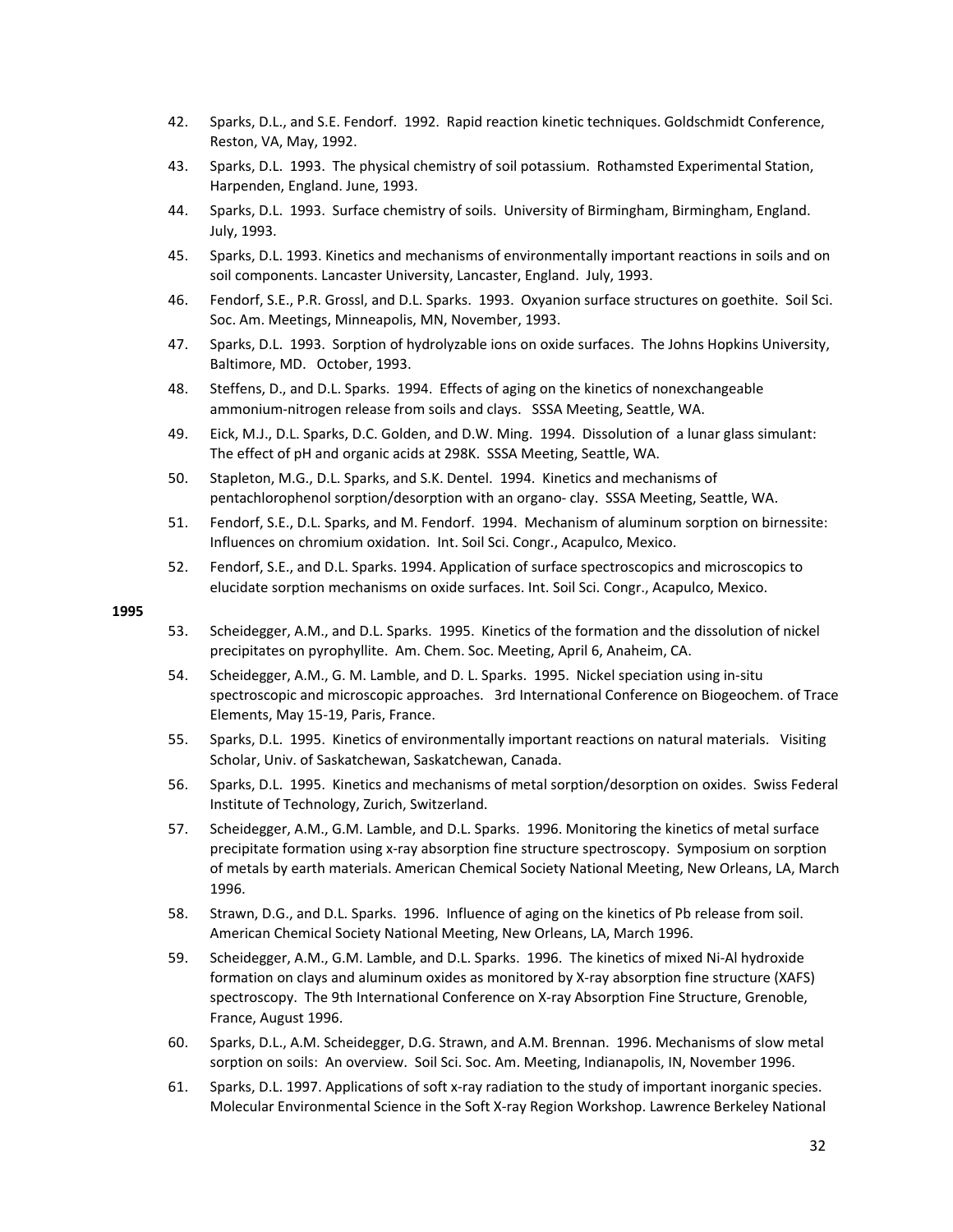Laboratory, Univ. of California, Berkeley, CA, March 27‐28.

- 62. Sparks, D.L., A.M. Scheidegger, D.G. Strawn, and K.G. Scheckel. 1997. Kinetics and mechanisms of metal cation sorption at the mineral/water interface. In Kinetics and Mechanisms of Reactions at the Mineral/Water Interface. D.L. Sparks and T.J. Grundl (Co-Organizers) 213th Am. Chem. Soc. Meeting, San Francisco, CA, April 13‐17.
- 63. Strawn, D.G., and D.L. Sparks. 1997. Sorption kinetics of trace elements in soils and soil materials. 4th Intern. Conf. on the Biogeochemistry of Trace Elements, Univ. of California, Berkeley, June 23‐ 26.
- 64. Sparks, D.L. 1997. Kinetics and mechanisms of metal sorption at the mineral/water interface: A molecular approach. Paul Scherrer Institute, Villigen, Switzerland, August 26.
- 65. Sparks, D.L. 1997. Kinetics and mechanisms of sorption on soil minerals: A molecular approach. DuPont Thermodynamics, Kinetics, and Mechanisms symposium, DuPont Co., Wilmington, Delaware, November 3.
- 66. Sparks, D.L. 1998. Kinetics and mechanisms of metal sorption at the mineral/water interface: A molecular approach. Iowa, State University, Ames, Iowa, April, 1998.
- 67. Scheidegger, A.M., D.G. Strawn, D.R. Roberts, K.G. Scheckel, and D.L. Sparks. 1998. The dynamics of metal adsorption and surface precipitate formation on soil materials as monitored by surface molecular techniques. 16th World Congress of Soil Science, 20‐26 August, Montpellier, France.
- 68. Scheinost, A.C., R.G. Ford, and D.L. Sparks. 1998. Characterization of polynuclear Ni species at the surface of phyllosilicates, gibbsite and amorphous silica using diffuse reflectance spectroscopy. V.M. Goldschmidt Conference, Toulouse, France, Mineralogical Mag. Vol. 62A:1332‐1333. August 30‐September 3.
- 69. Ford, R.G., and D.L. Sparks. 1998. Advances in understanding the mechanisms and rates of sorption phenomena for inorganic solutes in soils. SSSA Meeting, Baltimore, Oct. 18‐22.
- 70. Ford, R.G., and D.L. Sparks. 1998. Potential formation of secondary hydrotalcite like precipitates during Zn and Cu sorption to pyrophyllite. V.M. Goldschmidt Conference, Toulouse, France, Mineralogical Mag. Vol. 62A:462‐463.
- 71. Sparks, D.L. 1999. Frontiers in fundamental research on metal retention at natural surfaces. Symposium on Metals in the Environment: From Fundamental Research to Industrial Applications, DuPont Co., February 8, Wilmington, Delaware.
- 72. Sparks, D.L. 1999. Kinetics and mechanisms of metal sorption and precipitate transformation on soil minerals at the molecular scale. Texas A&M University, Dept. of Soil and Crop Sciences, College Station, TX, March 10.
- 73. Sparks, D.L. 1999. Surface precipitation in soils: Implications for metal mobility in the subsurface environment. Dept. of Civil and Environmental Engineering, Univ. of Delaware, April, 22.
- 74. Sparks, D.L. 1999. Metal sorption rates and mechanisms at the mineral- water interface. Chemistry Dept., Northeastern University, Boston, Massachusetts, May 20.
- 75. Sparks, D.L. 1999. Metal sorption at soil mineral surfaces: A continuum from adsorption to precipitation. Dept. of Geological and Environ. Sciences, Stanford Univ., Palo Alto, California, June 21.
- 76. Sparks, D.L. 1999. Kinetics of reactions at the soil mineral/water interface. Plenary lecture of symposium Reaction Kinetics: Linkage Between Soil Science and Plant Nutrition". Hohenheim Univ., Stuttgart, Germany.
- 77. Sparks, D.L. 1999. Frontiers in metal sorption kinetics and mechanisms at the mineral/water interface. Environmental Chemistry and Transport Symposium, Wiley Environ. Molecular Sciences Lab, Pacific Northwest National Laboratory, Richland, Washington, July 21.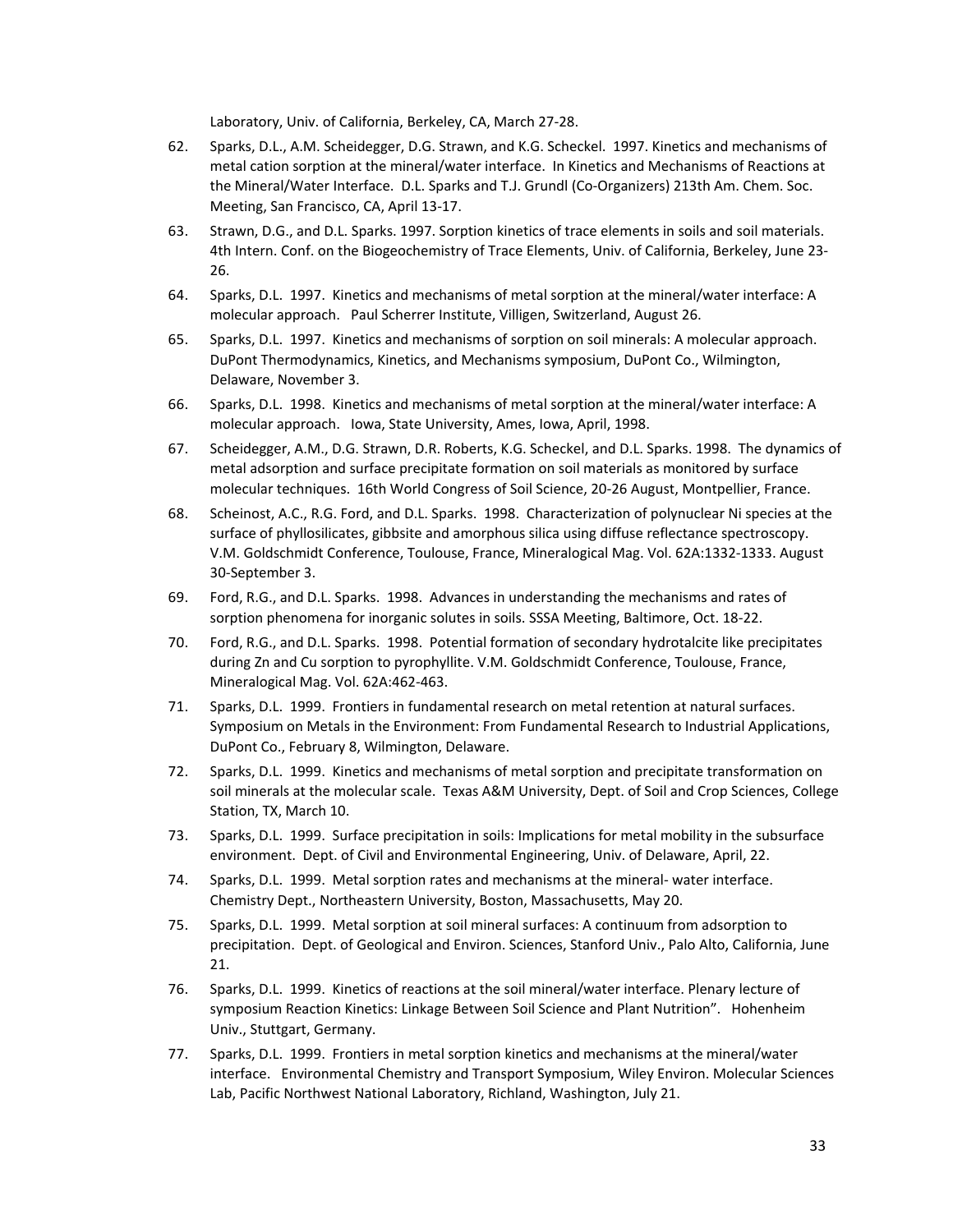- 78. Peak, J.D., and D.L. Sparks. 1999. Kinetics of oxyanion sorption on metal oxides: A time-resolved ATR‐FITR spectroscopic study. 5th Int. Conf. on the Biogeochemistry of Trace Elements, July 11‐15, Vienna, Austria
- 79. Elzinga, E.J., and D.L. Sparks. 1999. Adsorption mechanisms of lead on amorphous silica. 5th Int. Conf. on the Biogeochemistry of trace elements. July 11‐15, Vienna, Austria.

- 80. Sparks, D.L. 2000. The role of molecular environmental science in advancing the frontiers of metal speciation in natural systems. Chemical Engineering IGERT (NSF) Program, Washington State Univ., March.
- 81. Sparks, D.L. 2000. Metal sorption/release on mineral surfaces. Soil and Crop Sciences Dept., Washington State Univ., March.
- 82. Sparks, D.L. 2000. Soil chemistry: Past Progress and Future Frontiers. IUSS Mid-Congress Symposium, Bangkok, Thailand, April.
- 83. Sparks, D.L. 2000. Metal precipitation and dissolution at the mineral/water interface, Rutgers University, New Brunswick, New Jersey, April.
- 84. Sparks, D.L. 2000. Series of 10 lectures on kinetics and surface chemistry of soils. University of Bari, Bari, Italy, May.
- 85. Sparks, D.L. 2000. Advances in understanding the kinetics and mechanisms of metal sorption at the mineral/water interface. Keynote Lecture. Third International Symposium of the Working Group M.O. "Interactions of Soil Minerals with Organic Contaminants and Microorganisms", Naples, Italy, May 22‐26.
- 86. Sparks, D.L. 2000. Metal sorption and precipitation at the soil mineral/water interface: Implications for sequestration and remediation. Department of Land, Air and Water Resources, University of California‐ Davis, Davis, California, October.
- 87. Sparks, D.L. 2000. The role of molecular environmental science in advancing the frontiers of contaminant speciation. Nanophases in the Environment, Agriculture, and Technology (NEAT) Center, University of California‐Davis, Davis, California, October.
- 88. Sparks, D.L. 2000. Frontiers in elucidating metal sorption mechanisms at the soil mineral water/interface using molecular scale techniques. Keynote Lecture, "Surface Chemical Processes in Natural Environments Symposium", Monte Verita, Ascona, Switzerland, October 1‐6.
- 89. Sparks, D.L. 2001. Metal sorption kinetics and mechanisms at the mineral/water interface: Implications for sequestration and remediation. State University of New York, Stony Brook, New York, April 12.
- 90. Sparks, D.L. 2001. The role of molecular environmental science in advancing the frontiers of contaminant speciation and dynamics in natural systems. Harvard University, Cambridge, Massachusetts, April 19.
- 91. Sparks, D.L. 2001. Speciation of As and Zn in contaminated soils using micro-focused x-ray absorption spectroscopy. Brookhaven National Laboratory, Upton, New York, May 21.
- 92. Sparks, D.L. 2001. Frontiers in elucidating metal sorption mechanisms at the mineral/water interface: From the macroscopic to the molecular scale. Keynote Speaker in Environmental Surface Chemistry Symposium of 75th ACS Colloid and Surface Science Symposium, Carnegie‐Mellon Univ., Pittsburgh, Pennsylvania, June 10‐13.
- 93. Sparks, D.L. 2001. Frontiers in assessing the role of chemical speciation and natural attenuation on the bioavailability of contaminants in the terrestrial environment. Plenary talk at Bioavailability 2001-Chemical Bioavailability in the Terrestrial Environment, Adelaide, South Australia, CSIRO, November 18‐20.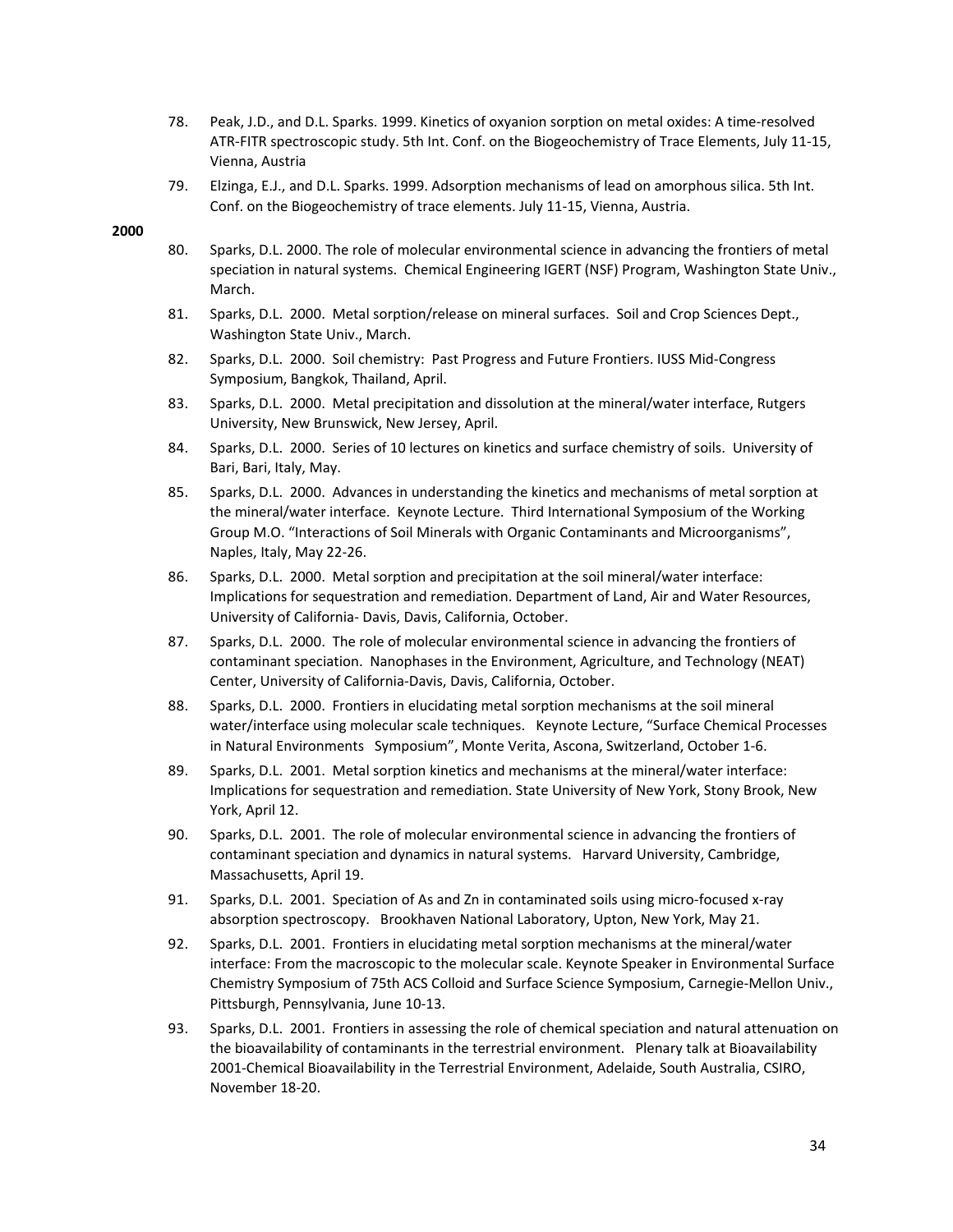- 94. Sparks, D.L. 2001. Frontiers in assessing the role of chemical speciation and natural attenuation on the fate of contaminants in soils. CSIRO, Western Australia, Perth, Australia. November.
- 95. Sparks, D.L. 2001. The role of molecular environmental science in advancing the frontiers of chemical speciation and dynamics in natural systems. CSIRO, Canberra, Australia. November.
- 96. Sparks, D.L. 2001. The role of molecular environmental science in advancing the frontiers of chemical speciation and dynamics in natural systems. CSIRO, University of Melbourne, Australia. November.
- 97. Ford, R.G., Y. Arai and D.L. Sparks. 2001. Approaches to characterizing solid phase arsenic speciation in soils. 17th Int. Conf. On Contaminated Soils, Sediments and Water, October 22‐25, Univ. of Massachusetts, Amherst, Massachusetts.
- 98. Sparks, D.L. 2002. Kinetics and mechanisms of metal sorption/desorption on natural materials: A multi‐scale approach. University of Kentucky, Agronomy Dept., March.
- 99. Sparks, D.L. 2002. The role of synchrotron radiation in advancing frontiers in environmental soil science. Keynote Address, Synchrotron Environmental Science, May 6‐8, Argonne National Laboratory, Advanced Photon Source, Argonne, Illinois.
- 100. Sparks, D.L. 2002. Metal sorption on soil mineral surfaces. Nanogeoscience Workshop, Lawrence Berkeley National Laboratory, Berkeley, California, June 14‐16.
- 101. Sparks, D.L. 2002. The role of molecular scale investigations in advancing the frontiers of contaminant speciation and bioavailability in soils. Keynote Paper, Bouyoucos Conference on Molecular Level Processes Controlling Availability of Chemical Species to Plants and Microbes in Soil. June 23‐27, Kassandra, Halkidiki, Greece.
- 102. Sparks, D.L. 2002. It's about scale and interfaces: Frontiers in basic soil science research. Plenary Address, 17th World Congress of Soil Science, August 13‐21, Bangkok, Thailand.
- 103. Sparks, D.L. 2002. It's about scale and interfaces: From the landscape to the molecular. S. Hallock du Pont Inaugural Lecture, DBI, May 19.
- 104. Sparks, D.L. 2002. Frontiers in contaminant fate and speciation: It's about scale and interfaces. Princeton University, Princeton, New Jersey, October 10.
- 105. Sparks, D.L. 2002. Frontiers in contaminant fate and speciation: It's about scale and interfaces. USGS, Menlo Park, California, October 16.
- 106. Sparks, D. L. 2003. Frontiers in basic soil science research: grand challenges and opportunities. 26th Congress of the Polish Society of Soil Science, Plenary Presentation, Krakow, Poland. September 8‐ 10.
- 107. Sparks, D. L. 2003. Frontiers in contaminant fate and speciation. The role of synchrotron radiation Keynote presentation. IUPAC, Canadian Chemical Society, Canadian Light Source, Ottawa, Canada, August 10‐14.
- 108. Gräfe, M., D. L. Sparks, A. Lanzirotti and M. Marcus. 2003. In‐situ speciation of arsenic contaminated soil using synchrotron based micro‐focused X‐ray fluorescence and X‐ray absorption spectroscopy. 7th International Conference On The Biogeochemistry of Trace Elements. Uppsala, Sweden, June 15‐19.
- 109. Dyer, J. A., N. C. Scrivner, B. Fritzler, P. Trivedi, D. L. Sparks, and S. Sanders. 2003. Predicting tracemetal fate in aqueous systems using a coupled equilibrium‐surface‐complexation, dynamic‐ simulation model. 2ndInt., Symp. on Underground Injection Science and Technology. LBNL, Berkeley, California. October 22‐25.
- 110. Trivedi, P., D. L. Sparks, J. A. Dyer, N. C. Scrivner, and K. Pandya. 2003. Short-and long-term fate of trace metal contaminants in anoxic aqueous environments as a function of background‐electrolyte and temperature. 2nd Int. Symp. on Underground Injection Science and Technology. LBNL,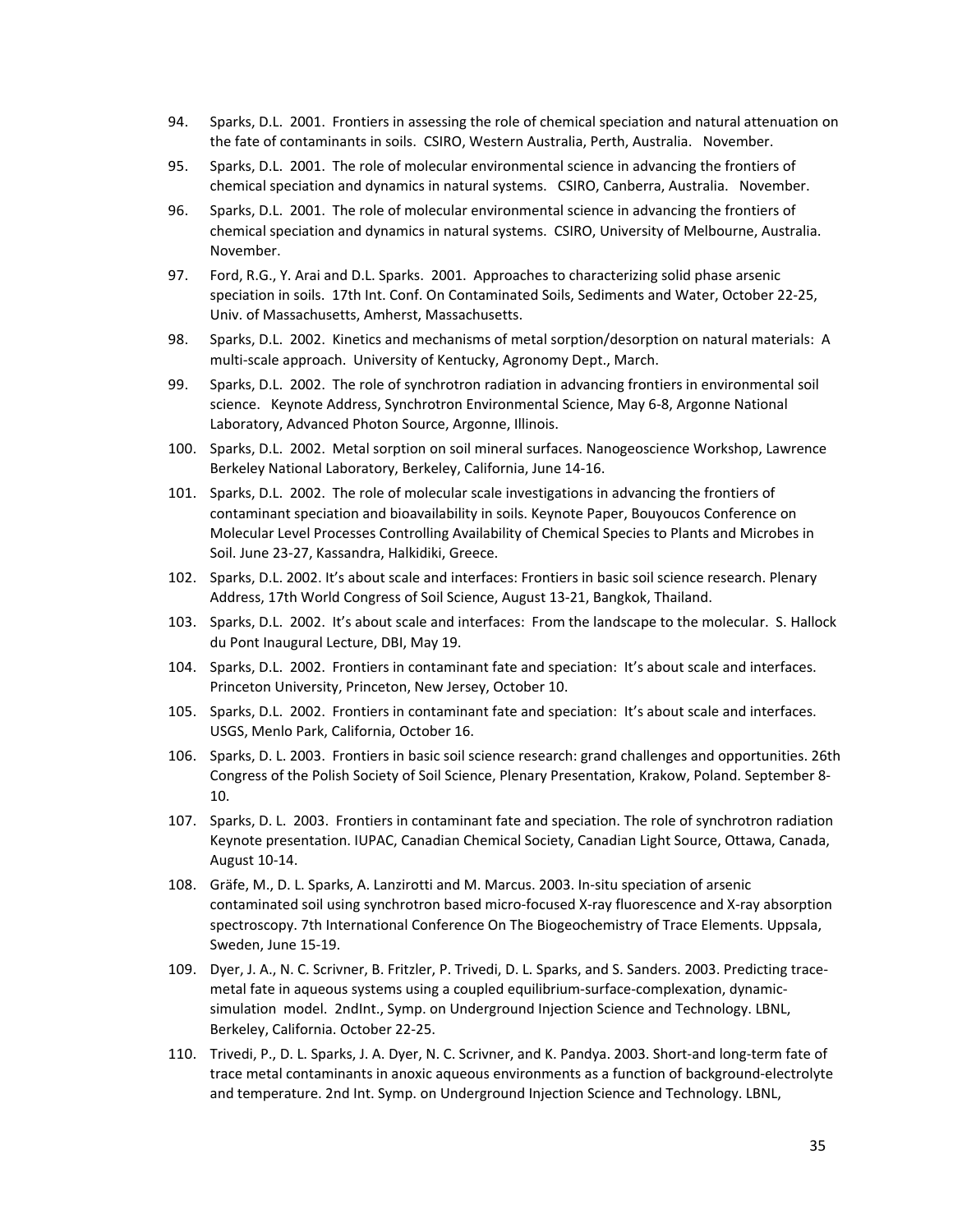Berkeley, California. October 22‐25.

- 111. Nachtegaal, M., C. J. Jacobsen, and D. L. Sparks. 2003. X‐ray microscopic and NEXAFS spectroscopic studies of humic substances and their metal binding affinity. Environmental Molecular Science Workshop at NSLS User Meeting, National Synchrotron Light Source, Brookhaven National Laboratory, Upton, New York.
- 112. Sparks, D. L., 2004. Shedding Light on Soil Contamination and Remediation: The Role of Synchrotron Radiation, Roscoe Ellis, Jr. Lecturer, Kansas State University, Manhattan, Kansas, March 17.
- 113. Sparks, D.L. 2004. It's About Scale and Interfaces: Soil Chemistry from the Landscape to the Molecular. Kansas State University, Manhattan, Kansas, March 18.
- 114. Sparks, D. L. 2004. Kinetics and mechanisms of metal sorption at the soil mineral/water interface. The continuum from adsorption to precipitation. Keynote Lecture, in "Chemistry of Metals in Terrestrial Aquatic Systems" symposium. 227th Am. Chem. Soc. National Meeting, Anaheim, California March 28 ‐ April 1.
- 115. Sparks, D.L. 2004. The role of synchrotron radiation in advancing the frontiers of water-rock interactions. Keynote speaker. Proceedings of the Eleventh International Symposium on Water-Rock Interaction WRI‐11. Saratoga Springs, New York. June 27 ‐ July 2.
- 116. Borda, M.J., D.L. Sparks, M.A.A. Schoonen, and D.R. Strongin. 2004. Using time‐lapse ATR‐FTIR spectroscopy to investigate reactions at the water‐ rock interface. Proceedings of the Eleventh International Symposium on Water‐Rock Interaction WRI‐11. Saratoga Springs, New York. June 27‐ July 2.
- 117. Dyer, J.A., N.C. Scrivner and D.L. Sparks. 2004. Coupling uncertainty analysis with a surface complexation model. Proceedings of the Eleventh International Symposium on Water‐Rock Interaction WRI‐11. Saratoga Springs, New York. June 27 ‐ July 2.
- 118. Sparks, D.L., 2004. Multi-scale assessment of ion sorption kinetics at the mineral/water interface. Keynote speaker. 228th ACS National Meeting, Philadelphia, Pennsylvania August 22‐26.
- 119. Sparks, D.L. 2004. Shedding light on metal speciation at mineral surfaces: The role of synchrotron‐ based spectroscopic techniques. Keynote speaker. 228th ACS National Meeting, Philadelphia, Pennsylvania. August 22‐26.
- 120. Sparks, D.L. 2004. Shedding light on remediation of polluted soils. The role of synchrotion radiation. Keynote speaker. Eurosoil 2004, Freiburg, Germany. September 9.
- 121. Sparks, D.L. 2004. Grand challenges and opportunities in basic soil science research and the discipline of soil science. Plenary speaker. Super Soil 2004. Sydney, Australia, December 5.

- 122. Paul, K., M. Borda, J. Kubicki, D. Sparks. 2005. SO42‐ coordination and speciation at the Fe‐ (Hydr)oxide‐H2O Interface: MO/DFT & FTIR Results. IUSS Symposium, Voemma, October.
- 123. Sparks, D.L. 2005. Kinetics of Chemical Reactions in Environmental Systems: Research Needs and Challenges. Keynote Talk NSLS UsersU Meeting, In‐situ Analyses in Environmental Systems, Brookhaven National Laboratory, Upton, New York, May 23‐25.
- 124. Sparks, D.L. 2005 The Role of XAFS in Advancing the Frontiers of Molecular Environmental Science. Keynote Talk 4th Summer School of Condensed Matters Research, Zuoz, Switzerland, August 14‐21.
- 125. Sparks, D.L. 2005. Advances in Elucidating Biogeochemical Processes in Soils: It's About Scale and Interfaces. Keynote Talk. 7th International Symposium of Geochemistry of the Earth's Surface (GES‐ 7), Aix‐en‐Provence. August 23‐27.
- 126. Sparks, D.L. 2005.Grand Challenges and Opportunities in the Environmental Sciences: The Importance of Basic Research and Technology. Sterling B. Hendricks Memorial Lecture, American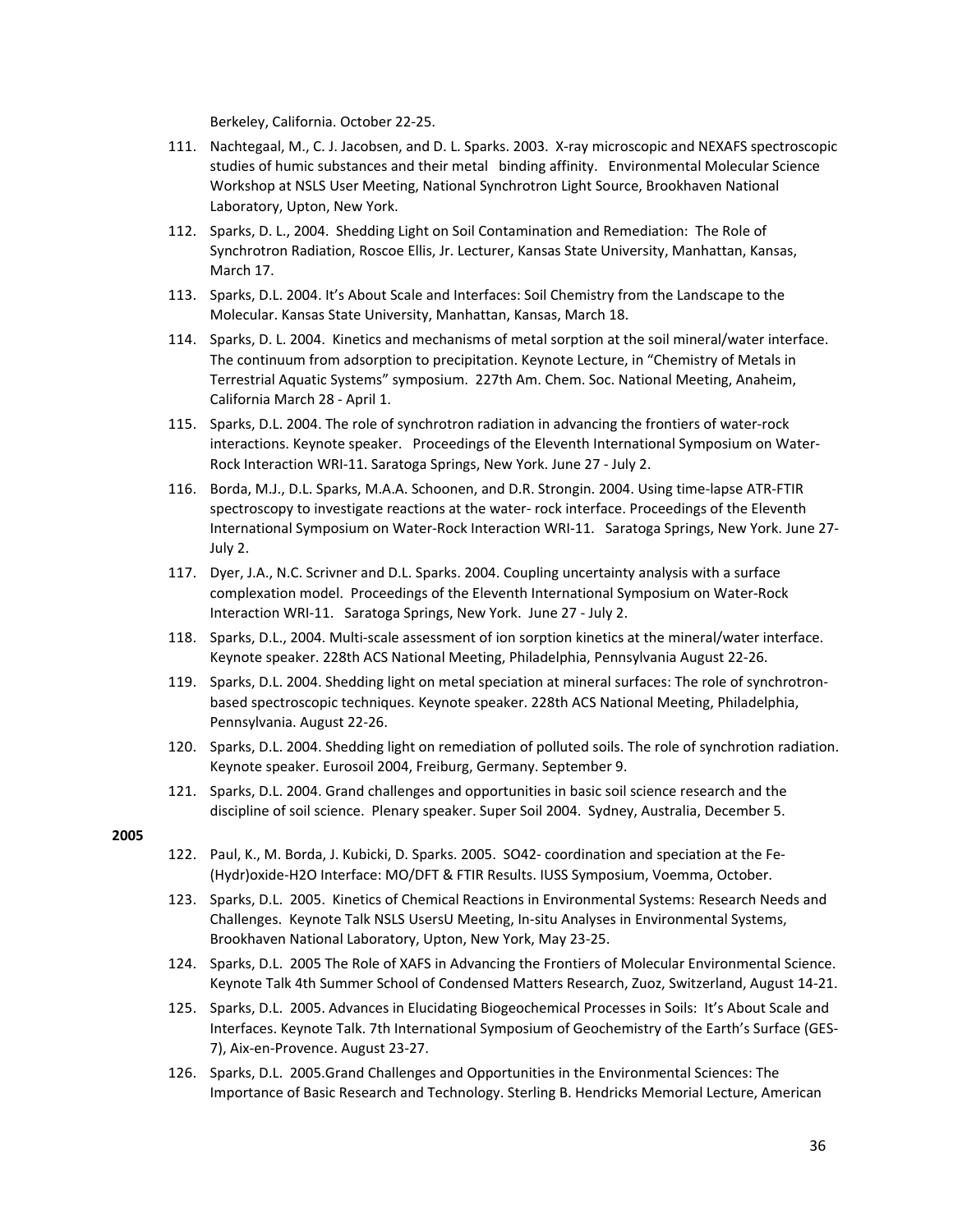Chemical Society Meeting, Washington, D.C., August 31.

- 127. Sparks, D.L. 2005. Frontiers in Contaminant Speciation and Reactivity in Terrestrial Environments: The Role of Synchroton Radiation. Plenary Talk. Japanese Society of Soil Science and Plant Nutrition Meeting, Matsue, Japan, September 6‐8.
- 128. Sparks, D.L. 2005.Frontiers in Soil Science: Technology and the Information Age. Plenary Talk. Frontiers of Soil Science‐Messages from Soil Scientists in Asia, Japan Council of Science, Tokyo, Japan, September 12.
- 129. Sparks, D.L. 2005. Future Directions in Basic Soil Science Research: Opportunities and Challenges. Plenary Talk. International Symposium 2005, Application of Emerging Soil Science Research and its Role in the Conservation of Agricultural Ecosystems, Seoul, Korea, September 28‐29.
- 130. Sparks, D.L. 2005. Complex Environmental Systems/Ecosystem Health. Governor Minner's Council on Science and Technology, Delaware Biotechnology Institute, Newark, Delaware, October 4.
- 131. Tappero, R., M. Marcus, E. Peltier, R. L. Chaney and D. L. Sparks. 2005. Plant‐ Metal‐Soil Interactions: Results from synchrotron‐based X‐ray fluorescence (SXRF), X‐ray absorption spectroscopy (XAS), and computed microtomography (CMT). Synchrotron Environmental Sciences III (SES III) Workshop, Brookhaven, National Lab, Upton, New York September 20.
- 132. Paul, K.W., M. J. Borda, J. D. Kubicki and D. L. Sparks. 2005. How Dehydration Affects SO42‐ Adsorption at the Fe‐(Hydr)oxide‐H2O Interface. IUSS Symposium Advances of Molecular Modeling Perspectives for Soil Research. University of Natural Resources and Applied Life Sciences, Vienna, Austria, October 21‐22.
- 133. McNear, D. H. and D. L. Sparks. 2005. Using synchrotron-based techniques to explore heavy metal interactions at the plant‐soil‐water interface. Canadian Light Source Inc. Annual Users' Meeting and Workshops, Saskatoon, Saskatchewan, Canada, November 18‐20.
- 134. Tappero, R. and D. L. Sparks. 2006. Root‐induced changes in metal speciation in the rhizosphere and metal homeostasis in a Ni/Co hyperaccumulator: A spectromicroscopic investigation. 16th Annual V.M. Goldschmidt Conference, Melbourne, Australia.
- 135. Sparks, D.L. 2006. Use of X‐ray Absorption Spectroscopy in Advancing the Frontiers of Interfacial Geochemistry. Keynote Talk. Spectroscopy of Interfaces: Geochemistry Interfaces. 231st Am. Society Chemistry National Meeting, Atlanta, Georgia, March 26‐30.
- 136. Sparks, D.L. 2006. Advances in Understanding Hydrobiogeochemical Processes Important in Soil Protection. Invited Talk. 17th International Soil Tillage Research Organization Conference, "Sustainability‐ Its Impact on Soil Management and Environment", Kiel, Germany, August 28‐ September 3.
- 137. Sparks, D.L., S. Parikh, M. Borda, and B.J. Lafferty. 2006. Advances in the Use of Real‐Time Molecular Scale Techniques to Explore Reaction Mechanisms at the Mineral/Water Interface. Invited Talk. A Symposium in Honor of Garrison Sposito. 232nd Am. Chemistry Society National Meeting, San Francisco, California, September 10‐14.
- 138. Sparks, D.L. 2007. The Role of X‐ray Absorption Spectroscopy (XAS) in Advancing the Frontiers of Environmental Interfacial Chemistry. Invited Talk. ACIS 2007 Australian Colloid and Interface Symposium, Coogee Beach, Sydney, Australia, February 4‐8.
- 139. Sparks, D.L. 2007. The Role of Molecular Environmental Science in Elucidating Biogeochemical Processes in the Earth's Critical Zone. Old Dominion University, Norfolk, Virginia, March 2.
- 140. Sparks, D.L. 2007. Frontiers in Exploration of Biogeochemical Processes at Critical Zone Interfaces. Department of Plant and Soil Sciences, University of Kentucky, April 27.
- 141. Sparks, D.L. 2007. The Role of Molecular Environmental Science in Elucidating Biogeochemical Processes in the Earth's Critical Zone. Old Dominion University, Norfolk, Virginia, March 2.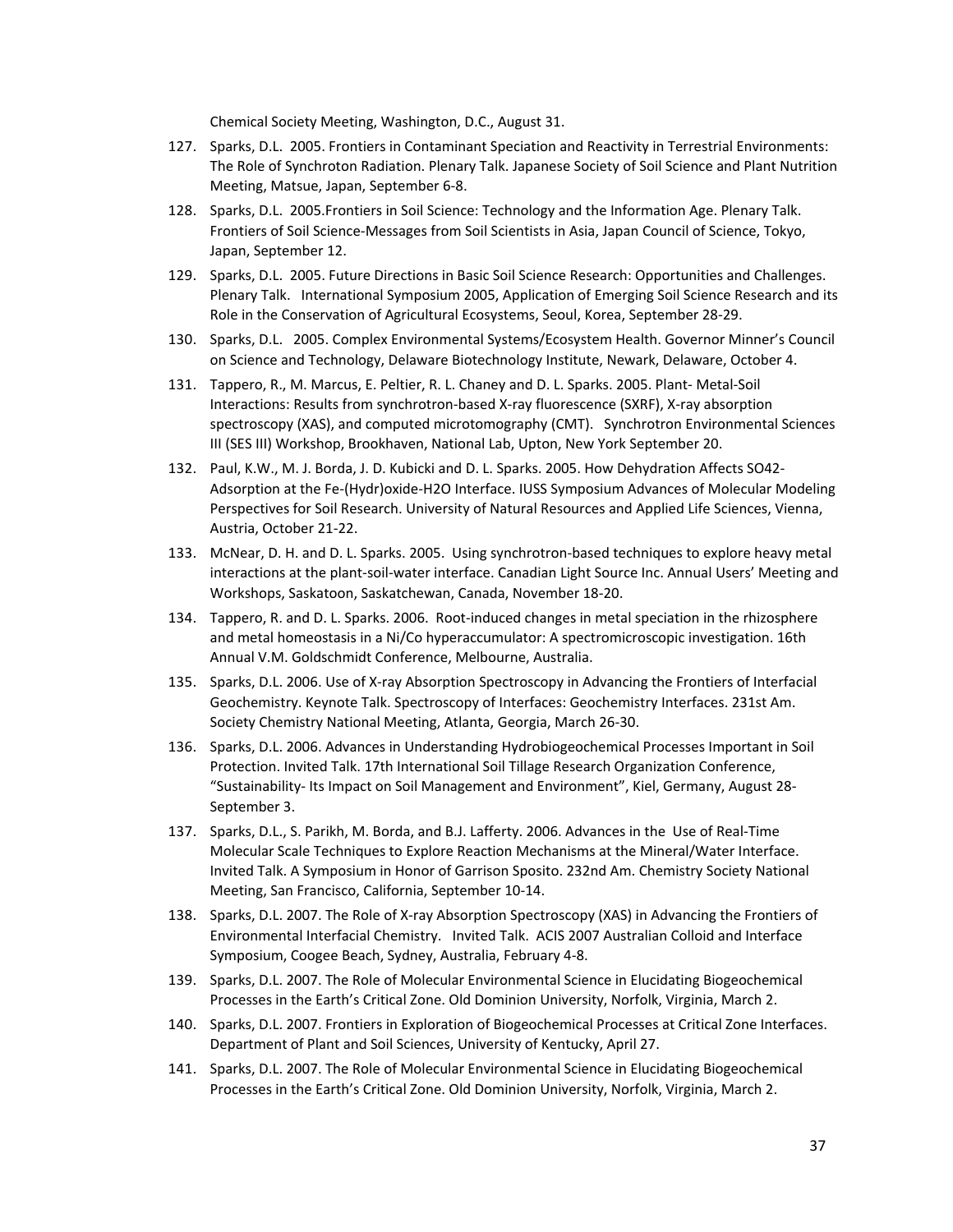- 142. Sparks, D.L., 2007. Frontiers in Exploration of Biogeochemical Interfaces in the Earth's Critical Zone. Geophysical Laboratory, Carnegie Institution of Washington, Washington, D.C., June 4.
- 143. Sparks, D.L., 2007. The Role of Molecular Environmental Science Tools in Exploring Metal Cycling in the Natural Environment. Zhejiang University, Hangzhou, China, July 12.
- 144. Sparks, D.L., 2007. The Role of Molecular Environmental Science in Advancing the Frontiers of Trace Element Biogeochemistry. 9th International Conference on the Biogeochemistry of Trace Elements (ICOBTE), Beijing, China, July 15‐19.
- 145. Sparks, D.L., 2007. Frontiers in Exploration of Biogeochemical Interfaces in the Earth's Critical Zone. China Agricultural University, Beijing, China, July 17.
- 146. Sparks, D.L., 2007. The Future of Soil: Opportunities and Challenges. The 27th Congress of the Polish Society of Soil Science P 70 Years Jubilee, Warsaw, Poland, September 3‐7.
- 147. Sparks, D.L., 2007. Frontiers in Exploration of Biogeochemical Processes in the Earth's Critical Zone: The Role of Scale and Interfaces. Department of Crop and Soil Environmental Sciences, Virginia Tech, Blacksburg, Virginia, October 12.
- 148. Sparks, D.L., 2008. The Role of XAFS in Addressing Grand Challenges and Opportunities in Environmental Science. XAS NSLS‐II Workshop, Brookhaven National Laboratory, Upton, New York, January 16.
- 149. Sparks, D.L., 2008. The Role of Synchrotron Radiation in Addressing Grand Challenges and Opportunities in Environmental Science, J. Bennett Johnston, Sr. Center for Advanced Microstructures and Devices (CAMD), Baton Rouge, Louisiana, April 4.
- 150. Sparks, D.L., 2008. Frontiers in Exploration of Biogeochemical Processes in The Earth's Critical Zone: The Role of Scale and Interfaces, Louisiana State University, Baton Rouge, Louisiana, April 4.
- 151. Sparks, D.L. 2008. Shining Light on Biogeochemical Processes in the Earth's Critical Zone. USDA Beltsville's Director Distinguished Lecturer, Beltsville, Maryland, June 11.
- 152. Sparks, D.L., S.J. Parikh, M. Ginder‐Vogel and G. Landrot. 2008. Real‐time Molecular Scale Redox Kinetics at the Mineral/Water Interface. 236th American Chemistry Society National Meeting, Philadelphia, Pennsylvania, August 17‐21.
- 153. Sparks, D.L. 2008. Shining Light on Biogeochemical Processes in the Earth's Critical Zone, University of Florida, Gainesville, Florida, September 11‐12.
- 154. Sparks, D.L. 2008. Exploring Frontiers in Kinetics and Mechanisms of Geochemical Processes at the Mineral/Water Interface. Keynote talk at Center for Environmental Kinetics Analysis "All Hands" 5th Annual Meeting. The Pennsylvania State University, University Park, Pennsylvania, October 22.
- 155. Sparks, D.L., S.J. Parikh, M. Ginder‐Vogel and G. Landrot. 2008. Advances in Elucidating Reactivity and Speciation at the Mineral/water Interface: The Role of Analytical Techniques and Computational Modeling, Goldschmidt Conference 2008, Vancouver, Canada, July 13 ‐ 18.
- 156. Zhu, M., M. Ginder‐Vogel, S.J. Parikh and D.L. Sparks. 2009. pH Effects on the Structure of Biogenic Mn‐oxides. 237th ACS National Meeting, Salt Lake City, Utah, March 22‐26.
- 157. Sparks, D.L., M. Ginder‐Vogel, B. J. Lafferty, and S.J. Parikh. 2009. A Multi‐scale Investigation of the Kinetics and Mechanisms of As(III) Oxidation on Hydrous Manganese Oxide. 9th V.M. Goldschmidt Conference, Davos, Switzerland, June 21‐26.
- 158. Ginder‐Vogel, M., G. Landrot and D.L. Sparks. 2009. Quantification of Rapid Environmental Redox Processes Using Quick‐scanning X‐ray Absorption Spectroscopy (Q‐XAS). 9th V.M. Goldschmidt Conference, Davos, Switzerland, June 21‐26.
- 159. Sparks, D.L. 2009. Shining Light on Biogeochemical Processes in the Earth's Critical Zone: Probing the Atomic Scale. Lessons Learned from X‐ ray Applications to Environmental Science Workshop Forum. University of California, Davis, September 3. (Plenary Speaker).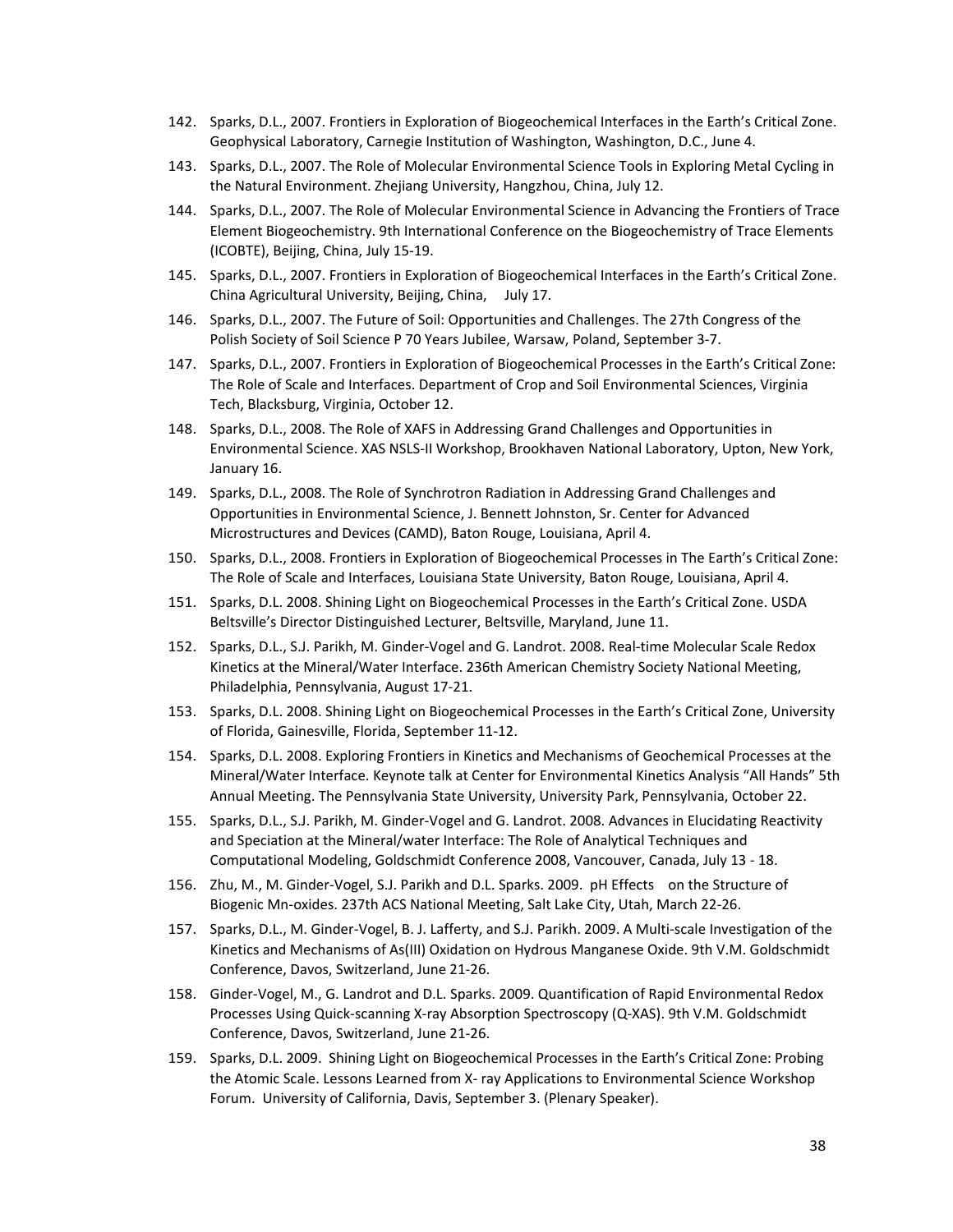- 160. Sparks, D.L. and M. Zhu. 2009. The Value of a Multi‐Scale, Multi‐Tool Approach in Elucidating Metal(loid) Biogeochemistry in the Environment. DFG‐IUSS Symposium on Advances in Molecular Modeling of Biogeochemical Interfaces P Perspectives for Soil Research, Jena, Germany, October 6‐ 9. (Keynote speaker).
- 161. Sparks, D.L. 2009. Advances in the Use of Synchrotron Radiation in Elucidating Environmental Interfacial Reaction Processes and Mechanisms in the Earth's Critical Zone. Molecular Environmental Soil Science at Biogeochemical Interfaces in the Earth's Critical Zone Symposium, Zhejian University, Hangzhou, China, October 10‐14. (Plenary Speaker).

- 162. Ginder-Vogel, M. and D.L. Sparks. 2010. Real-time Characterization of Heterogeneous As(III) Oxidation by Hydrous Manganese(IV) Oxide using Quick‐scanning X‐ray Absorption Spectroscopy (Q‐XAS). 239th ACS National Meeting, San Francisco, California, March 21‐25.
- 163. Siebecker, M. and D.L. Sparks. 2010. Nickel Speciation in Serpentine Soils using Synchrotron Radiation Techniques.19th World Congress of Soil Science: Soil Solutions for a Changing World. Brisbane, Australia, August 1-6.
- 164. Sparks, D.L., M. Ginder‐Vogel and G. Landrot. 2010. In situ Characterization of Environmental Redox Reactions using Quick‐scanning X‐ray Absorption Spectroscopy (Q‐XAS). 239th ACS National Meeting, San Francisco, California, March 21‐25.
- 165. Sparks, D.L. 2010. Integrating Spectroscopic, Kinetic, and Modeling Approaches to Elucidating the Mechanisms of Contaminant Interactions in Heterogeneous Natural Systems. 93rd Canadian Chemistry Conference and Exhibition, Toronto, Ontario, Canada, May 29‐June 2.
- 166. Sparks, D.L. 2010. Shining Light on Biogeochemical Processes at Soil Interfaces. Saskatoon 2010: Transfers and Transformations, Joint Conference of the CSSA & CSA, Saskatoon, Saskatchewan, Canada, June 20‐24.
- 167. Sparks, D.L. 2010. A New Model for Training Soil Science Students to Compete in a Global Society. 19th World Congress of Soil Science: Soil Solutions for a Changing World. Brisbane, Australia, August 1‐6
- 168. Sparks, D.L. 2010. The Role of Advanced Analytical Techniques in Elucidating Phosphorus Dynamics in the Environment, 4th International Symposium on Phosphorus Dynamics in the Soil‐Plant Continuum (ISPDSPC), Beijing, China, September 19‐23.
- 169. Sparks, D.L. 2010. Integrating Spectroscopic, Kinetic, and Modeling Approaches to Elucidate the Mechanisms of Contaminant Interactions in Heterogeneous Natural Systems, Research Center for Eco‐Environmental Sciences, Chinese Academy of Sciences, Beijing, China, September 24.
- 170. Sparks, D.L. 2010. The Use of Q‐XAS and ATR‐FTIR Techniques to Elucidate Reaction Mechanisms at Biogeochemical Interfaces in Soil, Advanced Spectroscopic and Microscopic Characterization Techniques ‐ Tools To Enlighten Biogeochemical Interfaces in Soil, Jena, Germany, October 4‐5
- 171. Sparks, D.L. 2010. Time-resolved Metal(loid) Reactivity at Biogeochemical Interfaces, Institute of Biogeochemistry and Pollutant Dynamics, Department of Environmental Sciences, ETH Zurich, Switzerland, October 7.
- 172. Sparks, D.L. 2011. Analytical Approaches for Investigating Reaction Mechanisms at Carbon/Mineral and Metal(loid)/Mineral Interfaces. 6th ISMOM, International Symposium of Interactions of Soil Minerals with Organic Components and Microorganisms, 3rd Inter Congress of Commission 2.5 IUSS Soil Chemical, Physical and Biological Interfacial Reactions. Montpellier, France, June 26 ‐ July 1.
- 173. Sparks, D.L., 2011. A Multi‐Scale Assessment of the Kinetics and Mechanisms of As(III) Oxidation on Hydrous Manganese Oxide, ICOBTE 2011, 11th International Conference on the Biogeochemistry of Trace Elements, Florence, Italy July 3‐7.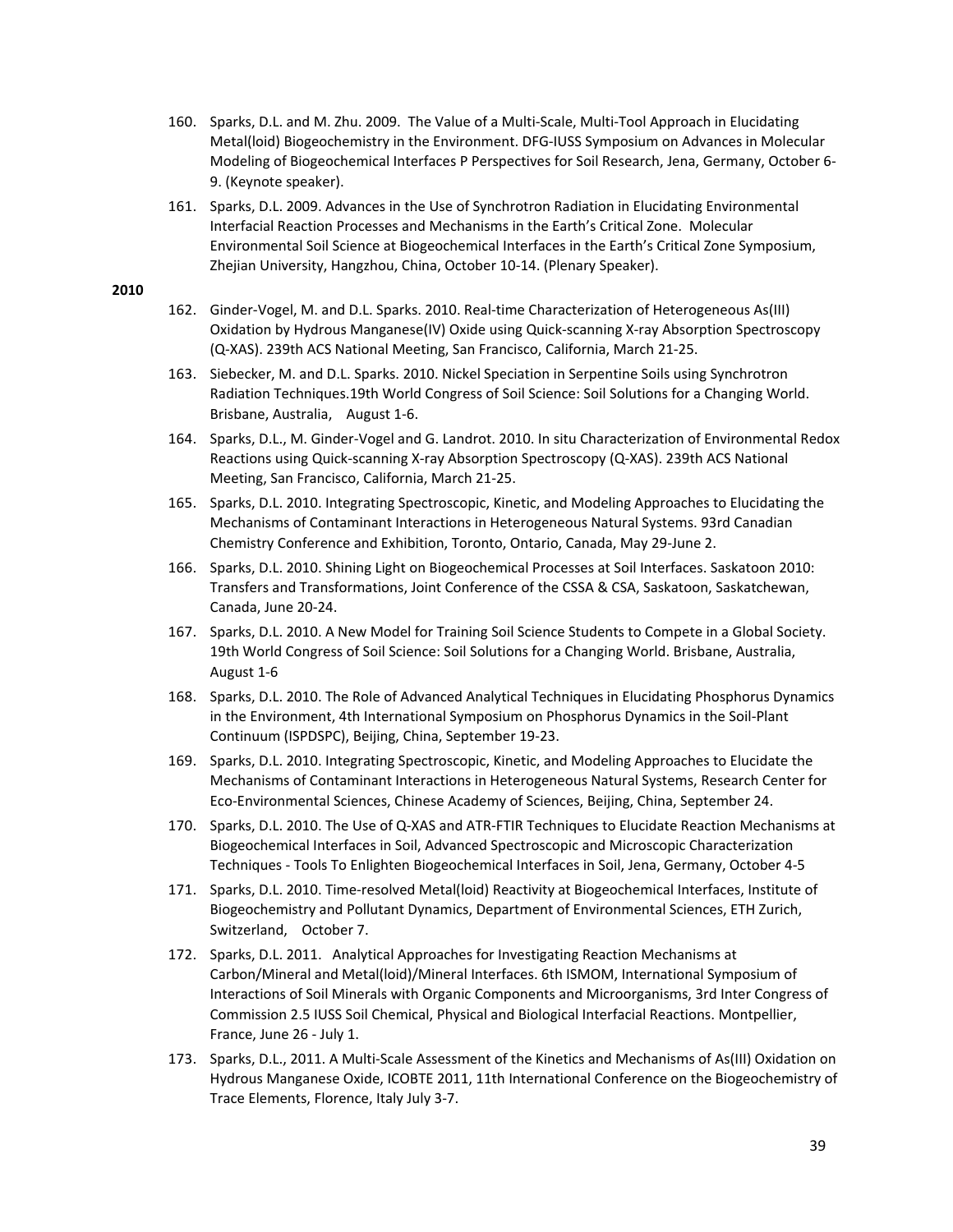- 174. Sparks, D.L., M. Ginder‐Vogel and G. Landrot. 2011. Time‐resolved metal(loid) reactivity at biogeochemical interfaces. Goldschmidt 2011 Conference, Prague, Czech Republic, August 14‐19. p. 1920.
- 175. Sparks, D.L. 2011. Shining Light on Biogeochemical Processes in the Rhizosphere. Post‐Symposium Workshop on Advances in Rhizosphere Science. Department of Plant and Soil Sciences, University of Delaware, Newark, Delaware. August 25.
- 176. Sparks, D.L. 2011. Shining Light on Biogeochemical Processes. Institute of Soil Science, Chinese Academy of Sciences, Nanjing, China. September 12.
- 177. Sparks, D.L. 2011. The Critical Role of Soil Science in Addressing Global Environmental Challenges. Einstein Professor Lecture, Institute of Soil Science. Chinese Academy of Sciences. Nanjing, China September 13.
- 178. Sparks, D.L. 2011. The Pathways and Processes Utilized to Develop the Critical Zone Observatories. Institute of Soil Science, Chinese Academy of Sciences, Nanjing, China. September 14.
- 179. Sparks, D.L. 2011. The Critical Role of Soil Science in Addressing Global Environmental Challenges. Institute of Applied Ecology, Chinese Academy of Sciences, Shenyang, China. September 15.
- 180. Sparks, D.L. 2011. The Critical Role of Environmental Science/Engineering in Addressing Global Challenges. Institute of Urban Environment, Chinese Academy of Sciences. Xiamen, China. September 20.
- 181. Zhu, M. and D. L. Sparks. 2012. Interactions between Cations and Nanoparticulate Layered Mn Oxides ‐ A x‐ray Atomic Pair Distribution Functions (PDF) Analysis. Spring 2012 American Chemical Society National Meeting, San Diego, California, March 25‐29.
- 182. Lazareva, O., D.L. Sparks, A. Aufdenkamp, J. Kan, S. Hicks, J. LeMonte, W. Pan and C. Chen. 2012. Biogeochemical Transformation of Fe‐ and Mn‐ Along a Redox Gradient: Implications for Carbon Sequestration Within the Christina River Basin Critical Zone Observatory. Spring 2012 American Chemical Society National Meeting, San Diego, California. March 25‐29.
- 183. Sparks, D. L., 2012. Frontiers in Soil and Environmental Chemistry: The Important Role of Synchrotron‐Based Tools. 15th Annual Users' Meeting, Canadian Light Source, Saskatoon, Saskatchewan, Canada. May 3‐4.
- 184. Sparks, D.L., C. Chen, O. Lazareva, J. Lemonte, J.J. Dynes, J. Wang, and T. Regier. 2012. The Role of Metal Redox Coupling Processes in Carbon Cycling and Stabilization, The 22nd V. M. Goldschmidt Conference, Montreal, Canada, June 24‐29
- 185. Sparks, D.L. 2012. Grand Challenges in Soil and Environmental Sustainability: The Importance of Basic Biogeochemical Research. EUROSOIL 2012, 4th International Congress of ECSSS, Bari, Italy, July 2.
- 186. Sparks, D. L. 2012. Factors Impacting Carbon-Mineral Complexation Mechanisms in the Christiana River Basin Critical Zone Observatory, Stanford University, Stanford, California, August 23.
- 187. Sparks, D. L. 2012. Grand Challenges in Environmental Sustainability: The Importance of Basic Biogeochemical Research. Huazhong Agricultural University, Wuhan, China, September 3.
- 188. Sparks, D. L. 2012. Carbon-Metal mineral Complexation and Cycling in the Christina River Basin Critical Zone Observatory. 2nd International Conference on Geobiology, "Critical Zone Observatories for Sustainable Soil Development and Beyond", Huazhong Agricultural University, Wuhan, China, September 3.
- 189. Sparks, D. L. 2012. The Role of Metal Redox Coupling Processes in Carbon and Arsenic Cycling in the Critical Zone Observatories for Sustainable Soil Development and Beyond", Huazhong Agricultural University, Wuhan, China, September 4.
- 190. Sparks, D. L. 2012. The Role of Mineral Complexation and Metal Redox Coupling in Carbon Cycling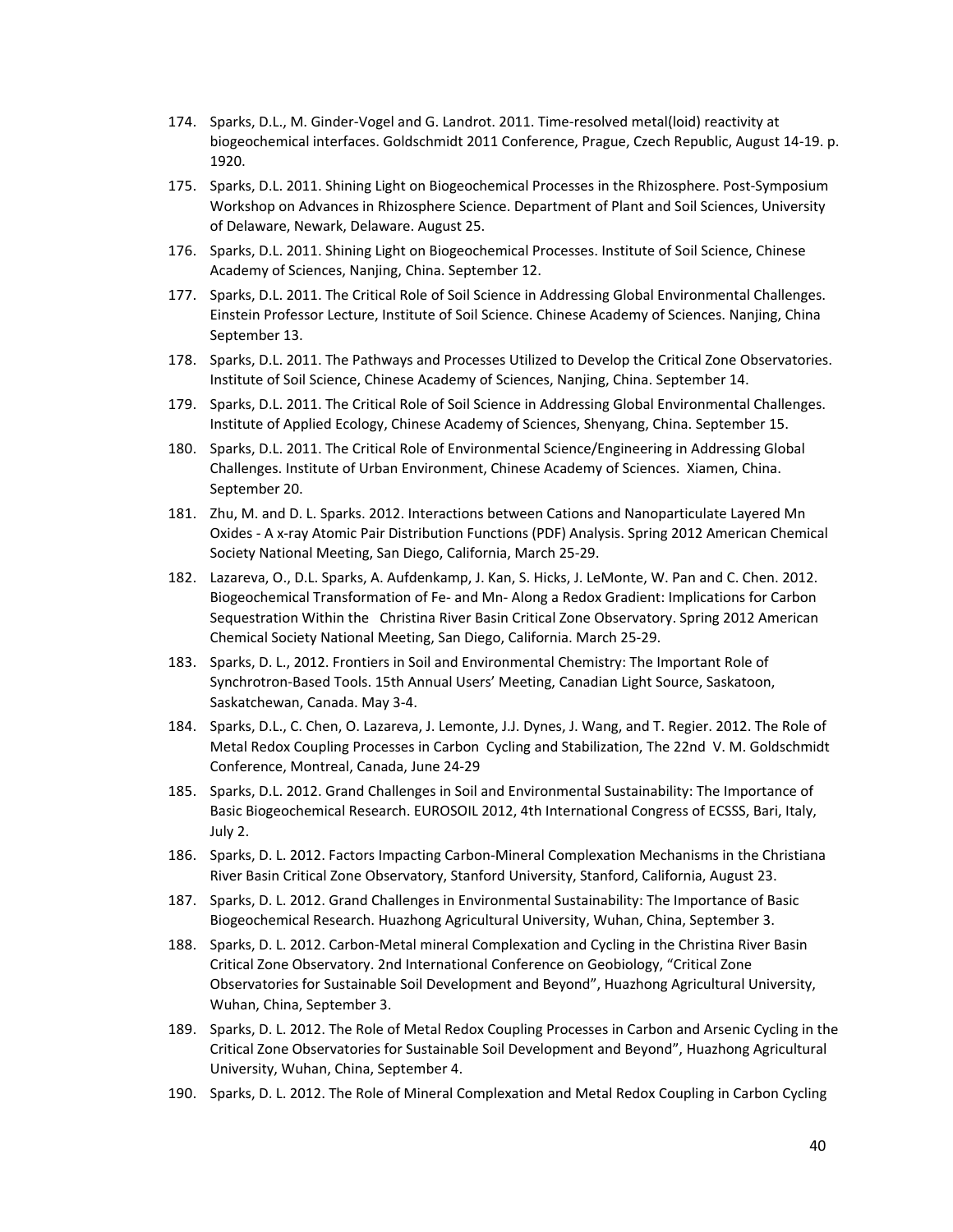and Stabilization, 16th Meeting of the International Humic Substances Society, Zhejiang University, Hangzhou, China, September 9‐14.

- 191. Sparks, D. L. 2012. The Role of Critical Zone Science in Promoting Environmental and Agricultural Sustainability. SSSA International Annual Meeting, Cincinnati, Ohio, October 21‐24.
- 192. Sparks, D. L. 2012. The Role of a Multi‐Scale and Multi‐Tool Approach in Advancing the Frontiers of Soil Biogeochemistry. SSSA International Annual Meeting, Cincinnati, Ohio, October 21‐24.
- 193. Sparks, D. L. 2012. Grand Challenges in Environmental Sustainability: The Water, Climate, Soil and Food Nexus. University of Western Australia, Perth, Australia, November 12.
- 194. Sparks, D. L. 2012. Grand Challenges in Environmental Sustainability: The Water, Climate, Soil and Food Nexus. University of South Australia, Adelaide, Australia, November 14.
- 195. Sparks, D. L. 2012. Grand Challenges in Environmental Sustainability: The Water, Climate, Soil and Food Nexus. University of Queensland, Brisbane, Australia, November 16.
- 196. Sparks, D. L. 2012. Grand Challenges in Environmental Sustainability: The Water, Climate, Soil and Food Nexus. University of Western Sydney, Sydney, Australia, November 19.
- 197. Sparks, D.L. 2013. The Role of Metal Redox Coupling Processes in Carbon and Arsenic Cycling in the Critical Zone. Department of Soil Science, Kasetsart University, Bangkok, Thailand. March 26.
- 198. Sparks, D.L. 2013. Grand Challenges in Environmental Sustainability: The Water, Climate, Soil, and Food Nexus. Faculty of Agriculture, Kasetsart University, Bangkok, Thailand. March 28.
- 199. Sparks, D.L. 2013. Surface Precipitation Mechanisms and their role in Metal Sequestration in Natural Environments. 245th American Chemical Society National Meeting and Exposition, New Orleans, Louisiana. April 7‐11.
- 200. Sparks, D.L. 2013. Shining Light on Environmental Biogeochemical Processes: The Role of Synchrotron Radiation. Institute of Soil Science, Nanjing, China. April 20.
- 201. Sparks, D.L. 2013. Soil and Environmental Sustainability: Research Challenges and Opportunities. Nanjing Agricultural University, Nanjing, China. April 22.
- 202. Sparks, D.L. 2013. The Role of Mineral Complexation and Redox Cycling on Carbon Sequestration in the Earth's Critical Zone. Critical Zone Processes and Their Effects on Climatic, Ecological, and Environmental Changes Workshop, Nanjing, China. April 23‐25.
- 203. Sparks, D.L. 2013. Grand Challenges in Environmental Sustainability: The Water, Climate, Soil, and Food Nexus. Northwest Agriculture University, Yangling, China. April 26.
- 204. Sparks, D.L. and C. Chen. 2013. Shedding Light on Carbon-mineral Complexation in the Soil Environment: Impacts on C Sequestration and Cycling. International Union of Soil Sciences, Madison, Wisconsin. June 3-6.
- 205. Sparks, D.L. 2013. C-mineral complexation and its role on C cycling and sequestration. XXXIV Brazilian Congress of Soil Sciences, Florianopolis, Brazil, July 28‐August 2.
- 206. Sparks, D.L. 2013. Grand Challenges and Opportunities in Soil Chemistry in the 21st Century. XXXIV Brazilian Congress of Soil Sciences, Florianopolis, Brazil, July 28‐August 2.
- 207. Sparks, D.L. 2013. Shining Light on Soil Biogeochemical Processes: Opportunities and Challenges in the 21st Century, German Soil Science Society Meeting, Rostock, Germany, September 7‐12.
- 208. Sparks, D.L. 2013. Grand Challenges in Environmental Sustainability: The Water, Climate, Soil, and Food Nexus. The Weston Roundtable Distinguished Lecturer, University of Wisconsin‐Madison, Madison, Wisconsin, October 23‐25.
- 209. Sparks, D.L. 2013. The Role of Mineral Complexation and Metal Redox Coupling in Carbon Cycling and Stabilization. University of Wisconsin‐ Madison, Madison, Wisconsin, October 23‐25.
- 210. Sparks, D.L. 2013. Grand Challenges and Opportunities in Environmental Sustainability: The Soil,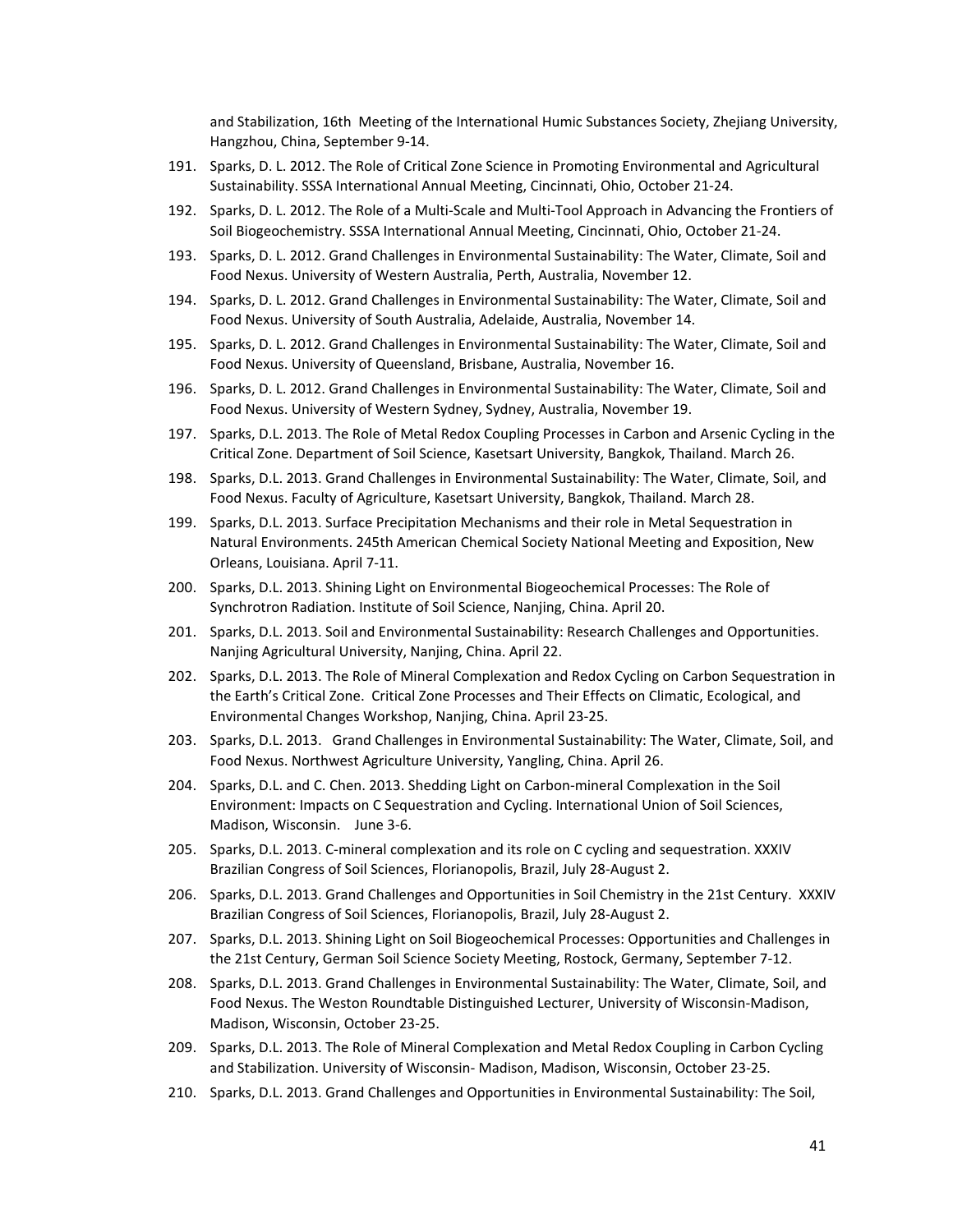Water, Climate, and Food Nexus, University of Massachusetts, Amherst, MA Stockbridge School of Agriculture, Amherst, Massachusetts, November 18.

- 211. Sparks, D.L. 2014. Grand Challenges in Environmental Sustainability: The Soil, Water, Climate, and Food Nexus, University of Wuppertal, Wuppertal, Germany, January 9.
- 212. Sparks, D. L. 2014. Advances in the Use of Synchrotron-Based Techniques to Elucidate Biogeochemical Processes in Natural Systems. Applications of Synchrotron Radiation for Environmental and Earth Sciences. Brazilian Synchrotron Light Source, Campinas, Brazil, March 13‐ 14.
- 213. Sparks, D.L., B. Lafferty, M. Ginder‐Vogel, G. Landrot, M. Zhu, J. Fischel, M. Fischel. 2014. Multiscale Assessment of the Kinetics and Mechanisms of Metal‐(loid) Oxidation at the Mn‐oxide/Water Interface. 247th American Chemical Society National Meeting and Exposition, Dallas, Texas, March 16‐ 20.
- 214. Sparks, D.L. 2014. The Role of Mineral Complexation and Metal Redox Coupling in Carbon Cycling and Stabilization, Miami University, Department of Geology Seminar Series, Oxford, Ohio, April 4.
- 215. Sparks, D.L. 2014. Soil Science in the Anthropocene: Golden Opportunities and Grand Challenges. 20th World Congress of Soil Science, Jeju, Korea, June 8‐13
- 216. Sparks, D.L. 2014. The Critical Role of Soils in Preserving and Enhancing a Sustainable World. 20th World Congress of Soil Science, Jeju, Korea, June 8‐ 13.
- 217. Sparks, D.L. and C. Chen. 2014. Shedding Light on Soil Organic Matter-Mineral Associations: Their Role in Carbon Cycling and Sequestration in the Terrestrial Environment. 20th World Congress of Soil Science, Jeju, Korea, June 8‐13.
- 218. Sparks, D.L., and C. Chen. Redox Cycling Impacts on Carbon and Iron Dynamics in Terrestrial Ecosystems. The Sixth International Workshop on Soil and Sedimentary Organic Matter Stabilization and Destabilization (SOM6) at Kiawah Island, South Carolina, October 5‐9.
- 219. Sparks, D.L. and C. Chen. 2014. The Role of Mineral Complexation and Metal Redox Coupling in Soil Carbon Cycling: Impacts of Climate Change. Soil Science Society of America (SSSA) International Annual Meeting, Long Beach, California, November 2‐5.
- 220. Sparks, D.L. 2014. A Historical Perspective on the Chemistry and Mineralogy of Soil Potassium. Soil Science Society of America (SSSA) International Annual Meeting, Long Beach, California, November 2‐5.
- 221. Sparks, D.L. 2014. Grand Challenges and Opportunities in Environmental Sustainability: The Water, Climate, Soil, and Food Nexus. Delaware Academy of Science Annual Fall Meeting, Newark, Delaware, November 15.
- 222. Sparks, D.L. 2014. Grand Challenges and Opportunities in Environmental Sustainability: The Water, Climate, Soil and Food Nexus. University of Pennsylvania, Philadelphia, Pennsylvania, December 5.

- 223. Sparks, D.L. 2015. Kinetics and mechanisms of geochemical processes: It's about interfaces and scale. 249th ACS National Meeting, Denver, CO, March 22‐26.
- 224. Chen, C. and D.L. Sparks. 2015. Properties and reactivity of Fe‐organic matter associations. 249th ACS National Meeting, Denver, CO, March 22‐26.
- 225. Sparks, D.L. 2015. Application of Near‐Edge X‐ray Absorption Fine Structure (NEXAFS) Spectroscopy and Scanning Transmission X-ray Microscopy (STXM) to Investigate Carbon Cycling in the Terrestrial Environment. SyncLight 2015, São Paulo, Brazil, July 13‐24.
- 226. Sparks, D.L. 2015. Metal(loid) Speciation and Reactivity in Soils Using Synchrotron‐Based Techniques. SyncLight 2015, Sao Paulo, Brazil, July 13‐ 24.
- 227. Sparks, D.L. 2015. Advances in the Use of Small Spatial and Temporal Scale Synchrotron‐Based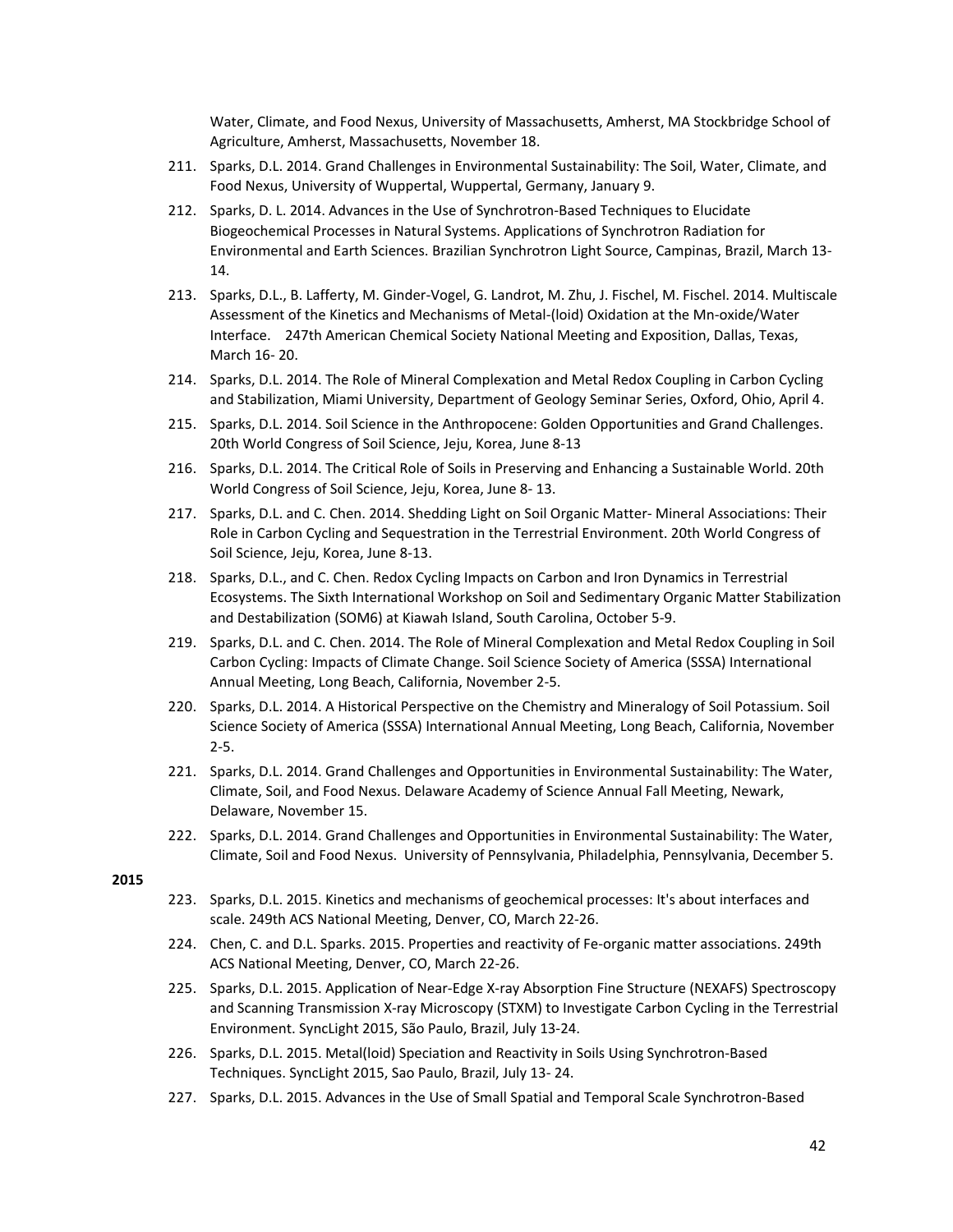Techniques to Elucidate Biogeochemical Processes in Natural Systems. Goldschmidt 2015, Prague, Czech Republic, August 16‐21.

- 228. Gamble, A. and D.L. Sparks. 2015. Tender Energy X‐Ray Spectroscopy for Determining Phosphorus Speciation in Soils. SyncLight 2015, Sao Paulo, Brazil, July 13‐24.
- 229. Vidal‐Esquivel, P., J. W. Stuckey and D.L. Sparks. 2015. Sorption of dissolved organic carbon on metal oxides. Undergraduate Research and Service Celebratory Symposium. Newark, DE, August 13.
- 230. Fischel, J. and D.L. Sparks. 2015. Fate transport and cycling of hexavalent chromium in the soil environment. Goldschmidt 2015, Prague, Czech Republic, August 16‐21.
- 231. Chen, C., J. Wang, J. Dynes and D. L. Sparks. 2015. Organo‐mineral associations in agricultural soils: insights from multi‐elemental STXM‐ NEXAFS analysis. 249th ACS National Meeting, Denver, CO, March 22‐26.
- 232. Jaisi, D., S. Joshi, R. Kukkadapu and D. L. Sparks. 2015. Scalling up molecular reactions to ecosystem processes: Organic matter degradation controlled phosphorus cycling in the Chesapeake Bay. 249th ACS National Meeting, Denver, CO, March 22‐26.
- 233. Sparks, D.L. 2015. Shining Light on Carbon-Mineral Complexation in the Terrestrial Environment: Implications for Sequestration and Cycling. China Geological Survey, Beijing, China, October 13.
- 234. Sparks, D.L. 2015. Kinetics of Soil Chemical Processes: A Career Perspective. Institute of Soil Science, Chinese Academy of Sciences, Nanjing, China, October 15.
- 235. Sparks, D.L. 2015. Shining Light on Metal Sorption Processes at the Mineral/Water Interface: It's About Kinetics. Nanjing University, Nanjing, China, October 16.
- 236. Sparks, D.L. 2015. Shedding Light on Carbon Cycling in the Earth's Critical Zone. China University of Geosciences, Wuhan, China, October 18.
- 237. Sparks, D.L. 2015. Advances in the Use of Small Spatial and Temporal Scale Synchrotron‐Based Techniques to Elucidate Biogeochemical Processes in Natural Systems. Columbia University, New York City, NY, October 29.
- 238. Sparks, D.L. 2015. Grand Challenges in Environmental Sustainability: The Soil, Water, Climate, and Food Nexus. Iowa State University, Ames, IA, November 5.
- 239. Sparks, D.L. 2015. Shining Light on Carbon-Mineral Complexation in the Terrestrial Environment: Implications for Sequestration and Cycling. University of Nevada, Reno, NV, October 5.

- 240. Sparks, D.L. 2016. The Role of Soils in Human Security in the 21st Century. Plant and Soil Sciences Department, University of Delaware, Febrtuary 12.
- 241. Sparks, K.L. 2016. Grand Challenges in Global Security: The Water, Climate, Soil and Food Nexus. The 12th Dahlia Greidinger Memorial Symposium 2016. Haifa, Israel, February 29‐March 2.
- 242. Sparks, D.L. and H. Magen. 2016. Main Targets and Challenges for Assuring Global Food and Water Security. The 12th Dahlia Greidinger Memorial Symposium, Haifa, Israel, February 29‐March 2.
- 243. Niebecker, M., G. Luther and D. Sparks. 2016. Precipitation and Kinetics of Mixed‐metal Solids in Soils, Sediments, and Mineral Systems: Implications for Equilibrium Speciation Calculations. 250st American Chemical Society National Meeting and Exposition, San Diego, CA, March 13‐17.
- 244. Sparks, D.L. 2016. Shining Light on Metal Speciation and Remediation of Contaminated Soils. Australian Land and Groundwater Association Meeting, Newcastle, Australia, April 5.
- 245. Yang, J. and D.L. Sparks, 2016. Carbon Sequestration in Mineral‐organic Carbon Systems and Mineral‐amended Soils. University of Newcastle, Newcastle, Australia, April 5.
- 246. Sparks, D.L. 2016. Advances in the Use of Synchrotron Radiation to Study Biogeochemical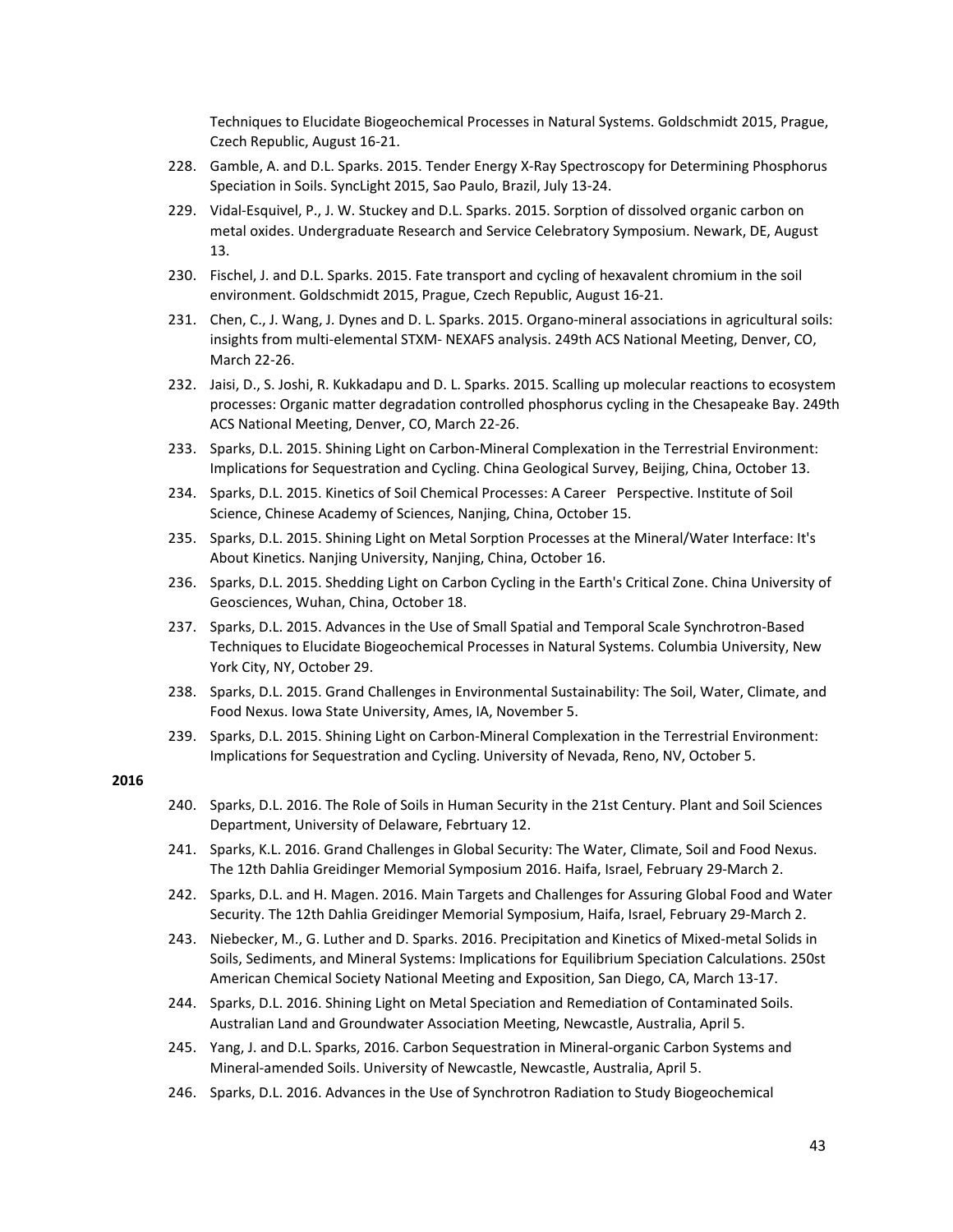Processes. The University of Newcastle (UON), Newcastle, Australia, April 6.

- 247. Sparks, D.L. 2016. The Water, Climate, Soil and Food Nexus: Grand Challenges and Opportunities. University of Wyoming, Laramie, WY, May 5.
- 248. Sparks, D.L. 2016. Advances In The Use Of Small Spatial And Temporal Scale Synchrotron‐Based Techniques To Elucidate Biogeochemical Processes In Natural Systems. University of Wyoming, Laramie, WY, May 6.
- 249. Sparks, D.L. 2016. Advances In The Use Of Small Spatial And Temporal Scale Synchrotron‐Based Techniques To Elucidate Biogeochemical Processes In Natural Systems. Department of Environmental Sciences, UC‐Riverside, May 9.
- 250. Sparks, D.L. 2016. Drilling Into New Depths of Clay Science. Pioneer in Clay Science Lecture, Clay Minerals Society Meeting, Atlanta, GA, June 8.
- 251. Chen, C., D.L. Sparks and A. Thompson. 2016 The Impact of Redox Fluctuations on coupled Fe and C Cycling. Goldschmidt Conference, Yokohama, Japan, June 26 ‐ July 1.
- 252. Michael, H.A., X. Yu, J. J. LeMonte, D. L. Sparks, A. Seyfferth, K. H. Kim, J. Heiss,W. J. Ullman and J. A. Guimond. 2016. Geochemical response to hydrologic change along landsea interfaces, AGU Fall Meeting, San Francisco, CA, Dec.12‐ 16.
- 253. Stuckey, J., J.J. LeMonte, X. Yu, M. Schaefer, B. D. Kocar, S. G. Benner, J. Rinklebe, R. Tappero, H. A. Michael, S. E. Fendorf and D. L. Sparks. 2016 Hydrologically Controlled Arsenic Release in Deltaic Wetlands and Coastal Riparian Zones, AGU Fall, San Francisco, CA, Dec.12‐16.

#### **2017**

- 254. Sparks, D.L. 2017. Layered double hydroxides and their significant role in geochemical processes. American Chemical Society National Meeting & Exposition, San Francisco, CA, April 2‐ 6.
- 255. Sparks, D.L. 2017. The Nexus Between Soil, Water, Food, and Climate: Big Challenges and Opportunities in the 21st Century. Korea National University, OJERI Institute, Seoul, Republic of Korea, May 1.
- 256. Sparks, D.L. 2017. The Nexus Between Soil, Water, Food, and Climate: Big Challenges and Opportunities in the 21st Century. National Taiwan University, Taipei, Taiwan, May 2.
- 257. Sparks, D.L. 2017. Advances in the Use of Small Spatial and Temporal Scale Synchrotron‐Based Techniques to Elucidate Biogeochemical Processes in Natural Systems. Annual Meeting of Chinese Environmental Analytical Society, Chung‐Lee City, Taiwan, May 4.
- 258. Sparks, D.L. 2017. The Nexus Between Soil, Water, Food, and Climate: Big Challenges and Opportunities in the 21st Century. Department of Soil Science, Stellenbosch University, Stellenbosch, South Africa, October 12, 2017.

- 259. Sparks, D.L. 2018. Biogeochemical interfacial reactivity in a changing environment. American Chemical Society National Meeting & Exposition, New Orleans, LA, March 18‐22. Invited Keynote presentation.
- 260. Sparks, D.L. 2018. Mineral/Water Interfacial Reactivity in a Changing Environment. 55th Annual Clay Minerals Society Meeting, June 11‐14,2018, University of Illinois, Urbana, IL.
- 261. Sparks, D.L. 2018. Advances in the Use of Small Spatial and Temporal Scale Synchrotron‐Based Techniques to Elucidate Soil Mineral Reactivity. 21st World Congress of Soil Science. Rio de Janeiro, Brazil, August 12‐17.
- 262. Shining Light on Mineral/Water Interfacial Reactivity in a Changing Environment. 21st World Congress of Soil Science, Rio de Janeiro, Brazil, August 17, 2018.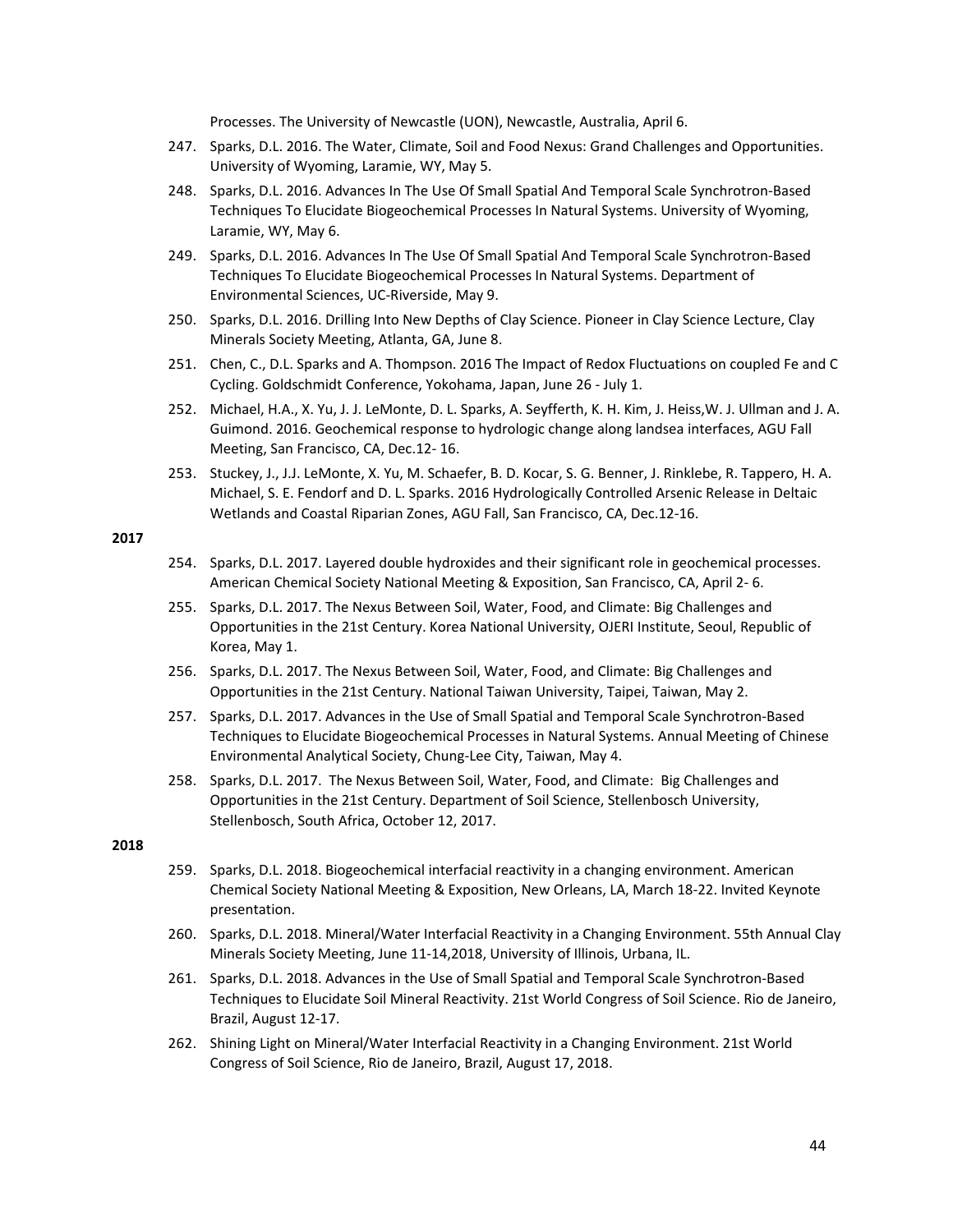- 263. Sparks, D.L. 2019. Whither Soil Chemistry: Digging for Gold or Stuck in the Mud. Soil Science Society of America International Soils Meeting (SSSA). San Diego, CA, USA. Jan 6‐9.
- 264. Sparks, D.L. 2019. Advances in the Use of Real‐Time Molecular Scale Techniques and Kinetic Models to Elucidate Biogeochemical Processes in Natural Systems. Soil Science Society of America International Soils Meeting (SSSA). San Diego, CA, USA. Jan 6‐9.
- 265. Sparks , D.L., Sommers, L.E., and Peterson, G.W. 2019. Larry Wilding's Contribution to International Soil Science. ASA‐CSSA‐SSSA International Annual Meeting). San Antonio, TX, USA. Nov. 10‐13.
- 266. Siebecker, M., Li, W., Sparks, D.L., Wang, Y., Chaney, R. 2019. Modeling EXAFS and XANES spectra of neoformed LDH and metal‐enriched phyllosilicate minerals. American Chemical Society San Diego, CA, USA. Aug 25‐29.
- 267. Sparks, D.L. 2019. Shedding Light on Biogeochemical Processes in Earth's Critical Zone. Brazilian Critical Zone Symposium‐Integrating Environmental Science. Keynote Presentation. April 15‐17, Piracicaba, Brazil.
- 268. Sparks, D.L. 2019. Impact of a Changing Environment on Soil Chemical Processes. The Leo M. Walsh Distinguished Lectureship in Soil Science. University of Wisconsin, Madison. April 24.
- 269. Sparks, D.L. 2019. Frontiers in Biogeochemical Cycling of Trace Elements in a Changing Environment. Plenary Presentation. International Conference on the Biogeochemical Cycling of Trace Elements. May 5‐8, 2019. Nanjing, China.
- 270. Sparks, D.L. 2019. Biogeochemical Cycling of Trace Elements in a Changing Environment. Honorary Professorship Lecture, Tianjin University. May 10, 2019. Tianjin, China.
- 271. Fischel, J.S. & Sparks, D.L. 2019. Soil chemical processes and properties impacting chromium cycling in highly contaminated sediments. Keynote Presentation. International Conference on the Biogeochemical Cycling of Trace Elements. May 5‐8, 2019. Nanjing, China.

- 272. Fischel, M.H.H., Clarke, C.E., Sparks, D.L. Kinetics of arsenic oxidation by naturally formed manganese‐oxides. American Chemical Society National Meeting. Philadelphia, PA. March 22‐26.
- 273. Sparks, D.L. Impact of Fe-oxide nanoparticles on biogeochemical cycling of elements in a changing environment. American Chemical Society National Meeting. Philadelphia, PA. March 22‐26.

# **B. Presentations ‐ Abstracts from Papers Presented at International, National, and Regional Meetings**

- 1. Sparks, D.L., and H.H. Bailey. 1976. Distribution of fixed ammonium in 3 Typic Hapludalf profiles in Kentucky. Agron. Abstract. p. 167. American Society of Agronomy Meetings, Houston, Texas.
- 2. Sparks, D.L., L.W. Zelazny, and D.C. Martens. 1978. Potassium status of a Paleudult from the Virginia Coastal Plain. Abstr. of Southern Assoc. of Agricult. Scient. p. 4, New Orleans, Louisiana.
- 3. Sparks, D.L., L.W. Zelazny, and D.C. Martens. 1978. Kinetics of potassium exchange in a Paleudult from the Coastal Plain of Virginia. Agron. Abstr. p. 137, American Society of Agronomy Meetings, Chicago, Illinois.
- 4. Sparks, D.L., L.W. Zelazny, and D.C. Martens. 1979. Potassium Desorption Kinetics Using Miscible Displacement. Agron. Abstr. p. 153, American Society of Agronomy Meetings, Fort Collins, Colorado.
- 5. Sparks, D.L., W.F. Kitchel, W.J. Edmonds, and D.C. Martens. 1979. Ion Movement in Sandy Coastal Plain Soils as it Affects Soil Test Interpretations. Agron. Abstr. p. 174, American Society of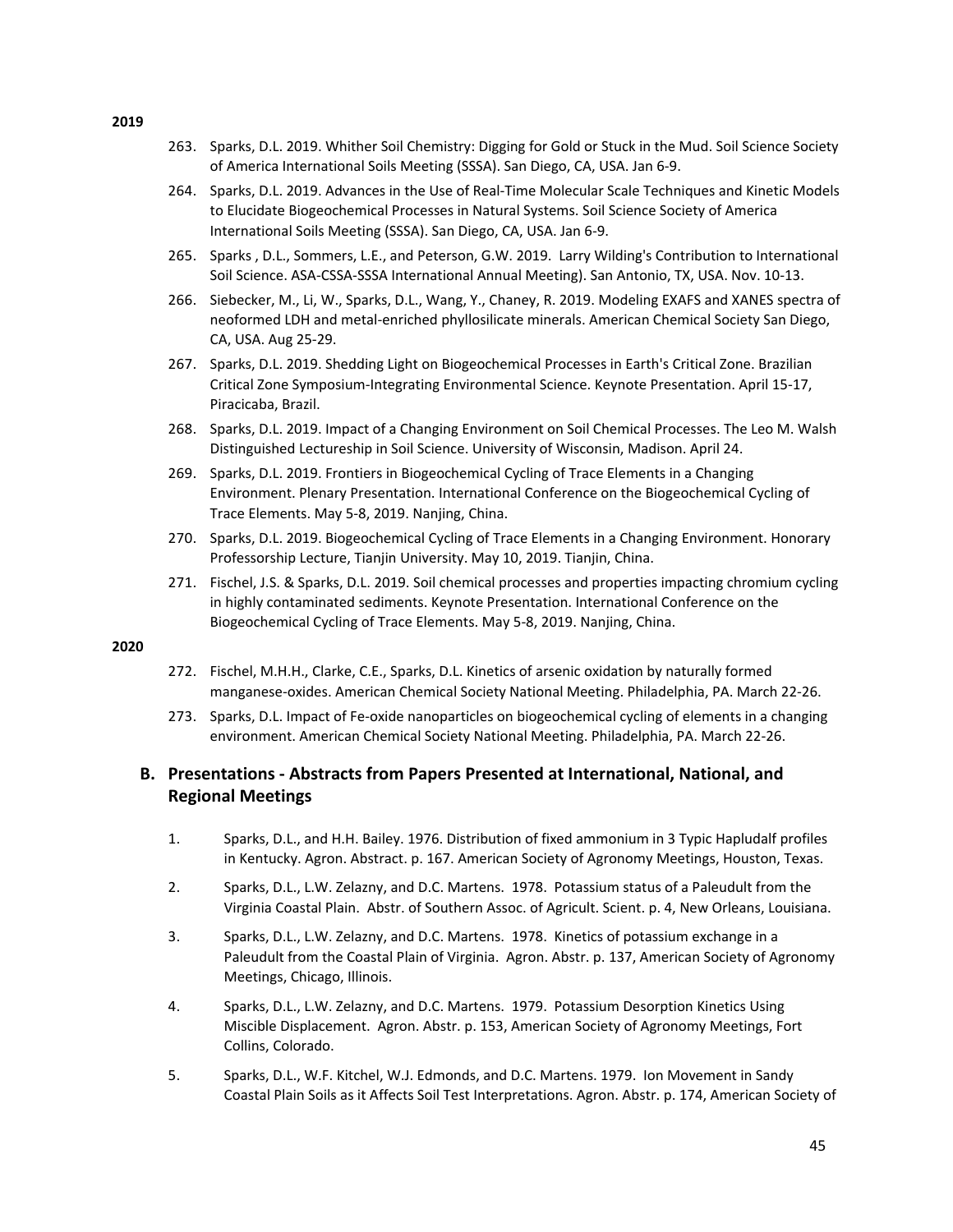Agronomy Meetings, Fort Collins, Colorado.

- 6. Sparks, D.L., and W.G. Pill. 1980. Pasteurization and nitrapyrin effects on soil nutrition and tomato growth. Abstr. of Northeastern Branch of American Soc. of Agron. p. 3, State College, Pennsylvania.
- 7. Sparks, D.L. 1980. Kinetics and thermodynamics of potassium exchange in pure and in mixed systems. Agron. Abstr. p. 145, American Society of Agronomy Meetings, Detroit, Michigan.
- 8. Sparks, D.L., and P.M. Jardine. 1980. Thermodynamics of potassium exchange in Delaware soils. Agron. Abstr. p. 145, American Society of Agronomy Meetings, Detroit, Michigan.
- 9. Sparks, D.L., and W.C. Liebhardt. 1980. Effect of long-term lime and potassium applications on Q/I relationships in sandy soil. Agron. Abstr. p. 145, American Society of Agronomy Meetings, Detroi t, Michigan.
- 10. Sparks, D.L., and W.H. Mitchell. 1980. Effect of tillage and irrigation practices and waste amendments on selected chemical properties of a Delaware soil. Agron. Abstr. p. 32, American Society of Agronomy Meetings, Detroit, Michigan.
- 11. Sparks, D.L., and J.E. Rechcigl. 1981. Comparison of batch and miscible displacement techniques to describe potassium adsorption kinetics in Delaware soils. Northeastern Branch of American Soc. of Agron., Orono, Maine.
- 12. Rechcigl, J.E., M.R. Teel, and D.L. Sparks. 1981. Effect of nitrapyrin and nitrogen source on NH4+‐ N fixation in a Matapeake soil. Northeastern Branch of American Soc. of Agron., Orono, Maine.
- 13. Sparks, D.L. 1982. Ion activities: An historical and theoretical overview. Agron. Abstr., American Society of Agronomy Meetings, Anaheim, California.
- 14. Jardine, P.M., and D.L. Sparks. 1982. Potassium‐calcium exchange in a multireactive soil system: I. Kinetics. Agron. Abstr. p. 175, American Society of Agronomy Meetings, Anaheim, California.
- 15. Sparks, D.L., and P.M. Jardine. 1982. Potassium‐calcium exchange in a multireactive soil system: II. Thermodynamics. Agron. Abstr. p. 180, American Society of Agronomy Meetings, Anaheim, California.
- 16. Martin, H.W., and D.L. Sparks. 1982. The kinetics of non‐exchangeable potassium release in Coastal Plain soils. Agron. Abstr. p. 177, American Society of Agronomy Meetings, Anaheim, California.
- 17. Evans, C.M., and D.L. Sparks. 1983. Kinetics and mechanisms of boron sorption and desorption in Mid‐Atlantic Coastal Plain soils. Agron. Abstr., American Society of Agronomy Meetings, Washington, D.C.
- 18. Teel, M.R., D.L. Sparks, E. Dunlop, and R. Turnbull. 1983. Infrared aerial photography: A tool for identifying soil texture boundaries. Agron. Abstr., American Society of Agronomy Meetings, Washington, D.C.
- 19. Teel, M.R., D.E. Baker, and D.L. Sparks. 1983. Correlation of soybean yields with cation ratios expressed as activities versus exchangeable indices. Agron. Abstr. Northeastern Branch‐American Society of Agronomy, Baltimore, Maryland.
- 20. Sparks, D.L., and T.H. Carski. 1984. Kinetics of potassium exchange in heterogeneous systems. International Clay Minerals Symposium, Calgary, Canada.
- 21. Ogwada, R.A., and D.L. Sparks. 1984. Comparison of kinetic equations to describe kinetics of potassium exchange in soils. Canadian Society of Soil Science, Banff, Canada.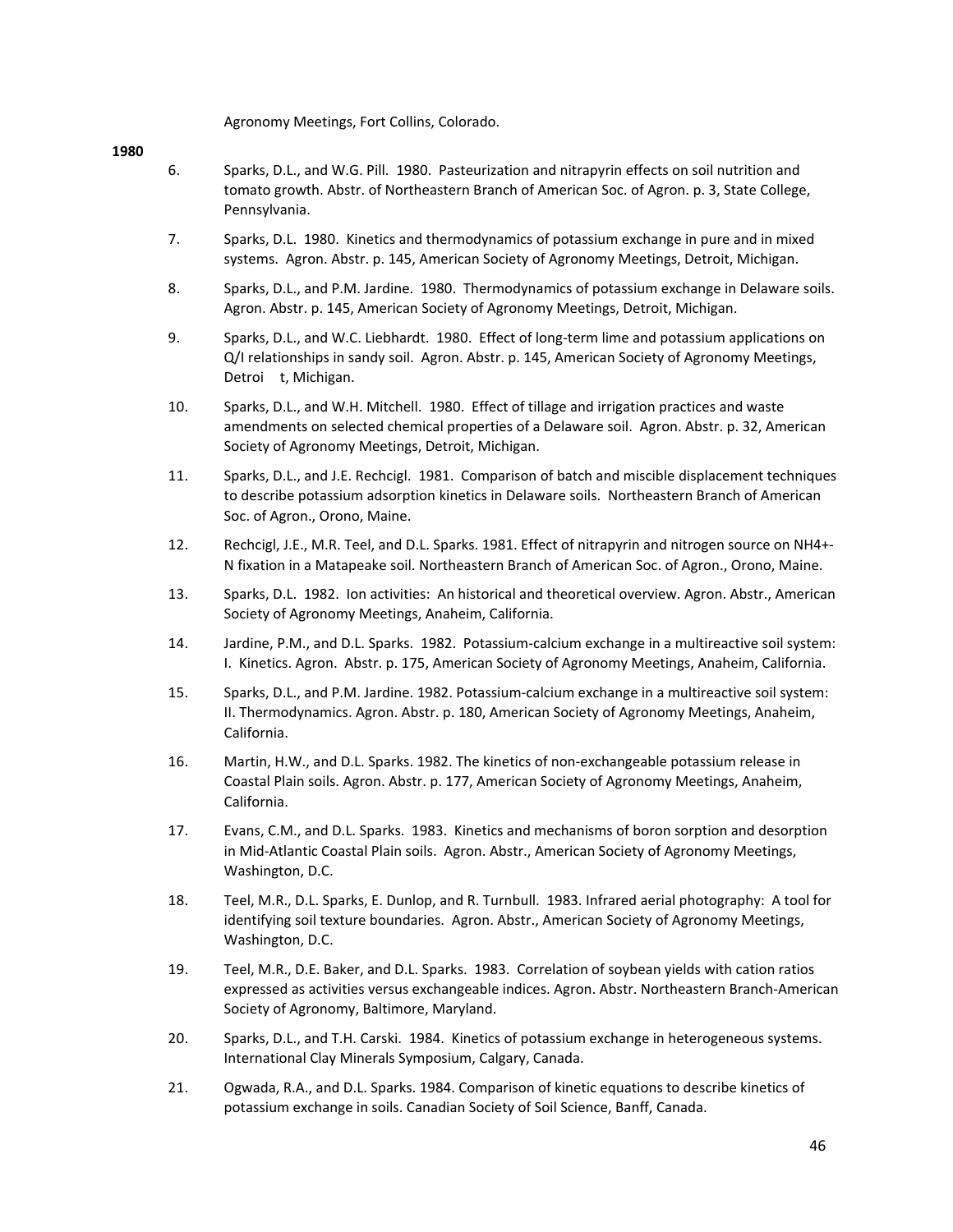- 22. Ogwada, R.A., and D.L. Sparks. 1984. Comparison of equilibrium and kinetic approaches to describe K‐Ca exchange in soils. Agron. Abstr. p. 179, American Society of Agronomy Meetings, Las Vegas, Nevada.
- 23. Carski, T.H., and D.L. Sparks. 1984. A modified miscible displacement technique to study adsorption-desorption phenomena in soils. Agron. Abstr. p. 176, American Society of Agronomy Meetings, Las Vegas, Nevada.

- 24. Ogwada, R.A., and D.L. Sparks. 1985. Quantification of rate‐ limiting steps in ion adsorption processes in soils and clay minerals. Agron. Abstr. p. 150, American Society of Agronomy Meetings, Chicago, Illinois.
- 25. Sparks, D.L., and R.A. Ogwada. 1985. Use of mole or equivalent fractions in determining thermodynamic parameters for potassium exchange in soils. Agron. Abstr. p. 151, American Society of Agronomy Meetings, Chicago, Illinois.
- 26. Schulthess, C.P., and D.L. Sparks. 1985. Modeling of proton sorption on oxide and clay mineral surfaces. Agron. Abstr. p. 151, American Society of Agronomy Meetings, Chicago, Illinois.
- 27. Hendricks, G.J., D.L. Sparks, and D.R. Parker. 1985. Effect of timing of potassium applications on leaching and corn yields in Delaware soils in an intensive management system. Agron. Abstr. p. 25, American Society of Agronomy Meetings, Chicago, Illinois.
- 28. Alvarez, R.A., and D.L. Sparks. 1985. Anion polymerization and sorption on sesquioxides. Agron. Abstr. p. 144, American Society of Agronomy Meetings, Chicago, Illinois.
- 29. Mirecki, J., M.R. Noll, and D.L. Sparks. 1985. Sand mineralogy of Delaware Coastal Plain soils: Its role in supplying potassium. Agron. Abstr. p. 232, American Society of Agronomy Meetings, Chicago, Illinois.
- 30. Carski, T.H., and D.L. Sparks. 1985. Chemical determination of nitrogen availability using a kinetic approach. Agron. Abstr. p. 146, American Society of Agronomy Meetings, Chicago, Illinois.
- 31. Noll, M.R., D.L. Sparks, and P.M. Bertsch. 1985. Effects of temperature on K‐NH4, K‐Cs, and NH4‐Cs exchange selectivity on selected clay minerals. Agron. Abstr. p. 150, American Society of Agronomy Meetings, Chicago, Illinois.
- 32. Sparks, D.L. 1986. Kinetics of ion exchange on soil constituents: An overview. Northeastern Branch of American Soc. Agronomy Meetings, Newark, Delaware.
- 33. Sadusky, M.C., D.L. Sparks, and M.R. Noll. 1986. Mechanisms of potassium feldspar weathering in Delaware soils. Northeastern Branch of American Society of Agronomy Meetings, Newark, Delaware.
- 34. Hendricks, G.J., and D.L. Sparks. 1986. The remarkable behavior of potassium on Atlantic Coastal Plain soils. Northeastern Branch of American Society of Agronomy Meetings, Newark, Delaware.
- 35. Carski, T.H., D.L. Sparks, and C.V. Toner, IV. 1986. Anion exchange and nitrate retention on Mid‐ Atlantic soils. Northeastern Branch of American Society of Agronomy Meetings, Newark, Delaware.
- 36. Carski, T.H., and D.L. Sparks. 1986. Kinetics of nitrate retention on Mid‐ Atlantic soils. American Society of Agronomy Meetings, New Orleans, Louisiana.
- 37. Toner, C.V., IV, T.H. Carski, and D.L. Sparks. 1986. Nitrate retention on variable charged soils of the Mid‐Atlantic Region. American Society of Agronomy Meetings, New Orleans, Louisiana.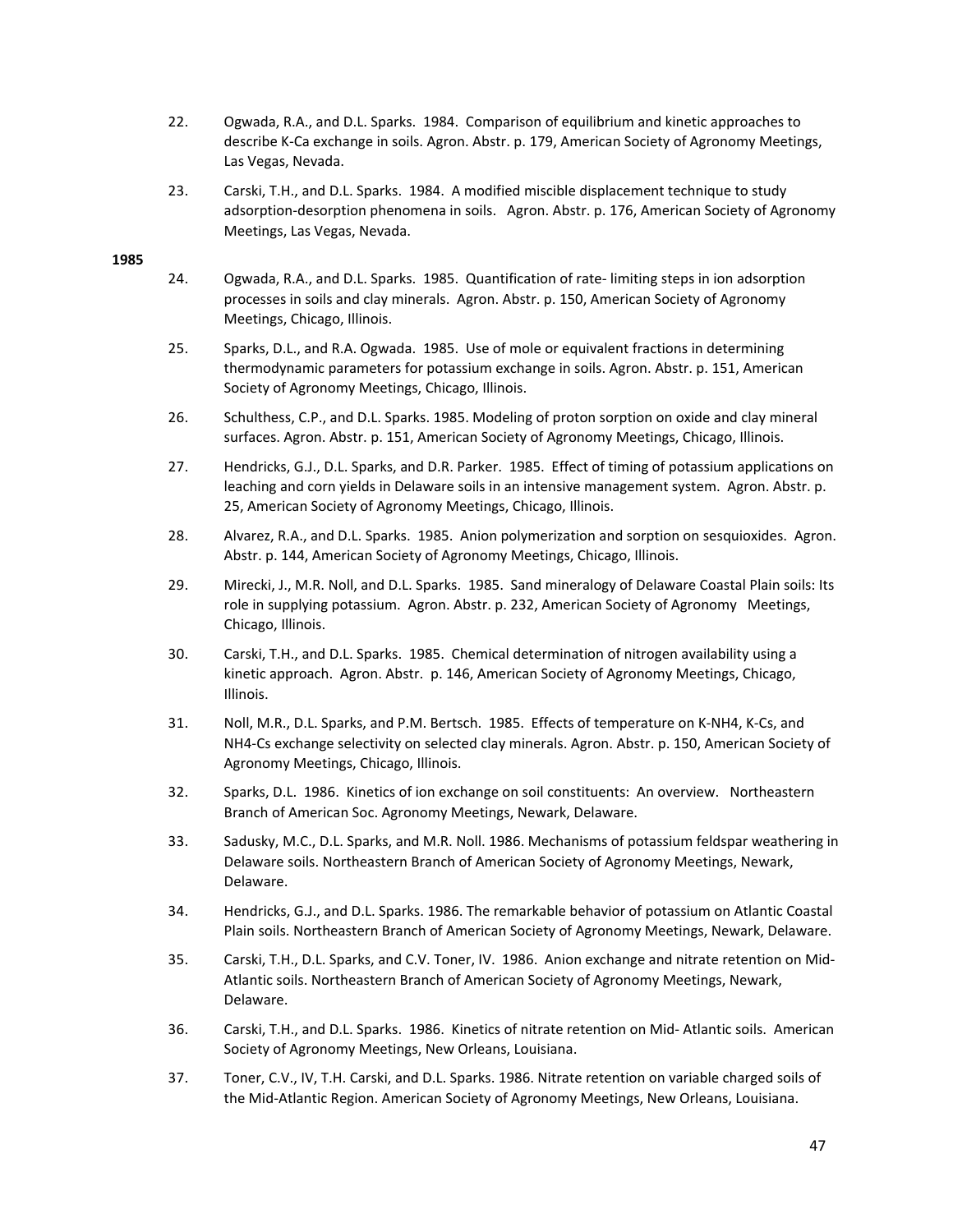- 38. Sparks, D.L. 1986. Kinetics of soil chemical processes. American Society of Agronomy Meetings, New Orleans, Louisiana.
- 39. Sparks, D.L., and G.J. Hendricks. 1986. Boron status of Delaware soils. American Society of Agronomy Meetings, New Orleans, Louisiana.
- 40. Schulthess, C.P., and D.L. Sparks. 1986. Na+/Cl- and H+/OH- speciation behavior on an Al-oxide surface. American Society of Agronomy Meetings, New Orleans, Louisiana.
- 41. Sadusky, M.C., and D.L. Sparks. 1986. Anionic effects on the kinetics of potassium adsorption on soil constituents. American Society of Agronomy Meetings, New Orleans, Louisiana.
- 42. Noll, M.R., D.L. Sparks, and P.M. Bertsch. 1986. Kinetics of Cs-K and NH4-Cs exchange on clay minerals and sediments. American Society of Agronomy Meetings, New Orleans, Louisiana.
- 43. Schulthess, C.P., and D.L. Sparks. 1987. Charge speciation modeling of oxide surfaces. Colloid and Surface Science Symposium, Ann Arbor, Michigan, June 21‐24.
- 44. Noll, M.R., P.M. Bertsch, and D.L. Sparks. 1987. Cesium exchange kinetics on illite. Clay Minerals Society Meeting, Socorro, New Mexico.
- 45. Pasricha, N.S., D.L. Sparks, and C.V. Toner, IV. 1987. Competitive anion adsorption kinetics on variable charge soils. American Society of Agronomy Meetings, Atlanta, Georgia.
- 46. Sparks, D.L., and C.P. Schulthess. 1988. Modeling chemical sorption in soils and soil constituents. Soil Science Soc. Am. Meetings, Anaheim, California.
- 47. Hendricks, G.J., and D.L. Sparks. 1988. Role of organic matter in boron availability. Soil Science Soc. Am. Meetings, Anaheim, California.
- 48. Grant, S.A., and D.L. Sparks. 1988. Evaluation of activity coefficient models for exchangeable cations. Soil Sci. Soc. Am. Meetings, Anaheim, California.
- 49. Zhang, P., and D.L. Sparks. 1988. Molybdate adsorption/ desorption kinetics at the goethite/water interface using pressure‐jump relaxation. Soil Science Soc. Am. Meetings, Anaheim, California.
- 50. Toner, C.V., IV, and D.L. Sparks. 1988. Use of chemical relaxation to study mechanisms of borate adsorption‐desorption on gamma‐aluminum oxide. Soil Science Soc. Am. Meetings, Anaheim, CA.
- 51. Seyfried, M.S., D.L. Sparks, A. Bar-Tal, and S. Feigenbaum. 1988. Kinetics of Ca-Mg exchange on soil using a stirred-flow reaction chamber. Soil Science Soc. Am. Meetings, Anaheim, California.
- 52. Zhang, Z.Z., D.L. Sparks, and R.A. Pease. 1988. Sorption and desorption of organics on smectite. Soil Science Soc. Am. Meetings, Anaheim, California.
- 53. Aharoni, C., and D.L. Sparks. 1989. Application of chemical kinetics to heterogeneous soil systems. Soil Sci. Soc. Am. Meetings, Las Vegas, Nevada.
- 54. Bar‐Tal, A., D.L. Sparks, J.D. Pesek, S. Feigenbaum, and M. Eick. 1989. Analysis of adsorption kinetics determined by a stirred-flow technique: I. Theory and experimental tests. Soil Sci. Soc. Am. Meetings, Las Vegas, Nevada.
- 55. Bar-Tal, A., M. Eick, D.L. Sparks, and S. Feigenbaum. 1989. Analysis of adsorption kinetics determined by a stirred‐flow technique: II. K‐Ca exchange on vermiculite and montmorillonite. Soil Sci. Soc. Am. Meetings, Las Vegas, Nevada.
- 56. Sparks, D.L., and P. Zhang. 1989. Relaxation methods for studying kinetics of soil chemical phenomena. Soil Sci. Soc. Am. Meetings, Las Vegas, Nevada.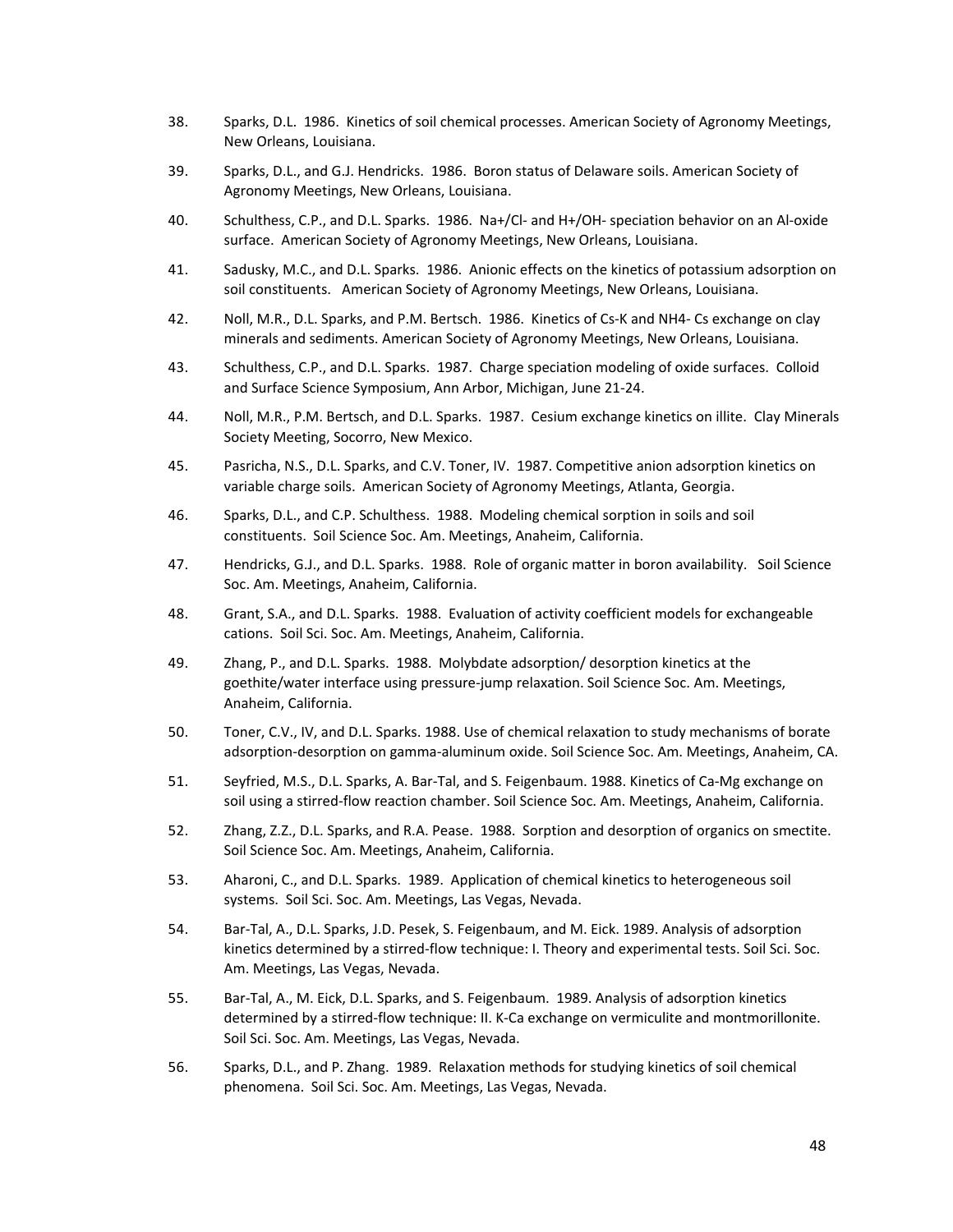57. Zhang, P.C., and D.L. Sparks. 1989 Kinetics and mechanisms of sulfate adsorption/desorption on goethite using pressure‐jump relaxation. Soil Sci. Soc. Am. Meetings, Las Vegas, Nevada.

- 58. Sparks, D.L., and P.C. Zhang. 1990. Interaction of phenol and aniline with montmorillonite and illite. Soil Sci. Soc. Am. Meetings, San Antonio, Texas.
- 59. Zhang, P.C., and D.L. Sparks. 1990. Kinetics of adsorption of selenate and selenite at the goethite/water interface. Soil Sci. Soc. Am. Meetings, San Antonio, Texas.
- 60. Stapleton, M.G., and D.L. Sparks. 1990. Sorption kinetics of organic pollutants on clay minerals. Soil Sci. Soc. Am. Meetings, San Antonio, Texas.
- 61. Hendricks, G.J., Z.Z. Zhang, and D.L. Sparks. 1990. On the electric properties of the oxide‐water interface. Soil Sci. Soc. Am. Meetings, San Antonio, Texas.
- 62. Zhang, Z.Z., D.L. Sparks, and N. Scrivner. 1990. Effect of dispersion of montmorillonite on the sorption of organics. Soil Sci. Soc. Am. Meetings, San Antonio, Texas.
- 63. Aharoni, C., L. Tang, and D.L. Sparks. 1990. Kinetics of cation exchange on clay minerals using pressure‐jump relaxation. Soil Sci. Soc. Am. Meetings, San Antonio, Texas.
- 64. Toner, C.V., IV, and D.L. Sparks. 1990. Mechanisms of boron adsorption on metal oxides. Soil Sci. Soc. Am. Meetings, San Antonio, Texas.
- 65. Zhang, P.C., and D.L. Sparks. 1990. Kinetics and mechanisms of anion sorption on oxides using pressure‐jump relaxation. International Soil Sci. Congress, Kyoto, Japan.
- 66. Sparks, D.L. and P. Zhang. 1990. Kinetics of anion adsorption/desorption on soil constituents using pressure‐jump relaxation. Proc. of 14th International Soil Science Congress, Kyoto, Japan. II‐293‐II‐294.
- 67. Zhang, Z.Z., and D.L. Sparks. 1990. Sorption mechanisms of organic pollutants on clays. Society of Environmental Toxicology and Chemistry meeting, Arlington, VA, November, 1990.
- 68. Fendorf, S.E., and D.L. Sparks. 1991. Chromium (III) induced solid phase transformation of MnO2. Clay Minerals Society Meeting, Houston, Texas, October, 1991.
- 69. Zhang, Z.Z., and D.L. Sparks. 1991. Sorption and desorption of quaternary amine cations on clays. Clay Minerals Society meeting, Houston, Texas, October, 1991.
- 70. Fendorf, S.E., and D.L. Sparks. 1991. Surface precipitation of hydrolyzable metal ions on oxide surfaces. Soil Sci. Soc. Am. meetings, Denver, Colorado. Agron. Abstr. p. 243.
- 71. Zhang, P.C., and D.L. Sparks. 1991. Kinetics of phenol and aniline adsorption and desorption on an organo‐clay (HDTMA‐montmorillonite). Soil Sci. Soc. Am. meetings, Denver, Colorado. Agron. Abstr. p. 255.
- 72. Lee, J., B. Chen, H.E. Allen, C.P. Huang, D.L. Sparks, and P. Sanders.1991. Development of soil criteria to protect groundwater quality. Society for Environmental Toxicology and Chemistry. Seattle, Washington. November, 1991.
- 73. Zhang, Z.Z., D.L. Sparks, and N.C. Scrivner. 1991. Retention of acetonitrile and acrylonitrile on clays. American Geophysical Union 1991 Spring meeting, Baltimore, Maryland, 1991.
- 74. Zhang, Z.Z., and D.L. Sparks. 1992. Retention of acetonitrile and acrylonitrile on clays. Underground injection practices council, Corpus Christi, Texas, January, 1992.
- 75. Fendorf, S.E., and D.L. Sparks. 1992. Kinetics of Mn(II) sorption/desorption reactions on manganese oxides. Goldschmidt Conference, Geochemical Society meeting, ACS, Reston,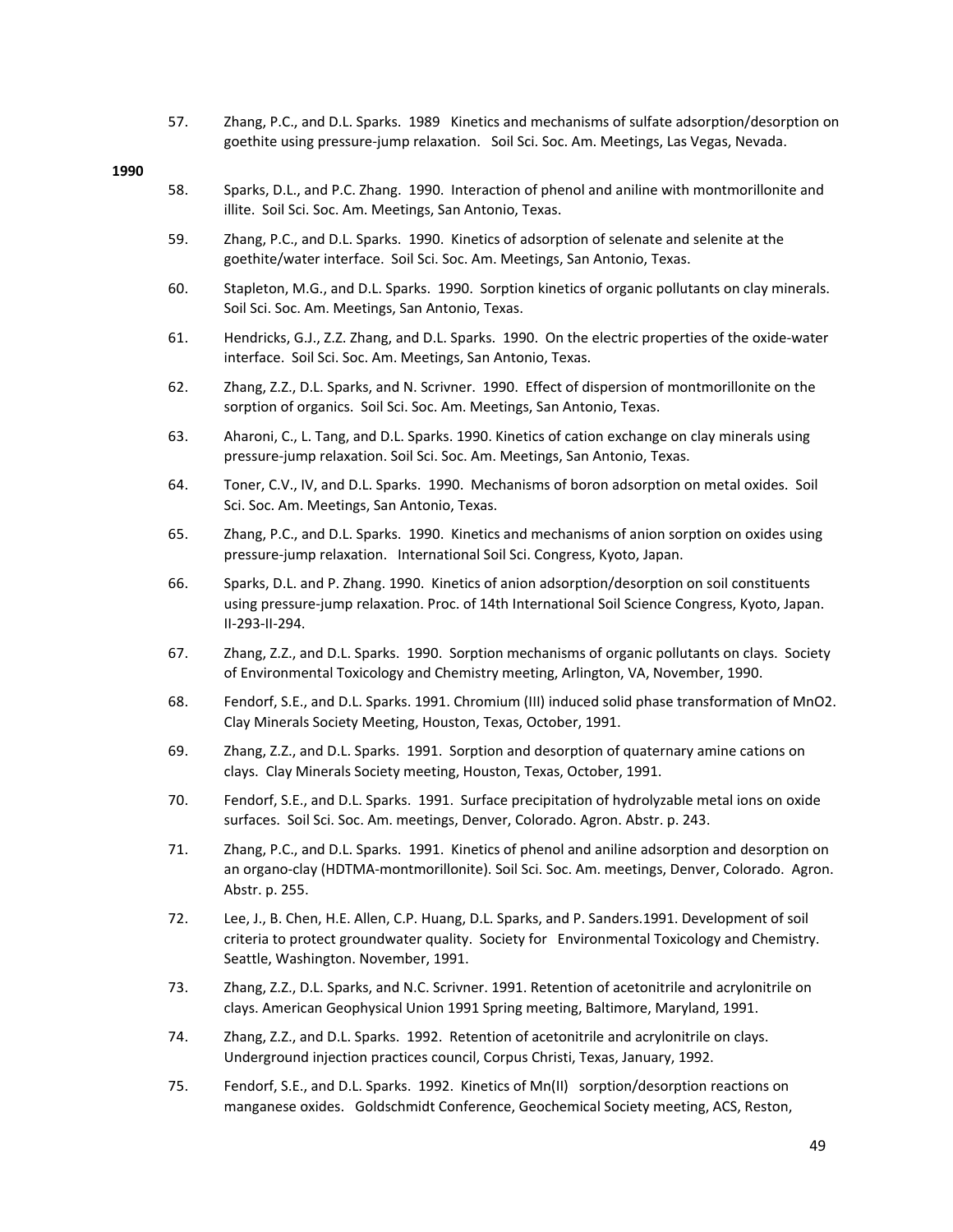Virginia, May, 1992.

- 76. Fendorf, S.E., and D.L. Sparks. 1992. Reductive dissolution kinetics of manganese oxide by Cr(III). ACS Meetings, San Francisco, California, March, 1992.
- 77. Grossl, P.R., D.L. Sparks, and C. Ainsworth. 1992. Kinetics of Cu(II) adsorption/desorption on alpha-ferric hydroxide using a pressure-jump relaxation technique. Soil Sci. Soc. Am. Meeting, Minneapolis, Minnesota.
- 78. Fendorf, S.E., D.L. Sparks, M. Fendorf, and R. Gronsky. 1992. Heavy metalsorption effects on the surface structure of metal oxides. ACS Meetings, San Francisco, California.
- 79. Salingar, Y., G.J. Hendricks, D.L. Sparks, and J.D. Pesek. 1992. Modeling the kinetics of salt removal from an iron-rich industrial coproduct. Soil Sci. Soc. Am. Meeting, Minneapolis, Minnesota, October, 1992.
- 80. Chang, J.R., D.L. Sparks, G.N. Lamble, and M.J. Kelley. 1992. Lead- contaminated whole soils: XANES and EXAFS Studies. Soil Sci. Soc. Am. Meeting, Minneapolis, Minnesota, October, 1992.
- 81. Stapleton, M.G., D.L. Sparks, and S.K. Dentel. 1992. Sorption of pentachlorophenol to a surfactant modified montmorillonite. Soil Sci. Soc. Am. Meeting, Minneapolis, Minnesota, October, 1992.
- 82. Fendorf, S.E., and D.L. Sparks. 1992. Electron paramagnetic resonance (EPR) spectroscopically monitored stopped‐flow kinetics. Soil Sci. Soc. Am. Meeting, Minneapolis, Minnesota, October, 1992.
- 83. Fendorf, S.E., M.G. Stapleton, G. Lamble, M.J. Kelley, and D.L. Sparks. 1992. The complexation structure of Cr(III) on silicon dioxide: An x‐ray absorption spectroscopic analysis. Soil Sci. Soc. Am. Meeting, Minneapolis, Minnesota, October, 1992.
- 84. Hendricks, G.J., Y. Salingar, and D.L. Sparks. 1992. Kinetics of chloride removal from an iron-rich industrial coproduct. Soil Sci. Soc. Am. Meeting, Minneapolis, Minnesota, October, 1992.
- 85. Zhang, Z.Z., D.L. Sparks, and N.C. Scrivner. 1992. Long-term desorption of quaternary amine cations from clays. Soil Sci. Soc. Am. Meeting, Minneapolis, Minnesota, October, 1992.
- 86. Ball, M.A., T.H. Carski, M.J. Duffy, and D.L. Sparks. 1993. A continuous flow technique for measuring sorption‐desorption kinetics of herbicides on soils. Soil Sci. Soc. Am. Meeting, Cincinnati, Ohio, November, 1993.
- 87. Grossl, P.R., D.L. Sparks, and C.C. Ainsworth. 1993. Kinetics of arsenate adsorption/desorption on goethite. Soil Sci. Soc. Am. Meeting, Cincinnati, Ohio, November, 1993.
- 88. Keren, R., and D.L. Sparks. 1993. Charge properties of edge surfaces of 2:1 clay and their role in ion adsorption and flocculation. Soil Sci. Soc. Am. Meeting, Cincinnati, Ohio, November, 1993.
- 89. Stapleton, M.G., and D.L. Sparks. 1993. Sorption kinetics of pentachlorophenol on hexadecyltrimethylammonium clay. Soil Sci. Soc. Am. Meeting, Cincinnati, Ohio, November, 1993.
- 90. Tang, L., and D.L. Sparks. 1993. Adsorption-desorption kinetics of atrazine on soil constituents. Soil Sci. Soc. Am. Meeting, Cincinnati, Ohio, November,1993.
- 91. Zhang, Z.Z., D.L. Sparks, and G.N. Lamble. 1993. Effect of anions on copper-sodium exchange selectivity on montmorillonite. Soil Sci. Soc. Am. Meeting, Cincinnati, Ohio, November, 1993.
- 92. Tang, L., and D.L. Sparks. 1994. Adsorption-desorption kinetics of atrazine on vermiculite using a stirred-flow technique. SSSA Meeting, Seattle, Washington.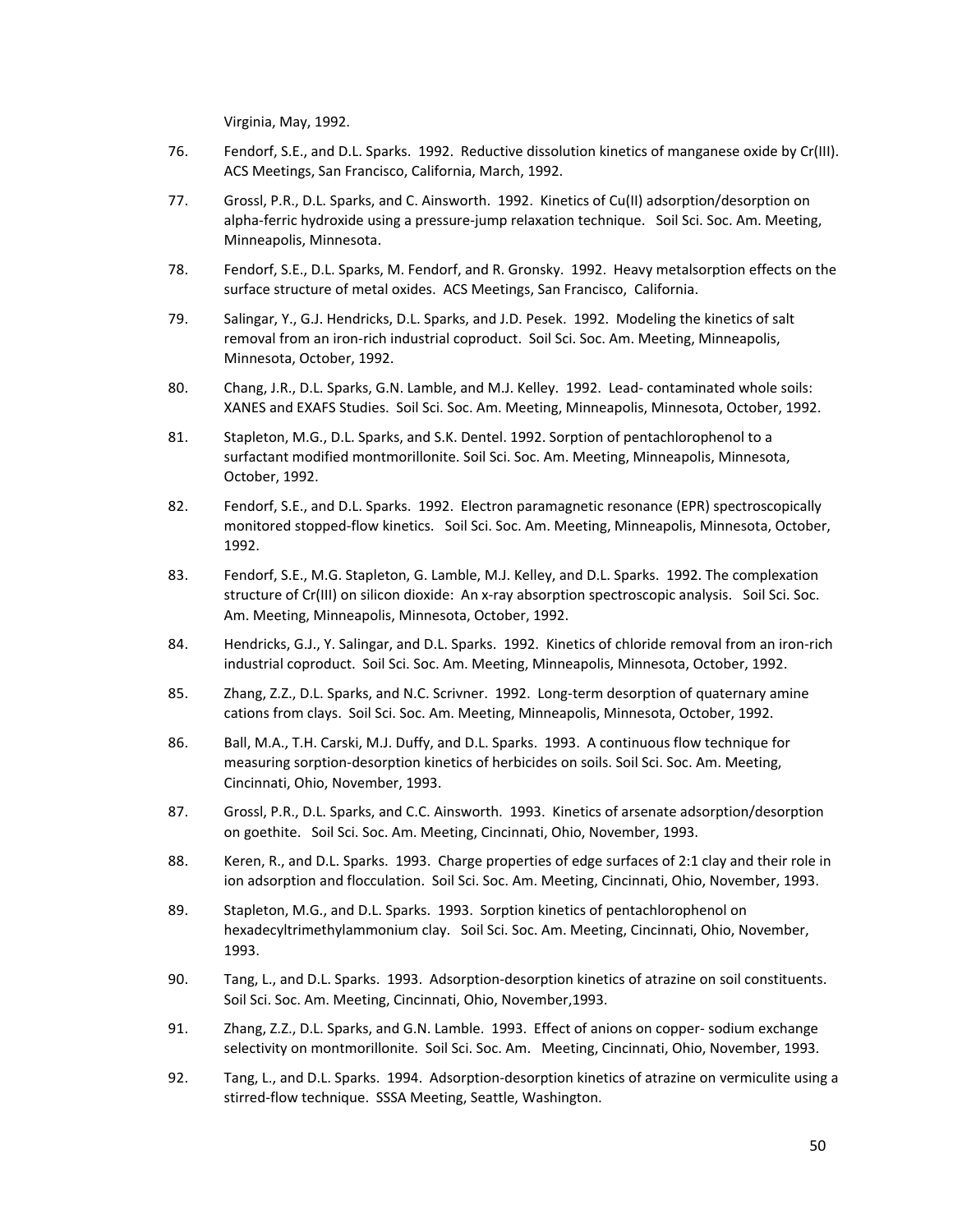- 93. Scheidegger, A.M., D.L. Sparks, M. Fendorf, and G.M. Lamble. 1994. Mechanisms of nickel adsorption on pyrophyllite. SSSA Meeting, Seattle, Washington.
- 94. Grossl, P.R., M.J. Eick, D.L. Sparks, and C.C. Ainsworth. 1994. Kinetics of oxyanion adsorption/desorption on goethite: A pressure‐jump relaxation study, SSSA Meeting, Seattle, Washington.

- 95. Sparks, D.L., Z.Z. Zhang, and J. Wu. 1995. Mechanisms of adsorption/desorp‐tion reactions of humic acid with aluminum oxides. Clay Minerals Society Meeting, June 3‐8, Baltimore, Maryland.
- 96. Sparks, D.L., and J.P. DiVincenzo. 1995. Residence time and ph. effects on pentachlorophenol sorption on soil. Clay Minerals Society Meeting, June 3-8, Baltimore, Maryland.
- 97. Sparks, D.L., and A.M. Brennan. 1995. Aging effects on the kinetics of cesium desorption from vermiculite and contaminated soil. Soil Sci. Soc. Am. Meeting, St. Louis, Missouri.
- 98. Sparks, D.L., and J.P. DiVincenzo. 1995. Sorption‐desorption of pentachlorophenol on soil: residence time and pH effects. Soil Sci. Soc. Am. Meeting, St. Louis, Missouri.
- 99. Sparks, D.L., and G.M. Lamble. 1995. Investigation of Ni adsorption on pyrophyllite: An XAFS study. Soil Sci. Soc. Am. Meeting, St. Louis, Missouri.
- 100. Sparks, D.L., D.R. Ware, M.J. Duffy and T.H. Carski. 1995. The aqueous hydrolysis of tribenuron methyl: Implications for fate in soils. Soil Sci. Soc. Am. Meeting, St. Louis, Missouri.
- 101. Sparks, D.L., and A.M. Scheidegger. 1995. Formation and dissolution kinetics of heavy metal surface precipitates. Soil Sci. Soc. Am. Meeting, St. Louis, Missouri.
- 102. Sparks, D.L., T.E. Alcacio, G.M. Lamble, and A.M. Scheidegger. 1995. Speciation of lead in mixed soil component systems using extended x-ray absorption fine structure spectroscopy. Soil Sci. Soc. Am. Meeting, St. Louis, Missouri.
- 103. Kleikemper, J., A.M. Scheidegger, D.L. Sparks, and J.C.L. Meeussen. 1996. Multicomponent adsorption and transport behavior of acidity and anions in a goethite/silica sand system. American Chemical Society National Meeting, New Orleans, Louisiana, March 1996.
- 104. Scheidegger, A.M., G.M. Lamble, M. Fendorf, and D.L. Sparks. 1996. Formation and dissolution of mixed Ni‐Al hydroxide precipitates on pyrophyllite: Surface spectroscopic and microscopic studies. 70th Colloid and Surface Science Symposium, Division of Colloid and Surface Chemistry, American Chemical Society, Potsdam, New York, June 1996.
- 105. Alcacio, T.E., G.M. Lamble, A.M. Scheidegger, and D.L. Sparks. 1996. Lead competition in clay‐ oxide mixed systems: An XAFS analysis. Clay Minerals Society Annual Meeting, Gatlinburg, Tennessee, June 1996.
- 106. DiVincenzo, J.P., and D.L. Sparks. 1996. Slow sorption kinetics of pentachlorophenol on soils. Clay Minerals Society Meeting, Gatlinburg, Tennessee, June, 1996.
- 107. Scheidegger, A.M., G.M. Lamble, and D.L. Sparks. 1996. Effect of residence time on Ni-sorption mechanisms on clay and oxide minerals: An X‐ray absorption fine structure (XAFS) study. Soil Sci. Soc. Am. Meeting, Indianapolis, Indiana, November, 1996.
- 108. Scheckel, K.G., A.M. Scheidegger, and D.L. Sparks. 1996. Use of atomic force microscopy (AFM) in assessing polynuclear Ni surface complexation on clay minerals. Soil Sci. Soc. Am. Meeting, Indianapolis, Indiana, November, 1996.
- 109. Brennan, A.M., and D.L. Sparks. 1996. Aging effects on the kinetics of cesium desorption from vermiculite and contaminated soil. Soil Sci. Soc, Am. Meeting, Indianapolis, IN, November, 1996.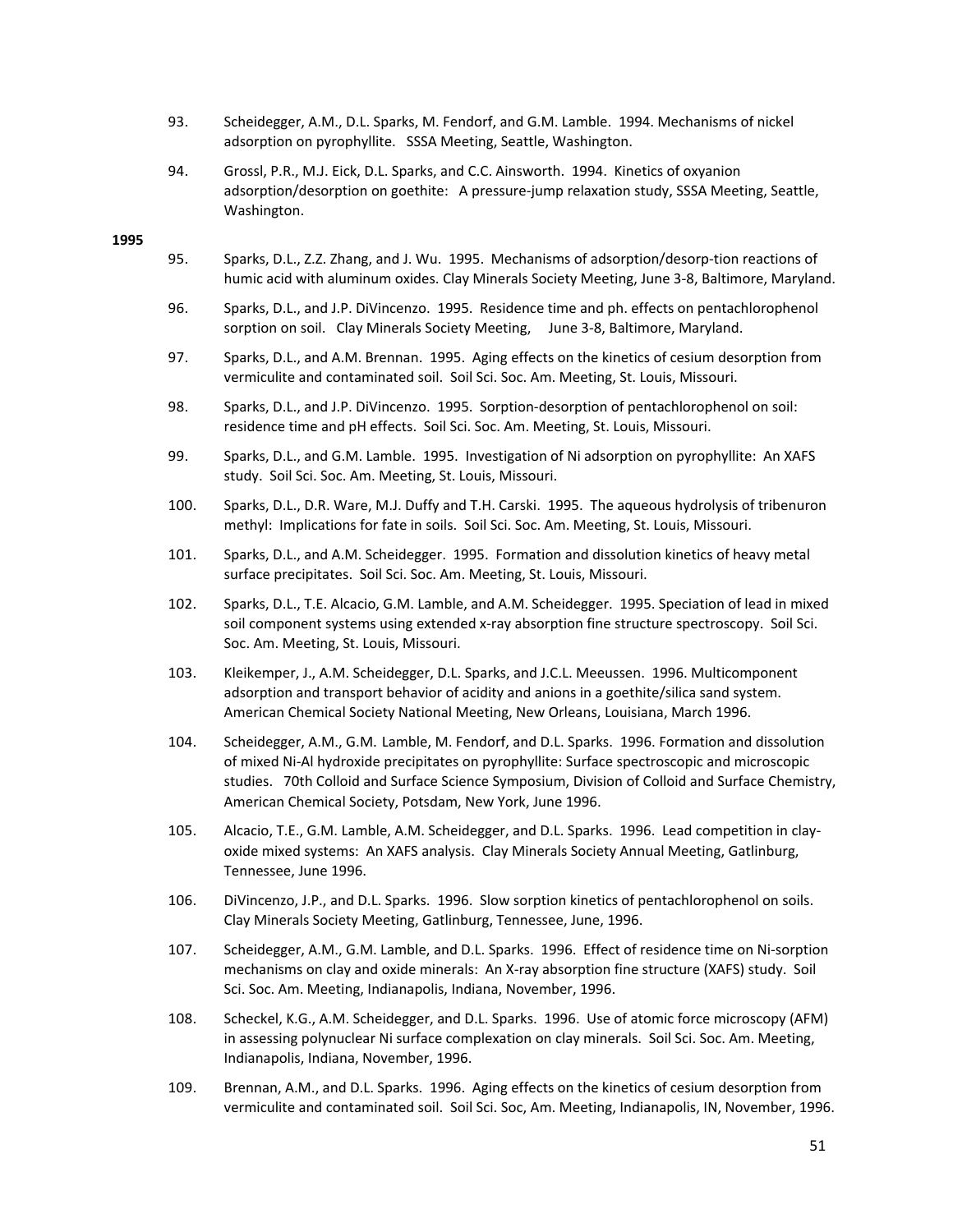- 110. Strawn, D.G., J.C. McCarthy, and D.L. Sparks. 1996. Residence time effects on metal sorption reversibility on soil. Soil Sci. Soc. Am. Meeting, Indianapolis, Indiana, November 1996.
- 111. Zhou, M., R.K. Trubey, T.M. Priester, and T.H. Carski. 1996. Sorption/desorption kinetics and equilibria of atrazine, diuron and bensulfuron methyl on selected soils. Soil Sci. Soc. Am. Meeting, Indianapolis, Indiana, November, 1996.
- 112. Alcacio, T.E., G.M. Lamble, and D.L. Sparks. 1996. Lead speciation in single and mixed mineral systems using X-ray absorption fine structure spectroscopy (XAFS). Soil Sci. Soc. Am. Meeting, Indianapolis, Indiana, November, 1996.
- 113. Yin, Y., H.E. Allen, C.P. Huang, D.L. Sparks, and P.F. Sanders. 1996. Kinetics of Hg(II) adsorption and desorption on soil. Soil Sci. Soc. Am. Meeting, Indianapolis, Indiana, November, 1996.
- 114. Scheidegger, A.M., D.G. Strawn, K.G. Scheckel, and D.L. Sparks. 1997. Use of in‐situ surface spectroscopic and microscopic techniques to ascertain the fate and mechanisms of metal contaminants in the subsurface environment. 36th Intern. Union of Pure and Applied Chemistry Congress, Geneva, Switzerland, August 17‐22.
- 115. Roberts, D.R., A.M. Scheidegger, and D.L. Sparks. 1997. Nickel sorption kinetics/mechanisms on the clay fraction of a soil: An XAFS study. Am. Chem. Soc. Meeting, Las Vegas, Nevada, September 7‐11.
- 116. Matocha, C.J., and D.L. Sparks. 1997. Sorption kinetics of phthalate on manganese oxides. 71st Colloid and Surface Science Symposium, Univ. of Delaware, Newark, Delaware, June 29‐July 2.
- 117. Scheckel, K.G., and D.L. Sparks. 1997. Influence of ph. on surface precipitate formation of Ni(II) on pyrophyllite. 71st Colloid and Surface Science Symposium, Univ. of Delaware, Newark, Delaware, June 29‐July 2.
- 118. Strawn, D.G., and D.L. Sparks. 1997. Kinetics and mechanisms of lead sorption and desorption at the γ-Al2O3/water interface. 213th Am. Chem. Soc. Meeting, San Francisco, CA. April 13-17.
- 119. Scheidegger, A.M., G.M. Lamble, and D.L. Sparks. 1997. Monitoring the growth of secondary precipitates upon metal sorption on clay minerals and aluminum oxides using x-ray absorption fine structure (XAFS) spectroscopy. 213th ACS Meeting, San Francisco, California.
- 120. Yin, Y., H.E. Allen, and D.L. Sparks. 1997. A comparison of desorption kinetics of Hg(II) from soil using batch and stirred‐flow methods. 213th ACS Meeting, San Francisco, California.
- 121. DiVincenzo, J.P., and D.L. Sparks. 1997. Evidence for different soil sorption mechanisms for the neutral and charged forms of pentachlorophenol. 213th ACS Meeting, San Francisco, California.
- 122. Matocha, C.J., and D.L. Sparks. 1997. Sorption kinetics of phthalate on manganese oxides. 213th ACS Meeting, San Francisco, California.
- 123. Scheckel, K.G., A.M. Scheidegger, and D.L. Sparks. 1997. Ni(II) precipitation and dissolution kinetics on pyrophyllite: An in‐situ AFM study. 213th ACS Meeting, San Francisco, California.
- 124. Roberts, D.R., and D.L. Sparks. 1997. Nickel sorption kinetics on the clay fraction of a soil. 213th ACS Meeting, San Francisco, California.
- 125. O'Reilly, S.E., and D.L. Sparks. 1997. The effects of residence time on the retention of arsenate by goethite. 213th ACS Meeting, San Francisco, California.
- 126. Ford, R.G., and D.L. Sparks. 1997. Physicochemical controls on the formation of polynuclear metal complexes at clay mineral surfaces. SSSA Meeting, Anaheim, California, October 26‐30.
- 127. Arai, Y., D.L. Sparks, and J.T. Sims. 1997. Phosphorus desorption kinetics from field and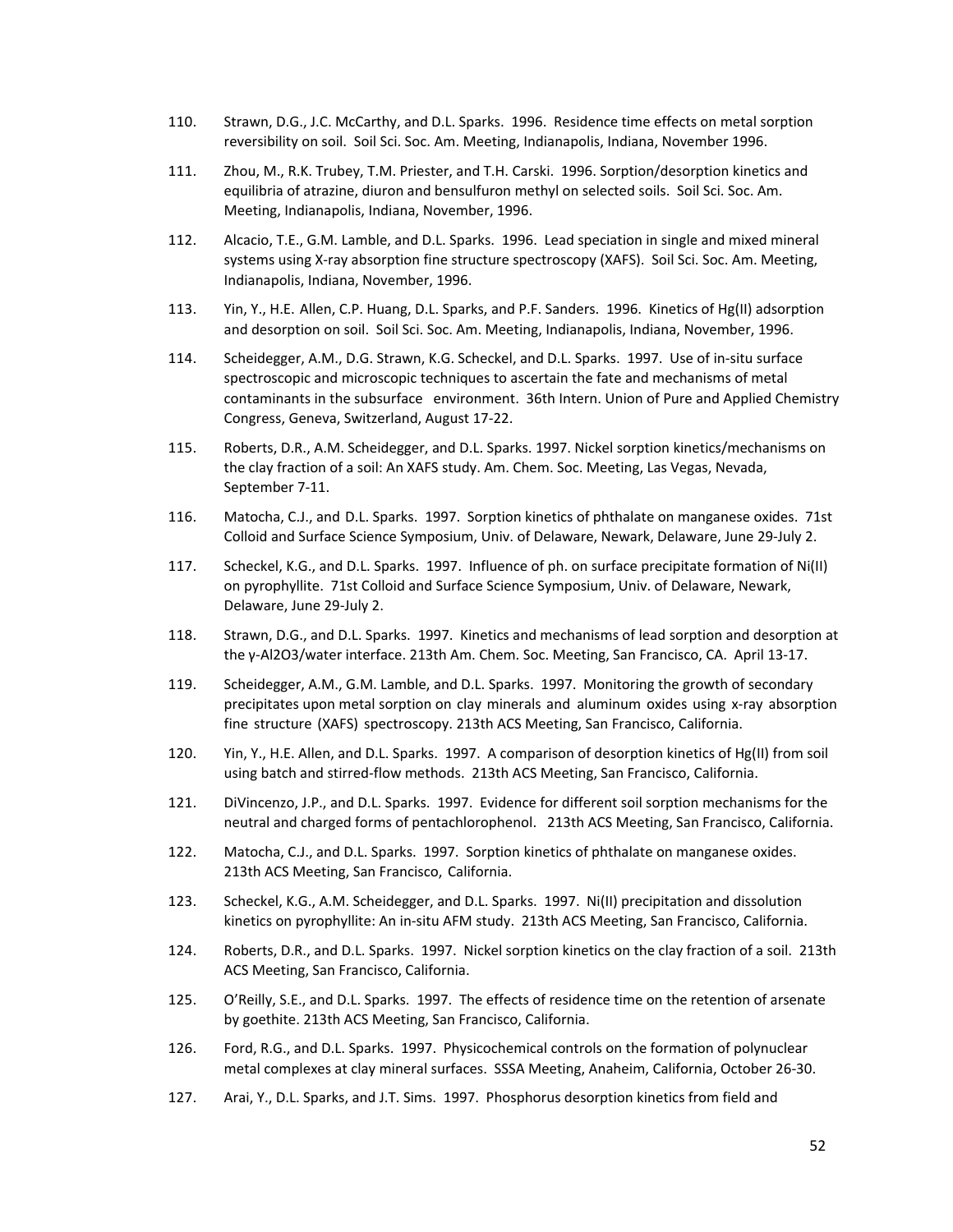laboratory amended soils. SSSA Meeting, Anaheim, California.

- 128. O'Reilly, S.E., and D.L. Sparks. 1997. The effect of residence time on arsenate sorption/desorption processes on mineral surfaces. SSSA Meeting, Anaheim, California.
- 129. Elzinga, E.J., and D.L. Sparks. 1997. Nickel sorption mechanisms in a mixed pyrophyllite‐ montmorillonite system. SSSA Meeting, Anaheim, California.
- 130. Roberts, D.R., A.M. Scheidegger, and D.L. Sparks. 1997. Nickel sorption/ release on soil clay fractions: A kinetic and EXAFS study. SSSA Meeting, Anaheim, California.
- 131. Scheidegger, A.M., R.G. Ford, and D.L. Sparks. 1997. Use of x-ray absorption spectroscopy to monitor the kinetics of metal sorption reactions at the soil/water interface, SSSA Meeting, Anaheim, California.
- 132. Strawn, D.G., and D.L. Sparks. 1998. Use of a stirred‐flow reactor to study Pb adsorption and desorption reactions on soil. SSSA Meeting, Baltimore, Maryland.
- 133. Scheckel, K.G., and D.L. Sparks. 1998. Time‐resolved AFM and XAFS investigations of nickel surface precipitate dissolution mechanisms. SSSA Meeting, Baltimore, Maryland.
- 134. Peak, J.D., D.L. Sparks, R.G. Ford, W.R. McKinney, and M.C. Martin. 1998. The rates and mechanisms of borate and sulfate adsorption at the iron oxide/aqueous interface. SSSA Meeting, Baltimore, Maryland.
- 135. Roberts, D.R., and D.L. Sparks. 1998. Mechanism(s) of Ni sorption on Al‐ hydroxy‐interlayered vermiculite using time‐resolved EXAFS. SSSA Meeting, Baltimore, Maryland.
- 136. Arai, Y., and D.L. Sparks. 1998. Residence time effects on P sorption/desorption on ferrihydrite. SSSA Meeting, Baltimore, Maryland.
- 137. Scheinost, A.C., RG. Ford, K.S. Scheckel, and D.L. Sparks. 1998. Ni sorption on pyrophyllite: Evidence for the formation of Ni‐Al hydroxide and its transformation into Ni‐silicate by visible, infrared and XANES spectroscopy and thermogravimetry. SSSA Meeting, Baltimore, MD.
- 138. Matocha, C.J., and D.L. Sparks. 1998. Mechanisms of Reductive Dissolution of Mn oxides by catechol. SSSA Meeting, Baltimore, Maryland.
- 139. O'Reilly, S.E., and D.L. Sparks. 1998. Competitive effects of phosphate on the kinetics of arsenate sorption on goethite. SSSA Meeting, Baltimore, Maryland.
- 140. D.G. Strawn, and D.L. Sparks. 1998. Use of x-ray absorption spectroscopy to distinguish between inner and outer-sphere Pb adsorption complexes on montmorillonite. SSSA Meeting, Baltimore, Maryland.
- 141. Cooper, E.M., D.G. Strawn, J.T. Sims, D.L. Sparks, and B.M.Onken. 1998. Effect of chemical stabilization by phosphate amendment on the desorption of P and Pb from a contaminated soil. SSSA Meeting, Baltimore, Maryland.
- 142. Strawn, D.G., A. Scheidegger, and D.L. Sparks. 1998. Use of XAFS to determine the effects of time, ionic strength and pH on Pb sorption mechanisms at the gamma‐Al2 O3 and montmorillonite/water interface. The 10th International Conference on X‐ray Absorption Fine Structure XAFS X, Chicago, Illinois.
- 143. Roberts, D.L., and D.L. Sparks. 1998. Effect of time and reaction conditions on the formation/dissolution of Ni surface precipitates on the clay fraction of a soil using EXAFS spectroscopy. 16th World Congress of Soil Science, Montpellier, France, August 20‐26.
- 144. Scheckel, K.G., and D.L. Sparks. 1998. Kinetics and mechanisms of nickel sorption/dissolution at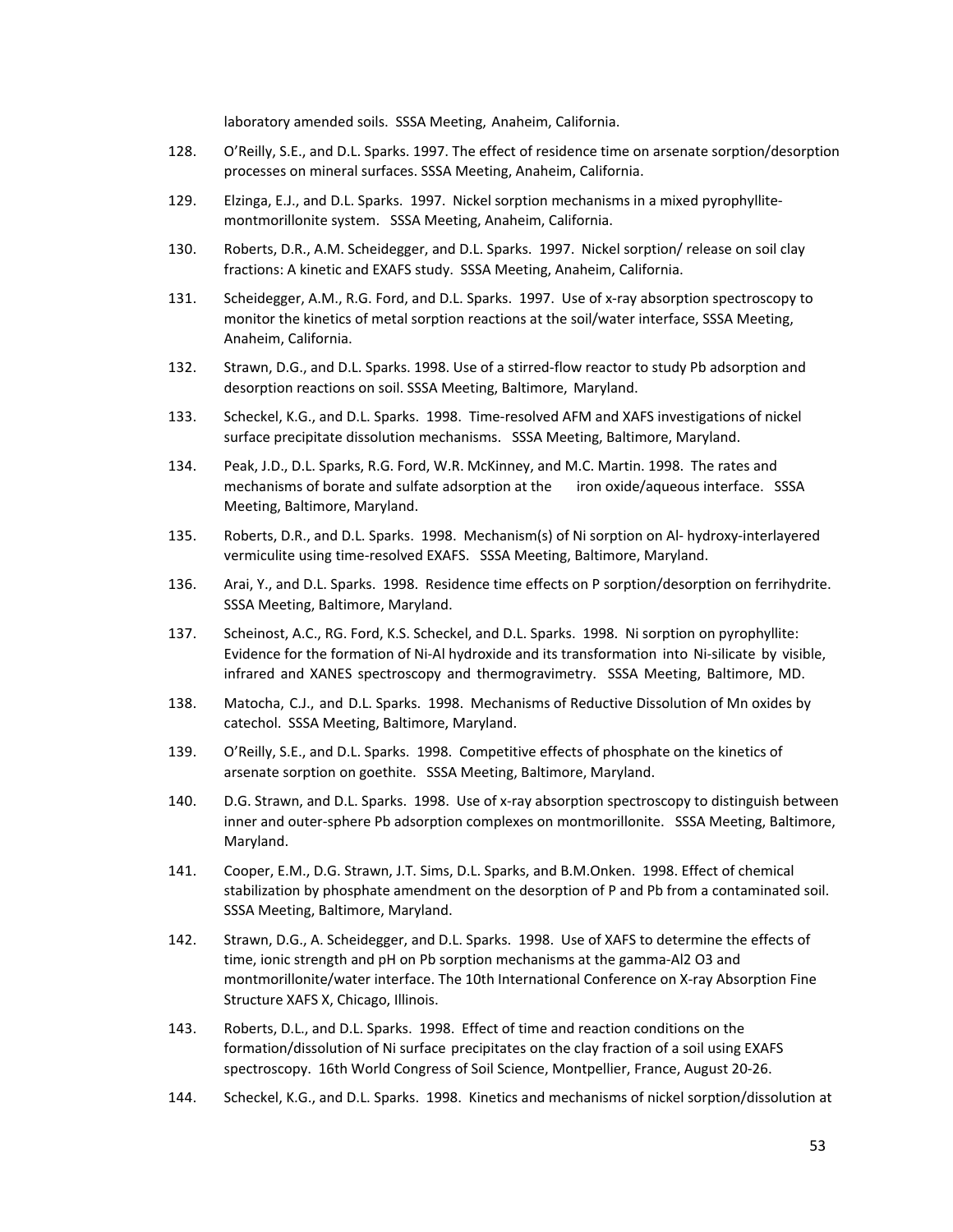soil mineral surfaces employing atomic force microscopy. 16th World Congress of Soil Science, Montpellier, France, August 20‐26.

- 145. Elzinga, E., and D.L. Sparks. 1998. Mechanisms of nickel sorption on illite: A molecular approach. 16th World Congress of Soil Science, Montpellier, France, August 20-26.
- 146. Scheckel, K.G., and D.L. Sparks. 1998. Assessment of Ni sorption mechanisms on soil mineral surfaces using time-resolved x-ray absorption fine structure (XAFS) spectroscopy. V.M. Goldschmidt Conference, Toulouse, France. Mineralogical Mag. Vol., 62A:1330‐1331.
- 147. Scheinost, A.C., H. Stanjek, D.G. Schulze, U. Gasser, and D.L. Sparks. 1998. Structural environment and oxidation state of manganese in goethite- groutite solid-solutions: A Rietveld, EXAFS, XANES, and DRS study. The 17th General Meeting International Mineralogical Association, Toronto, Canada.
- 148. Scheckel, K.G., and D.L. Sparks. 1999. Kinetics of the formation and dissolution of Ni precipitates on a gibbsite/amorphous silica mixture. SSSA Meeting, Salt Lake City, Utah.
- 149. Scheinost, A.C., and D.L. Sparks. 1999. Kinetics and mechanisms of competitive metal sorption on ferrihydrite. SSSA Meeting, Salt Lake City, Utah.
- 150. Yamaguchi, N.U., and D.L. Sparks. 1999. Effects of Organic Ligands on the Rates and Mechanisms of Ni Sorption at the Mineral/Water Interface. SSSA Meeting, Salt Lake City, Utah.
- 151. Arai, Y., and D.L. Sparks. 1999. Phosphorus fraction dynamics in amended soils. SSSA Meeting, Salt Lake City, Utah.
- 152. Peak, J.D., D.L. Sparks, and E.J. Elzinga. 1999. In‐situ spectroscopic studies of sulfate and selenate adsorption on iron (III) (hydr)oxides. SSSA Meeting, Salt Lake City, Utah.
- 153. Roberts, D.R., R.G. Ford, and D.L. Sparks. 1999. Zn sorption mechanisms on soil clay minerals and oxides. SSSA Meeting, Salt Lake City, Utah.
- 154. Matocha, C.J., and D.L. Sparks. 1999. Fundamental aspects of Mn oxide reactions with catechol. SSSA Meeting, Salt Lake City, Utah.
- 155. Elzinga, E.J., and D.L. Sparks. 1999. Sulfate sorption on goethite in the presence of Pb. SSSA Meeting, Salt Lake City, Utah.
- 156. Sparks, D.L., A.M. Scheidegger, D.R. Roberts, K.G. Scheckel, R.G. Ford, and A. Scheinost. 1999. Effect of residence time on the mechanisms of metal retention/release on soils. SSSA Meeting, Salt Lake City, Utah.
- 157. A.C. Scheinost, R.G. Ford, K.S. Scheckel, and D.L. Sparks. 1999. Ni sorption on pyrophyllite: Evidence for the transformation of layered Ni‐AL doublehydroxide into a phyllosilicate precursor. 217th ACS National Meeting, Anaheim, California.

- 158. Arai, Y., and D.L. Sparks. 2000. Investigation of the residence time effect on phosphate (P) adsorption/desorption. Northeastern Branch of the American Society of Agronomy, Newark, Delaware.
- 159. Peak, D., Y. Arai, L. Miller, J.T. Sims, D. Ware, and D.L. Sparks. 2000. Speciation of phosphorus in alum-amended poultry litter using XANES spectroscopy. Northeastern Branch of the American Society of Agronomy, Newark, Delaware.
- 160. Hunger, S., and D.L. Sparks. 2000. Reactions of phosphate at the gibbsite- water interface: A molecular scale investigation. Northeastern Branch of the American Society of Agronomy, Newark, Delaware.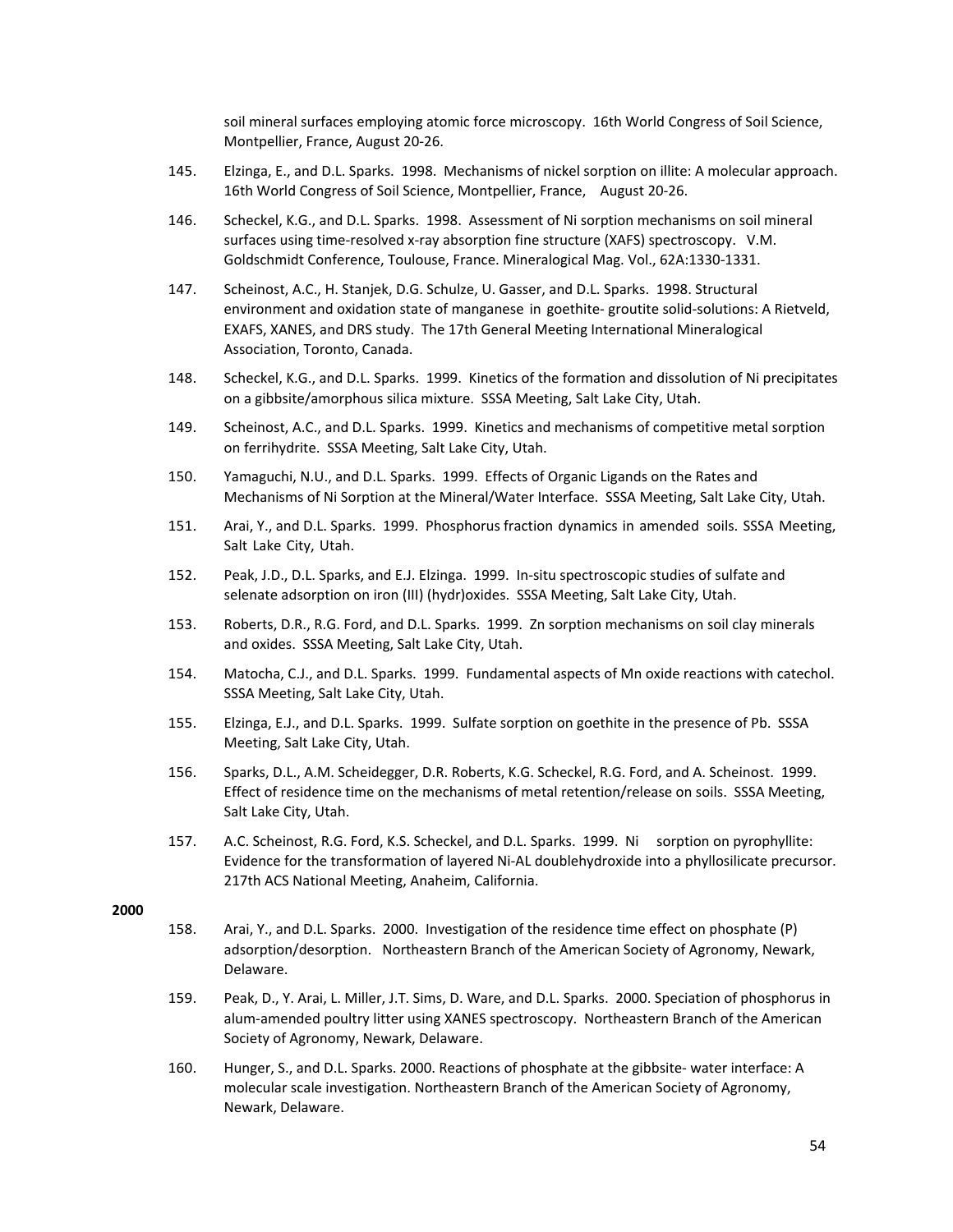- 161. Roberts, D.R., A.C. Scheinost, G. Lamble, and D.L. Sparks. 2000. Microscale Zn speciation in a smelter-contaminated soil using micro-XAS and XRF techniques. International Workshop on Surface Chemical Processes in Natural Environments, Monte Verita, Ascona, Switzerland.
- 162. Scheinost, A.C., R.G. Ford, K.G. Scheckel, N. Yamaguchi, and D.L. Sparks. 2000. The link between clay mineral weathering and the formation of Ni surface precipitates. International Workshop on Surface Chemical Processes in Natural Environments, Monte Verita, Ascona, Switzerland.
- 163. Gillot, F.S., and D.L. Sparks. 2000. Kinetic and speciation of Ni sorption on beidellite. SSSA Meeting, Minneapolis, Minnesota.
- 164. Hunger, S., and D.L. Sparks. 2000. Reactions of phosphate at the gibbsite-water interface: A molecular scale study. SSSA Meeting, Minneapolis, Minnesota.
- 165. Matocha, C.J., E.J. Elzinga, and D.L. Sparks. 2000. Reactivity of lead on solid Mn minerals. SSSA Meeting, Minneapolis, Minnesota.
- 166. Arai, Y., J. Dyer, and D.L. Sparks. 2000. Arsenic speciation in contaminated sites using microfocused X‐ray absorption spectroscopy. SSSA Meeting, Minneapolis, Minnesota.
- 167. Nachtegaal, M., and D.L. Sparks. 2000. Nickel sequestration in a mixed kaolinite‐humic acid system. SSSA Meeting, Minneapolis, Minnesota.
- 168. Roberts, D.R., and D.L. Sparks. 2000. The direct identification and stability of Zn species in contaminated soils. SSSA Meeting, Minneapolis, Minnesota.
- 169. Peak, J.D., and D.L. Sparks. 2000. Effect of reaction conditions on boron sorption on iron hydroxides. SSSA Meeting, Minneapolis, Minnesota.
- 170. Arai, Y., and D.L. Sparks. 2001. Microscale arsenic (As) chemical speciation in poultry litter. SSSA Meeting, Charlotte, North Carolina.
- 171. Arai, Y., and D.L. Sparks. 2001. In situ spectroscopic investigation on arsenate surface speciation at the hematite‐water interface. SSSA Meeting, Charlotte, North Carolina.
- 172. Grafe, M., and D.L. Sparks. 2001. Direct arsenic speciation in soils using macroscopic and microfocused spectroscopic techniques. SSSA Meeting, Charlotte, North Carolina.
- 173. Hunger, S., and D.L. Sparks. 2001. On the use of 31‐P NMR spectroscopy to determine chemical forms of phosphorus in soils. SSSA Meeting, Charlotte, North Carolina.
- 174. Nachtegaal, M., and D.L. Sparks. 2001. Kinetics and mechanisms of nickel sorption to a goethitecoated kaolinite. SSSA Meeting, Charlotte, North Carolina.
- 175. Nachtegaal, M., E.A. Ghabbour, G. Davies, and D.L. Sparks. 2001. Ni speciation in a humic acid‐ kaolinite system. Humic Substances Seminar V, Boston, Massachusetts.
- 176. Peak, J.D., D.L. Sparks, and J.T. Sims. 2001. Direct speciation of phosphate in alum‐amended poultry litter using XANES spectroscopy. Annual Meetings of the Soil Science Society of America, Charlotte, North Carolina.
- 177. Peak, J.D., T.J. Sims, and D.L. Sparks. 2001. Direct determination of phosphate species in alum‐ amended poultry litter. SSSA Meeting, Charlotte, North Carolina.
- 178. Peak, J.D., and D.L. Sparks. 2001. Effects of sulfate on lead desorption from goethite. Annual Meetings of the Soil Science Society of America, Charlotte, North Carolina.
- 179. Peak, J.D., and D.L. Sparks. 2001. In situ spectroscopic studies of sulfate and borate adsorption mechanisms on iron oxides: Implications for surface complexation modeling. 221st National meeting of the ACS, San Diego, California.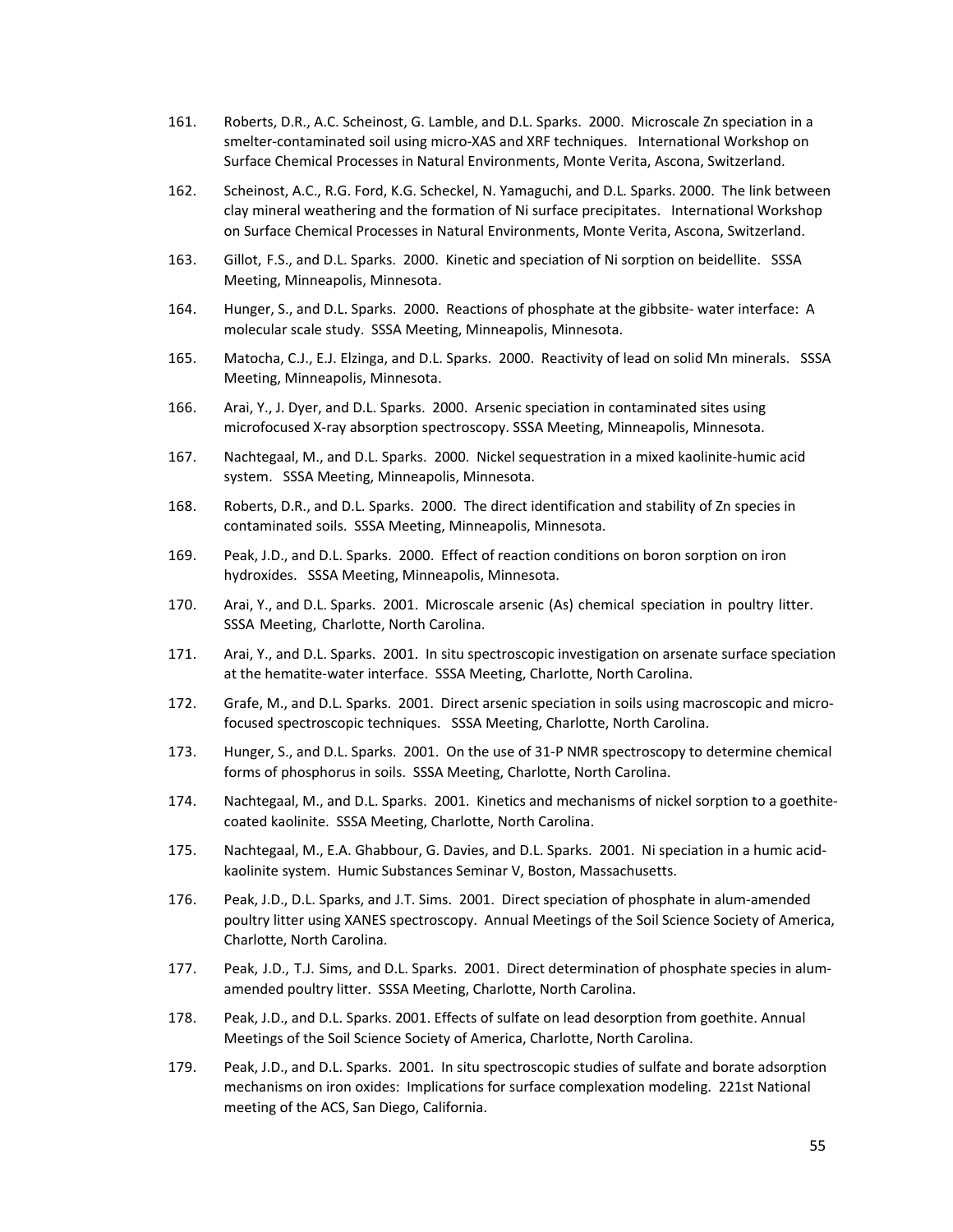- 180. Roberts, D.R., G.S. Senesi, U. Kukier, R. Chaney, and D.L. Sparks. 2001. Microscopic and spectroscopic speciation of Ni in soils in the vicinity of a Ni refinery. SSSA Meeting, Charlotte, North Carolina.
- 181. Staats, K.E., Y. Arai, and D.L. Sparks. 2001. Alum amendment effects on soil phosphorus stabilization in poultry litter amended sandy soils. SSSA Meeting, Charlotte, North Carolina.
- 182. Nachtegaal, M., E.A. Ghabbour, G. Davis, and D.L. Sparks. 2001. Ni speciation in a humic acidkaolinite system. Humic substances seminar V, March 21-23, Northeastern University, Boston, Massachusetts.
- 183. Hunger, S., J.D. Peak, and D.L. Sparks. 2002. Spectroscopic investigation of calcium phosphate stabilization at the gibbsite/water interface. ACS National Meeting, April 7‐11, Orlando, Florida.
- 184. Peak, D., and D.L. Sparks. 2002. A continuum of oxyanion adsorption mechanisms on metal oxides: Results from in situ spectroscopy. 17th World Congress of Soil Science, Bangkok, Thailand.
- 185. Peak, D., S.H. Hunger, Y.A. Arai, J.T. Sims, and D.L. Sparks. 2002. Direct speciation of phosphate in poultry litter using XANES spectroscopy. 223rd National meeting of the ACS, Orlando, Florida.
- 186. Trivedi, P., D.L. Sparks, J.A. Dyer and K. Pandya. 2002. Spectroscopic evaluation of the role of background anions on metal sorption to ferrihydrite. ACS National Meeting, April 7‐11, Orlando, Florida.
- 187. Trivedi, P., D.L. Sparks and D.H. McNear, Jr. 2002. Spectroscopic assessment of the Ni species in contaminated soils using a linear combination analysis approach. Advanced Light Source (ALS) Users Meeting, October 10‐12, Lawrence Berkeley National Laboratory, Berkeley, California.
- 188. Sparks, D.L. 2002. Teaching soil chemistry: Challenges and opportunities. American Society of Agronomy Annual Meeting, November 10‐14, Indianapolis, Indiana.
- 189. Kirk, L.E., Y. Arai and D.L. Sparks. 2002. Effects of ion adsorption on charge properties of birnessite. American Society of Agronomy Annual Meeting, November 10‐14, Indianapolis, IN.
- 190. Grafe, M. and D.L. Sparks. 2002. Effect of Zinc (Zn (II)) on the adsorption mechanisms of arsenate (As(V)) at the goethite-water interface. American Society of Agronomy Annual Meeting, November 10‐14, Indianapolis, Indiana.
- 191. Nachtegaal, M. and D.L. Sparks. 2002. A spectromicroscopic study of 3d transition metal interactions with humic acid: A bright future for humic acid research. American Society of Agronomy Annual Meeting, November 10‐14, Indianapolis, Indiana.
- 192. Trivedi, P., D. McNear and D.L. Sparks. 2002. A linear combination analyses approach for directly speciating Ni contaminated soils. American Society of Agronomy Annual Meeting, November 10‐14, Indianapolis, Indiana.
- 193. McNear, D.H. Jr. and D.L. Sparks. 2002. Dissolution of nickel oxide in a smelter contaminated soil. American Society of Agronomy Annual Meeting, November 10-14, Indianapolis, Indiana.
- 194. Nachtegaal, M., C. J. Jacobsen, and D. L. Sparks. 2003. X‐ray microscopy and Cls NEXAFS studies of 3d metal interactions with humic acid. 225th Meeting of the Am. Chem. Soc., March 23‐27, New Orleans, Louisiana.
- 195. Peak, D., G. W. Luther III, and D. L. Sparks. 2003. Effects of pH on boric acid bonding onto hydrous ferric oxide. 225th Meeting of the Am. Chem. Soc., March 23‐27, New Orleans, Louisiana.
- 196. Trivedi, P., D. L. Sparks, J. A. Dyer, N. C. Scrivner, and K. Pandya. 2003. Metal sorption onto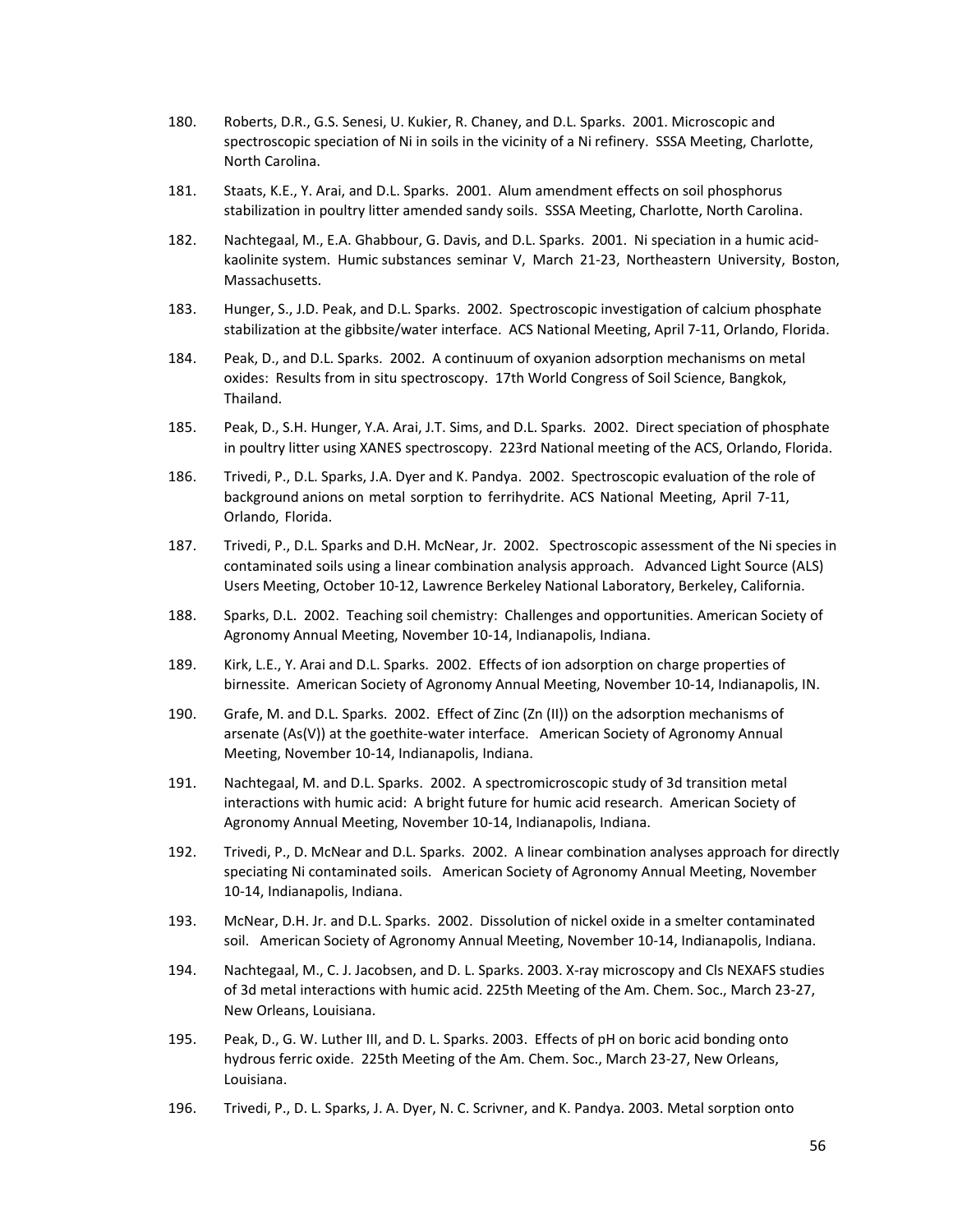hydrated iron oxides in anoxic environments: Role of Fe(II) ions, reaction time, and temperature. 225th Meeting of the Am. Chem. Soc., March 23‐27, New Orleans, Louisiana.

- 197. McNear, D.H. Jr., J. Everhart, E. Peltier, and D. L. Sparks. 2003. Trying to make the connection: Sol Ni speciation and plant accumulation. Soil Sci. Soc. Am. Meeting, November 2‐6, Denver, CO.
- 198. Peltier, E. F., and D. L. Sparks. 2003. Factors affecting Ni and Zn hydroxide precipitate formation in soils. Soil Sci. Soc. Am. Meetings, November 2‐6, Denver, Colorado.
- 199. Staats, K. E., D. L. Sparks and J. T. Sims. 2003. Phosphorus speciation in alum mended poultry litter: Effects of aging and Al:P ratio. Soil Sci. Soc. Am. Meetings, November 2‐6, Denver, CO.
- 200. Grafe, M., M. A. Marcus, and D. L. Sparks. 2003. In-situ speciation of arsenic contaminated soil using micro-focused x-ray fluorescence and x-ray absorption fine structure spectroscopy. Soil Sci. Soc. Am. Meeting, November 2‐6, Denver, Colorado.
- 201. Everhart, J. L., D. L. Sparks, R. L. Chaney and D. van der Lelie. 2003. Assessing the bioavailability of Ni in smelter contaminated soils. Soil Sci. Soc. Am. Meeting, November 2‐6, Denver, Colorado.
- 202. Toor, G. S., S. Hunger, J. D. Peak, J. T. Sims, and D. L. Sparks. 2003. Advances in the characterization of phosphorus in organic wastes. Soil Sci. Soc. Am. Meeting, November 2‐6, Denver, Colorado.
- 203. Grafe, M., M. J. Borda, and D. L. Sparks, 2004. Kinetics of metal-arsenate precipitate formation at the goethite‐water interface. 227th Am. Chem. Soc. Meeting. March 28 P April 1, Anaheim, CA.
- 204. Peltier, E. and D. L. Sparks, 2004. Kinetics of nickel precipitate formation. 227th Am. Chem. Soc. Meeting. March 28 P April 1, Anaheim, California.
- 205. Borda, M.J., and D. L. Sparks. 2004. Investigating dicarboxylic acid complexation on random stacked birnessite. 227th Am. Chem. Soc. Meeting. March 28 P April 1, Anaheim, California.
- 206. McNear, D. H. Jr., E. Peltier, J. Everhart, D. L. Sparks, R. L. Chaney, S. Sutton, and M. Newville. Use of novel synchrotron‐based techniques to explore the connection between metal speciation in soils and plants. 227th ACS National Meeting, Anaheim, California, March 28‐April 1, 2004.
- 207. Sparks, D. L. and M. Grafe. Kinetics of zinc/ arsenate co-sorption at the goethite-water interface. Soil Science Society of America Annual Meeting, Seattle, Washington, Nov.1‐4, 2004.
- 208. Peltier, E., R.K. Allada, A. Navrotsky, and D.L. Sparks. 2004 Formation and stability of nickel soil precipitates. 228th ACS National Meeting, August 22‐ 26, Philadelphia, Pennsylvania.
- 209. Tappero, R., E. Peltier, D.H. McNear and D.L. Sparks. Localization of competing metals (Ni, Co, and Zn) in Alyssum using micro-XRF and tomography. Soil Science Society of America Annual Meeting, Seattle, Washington, Nov.1‐4, 2004.
- 210. Staats, K.E., and D.L. Sparks. Phosphate and organic acids as competing sorbates on amorphous aluminum oxide. SSSA Annual Meeting, Seattle, Washington, Nov.1‐4, 2004.
- 211. Dowding, C.E., M.J. Borda, M.V. Fey, and D.L. Sparks. Using Attenuated Total Reflectance Fourier Transform Infrared Spectroscopy to investigate the surface chemistry of a drying soil. Soil Science Society of America Annual Meeting, Seattle, Washington, Nov.1‐4, 2004.
- 212. McNear, D. H., R. Tappero, and D.L. Sparks. Uptake and cellular compartmentalization of metals from the rhizosphere by hyperaccumulating plants: A real time approach using confocal microscopy. Soil Science Society of America Annual Meeting, Seattle, Washington, Nov.1‐4, 2004.
- 213. Peltier, E. and D.L. Sparks. Predicting nickel precipitate formation in contaminated soils. Soil Science Society of America Annual Meeting, Seattle, Washington, Nov.1‐4, 2004.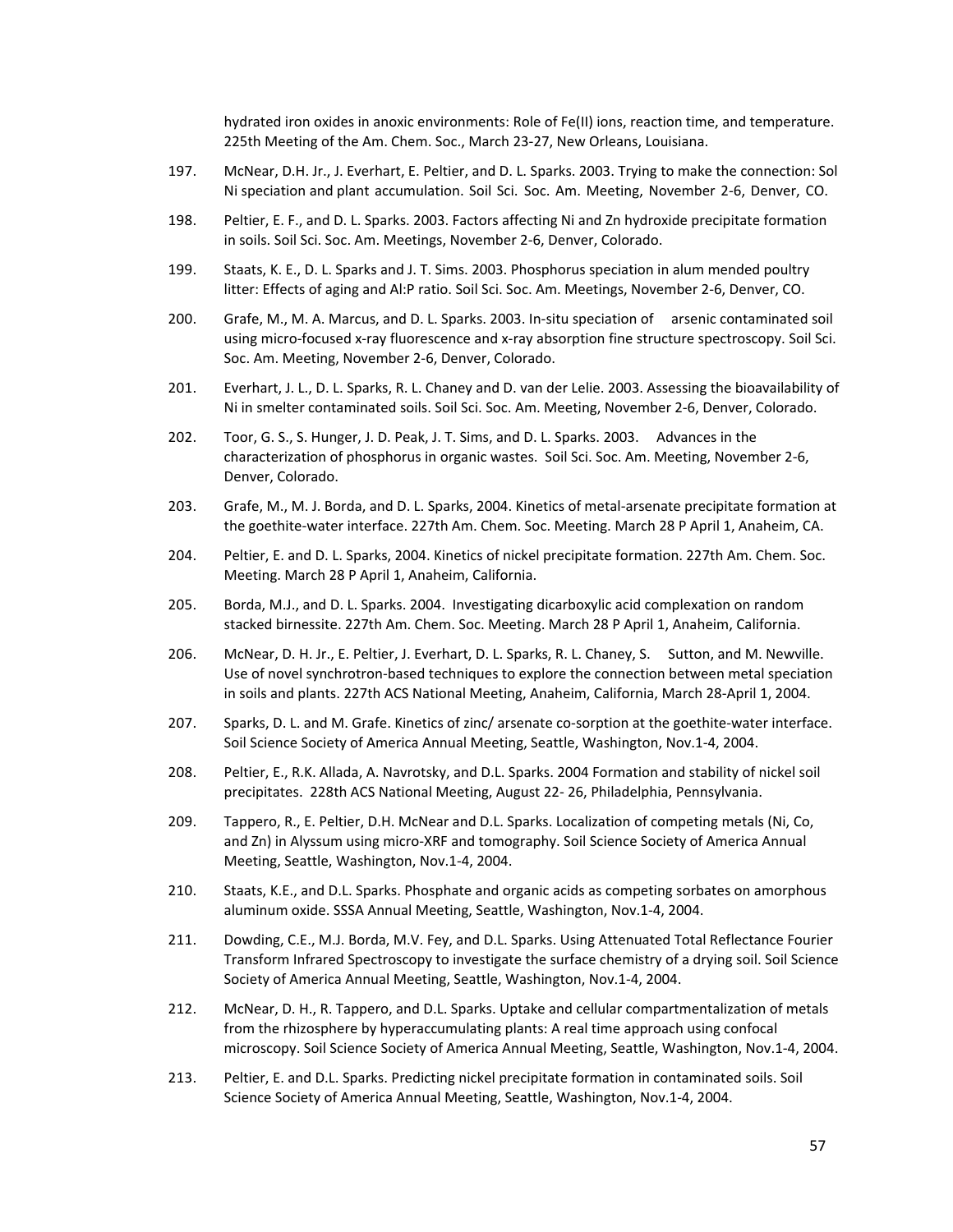- 214. Tappero, R., M. Marcus, E. Peltier, R. L. Chaney, and D. L. Sparks. In situ speciation of Co in a Ni/Co hyperaccumulator using bulk and micro-focused X-ray absorption spectroscopy. 69th Annual Meeting of the Soil Science Society of America, November 8, 2005, Salt Lake City, Utah.
- 215. McNear, D. H. Jr., R. L. Chaney, D. L. Sparks. The Plant‐Soil Interface: Soil Nickel Speciation and the Mechanisms of Nickel Hyperaccumulation. The ASA‐CSSA‐SSSA International Annual Meeting, Salt Lake City, Utah, November 6‐10, 2005.
- 216. Seiter, J. and D. L. Sparks. Fate and Transport of Arsenic in Delaware Soils. The ASA‐CSSA‐SSSA International Annual Meetings, Salt Lake City, Utah. November 6‐10, 2005.
- 217. Tappero, R., E. Peltier, R. L. Chaney, D.L. Sparks 2005. In situ Speciation of Cobalt in Ni/Co Hyperaccumulator Alyssum Murale Using Bulk and Micro‐ Focused X‐Ray Absorption Spectroscopy. The ASA‐CSSA‐SSSA International Annual Meetings, Salt Lake City, Utah, Nov. 6‐10.
- 218. Borda, M., B. Lafferty, A. Madison, M. Martin, J. Fuhrmann, and D.L. Sparks. 2006. Kinetics and Mechanism of Mineralogically‐ and Biologically‐ Assisted Arsenic Transformation: A Spectroscopic Assessment. 18th World Congress of Soil Science, Philadelphia, PA, July 9‐15.
- 219. Bourri, G., F. Trolard, and D.L. Sparks. 2006. Estimation of Thermodynamic Properties of Hydroxides, Oxides and Layered Double Hydroxides from the Electronegativities of the Elements. 18th World Congress of Soil Science, Philadelphia, Pennsylvania, July 9‐15.
- 220. Lafferty, B., M. Borda, A. Madison, J. Fuhrmann, and D.L. Sparks. 2006. Kinetics and Mechanism of Mineralogically‐ and Biologically‐ Assisted Arsenic Transformation: A Macroscopic Assessment. 18th World Congress of Soil Science, Philadelphia, Pennsylvania, July 9‐15.
- 221. McNear, D. Jr., R. L. Chaney and .D.L. Sparks. 2006. The Influence of Soil Ni Speciation on the Phytoremediation Potential of Soils Surrounding an Historic Ni Refinery in Port Colborne, Ontario Canada. 18th World Congress of Soil Science, Philadelphia, Pennsylvania, July 9‐15.
- 222. Paul, K.W., J.D. Kubicki, and D.L. Sparks. 2006. Sulfate Adsorption at the Fe‐(hydr)oxide‐H2O Interface: Comparing Results from Hybrid MO/DFT Cluster and Periodic ab initio DFT Calculations. 18th World Congress of Soil Science, Philadelphia, Pennsylvania, July 9‐15.
- 223. Peltier, E. and D. L. Sparks. 2006. The Influence of Surface Precipitation on Nickel Solubility, Bioavailability and Fate in Contaminated Soils. 18th World Congress of Soil Science, Philadelphia, Pennsylvania, July 9‐15.
- 224. Rice, C. and D. L. Sparks. 2006. US Priorities in Soil Science Research. 18th World Congress of Soil Science, Philadelphia, Pennsylvania, July 9‐15.
- 225. Rosen, B., R. Tappero, K. Paul, and D. L. Sparks. 2006. Effects of Ionic Strength on MES Sorption and Ni Sorption Kinetics at the Goethite-Water Interface. 18th World Congress of Soil Science, Philadelphia, Pennsylvania, July 9‐15.
- 226. Seiter, J., W. W. Saylor and D. L. Sparks. 2006. Transformations in the Speciation of Arsenic in Poultry Litter. 18th World Congress of Soil Science, Philadelphia, Pennsylvania, July 9‐15.
- 227. Shimizu, M. and D. L. Sparks. 2006. The Volatilization of Arsenic in Poultry Litter and Litter Amended Soils. 18th World Congress of Soil Science, Philadelphia, Pennsylvania, July 9‐15.
- 228. McNear, D., Jr., R. L. Chaney and D. L. Sparks. 2006. The Influence of Soil Ni Speciation on the Phytoremediation Potential of Soils Surrounding an Historic Ni Refinery in Port Colborne, Ontario, Canada. 18th World Congress of Soil Science, Philadelphia, Pennsylvania, July 9‐15.
- 229. Strongin, D.R., G. Liu, S. Debnath, K. W. Paul, F. M. Michel, J. B. Parise, and D. Sparks. 2006.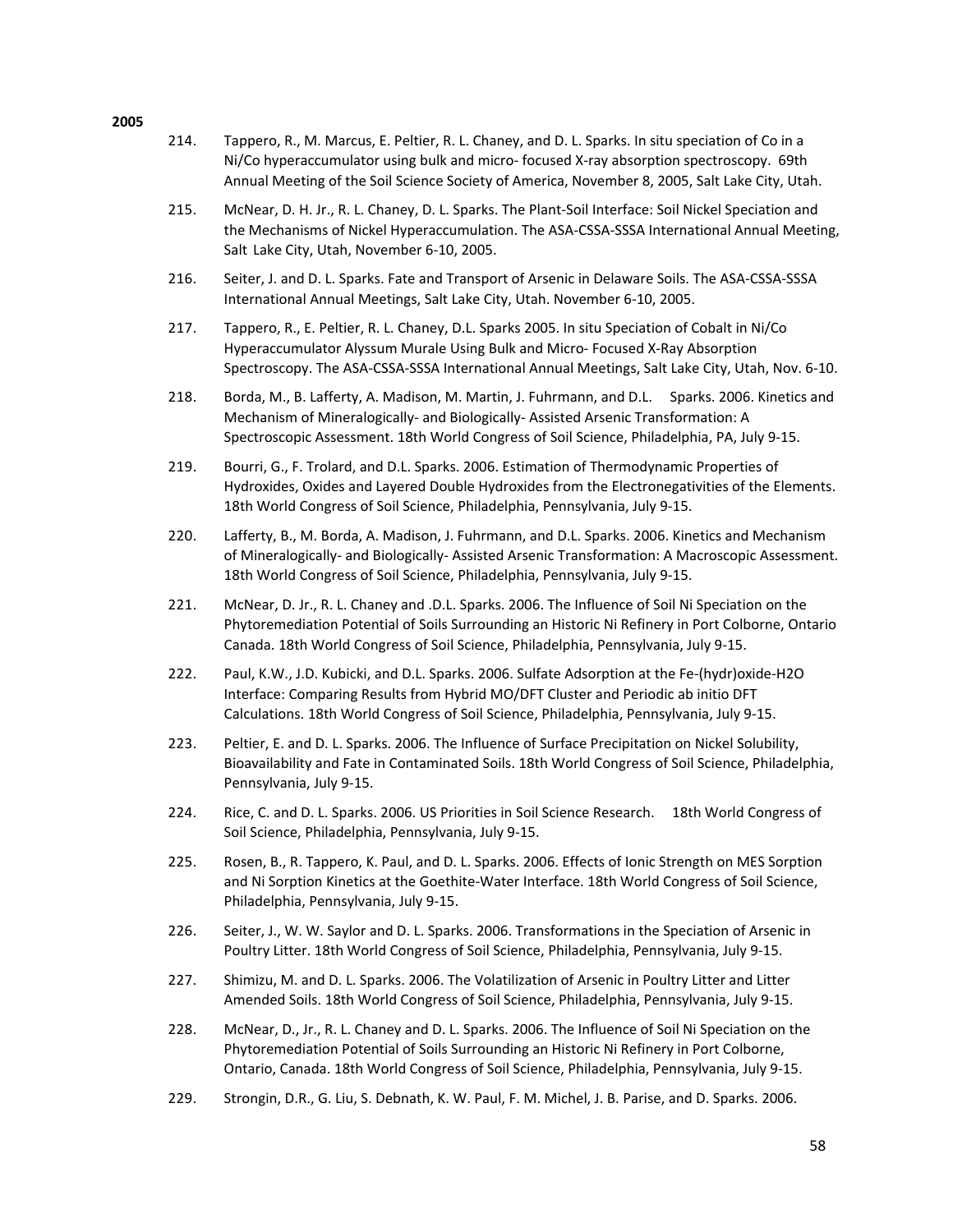Surface reactivity of ferrihydrite nanoparticles toward gaseous SO2. 232nd Am. Chemistry Society National Meeting, San Francisco, California, September 10‐14.

- 230. Tappero, R.V., R. L. Chaney, and D.L. Sparks. 2006. Spectromicroscopic Investigation of Cobalt Speciation in a Ni/Co Hyperaccumulator Plant used for Phytoremediation and Phytomining.18th World Congress of Soil Science, Philadelphia, Pennsylvania, July 9‐15.
- 231. Tappero, R.V., and D. L. Sparks. 2006. Root-induced Changes in Metal Speciation in the Rhizosphere and Metal Homeostatis in a Ni/Co Hyperaccumulator: A Spectromicroscopic Investigation 16th Annual V.M. Goldschmidt Conference, Melbourne, Australia, August 27 P September 1.
- 232. Tappero, R.V., and D.L. Sparks. 2006. Root‐induced Changes in Metal Speciation in the Rhizosphere and Metal Homeostasis in a Ni/Co Hyperaccumulator: A Spectromicroscopic Investigation 16th Annual V.M. Goldschmidt Conference, Melbourne, Australia, August 27 ‐ September 1.
- 233. Strongin, D. R., G. Liu, S. Debnath, K. W. Paul, F. M. Michael, J. B. Parise, and D. L. Sparks. 2006. Surface reactivity of ferrihydrite nanoparticles toward gaseous SO2. 232nd Am. Chemistry Society National Meeting, San Francisco, California, September 10‐14.
- 234. Shimizu, M. and D. L. Sparks. 2007. Methylarsenate Sorption Mechanisms on Metal Oxides, ASA‐ CSSA‐SSSA 2007 International Annual Meeting, New Orleans, Louisiana, November 4‐8.
- 235. Zhu, M., S. Parikh, M. Ginder-Vogel and D. L. Sparks. 2007. Effects of Environmental Conditions on the Properties of Biogenic Manganese Oxides, ASA‐CSSA‐SSSA 2007 International Annual Meeting, New Orleans, Louisiana, November 4‐8.
- 236. Parikh, S.J., B.J. Lafferty, M.J. Borda and D.L. Sparks. 2006. Microbe- Mineral Interactions and the Influence on As Transformations in the Soil Environment. ASA‐CSA‐SSSA 2006 International Meetings, Indianapolis, Indiana, November 12‐16.
- 237. Parikh, S. J., B. J. Lafferty, Z. Shi and D.L. Sparks. 2007. Use of In-situ ATR-FTIR Spectroscopy to Determine Rapid Reaction Kinetics at the Mineral/Water Interface. 9th International Conference on the Biogeochemistry of Trace Elements (ICOBTE), Beijing, China, July 15‐19.
- 238. Parikh, S. and D. L. Sparks. 2007. The Influence of Phosphate and Sulfate on Arsenic Oxidation via Hydrous Mn‐Oxides, ASA‐CSSA‐SSSA 2007 International Annual Meeting, New Orleans, Louisiana, November 4‐8.
- 239. Ginder-Vogel, M. and D. L. Sparks. 2007. Real-Time Surface-Chemistry of Arsenite Oxidation by Hydrous Manganese Oxide, SA‐CSSA‐SSSA 2007 International Annual Meeting, New Orleans, Louisiana, November 4‐8.
- 240. Khaokaew, S., R. Tappero, M. Ginder‐Vogel, R. Chaney and D. L. Sparks. 2007. Cadmium Speciation and Release Kinetics in a Thai Paddy Soil Subjected to Varying Redox Regimes, ASA‐ CSSA‐SSSA 2007 International Annual Meeting, New Orleans, Louisiana, November 4‐8.
- 241. Lafferty, B. and D. L. Sparks. 2007. Microbe-Mineral Interactions and their Influence on Arsenic Transformations in the Soil Environment, ASA‐CSSA‐ SSSA 2007 International Annual Meeting, New Orleans, Louisiana, November 4‐8.
- 242. Landrot, G. and D. L. Sparks. 2007. Kinetics of Chromium (III) Oxidation on Manganese Oxides Using Real‐Time Molecular Scale Approaches, ASA‐ CSSA‐SSSA 2007 International Annual Meeting, New Orleans, Louisiana,November 4‐8.
- 243. Seiter, J. and D. L. Sparks. 2007. Direct Speciation and Distribution of Dietary Arsenic in Chicken Excreta and Tissues, ASA‐CSSA‐SSSA 2007 International Annual Meeting, New Orleans, Louisiana,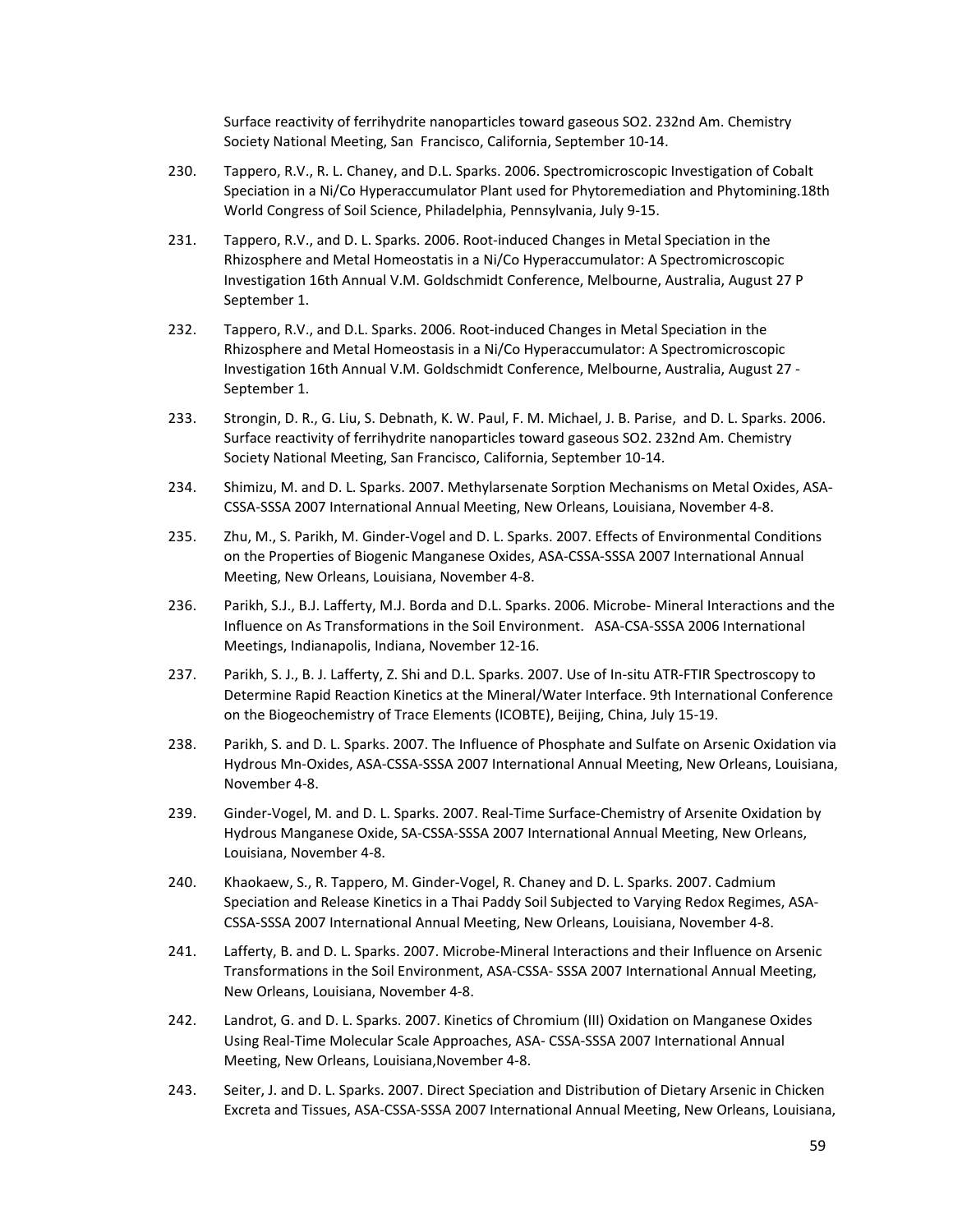November 4‐8.

- 244. Seiter, J. and D. L. Sparks. 2007. Arsenic Status in Delaware Soils, ASA‐ CSSA‐SSSA 2007 International Annual Meeting, New Orleans, Louisiana, November 4‐8.
- 245. Shimizu, M. and D. L. Sparks. 2007. Methylarsenate Sorption Mechanisms on Metal Oxides, ASA‐ CSSA‐SSSA 2007 International Annual Meeting, New Orleans, Louisiana, November 4‐8.
- 246. Zhu, M., S. Parikh, M. Ginder-Vogel and D. L. Sparks. 2007. Effects of Environmental Conditions on the Properties of Biogenic Manganese Oxides, ASA‐CSSA‐SSSA 2007 International Annual Meeting, New Orleans, Louisiana, November 4‐8.
- 247. Fischel, J.S., M. Ginder‐Vogel, and D. L. Sparks. 2008. Arsenic Mobilization in the Critical Zone: Oxidation by Hydrous Manganese Oxide. 235th America Chemistry Society National Meeting, New Orleans, Louisiana, April 6‐10.
- 248. Ginder-Vogel, M., S.J. Parikh, J.S. Fischel and D. L. Sparks. 2008. Real-time Surface-chemistry of Arsenite Oxidation by Hydrous Manganese Oxide: Impact of Oxyanions. 235th American Chemistry Society National Meeting, New Orleans, Louisiana, April 6‐10.
- 249. Sparks, D.L., 2008. Frontiers in Exploration of Biogeochemical Processes in the Earth's Critical Zone: The Role of Scale and Interfaces, Louisiana State University, Baton Rouge, Louisiana, April 4.
- 250. Sparks, D.L., 2008. The Role of Synchrotron Radiation in Addressing Grand Challenges and Opportunities in Environmental Science. J. Bennett Johnston, Sr. Center for Advanced Microstructures and Devices (CAMD) Baton Rouge, Louisiana, April 4.
- 251. Feng, X., M. Ginder‐Vogel, M. Zhu, and D. L. Sparks. 2008. Birnessite Formation and its Transformation in Acid Media. 236th American Chemistry Society National Meeting, Philadelphia, Pennsylvania, August 17‐21.
- 252. Ginder‐Vogel, M. and D. L. Sparks. 2008. Impact of Mineral Surface Modification on As(III) Oxidation by Hydrous Manganese(IV). Goldschmidt Conference 2008, Vancouver, Canada, July 13 ‐ 18.
- 253. Ginder‐Vogel, M., J.S. Fischel, and D. L. Sparks. 2008. Inhibition of Hetergeneous As(III) Oxidation by Hydrous Mn(IV) Oxide by Mineral Surface Alteration. 236th American Chemistry Society National Meeting, Philadelphia, Pennsylvania, August 17‐21.
- 254. Hochella, M.F., Jr., S.K. Lower, P.A. Maurice, R.L. Penn, N. Sahai, D.L. Sparks and B.S. Twinning. 2008. Nanominerals, Mineral Nanoparticles, and Earth Systems, Goldschmidt Conference 2008, Vancouver, Canada, July 13 ‐ 18.
- 255. Khaokaew, S., M. Ginder‐Vogel, P. Kanghae, R. Chaney and D. L. Sparks. 2008. Elucidating Cadmium Speciation and Bioavailability in Thai Paddy Soils. 236th American Chemistry Society National Meeting, Philadelphia, Pennsylvania, August 17‐21.
- 256. Landrot, G. and D. L. Sparks. 2008. Surface Chemistry of Cr(III) Oxidation and Precipitation on Mn(IV) Oxides. 236th American Chemistry Society National Meeting, Philadelphia, Pennsylvania, August 17‐21.
- 257. Parikh, S.J., B. J. Lafferty, Z. Shi and D.L. Sparks 2007. Use of In‐situ ATR‐ FTIR Spectroscopy to Determine Rapid Reaction Kinetics at the Mineral/Water Interface. 9th International Conference on the Biogeochemistry of Trace Elements (ICOBTE), Beijing, China, July 15‐19.
- 258. Parikh, S.J., B.L. Lafferty and D. L. Sparks. 2008.In situ Analysis of Biogeochemical Arsenic Transformations. 236th American Chemistry Society National Meeting, Philadelphia,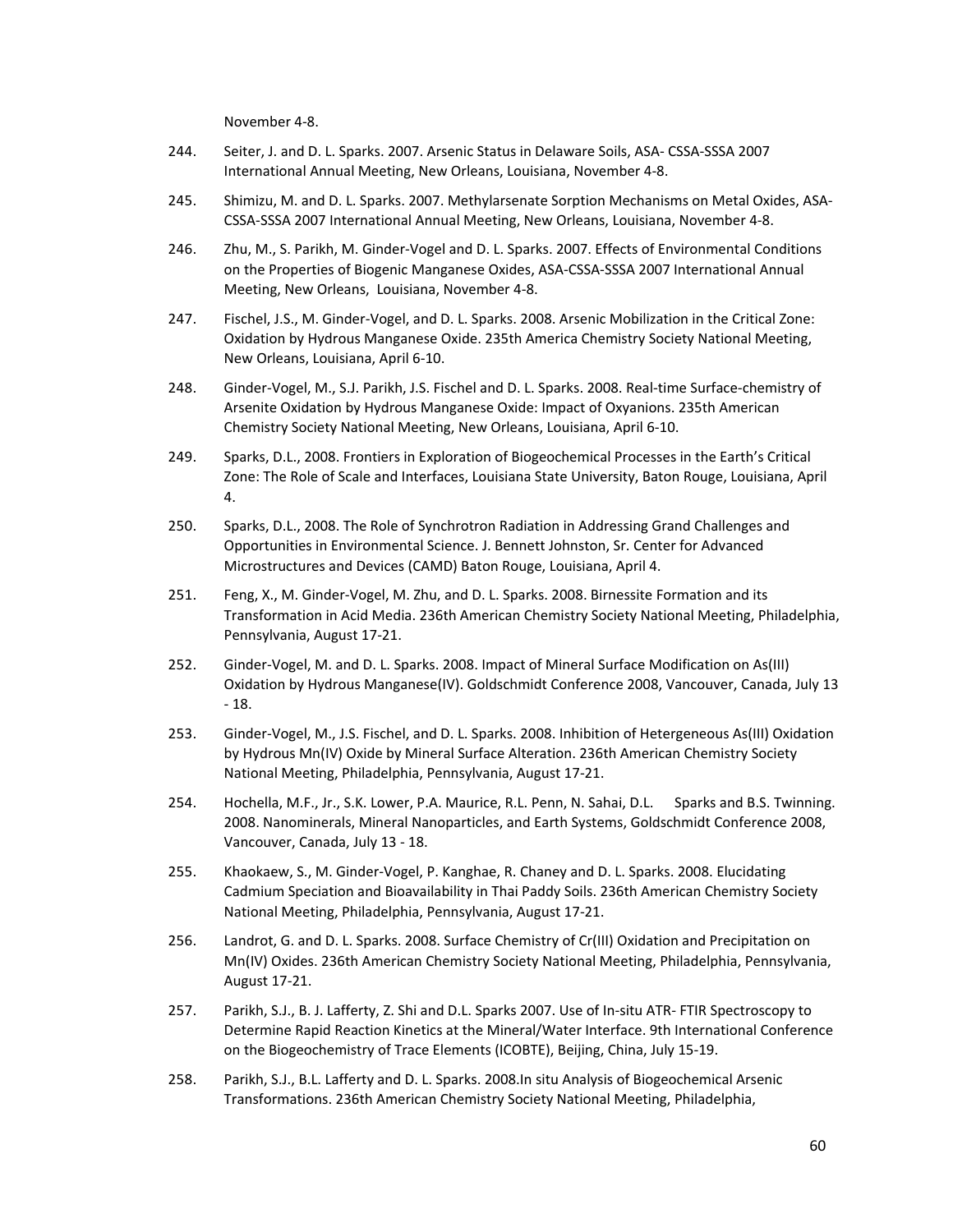Pennsylvania, August 17‐21.

- 259. Seiter, J. and D. L. Sparks. 2008. Effect of Storage Time on the Dynamics of As Speciation and Transformation in Heterogeneous Biosolid Material. 236th American Chemistry Society National Meeting, Philadelphia, Pennsylvania, August 17‐21.
- 260. Shimizu, M., M. Ginder‐Vogel, S.J. Parikh, and D. L. Sparks. 2008. Methylarsenate Sorption to Aluminum Oxide. 236th American Chemistry Society National Meeting, Philadelphia, Pennsylvania, August 17‐21.
- 261. Zhu, M., M. Ginder-Vogel, S.J. Parikh, and D. L. Sparks. 2008. pH-induced Structural Change in Biogenic Mn(IV)‐oxides. 236th American Chemistry Society National Meeting, Philadelphia, Pennsylvania, August 17‐21.
- 262. Zhu, M., K. W. Paul, J. Kubicki and D. L. Sparks. 2008. Quantum Chemical Modeling Arsenic (III,V) Adsorption and Oxidation on Manganese Oxides. 236th American Chemistry Society National Meeting, Philadelphia, Pennsylvania, August 17‐21.
- 263. Shi, Z., D.M. DiToro, H.E. Allen and D.L. Sparks. 2008. Modeling Zn Adsorption and Desorption to Soils. Proceedings of the 14th International Meeting of the International Humic Substances Society, Moscow‐Saint Petersburg, Russia, September 14‐19.
- 264. Fischel, J.S., M. Ginder‐Vogel, and D.L. Sparks. 2008. Synthesis and Characterization of Nano‐ Mn(IV) Oxide Phases. GSA‐ASA‐CSSA‐SSSA 2008 Joint Annual Meeting, Houston, Texas, October 5‐9
- 265. Ginder‐Vogel, M., J.S. Fischel, and D.L.Sparks. 2008. Rates and Mechanisms of Arsenite Oxidation by Nano‐Mn(IV) Oxide Mineral Phases. GSA‐ASA‐CSSA‐SSSA 2008 Joint Annual Meeting, Houston, Texas, October 5-9.
- 266. Ginder‐Vogel, M., J.S. Fischel, and D.L. Sparks. 2008. Impact of Mineral Surface Modification on As(III) Oxidation by Mn(IV) Oxides. GSA‐ASA‐ CSSA‐SSSA 2008 Joint Annual Meeting, Houston, Texas, October 5‐9
- 267. Khaokaew, S., M. Ginder‐Vogel, R. Chaney and D.L. Sparks. 2008. Speciation and Release Kinetics of Cadmium and Zinc in Thai Paddy Soil. GSA‐ASA‐CSSA‐SSSA 2008 Joint Annual Meeting. Houston, Texas, October 5‐9.
- 268. Khaokaew, S., T. Rudrappa, H.P. Bais and D.L. Sparks. 2008. The Effect of Organic Acids from Rice (Orysza sativa L.) on Cadmium and Zinc Bioavailability in Thai Paddy Soils. GSA‐ASA‐CSSA‐SSSA 2008 Joint Annual Meeting, Houston, Texas, October 5‐9.
- 269. Lafferty, B. and D.L. Sparks. 2008. Kinetics of Arsenic Tranformations in the Soil Environment. GSA‐ASA‐CSSA‐SSSA 2008 Joint Annual Meeting, Houston, Texas, October 5‐9.
- 270. Landrot, G. and D.L. Sparks. 2008. Real Time Kinetics of Ni‐Al Layered Double Hydroxide (LDH) Formation on Pyrophyllite. GSA‐ASA‐CSSA‐ SSSA 2008 Joint Annual Meeting, Houston, Texas, October 5‐9.
- 271. Parikh, S.J., C.M. Jonsson, C.L. Jonsson, M. Zhu, R.M. Hazen, D.A. Sverjensky and D.L. Sparks. 2008. Molecular Mechanisms of Glutamic and Aspartic Acid Sorption to Oxyhydroxide Minerals. GSA‐ASA‐CSSA‐SSSA 2008 Joint Annual Meeting, Houston, Texas, October 5‐9.
- 272. Shimizu, M., M. Ginder‐Vogel, S. J. Parikh, and D.L. Sparks. 2008. Methylarsenate Sorption to Aluminum Oxide. GSA‐ASA‐CSSA‐SSSA 2008 Joint Annual Meeting, Houston, Texas, October 5‐9.
- 273. Zhu, M. and D.L. Sparks. 2008. Ni2+ Sorption on Biogenic Manganese Oxides Formed at Various pHs. GSA‐ASA‐CSSA‐SSSA 2008 Joint Annual Meeting, Houston, Texas, October 5‐9.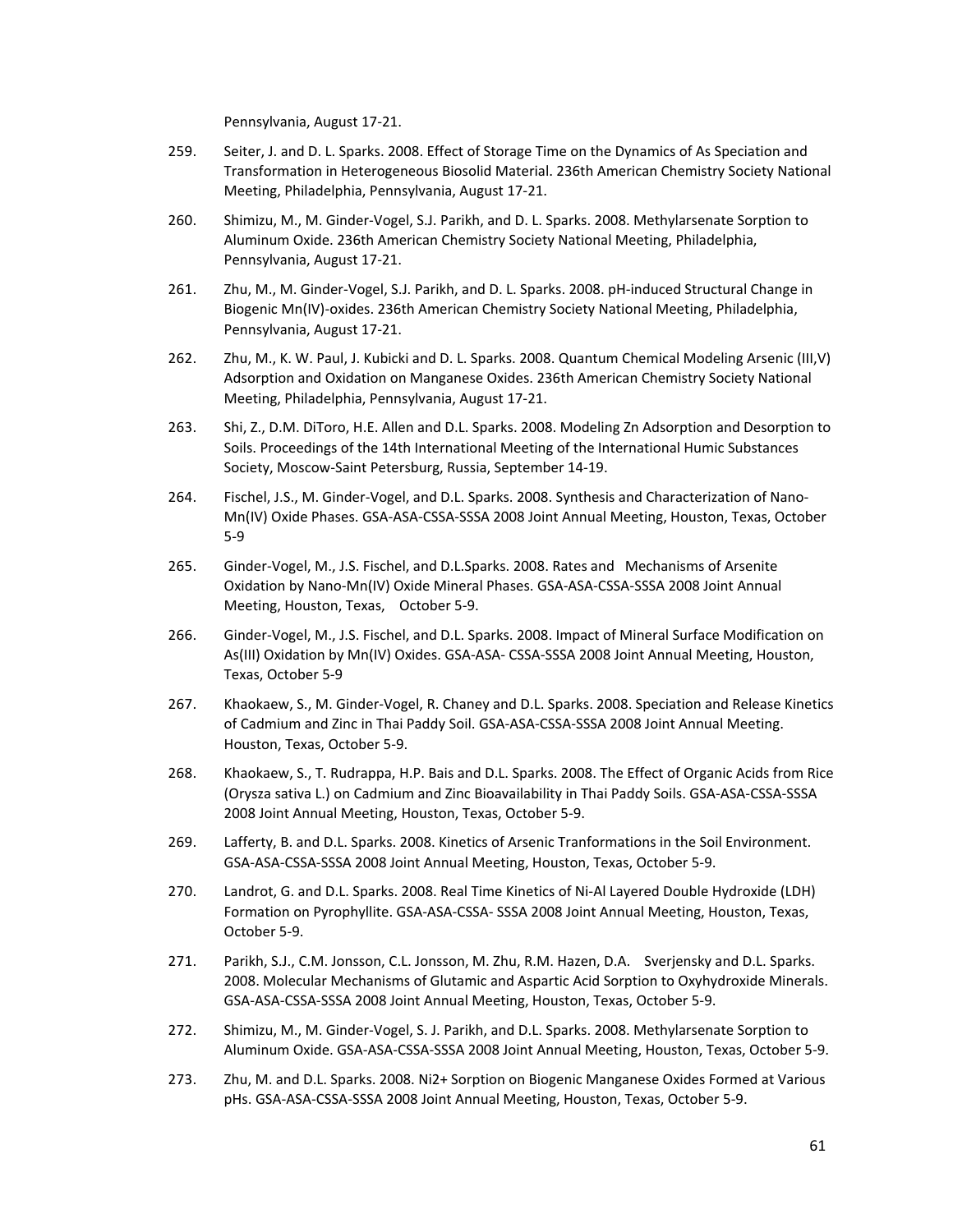- 274. Sparks, D.L., M. Ginder-Vogel, B.J. Lafferty, S.J. Parikh. 2009. A Multi- Scale Investigation of the Kinetics and Mechanisms of As(III) Oxidation on Hydrous Manganese Oxide. 19th V.M. Goldschmidt Conference, Davos, Switzerland, June 21‐26.
- 275. Ginder‐Vogel, M. G. Landrot, D.L. Sparks 2009. Quantification of rapid Environmental Redox Processes Using Quick‐Scanning X‐ray Absorption Spectroscopy (Q‐XAS). 19th V.M. Goldschmidt Conference, Davos, Switzerland, June 21‐26.
- 276. Khaokaew, S., P. Northrup, R. L. Chaney, M. Ginder‐Vogel and D.L. Sparks. 2009. Speciation and Release Kinetics of Cadmium in Alkali and Acidic Paddy Soils: Application of X‐Ray Absorption Spectroscopy (XAS). ASA‐CSSA‐SSSA 2009 International Annual Meeting. Pittsburgh, Pennsylvania, November 1‐5.
- 277. Lafferty, B.J., M. Ginder‐Vogel and D.L. Sparks. 2009. Microbe and Mineral Mediated Arsenic Transformations in the Soil Environment. ASA‐CSSA‐ SSSA 2009 International Annual Meeting. Pittsburgh, Pennsylvania, November 1‐5.
- 278. Landrot, G., M. Ginder-Vogel, and D.L. Sparks. 2009. Kinetics of Chromium(III) Oxidation by Manganese(IV) Oxides Using Quick X‐Ray Absorption Fine Structure Spectroscopy (Q‐ XAFS). ASA‐ CSSA‐SSSA 2009 International Annual Meeting. Pittsburgh, Pennsylvania, November 1‐5.
- 279. Parikh, S.J., B. J. Lafferty, and D.L. Sparks. 2009. Environmental Influences On Mn‐Oxide Catalyzed Arsenic Oxidation. ASA‐CSSA‐SSSA 2009 International Annual Meeting. Pittsburgh, Pennsylvania, November 1‐5.
- 280. Shimizu, M., and D.L. Sparks. 2009. Methylarsenate Sorption to Soil. ASA- CSSA-SSSA 2009 International Annual Meeting. Pittsburgh, Pennsylvania, November 1‐5.
- 281. Siebecker, M., T. Centofanti, R. Chaney and D.L. Sparks. 2009. Geogenic Nickel Speciation in Serpentine Soils and Its Relationship to Nickel Uptake in Hyperaccumulator Plants. ASA‐CSSA‐ SSSA 2009 International Annual Meeting. Pittsburgh, Pennsylvania, November 1‐5.
- 282. Zhu, M., M. Ginder-Vogel, S. J. Parikh and D. L. Sparks. 2009. pH Effects on the Structure of Biogenic Mn‐oxides. 237th ACS National Meeting, Salt Lake City, Utah, March 22‐26.
- 283. Zhu, M., K.W. Paul, J.D. Kubicki and D.L. Sparks. 2009. A Quantum Chemical and X‐ray Absorption Spectroscopy Investigation of Arsenic and Nickel Sorption Mechanism on Mn‐oxides. DFG‐IUSS Symposium on Advances in Molecular Modeling of Biogeochemical Interfaces‐ Perspectives for Soil Research, Jena, Germany, October 6‐9.
- 284. Zhu, M., M. Ginder‐Vogel, B. Lafferty, G. Landrot and D.L. Sparks. 2009. Structural Study of Poorly Crystalline Layered Manganese Oxides Using the Atomic Pair Distribution Function Technique. ASA‐CSSA‐SSSA 2009 International Annual Meeting. Pittsburgh, Pennsylvania, November 1‐5.
- 285. Khaokaew, S., P. Northrup, R. L. Chaney, M. Ginder‐Vogel and D.L. Sparks. 2009. Speciation and Release Kinetics of Cadmium in Alkali and Acidic Paddy Soils: Application of X‐Ray Absorption Spectroscopy (XAS). ASA‐CSSA‐SSSA 2009 International Annual Meeting. Pittsburgh, Pennsylvania, November 1‐5.
- 286. Khaokaew, S., P. Northrup, R. L. Chaney, M. Ginder‐Vogel and D.L. Sparks. 2009. Speciation and Release Kinetics of Cadmium in Alkali and Acidic Paddy Soils: Application of X‐Ray Absorption Spectroscopy (XAS). ASA‐CSSA‐SSSA 2009 International Annual Meeting. Pittsburgh, Pennsylvania, November 1‐5.

287. Ginder‐Vogel, M., B.J. Lafferty, M. Zhu and D.L. Sparks. 2010. Simultaneous As(III) and As(V) Retention by Hydrous Mn(IV) Oxide. 239th ACS National Meeting, San Francisco, California,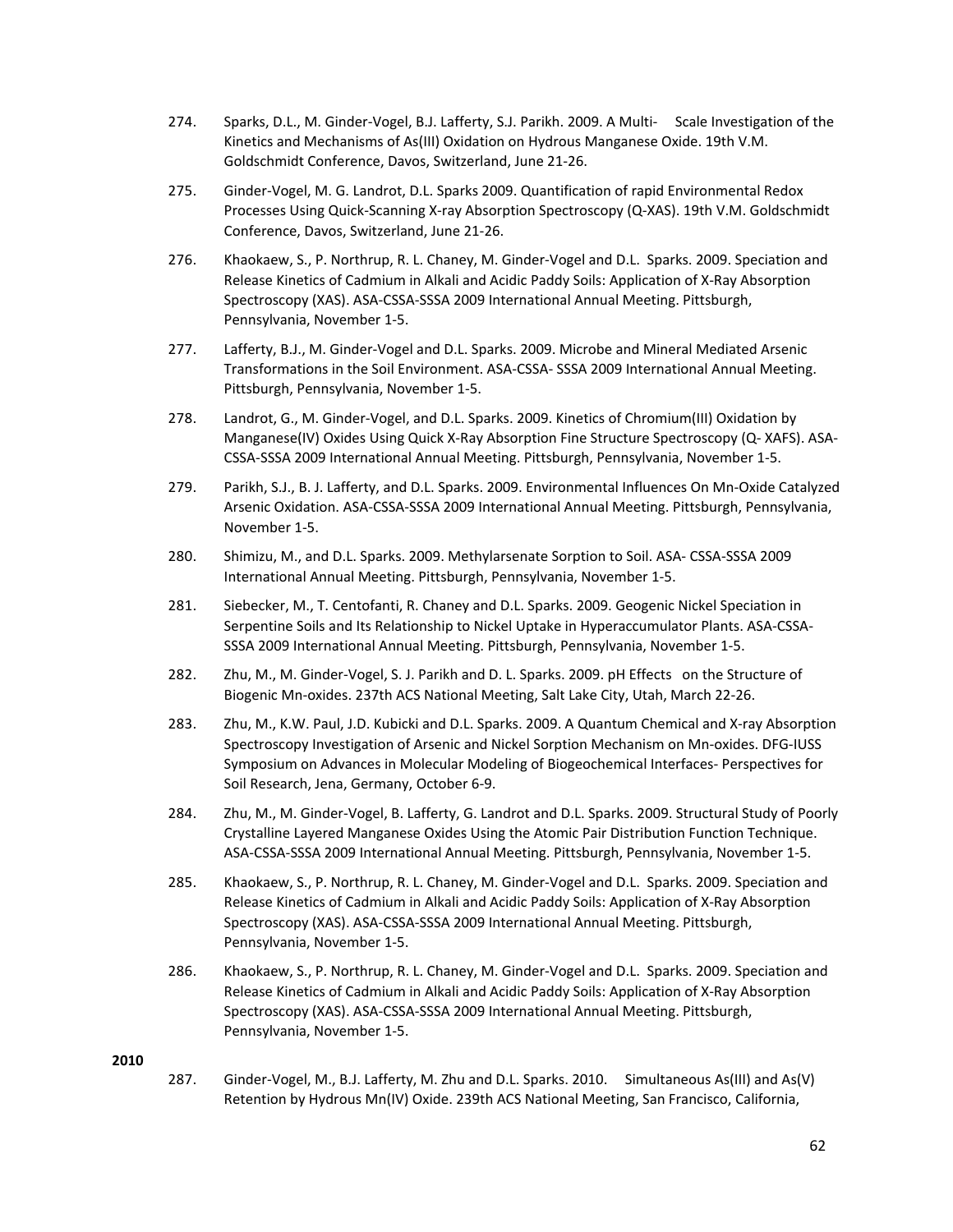March 21‐25.

- 288. Khaokaew, S., R. L Chaney, M. Ginder‐Vogel, D. L. Sparks. 2010. Speciation and Release Kinetics of Cadmium and Zinc in Paddy Soils: Application of X‐ray Absorption Spectroscopy (XAS). 239th ACS National Meeting, San Francisco, California, March 21‐25.
- 289. Lafferty, B., M. Ginder‐Vogel and D.L Sparks. 2010. As Oxidation and Retention Mechanisms on Hydrous Mn(IV) Oxide (HMO). 239th ACS National Meeting, San Francisco, CA, March 21‐25.
- 290. Landrot, G. and D.L. Sparks. 2010. Chromium Speciation in Natural and Anthropogenic Cr-bearing Soils, using Micro‐XAS, Micro‐XRF, and Micro‐ XRD. 239th ACS National Meeting, San Francisco, California, March 21‐25.
- 291. Shimizu, M., AND D.L. Sparks, D.L. 2010. Methylarsenate Distribution and Speciation in Soil. 239th ACS National Meeting, San Francisco, California, March 21‐25.
- 292. Sparks, D.L., M. Ginder‐Vogel and G. Landrot. 2010. In situ Characterization of Environmental Redox Reactions using Quick‐scanning X‐ray Absorption Spectroscopy (Q‐XAS). 239th ACS National Meeting, San Francisco, California, March 21‐25.
- 293. Zhu, M., M. Ginder-Vogel, S. J. Parikh and D. L. Sparks. 2009. pH Effects on the Structure of Biogenic Mn‐oxides. 237th ACS National Meeting, Salt Lake City, Utah, March 22‐26.
- 294. Abdala, D. and D.L. Sparks. 2010. Use of Extended X-Ray Absorption Fine Structure Spectroscopy (EXAFS) to Differentiate the Continuum Between Phosphate Sorption Mechanisms on Goethite. ASA‐CSSA‐SSSA 2010 International Annual Meetings, "Green Revolution 2.0: Food + Energy and Environmental Security," Long Beach, California, Oct. 31 ‐ Nov. 3.
- 295. Aufdenkampe, A.K., D.L. Sparks, K. Yoo, L.A. Kaplan, and J.E. Pizzuto. 2010. Spatial and Temporal Integration of Carbon and Mineral Fluxes: A Whole Watershed Approach to Quantifying Anthropogenic Modification of Critical Zone Carbon Sequestration, 3rd Annual National CZO PI meeting, Boulder, Colorado, September 13‐15.
- 296. Van Stan, J., S. Stotts, D. Levia, J. Pizzuto, D. Sparks. 2010. Christiana River Basin Critical Zone Observatory: Preliminary Results from the Vegetation Survey for Validation of Airborne LiDAR Imagery. 3rd Annual National CZO PI meeting, Boulder, Colorado, September 13‐15.
- 297. Chen, C., A.K. Aufdenkampe, K. Yoo and D.L. Sparks. 2010. Distribution, Speciation, and Elemental Associations of Soil Organic Carbon under Varying Landscape Topographic Positions at the Molecular Scale. 3rd Annual National CZO PI meeting, Boulder, Colorado, September 13‐15.
- 298. Chen, C. and D.L. Sparks. 2010. Molecular Scale Assessment of C Functional Group Distribution of Soil Humic Substances Under Varying Land Use and Topographic Position. ASA‐CSSA‐SSSA 2010 International Annual Meetings, "Green Revolution 2.0: Food + Energy and Environmental Security," Long Beach, California, Oct. 31 ‐ Nov. 3.
- 299. Jones, L.C., B. Lafferty and D.L. Sparks. 2010. Coupled Biotic and Abiotic Arsenite Oxidation Kinetics with Heterotrophic Soil Bacteria and a Poorly Crystalline Manganese Oxide. ASA‐CSSA‐ SSSA 2010 International Annual Meetings, "Green Revolution 2.0: Food + Energy and Environmental Security," Long Beach, California, Oct. 31 ‐ Nov. 3.
- 300. Sparks, D.L. 2010. The Pathways and Processes Utilized to Develop the Critical Zone Observatories. ASA‐CSSA‐SSSA 2010 International Annual Meetings, "Green Revolution 2.0: Food + Energy and Environmental Security," Long Beach, California, Oct. 31 ‐ Nov. 3.
- 301. Sparks, D.L. 2010. Kinetics of Rapid Redox Processes at the Mineral/Water Interface Using Quick‐ Scanning X‐Ray Absorption Spectroscopy (Q‐XAS). ASA‐CSSA‐SSSA 2010 International Annual Meetings, "Green Revolution 2.0: Food + Energy and Environmental Security," Long Beach,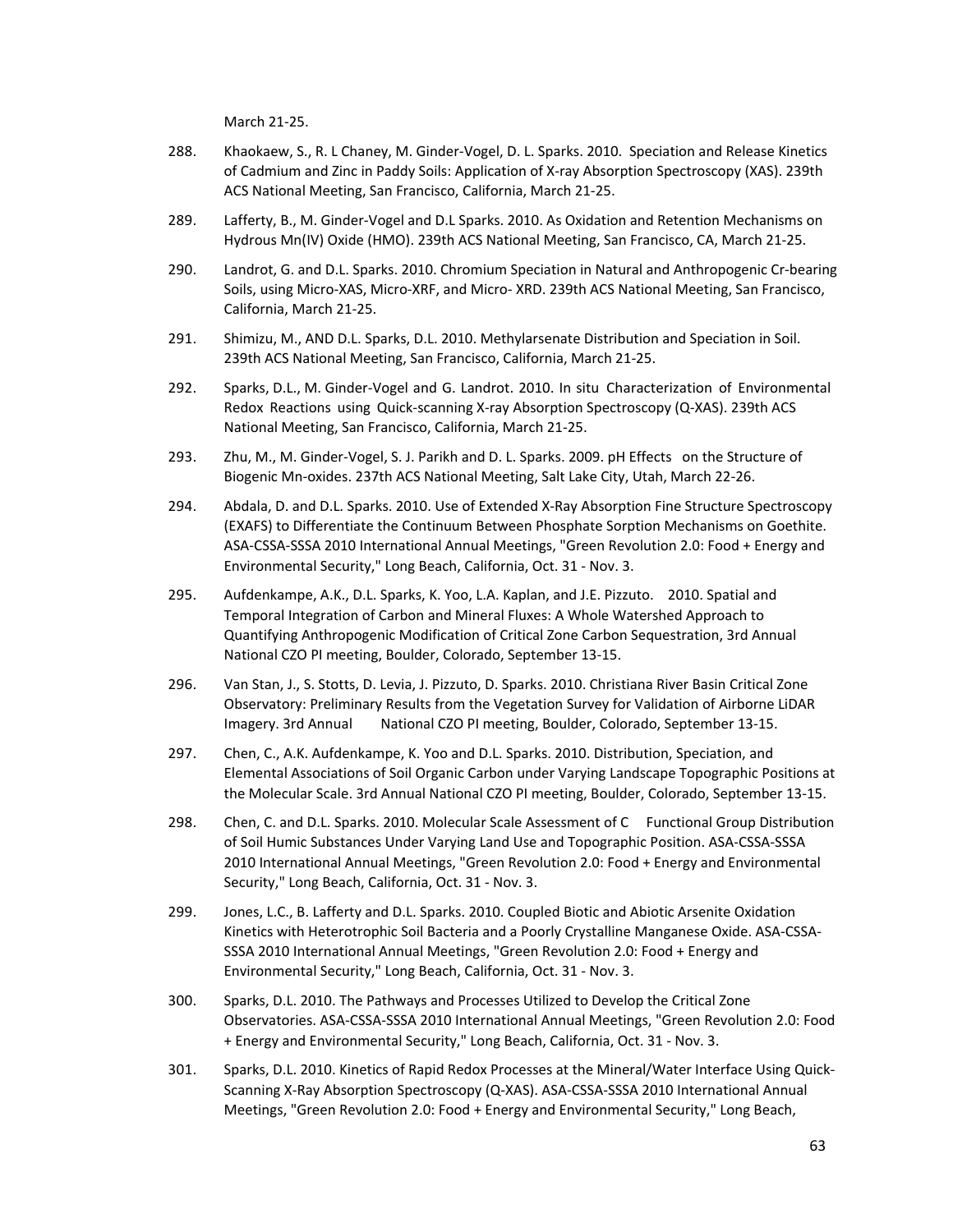California, Oct. 31 ‐ Nov. 3.

- 302. Yoo, K., A. Aufdenkampe and D.L. Sparks. 2010. Case Study: The Role of Pedology In Christina River Basin CZO. ASA‐CSSA‐SSSA 2010 International Annual Meetings, "Green Revolution 2.0: Food + Energy and Environmental Security," Long Beach, California, Oct. 31 ‐ Nov. 3.
- 303. Zhu, M., C. Farrow, J. Post, K. Livi, S. Billinge. M. Ginder‐Vogel, and D.L. Sparks. 2010. Structural Study of Biotic and Abiotic Nanocrystalline Manganese Oxides Using Atomic Pair Distribution Function Technique. 2010 GSA Annual Meeting, Denver, CO, Oct. 31‐ Nov. 3.
- 304. Sparks, D.L., A. Aufdenkampe., O. Lazareva, S. Hicks, D. Montgomery, D. Arscott, L. Kaplan, D. Newbold and D. Levia. 2011. Christina River Basin Critical Zone Observatory (CRB‐CZO): Wireless Environmental Sensor Network. University of Delaware on the Hill. Washington, DC, March 8.
- 305. Chen, C. P. Leinweber, A.K. Aufdenkampe and D.L. Sparks. 2011. Distribution and Speciation of Soil Organic Carbon along Hillslope Transects: Importance of Fe‐redox Cycling. CZO National Meeting, Tucson, Arizona, May 8‐12.
- 306. Lazerava, O., D.L. Sparks, A. Aufdenkamp, K. Yoo, S. Hicks and J. Kan. 2011. Role of Fe- and Mn-Redox Coupling on the Carbon Cycle in a Mixed Land Use Watershed. CZO National Meeting, Tucson, Arizona, May 8‐12.
- 307. Yoo, K., A. Aufdenkampe, C. Chen and D.L. Sparks. 2011. Christina River Basin Critical Zone Observatory: Carbon‐mineral interactions from molecular to basin scales in the Anthropocene, Goldschmidt 2011 conference, Prague, Czech Republic, August 14‐19. p. 1224.
- 308. Lazareva, O., D.L. Sparks, A. Aufdenkamp, K. Yoo, S. Hicks and J. Kan. 2011. Role of Fe- and Mnredox coupling on the carbon cycle in a mixed land use watershed: Christina River Basin Critical Zone Observatory. Goldschmidt 2011 conference, Prague, Czech Republic, August 14‐19. p. 1279.
- 309. Zhu M., Lafferty B., Livi K., Sparks D.L., 2011. Cation effects on Mn2+ oxidation by nanoparticulate δ‐MnO2, 242nd American Chemical Society National Meeting, Denver, Colorado, Aug. 28‐Sept. 1. Poster presentation.
- 310. Chen, C., P. Leinweber, A. Aufdenkampe, J. Wang, J. J. Dynes, and D.L. Sparks. 2011. Soil Organic Matter‐Mineral Interactions Along Hillslope Transects: Importance of Iron‐Redox Coupling Processes. ASA‐CSSA‐SSSA 2011 International Annual Meetings, "Fundamental for Life: Soil, Crop, & Environmental Sciences," San Antonio, Texas, Oct. 16‐19.
- 311. Li, W. and D.L. Sparks. 2011. An Investigation on the Formation Mechanism of Zn/Al Layer Double Hydroxide Surface Precipitates On Aluminum Oxide. ASA‐CSSA‐SSSA 2011 International Annual Meetings, "Fundamental for Life: Soil, Crop, & Environmental Sciences," San Antonio, Texas, Oct. 16‐19.
- 312. Siebecker, M., W. Li, and D.L. Sparks. 2011. An In Situ Real‐Time Quick X‐Ray Absorption Spectroscopic (Q‐XAS) Investigation of Ni Precipitation On Al‐Rich Soil Minerals. ASA‐CSSA‐SSSA 2011 International Annual Meetings, "Fundamental for Life: Soil, Crop, & Environmental Sciences," San Antonio, Texas, Oct. 16‐19.
- 313. Wu, Y. and D.L. Sparks. 2011. Effects of Dissolved Fe(II) On As(III) Oxidation and As(V) Sequestration by Hydrous Manganese Oxide. ASA‐ CSSA‐SSSA 2011 Annual Meetings, "Fundamental for Life: Soil, Crop, & Environmental Sciences," San Antonio, TX, Oct. 16‐19.
- 314. Lazareva, O., D. L. Sparks, A. Aufdenkamp, J. Kan, S. Hicks, J. LeMonte, W. Pan and C. Chen. 2012. Biogeochemical Transformation of Fe‐ and Mn‐ Along a Redox Gradient: Implications for Carbon Sequestration within the Christiana River Basin Critical Zone Observatory. Spring 2012 American Chemical Society National Meeting, San Diego, California, March 25‐29.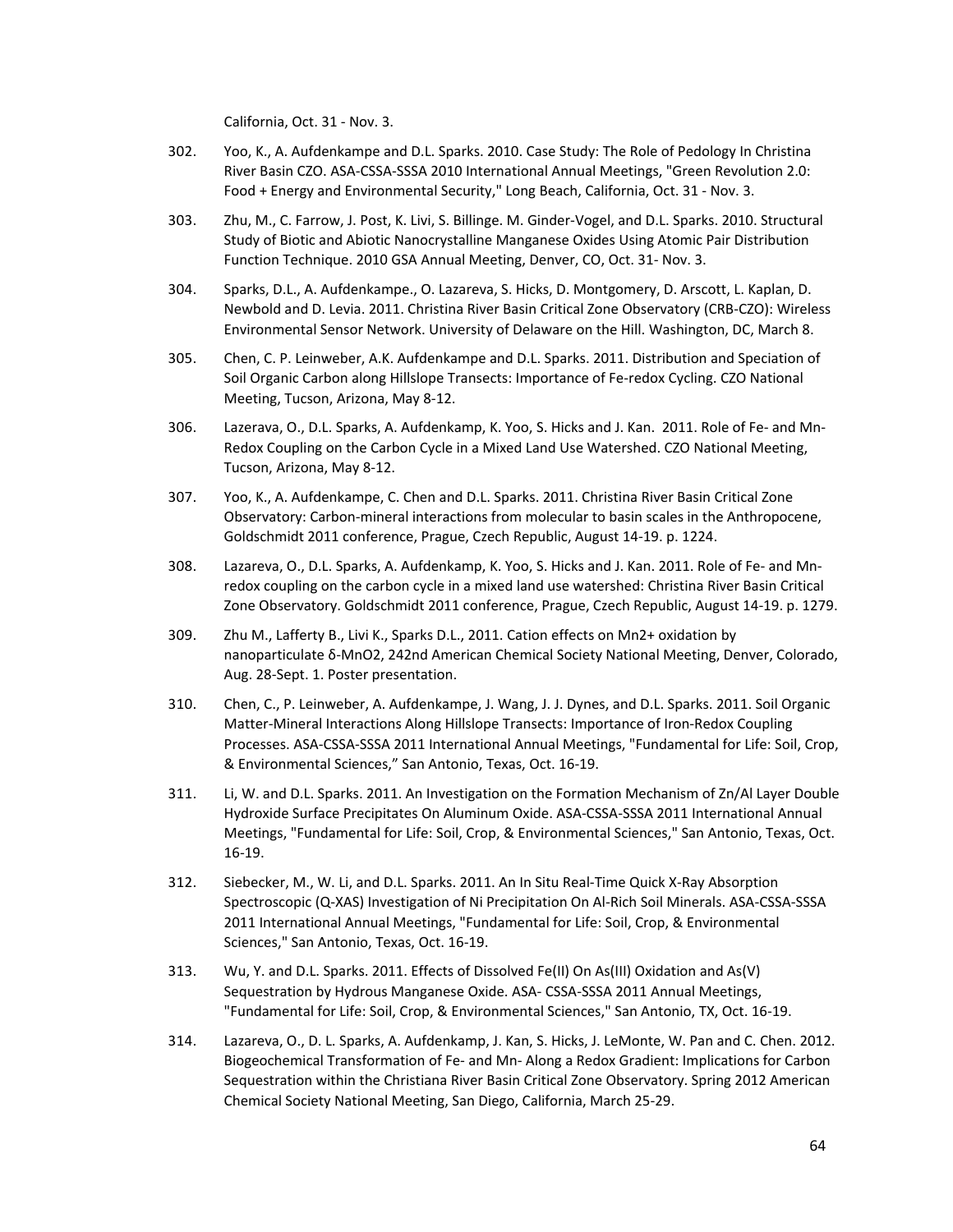- 315. Zhu, M. and D. L. Sparks. 2012. Interactions between Cations and Nanoparticulate Layered Mn Oxides – A X‐ray Atomic Pair Distribution Functions (PDF) Analysis. Spring 2012 American Chemical Society National Meeting, San Diego, California, March 25‐29.
- 316. Carter, S.E., D.L. Sparks, A.M. Rule, R. Tappero and E. Benson. 2012. Distribution and Speciation of Arsenic in Poultry Particulate Emissions, The 22nd V.M. Goldschmidt Conference, Montréal, Canada, June 24‐29.
- 317. Ginder-Vogel, M., B. Lafferty and D.L. Sparks. 2012. As(III) Oxidation by delta-MnO2: Kinetics, Mechanisms, and Inhibition, 22nd V.M. Goldschmidt Conference, Montréal, Canada, June 24‐29.
- 318. Lazareva, O., D.L. Sparks, W. Pan, J. Kan, and A. Aufdenkampe. 2012. Biogeochemical Dynamics of Aqueous Fe and Mn in Soil Pore‐Waters and Stream with Respect to Dissolved Organic Matter (DOM) Quantity and Quality. The 22nd V.M. Goldschmidt Conference, Montréal, Canada, June 24‐29.
- 319. Livi, K.J.T., B. Lafferty, M. Zhu, S. Zhang, A.‐C. Galliot and D.L. Spark. 2012. Nanoscale Measurement of Manganese Valence in Mn‐oxides, The 22nd V.M. Goldschmidt Conference, Montréal, Canada, June 24‐29.
- 320. Sparks, D.L., C. Chen, O. Lazareva, J. Lemonte, J. J. Dynes, J. Wang, and T. Regier. 2012. The Role of Metal Redox Coupling Processes in Carbon Cycling and Stabilization, The 22nd V.M. Goldschmidt Conference, Montréal, Canada, June 24‐29.
- 321. Sparks, D.L. 2012. Grand Challenges in Soil and Environmental Sustainability: The Importance of Basic Biogeochemical Research. EUROSOIL 2012, 4th International Congress of ECSSS, Bari, Italy, July 2.
- 322. Fischel, J.S., M. H.l Fischel, B. J. Lafferty, and D. L. Sparks. 2012. Arsenic Mobilization in the Critical Zone: Oxidation by Manganese Oxide Minerals. 244th ACS National Meeting, Philadelphia, Pennsylvania, August 19‐23.
- 323. Moyer, C.E. R. Tappero, H. Bais and D. L. Sparks. 2012. Role of Iron Plaques in Immobilizing Arsenic in the Rice‐root Environment. 244th ACS National Meeting. Philadelphia, Pennsylvania, August 19‐23.
- 324. Ono, F. B., E. S. Penido, D. L. Sparks and L.‐R. G. Guilherme. 2012. Understanding the Low Arsenic Bioaccessibility in Tailings From a Gold Mining Area. SSSA International Annual Meeting, Cincinnati, Ohio, Oct. 21‐ 24.
- 325. Abdala, D. B., P. A. Northrup, and D. L. Sparks. 2012. Surface Loading and Time Effects on Phosphorus Sorption Mechanism Examined by Extended X‐ Ray Absorption Fine Structure Spectroscopy at the Goethite/Water Interface. SSSA International Annual Meeting, Cincinnati, Ohio, October 21‐ 24.
- 326. Abdala, D. B., P. A. Northrup, and D. L. Sparks. 2012. Extended X‐Ray Absorption Fine Structure Spectroscopic Determination of the Bonding Configuration of Orthophosphate Surface Complexes of Phosphate at the Goethite/Water Interface. SSSA International Annual Meeting, Cincinnati, Ohio, October 21‐24.
- 327. Elbana, T., H. M. M. Selim and D. L. Sparks. 2012. Lead and Tin Transport and Retention in Soils: Miscible Displacement and Modeling. SSSA International Annual Meeting, Cincinnati, Ohio, October 21‐24.
- 328. Li, W., Y. Wang and D. L. Sparks. 2012. Effect of Glyphosate on Zn Adsorption/Precipitation on Aluminum Oxide: A Molecular Scale Study Using Spectroscopic Techniques. SSSA International Annual Meeting, Cincinnati, Ohio, October 21‐24.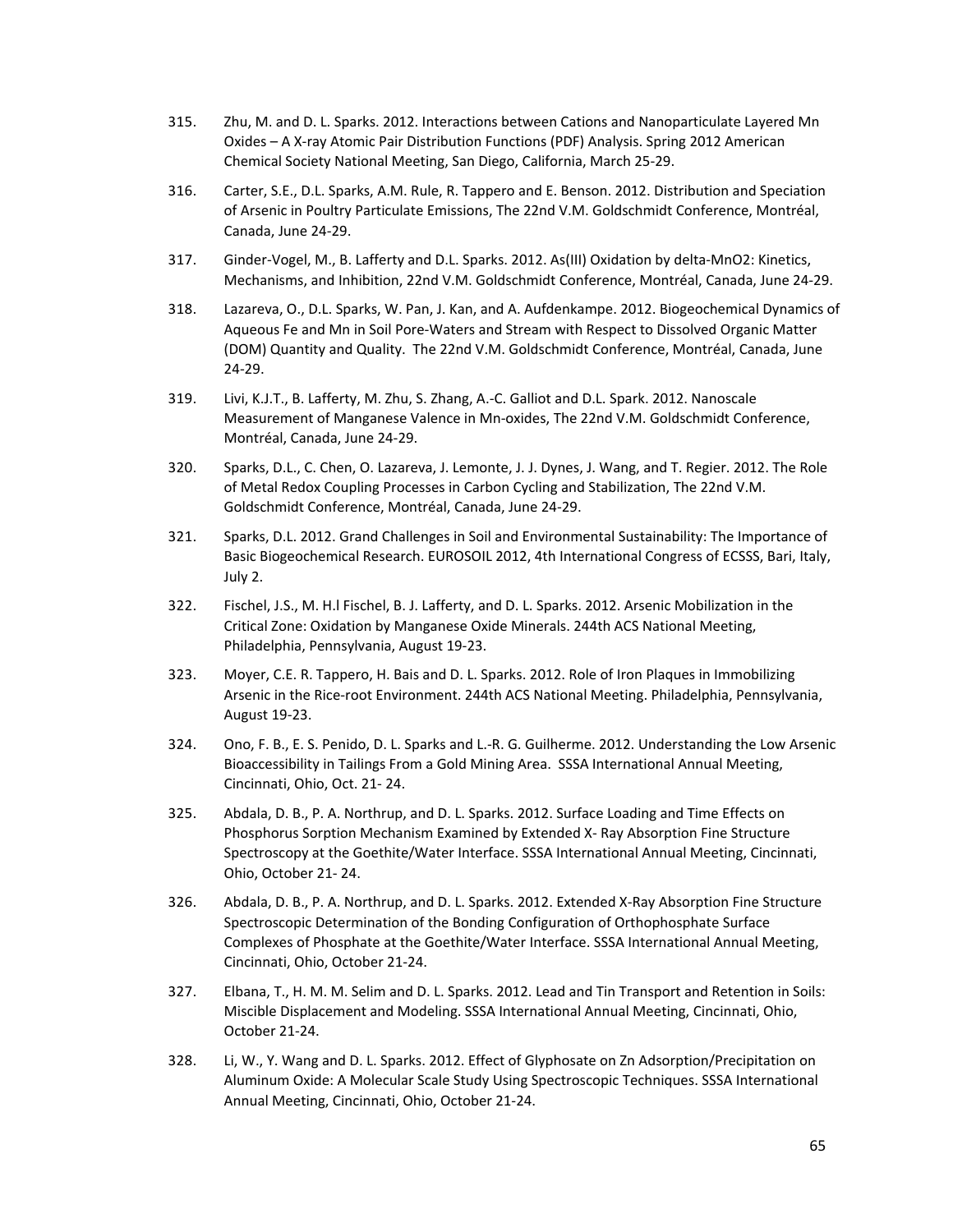- 329. Li, W. M. Zhu, and D. L. Sparks. 2013. Advances in Understanding the Chemistry of Light Elements at Environmental Interfaces. 245th American Chemical Society National Meeting & Exposition, New Orleans, Louisiana, April 7‐11.
- 330. Feng, X., W. Li, M. Zhu, P. Northrup, and D. L. Sparks. 2013. Sorption Mechanism of Myoinositol Hexaphosphate on Boehmite: A 31P NMR and P EXAFS Study. 245th American Chemical Society National Meeting & Exposition, New Orleans, Louisiana, April 7‐11.
- 331. Li, W., X. Feng, P. Northrup, J. D. Kubicki and D. L. Sparks. 2013. Glyphosate Sorption Mechanism at the Boehmite/Water Interface Using Solid State 31P NMR and P XANES. 245th American Chemical Society National Meeting & Exposition, New Orleans, Louisiana, April 7‐11.
- 332. Chen, C. and D. L. Sparks. 2013. Effect of Ferrihydrite-organic Matter Coprecipitation on the Fe(II)‐catalyzed Transformation of Ferrihydrite. 245th American Chemical Society National Meeting & Exposition, New Orleans, Louisiana, April 7‐11.
- 333. Zhu, M. P. Northrup, D. L. Sparks and G. A. Waychunas. 2013. Sulfate Adsorption on Ferrihydrite Studied by Sulfur K‐edge EXAFS Spectroscopy and Differential PDF Analyses. 245th American Chemical Society National Meeting & Exposition, New Orleans, Louisiana, April 7‐11.
- 334. Chen, C., J. J. Dynes, J. Wang, T. Regier and D. L. Sparks. 2013. Mechanisms of Ferrihydriteorganic Matter Complex Formation via Adsorption and Coprecipitation. 245th American Chemical Society National Meeting & Exposition, New Orleans, Louisiana, April 7‐11.
- 335. Siebecker, M., W. Li, S. Khalid and D. L. Sparks. 2013. Real‐time Sorption and Precipitation of Nickel on Clay Minerals: An in situ Quick‐EXAFS Investigation. 245th American Chemical Society National Meeting & Exposition, New Orleans, Louisiana, April 7‐11.
- 336. Northrup, P. and D. L. Sparks. 2013. Advances in Spatially‐resolved Tender‐ energy X‐ray Absorption Spectroscopy at NSLS and NSLS‐II. 245th American Chemical Society National Meeting & Exposition, New Orleans, Louisiana, April 7‐11.
- 337. Ginder-Vogel, M., B. Lafferty and D.L. Sparks. 2013. As(III) Oxidation by Hydrous Manganese(IV) oxide: Kinetics, Mechanisms, and Inhibition. 245th American Chemical Society National Meeting & Exposition, New Orleans, Louisiana, April 7‐11.
- 338. Lopes, G. 2013. Sequential extraction of Zn, Pb, and Cd in soils from a mining area. XXXIV Brazilian Congress of Soil Sciences, Florianopolis, Brazil, July 28‐August 2.
- 339. Ono, F. B. 2013. Arsenic in Dust Particles around a Metal Mining Area. XXXIV Brazilian Congress of Soil Sciences, Florianopolis, Brazil, July 28‐ August 2.
- 340. Lazareva, O., D. L. Sparks, R. Landis, N.R. Grosso, J. Collins, J. A. Dyer, C.J. Ptacek, S. Hicks and D. Montgomery. 2013. Understanding Biogeochemical Transformation and Mobilization of Hg from River Bank Soils: South River, Virginia. Goldschmidt 2013, Florence, Italy, August 25‐30.
- 341. Fischel, J. S., M. H. Fischel, B. Lafferty, 2014. Kinetics of Arsenic Oxidation by Manganese Oxide Minerals: The Influence of Origin and Structure on Reactivity. 247th American Chemical Society National Meeting and Exposition, Dallas, Texas, March 16‐20.
- 342. Starcher, A. N., W. Li, D. L. Sparks, 2014. Spectroscopic evidence of mixed divalent metal layered double hydroxide phase formation from the co‐ sorption of Fe(II) and Zn with A1‐bearing mineral substrates. 247th American Chemical Society National Meeting and Exposition, Dallas, Texas, March 16‐20.
- 343. Starcher, A. N., W. Li, D. L. Sparks, 2014. Green rust formation from Fe(II) sorption to A1‐bearing phyllosilicates with structure Fe impurities. 247th American Chemical Society National Meeting and Exposition, Dallas, Texas, March 16‐20.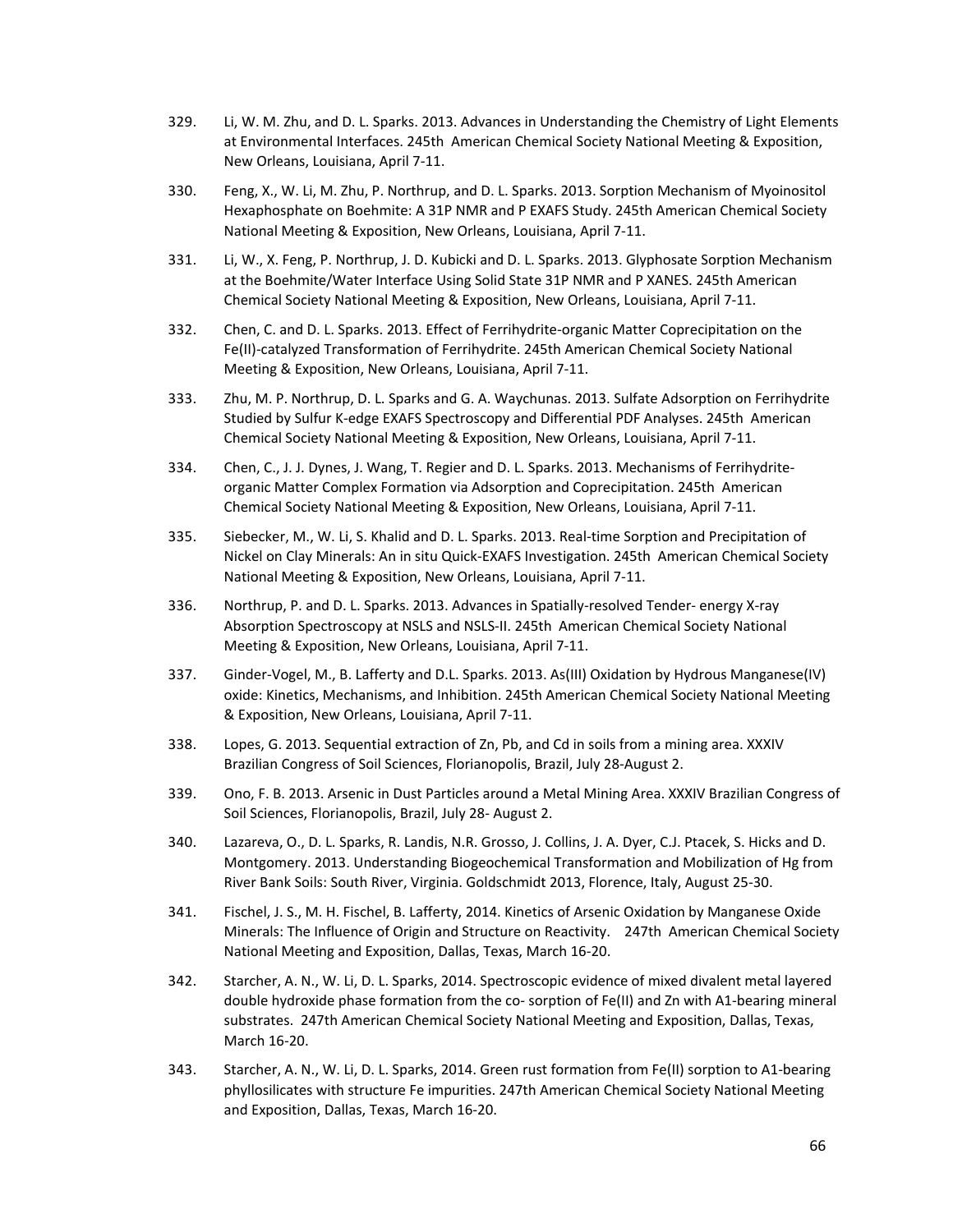- 344. Zhu, M., X. Feng and W. Li. 2014. Advances in Understanding the Environmental Geochemistry of Manganese (Mn) Oxides (Symposium). 247th American Chemical Society National Meeting and Exposition, Dallas, Texas March 16‐20.
- 345. Feng, X., H. Zhao, F. Liu, W. Tan, G. Qiu, H. Yin, W. Li, M. Zhu, and D. L. Sparks. 2014. Transformation of Hexagonal Birnessite into Triclinicbinessite by Aqueouos Mn and the Formation of Todorokite. 247th American Chemical Society National Meeting and Exposition, Dallas, Texas, March 16‐20.
- 346. Fischel, J., G. Landrot and D.L. Sparks. 2014. Formation Mechanisms for Chromium Hydroxide Precipitation on Mineral Surfaces: The Impact on Contaminant Mobility in the Soil. 20th World Congress of Soil Science, Jeju, Korea, June 8‐13.
- 347. Fischel, M., J. Fischel, B. Lafferty and D.L. Sparks. 2014. Kinetics of Arsenic Oxidation by Manganese Oxide Minerals: The Influence of Origin and Structure on Reactivity. 20th World Congress of Soil Science, Jeju, Korea, June 8‐13.
- 348. LeMonte, J. and D.L. Sparks. 2014. Impact of Sea Level Rise on Contaminant Mobility and Cycling. 20th World Congress of Soil Science, Jeju, Korea, June 8‐13.
- 349. Feng, X., Y. Yan, W. Li, F. Liu, W. Tan, G. Qiu and D.L. Sparks. 2014. Rapid Surface Precipitation of Myo‐Inositol Hexakisphosphate at the Surface of Amorphous Aluminum Hydroxide. Soil Science Society of America (SSSA) International Annual Meeting, Long Beach, California, November 2‐5.
- 350. Fischel, J. and D.L. Sparks. 2014a. Formation Mechanisms for Chromium Hydroxide Precipitation on Mineral Surfaces: The Impact on Contaminant Mobility in the Soil Environment. Soil Science Society of America (SSSA) International Annual Meeting, Long Beach, California, November 2‐5.
- 351. Fischel, J. and D.L. Sparks. 2014b. Mighty Manganese Oxides in Central Pennsylvania Soils. Soil Science Society of America (SSSA) International Annual Meeting, Long Beach, California, November 2‐5.
- 352. Fischel, M., D.L. Sparks, H.P. Bais, and R. Tappero. 2014. The Impact of Sea Level Rise on Arsenic Sorption in Phragmites Australis Root Plaques. Soil Science Society of America (SSSA) International Annual Meeting, Long Beach, California, November 2‐5.
- 353. Gamble, A.V., P. Northrup, W. Li, and D.L. Sparks. 2014. Tender Energy X‐ Ray Absorption Spectroscopy for Determining Phosphorus Speciation in Soils. Soil Science Society of America (SSSA) International Annual Meeting, Long Beach, California, November 2‐5.
- 354. LeMonte, J.J. and D.L. Sparks. 2014. Impacts of Sea Level Rise on Arsenic Mobility and Cycling. Soil Science Society of America (SSSA) International Annual Meeting, Long Beach, California, November 2‐5.
- 355. Lopes, G., W. Li, D.L. Sparks, and L.‐R. G. Guilherme. 2014. Zinc Mobility and Speciation in Soils Affected By Mining and Smelting Activities in Minas Gerais, Brazil Using X‐Ray Absorption Spectroscopy. Soil Science Society of America (SSSA) International Annual Meeting, Long Beach, California, November 2‐5.
- 356. Ono, F.B., E.S. Penido, R. Tappero, D.L. Sparks and L.‐R. G. Guilherme. 2014. Bioaccessibility of Cadmium and Lead in Tailings from a Zinc Smelting Area in Brazil. Soil Science Society of America (SSSA) International Annual Meeting, Long Beach, California, November 2‐5.
- 357. Pan, W., S. Inamdar, D. L. Sparks, Y. Jin, and J. Kan. 2014. Influence of Microbial Fe (III) Reduction on Dom Sorption under Anoxic Condition. Soil Science Society of America (SSSA) International Annual Meeting, Long Beach, California, November 2‐5.
- 358. Starcher, A.N., W. Li and D.L. Sparks. 2014. Spectroscopic Evidence for Fe(II)‐Layered Hydroxide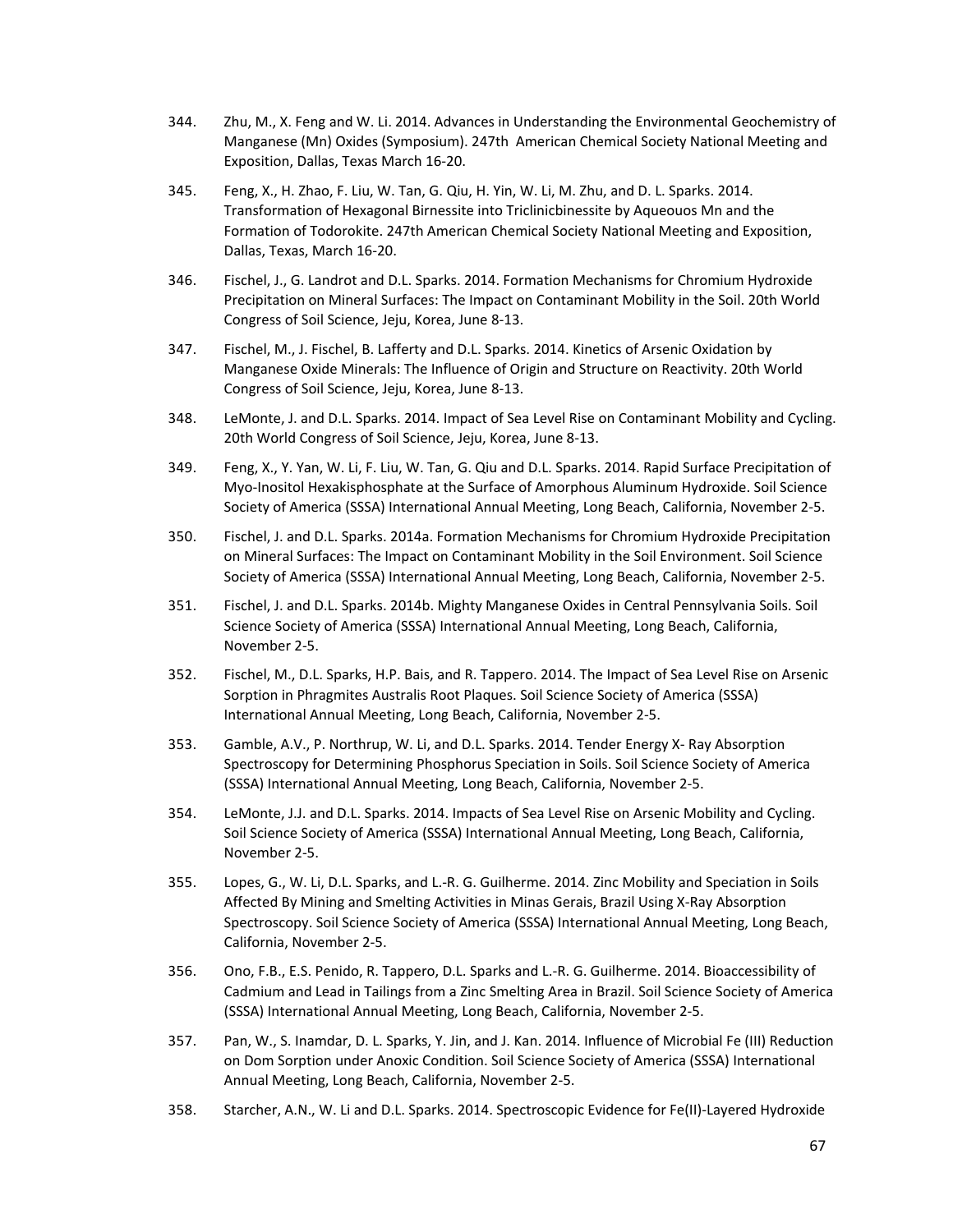Phase Formation on Pyrophyllite. Soil Science Society of America (SSSA) International Annual Meeting, Long Beach, California, November 2‐5.

- 359. Wang, X., W. Li, M. Zhu, F. Liu, X. Feng, and D.L. Sparks. 2014. Effect of Ferrihydrite Crystallite Size on Phosphate Adsorption Reactivity. Soil Science Society of America (SSSA) International Annual Meeting, Long Beach, California, November 2‐5.
- 360. Yang, J., D.L. Sparks, N.S. Bolan, and C. Rumpel. 2014. Synergistic Impact of Iron Cation on Dissolved Organic Matter Sorption to Soil Minerals. Soil Science Society of America (SSSA) International Annual Meeting, Long Beach, California, November 2‐5.

- 361. Chen, C., J. Wang, J. Dynes and D.L. Sparks. 2015. Organo‐mineral associations in agricultural soils: insights from multi-elemental STXM- NEXAFS analysis. 249th ACS National Meeting, Denver, CO, March 22‐26.
- 362. Feng, X., X. Wang, W. Li, M. Zhu, F. Liu and D.L. Sparks. 2015. Crystallite size effects on the structure and physicochemical properties of ferrihydrite. 249th ACS National Meeting, Denver, CO, March 22‐26.
- 363. Fischel, J. and D.L. Sparks. 2015. Fate, transport, and cycling of hexavalent chromium in the soil environment. 249th ACS National Meeting, Denver, CO, March 22‐26.
- 364. Fischel, J. and D.L. Sparks. 2015. Fate transport and cycling of hexavalent chromium in the soil environment. Goldschmidt 2015, Prague, Czech Republic, August 16‐21.
- 365. Fischel, M. and D.L. Sparks. 2015. Impact of sea level rise on arsenic and chromium sorption in Phragmites Australis root plaques. 249th ACS National Meeting, Denver, CO, March 22‐26.
- 366. Gamble, A. and D.L. Sparks. 2015. Tender Energy X‐Ray Spectroscopy for Determining Phosphorus Speciation in Soils. SyncLight 2015, Sao Paulo, Brazil, July 13‐24.
- 367. Jaisi D., S. Joshi, R. Kukkadapu and D.L. Sparks. 2015. Scaling up molecular reactions to ecosystem processes: Organic matter degradation controlled phosphorus cycling in the Chesapeake Bay. 249th ACS National Meeting, Denver, CO, March 22‐26.
- 368. LeMonte, J., R. Tappero and D.L. Sparks. 2015. Potential impacts of sea level rise on arsenic mobility and cycling. 249th ACS National Meeting, Denver, CO, March 22‐26.
- 369. Li, W., M. Siebecker and D.L. Sparks. 2015. Tackling rapid reaction kinetics at the mineral‐ water interface using quick‐scanning X‐ray absorption spectroscopy. 249th ACS National Meeting, Denver, CO, March 22‐26.
- 370. Wang, Y., T. Fan, D. Zhou, W. Li, M. Zhu and D.L. Sparks. 2015. Macroscopic and microscopic investigation of adsorption and precipitation of Zn on γ‐ alumina as affected by As. 249th ACS National Meeting, Denver, CO, March 22‐26.
- 371. Yang, J., J. Liu, J. Wang and D.L. Sparks. 2015. Copper sequestration by black carbon in contaminated soil using STXM‐C K‐edge and Cu L‐ edge XANES spectroscopy. 249th ACS National Meeting, Denver, CO, March 22‐26.
- 372. Yang, J., D.L. Sparks, N. Bolan, R. Cornelia and W. Pan. 2015. Ternary complexation of dissolved organic matter in kaolinite‐Fe(III)‐organic acid systems: An EXAFS spectroscopic study. 249th ACS National Meeting, Denver, CO, March 22‐26.
- 373. Vidal‐Esquivel, P., J. W. Stuckey and D.L. Sparks. 2015. Sorption of dissolved organic carbon on metal oxides. Undergraduate Research and Service Symposium. Newark, DE, August 13.
- 374. Wendt, B. and D.L. Sparks. 2015. The mystery of mobilization: How sea level rise may impact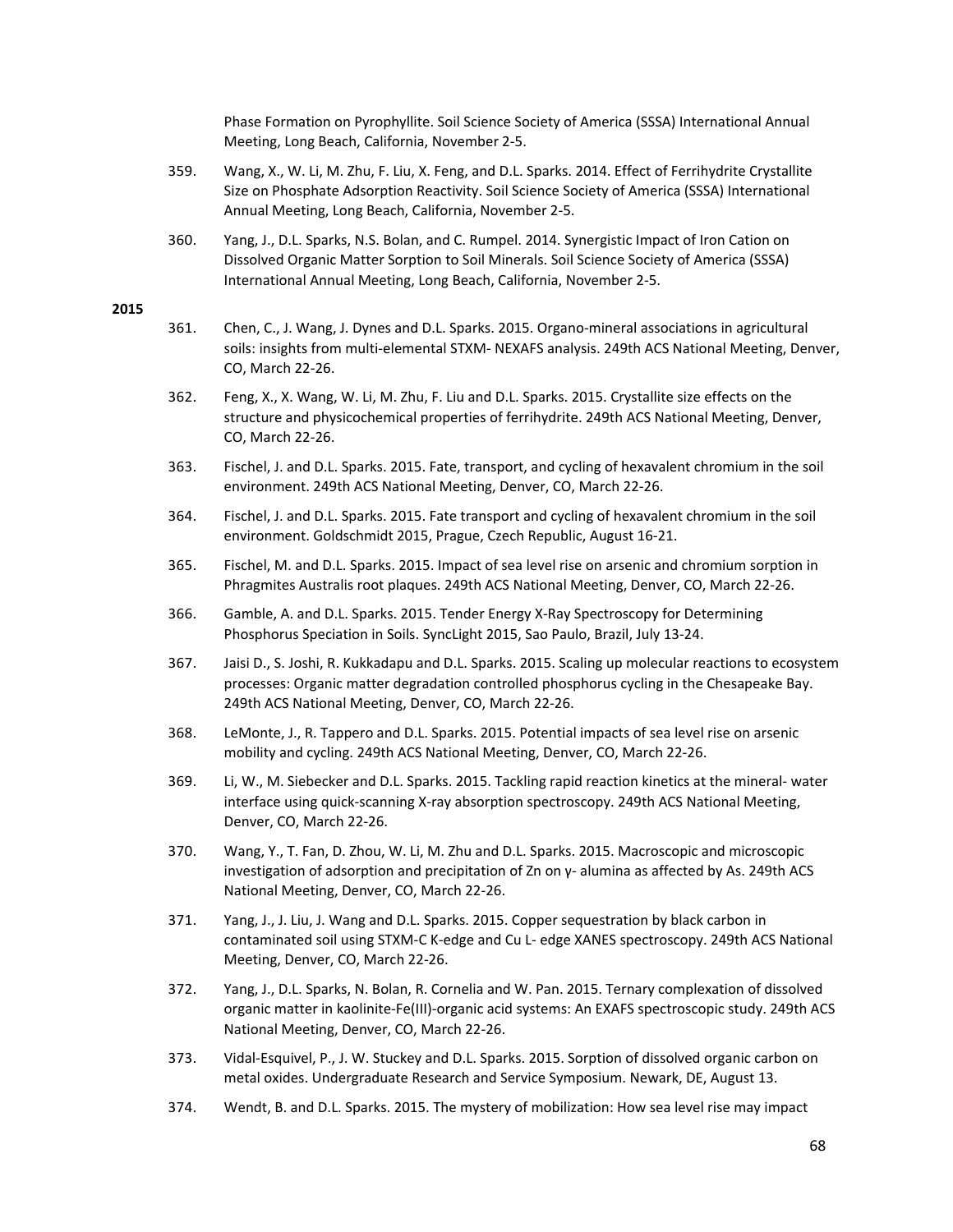arsenic mobility in coastal soils. Undergraduate Research and Service Celebratory Symposium. Newark, DE, August 13.

- 375. Wendt, B. and D.L. Sparks. 2015. Arsenic speciation according to varying reductive and oxidative electrochemical levels. Undergraduate Research and Service Celebratory Symposium. Newark, DE, August 13.
- 376. Zhu, G., A. V. Gamble, M.H. Fischel and D.L. Sparks. 2015. Arsenic accumulation in aquatic marsh plants: Implications for water quality in Delaware. Undergraduate Research and Service Celebratory Symposium. Newark, DE, August 13.
- 377. Fischel, M. and D.L. Sparks. 2015. Impact of sea level rise on arsenic and chromium sorption in Phragmites Australis root plaques. Grad Student Research Symposium, Newark, DE, October 8.
- 378. Starcher, A.N., W. Li and D.L. Sparks. 2015. Spectroscopic Evidence for Fe(II)-Layered Hydroxide Phase Formation on Pyrophyllite. Grad Student Research Symposium, Newark, DE, October 8.

- 379. Fischel, J. and D.L. Sparks. 2016. Superfund Cycling: The Fate of Hexavalent Chromium in the Subsurface Environment. The 12th Dahlia Greidinger Memorial Symposium 2016, Haifa, Israel, Feb 29 ‐ March 2.
- 380. Cui, H.‐J. and D.L. Sparks. 2016. Effects of adsorbed Cd(II) on the Mn(II)‐ catalyzed transformation of hexagonal birnessite. 251st American Chemical Society National Meeting & Exposition, San Diego, CA, March 13‐ 17.
- 381. Fischel, J. and D. L. Sparks. 2016. Superfund cycling: The fate of hexavalent chromium in the subsurface environment. 251st American Chemical Society National Meeting & Exposition, San Diego, CA, March 13‐17.
- 382. Fischel, M. and D. L. Sparks. 2016. Impact of sea level rise on arsenic speciation in Phragmites australis and Spartina alterniflora. 251st American Chemical Society National Meeting & Exposition, San Diego, CA, March 13‐17.
- 383. Gamble, A., P. Northrup and D. L. Sparks. 2016. Synchrotron-based techniques for determining phosphorus speciation in soils. 251st American Chemical Society National Meeting & Exposition, San Diego, CA, March 13‐ 17.
- 384. LeMonte, J., J. Stuckey, X. Yu, J. Rinklebe, R. Tappero, H. Michael and D. Sparks. 2016. Influence of sea level rise on arsenic mobility in coastal soils. 251st American Chemical Society National Meeting & Exposition, San Diego, CA, March 13‐17.
- 385. Starcher, A., E. Elzinga, R. Kukkadapu and D. Sparks. 2016. Evidence for the formation of Fe‐ layered hydroxides using spectroscopic techniques. 251st American Chemical Society National Meeting & Exposition, San Diego, CA, March 13‐17.
- 386. Stuckey, J. and D. Sparks. 2016. Impacts of manganese oxides on the retention, speciation, and lability of soil organic carbon. 251st American Chemical Society National Meeting & Exposition, San Diego, CA, March 13‐ 17.
- 387. Yang, J., J. Wang, D. Sparks, C. Rumpel and N. Bolan. 2016. Selective preservation of organic carbon species in amended field soils using multi- edge STXM coupled with XANES spectroscopy. 251st American Chemical Society National Meeting & Exposition, San Diego, CA, March 13‐17.
- 388. Fischel, J.S. and D.L. Sparks. 2016. Superfund Cycling: The Fate of Hexavalent Chromium in the Subsurface Environment. Goldschmidt Conference, Yokohama, Japan, June 26 ‐ July 1.
- 389. Fischel, M.H. and D.L. Sparks. 2016 The Impact of Sea Level Rise on Arsenic Speciation in Wetland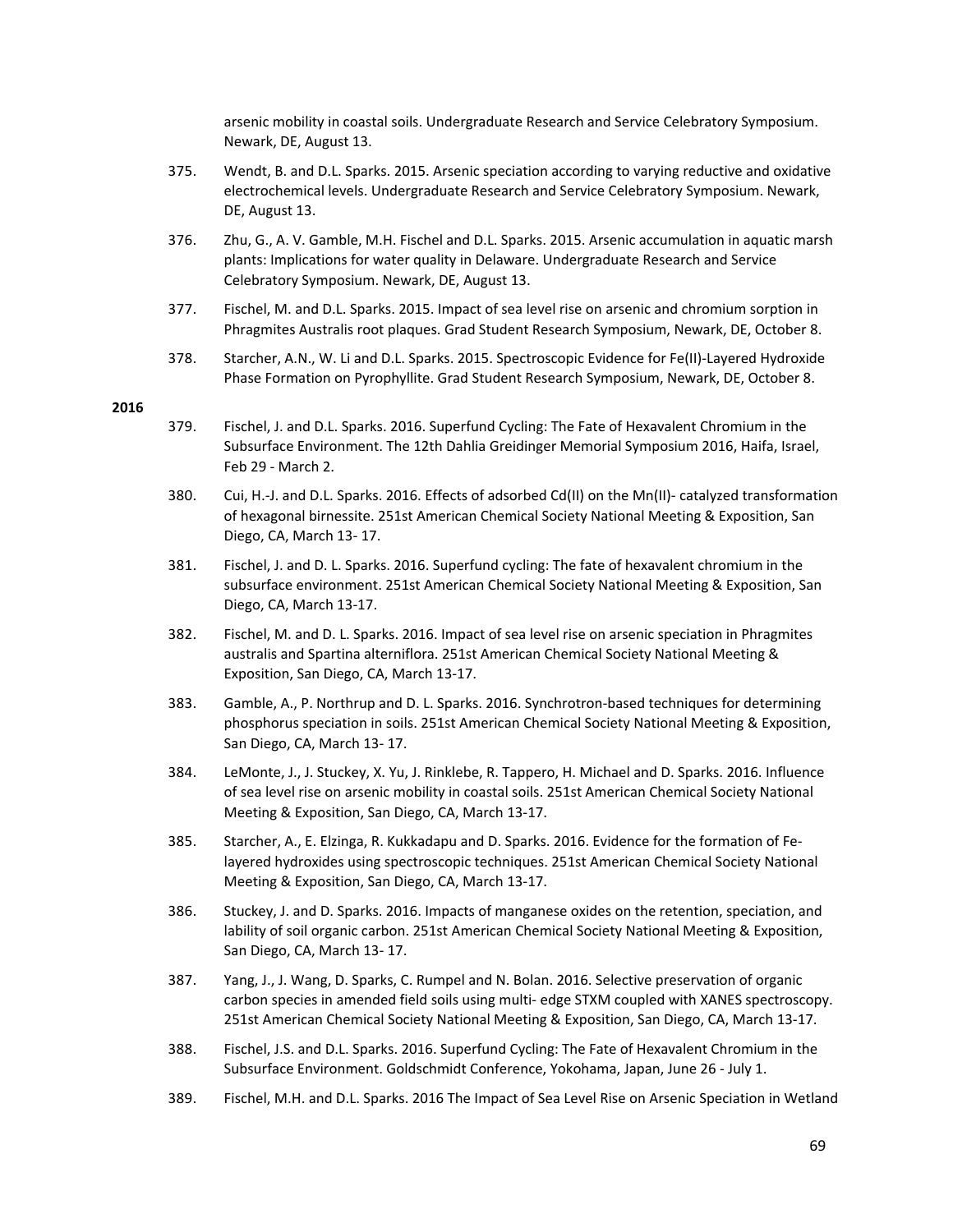Flora. Goldschmidt Conference, Yokohama, Japan, June 26 ‐ July 1.

- 390. Li, W., M.G. Siebecker and D.L. Sparks. 2016 Probing the Rapid Formation Kinetics of Ni‐Al LDH Precipitates on γ‐Alumina Using QEXAFS. Goldschmidt Conference, Yokohama, Japan, June 26 ‐ July 1.
- 391. Starcher, A.N., W. Li, R. K. Kukkadapu, E. J. Elzinga and D. L. Sparks. 2016. Kinetics Of Fe‐Layered Hydroxide Formation From Phyllosilicates Using Spectroscopy. Goldschmidt Conference, Yokohama, Japan, June 26 ‐ July 1.
- 392. Zhu, G., J. W. Stuckey and D. L. Sparks. 2016. Impacts of Sorption and Coprecipitation on Soil Organic Carbon Reactivity Associated with Hydrous Manganese Oxide. Undergraduate Research and Service Celebratory Symposium, Newark, DE, August 11.
- 393. Fischel, J. and D. Sparks. 2016. Chromium Conundrum: Determining The Stability Of Legacy Contamination. 252nd American Chemical Society National Meeting & Exposition, Philadelphia, PA, August 21‐25.
- 394. Yu, X, J. LeMonte, J. Stuckey, D. Sparks, J. Cargill, C. Russoniello and H. Michael. 2016. Hydrologic Controls On Arsenic Cycling Due To Tidal Fluctuation. 252nd American Chemical Society National Meeting & Exposition, Philadelphia, PA, August 21‐25.
- 395. Gamble, A, P. Northrup and D. Sparks. 2016. Novel Spectroscopic Techniques To Examine Soil Phosphorus Speciation. 8th International Phosphorus Workshop (IPW8), Phosphorus 2020 ‐ Challenge for Synthesis Agriculture & Ecosystem. Rostock, Germany, September 12‐16.
- 396. Fischel, J. and D.L. Sparks. 2016. Superfund Cycling: The Fate of Hexavalent Chromium in the Subsurface Environment, ASA, CSSA & SSSA International Annual Meeting, Phoenix, AZ, November 6‐9.
- 397. Fischel, M. and D.L. Sparks. 2016. Sea Level Rise Alters Arsenic Speciation in Wetland Plants and Soils, ASA, CSSA & SSSA International Annual Meeting, Phoenix, AZ, November 6‐9.
- 398. Gamble, A.V. and D.L. Sparks. 2016. Soil Phosphorus Speciation Using Microspectroscopic Techniques, ASA, CSSA & SSSA International Annual Meeting, Phoenix, AZ, November 6‐9.
- 399. Sanchez, J., J. Stuckey and D.L. Sparks. 2016. Impacts of a Shifting Redox Potential on Arsenic Sorption to Goethite, ASA, CSSA & SSSA Annual Meeting, Phoenix, AZ, November 6‐9.
- 400. Stuckey, J.W., C. Goodwin, J. Wang, L. A. Kaplan, P. Vidal‐Esquivel, T.P. Beebe Jr. and D.L. Sparks. 2016. Impacts of Hydrous Manganese Oxide and Goethite on Soil Organic Carbon Reactivity, ASA, CSSA & SSSA International Annual Meeting, Phoenix, AZ, November 6‐9.

- 401. Adhikari, D., T. Sowers, J. Stuckey, D. Sparks and Y. Yang. 2017. Formation and reactivity of ferrihydrite‐soil organic carbon‐calcium ternary complexes. American Chemical Society National Meeting & Exposition, San Francisco, CA, April 2‐ 6.
- 402. Fischel, J. and D.L. Sparks. 2017. Enigmatic behavior of hexavalent chromium in a superfund site. American Chemical Society National Meeting & Exposition, San Francisco, CA, April 2‐ 6.
- 403. Fischel, M., C. Dowding, D. Sparks. 2017. Arsenic oxidation by the mighty manganese soils of graskop. American Chemical Society National Meeting & Exposition, San Francisco, CA, April 2‐ 6.
- 404. Siebecker, M. and D. Sparks. 2017. Structural insights on Ni‐Al LDHs using wavelet analysis. American Chemical Society National Meeting & Exposition, San Francisco, CA, April 2‐ 6.
- 405. Sowers, T., J. Stuckey, D. Adhikari, Y. Yang and D. Sparks. 2017. Impact of calcium on the retention and stability of OM in Fe‐(Ca)‐OM adsorption complexes. American Chemical Society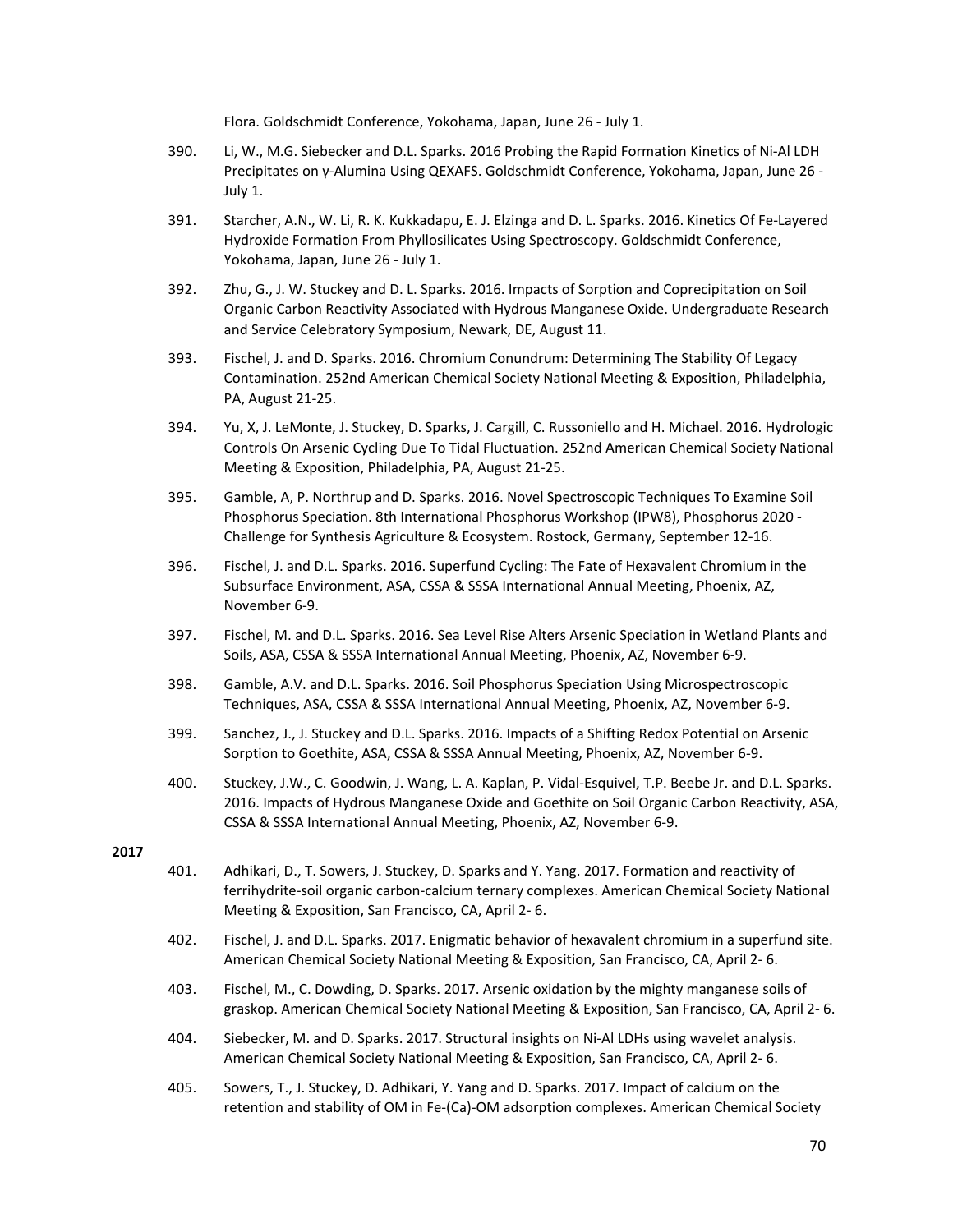National Meeting & Exposition, San Francisco, CA, April 2‐ 6.

- 406. Bateman, B. and D.L. Sparks. 2017 Chromium Oxidation by Manganese Oxides: An investigation Into Hexavalent Chromium Contamiantion at SuperFund Sites, Undergraduate Research and Service Scholar Celebratory Symposium, Newark, DE, August 10.
- 407. Wilson, Z., J. Sanchez, D. L. Sparks 2017. The Impact of Sea Level Rise on Arsenic Cycling and Mobility: pH and Ionic Strength Effects in a Goethite System, Undergraduate Research and Service Scholar Celebratory Symposium, Newark, DE, August 10.
- 408. Fischel, J.S. and D. L. Sparks. 2017. Enigmatic Behavior of Hexavalent Chromium in a Superfund Site. Goldschmidt 2017, Paris, France, August 13‐18.
- 409. Fishcel, M.H.H., C.E. Clarke and D.L. Sparks. 2017. Arsenic oxidation by the mighty manganese soils of Graskop. Goldschmidt 2017, Paris, France, August 13‐18.
- 410. Sowers, T.D.., J. W. Stuckey and D.L Sparks, 2017. Impact of Calcium on the retention and Stability of OM in Fe‐(Ca)‐OM Adsorption Complexes. Goldschmidt, Paris, France, August 13‐18.
- 411. Betts, A.R. Starcher, A., Siebecker, M., Elzinga, E., and Sparks D.L. 2017. Precipitation of a Fe(II)‐ Al(III) layered double hydroxide (LDH) in an anaerobic soil clay fraction. Poster presentation. DENIN conference. University of Delaware.

- 412. Adhikari, D., T.D. Sowers, J. Stuckey, D.L Sparks, Y. Yang. 2018. Formation and reactivity of ferrihydrite-organic carbon-calcium co-precipitate complexes. American Chemical Society National Meeting & Exposition, New Orleans, LA, March 18‐22.
- 413. Coward, E.K., T. Ohno, A.F. Plante, D.L. Sparks. 2018. Adsorption and molecular fractionation of dissolved organic matter on iron‐bearing mineral matrices of varying crystallinity. American Chemical Society National Meeting & Exposition, New Orleans, LA, March 18‐22.
- 414. Fischel, J., D.L. Sparks. 2018. Shining light on Cr(III) oxidation mechanisms on Mn‐oxides. American Chemical Society National Meeting & Exposition, New Orleans, LA, March 18‐22.
- 415. Fischel, M., C. Clarke, D.L. Sparks. 2018. Arsenic oxidation by the mighty manganese soils of Graskop. American Chemical Society National Meeting, New Orleans, LA, March 18‐22.
- 416. Sowers, T.D, J. Stuckey, D. Adhikari, Y. Yang, D.L. Sparks. 2018. Synergistic effect of calcium on organic carbon sequestration to ferrihydrite: Potential for Fe‐Ca‐OC ternary complexes. American Chemical Society National Meeting & Exposition, New Orleans, LA, March 18‐22.
- 417. Xu, S., B. Chase, D.L. Sparks, J.F. Rabolt. 2018. A silver coated gold nanorod decorated fibrous SERS substrate for arsenic detection. American Chemical Society National Meeting & Exposition, New Orleans, LA, March 18‐22.
- 418. Giannetta, B., C.Zaccone, C. Plaza, M.G. Siebecker, P, Rovira, C. Vischetti , D. L. Sparks. 2018. Soil Organic Matter‐Mineral interactions across different land uses: the importance of Fe‐mediated stabilization. European Geosciences Union General Assembly. Vienna, Austria, April 8–13.
- 419. Giannetta, B., M.G Siebecker, C. Plaza, C. Zaccone, P. Rovira, C. Vischetti, D. L. Sparks. 2018. Impact and reactivity of Fe(III)‐OM complexes and Fe(III) polymerization in SOM fractions under different land uses. European Geosciences Union General Assembly. Vienna, Austria, April 8–13.
- 420. Giannetta, B., C. Plaza, C. Zaccone, M. G. Siebecker, P. Rovira, C. Vischetti, D. L. Sparks. 2018. Fe(III) fate after complexation with different soil organic matter fractions: retention capacity and mechanisms. European Geosciences Union General Assembly. Vienna, Austria, April 8–13.
- 421. Szerlag K., M.G. Siebecker, D. Jaisi, P. Northrup, D.L. Sparks. 2018. The chemistry of legacy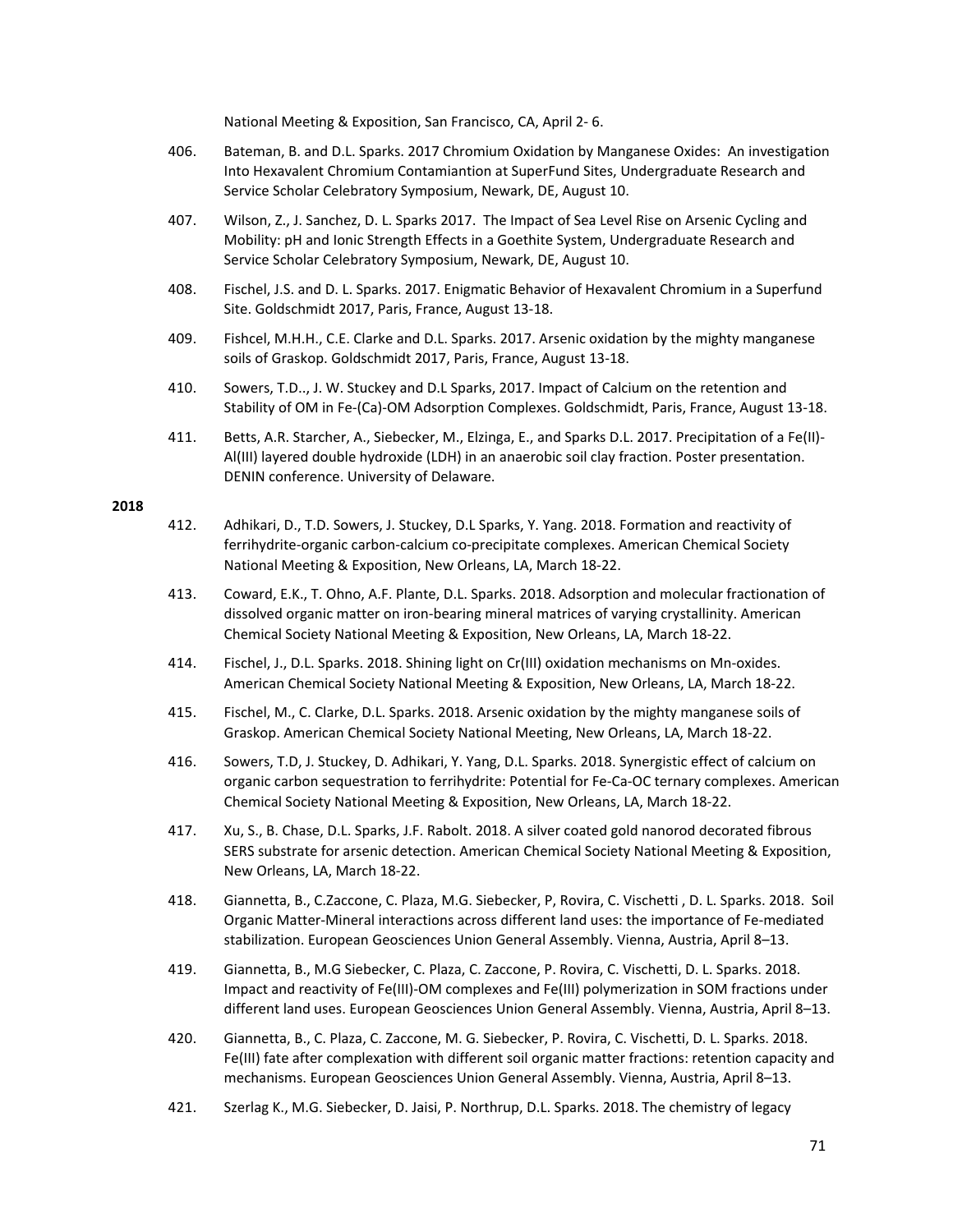phosphorus in US Mid‐Atlantic agricultural soils. University of Delaware College of Agriculture and Natural Resources Research Symposium. Newark, Delaware, April 30.

- 422. Szerlag, K.D., P. Northrup, M.G. Siebecker, D.P. Jaisi, D.L. Sparks. 2018. Legacy phosphorus speciation in US Mid-Atlantic agricultural soils using tender energy X-ray absorption spectroscopy (TES). The National Synchrotron Light Source II (NSLS‐ll) and Center for Functional Nanomaterials (CFN) Users' Meeting, Brookhaven National Laboratory, New York, May 21‐23.
- 423. Northrup P., R. Tappero, G. Flynn, S. Wirick, K. Szerlag, D. Sparks, S. Gill, M. Schoonen. 2018. Tender energy imaging and spectroscopy at TES (8‐BM). The National Synchrotron Light Source II (NSLS‐ll) and Center for Functional Nanomaterials (CFN) Users' Meeting, Brookhaven National Laboratory, New York, May 21‐23.
- 424. Betts, A.R, M.G. Siebecker, D.L. Sparks. 2018. Oxidation status of subsoil clay during Fe(II) sorption alters the composition of precipitated Fe(II)-bearing layered double hydroxides. 55th Annual Meeting of the Clay Minerals Society. University of Illinois at Urbana‐Champaign, Champaign, IL, June 11‐14.
- 425. Szerlag K., M.G. Siebecker, D. Jaisi, P. Northrup, D.L. Sparks. 2018. The chemistry of legacy phosphorus in US Mid‐Atlantic agricultural soils. 21st World Congress of Soil Science. Rio de Janeiro, Brazil, August 12‐17.
- 426. Fischel, J.S. and D.L. Sparks. 2018. The Role of Soil Chemical Processes and Properties in Impacting Chromium Cycling in Highly Contaminated Soils. Rio de Janeiro, Brazil, August 12‐17.
- 427. Fischel, M.H.H., C.E. Clarke, D.L. Sparks. 2018. Impact of climate on the mighty manganese soils of Graskop. 21st World Congress of Soil Science. Rio de Janeiro, Brazil, August 12‐17.
- 428. Sowers, T.D., J.W. Stuckey, D. Adhikari, Y. Yang, D.L. Sparks. 2018. Probing the Effect of Calcium on Organic Carbon Sequestration to Ferrihydrite. 21st World Congress of Soil Science. Rio de Janeiro, Brazil, August 12‐17.
- 429. Betts, A.R. and D.L. Sparks. 2018. Fe(II) interaction with natural clay minerals: role of structural Fe and aluminosilicates on Fe(II)-layered double hydroxide (LDH) formation. 21st World Congress of Soil Science. Rio de Janeiro, Brazil, August 12‐17.
- 430. Coward E., T. Ohno, D.L. Sparks. 2018. Kinetic Structuring: Temporal Molecular Fractionation of Organic Matter during Mineral Adsorption. Goldschmidt. Boston, MA, USA. August 12‐17.
- 431. Giannetta, B., C. Zaccone, C. Plaza, M.G. Siebecker, G. Aquilanti, M. Czyzychi, C. Vischetti, D.L. Sparks. 2018. A spectroscopic approach to Fe speciation in SOM pools under agricultural soils subjected to biochar and organic fertilizers. XXXVI Convegno Nazionale Società Italiana di Chimica Agraria (SICA), Dipartimento di Agraria, Università Mediterranea. September 24‐26.
- 432. Coward, E.K., T Ohno, D.L.Sparks. 2018. Temporal molecular fractionation of organic matter during iron oxyhydroxide adsorption. American Geophysical Union, Washington, D.C., Dec 10‐14.
- 433. Sowers, T.D., K.L. Holden, E.K. Coward, D.L. Sparks. 2018. Naturally‐occurring bacteriogenic iron oxides as an unaccounted for component of aqueous carbon cycling. American Geophysical Union (AGU) Washington, D.C., Dec 10‐14.
- 434. Giannetta, B., M.G. Siebecker, C. Zaccone, C. Plaza, G. Aquilanti, C. Vischetti, D.L. Sparks. 2018. Soil Organic Matter‐Mineral interactions across pools in different land uses: the importance of Fe mineral dynamics in natural environments. American Geophysical Union (AGU) Washington, D.C., Dec 10‐14.

#### **2019**

435. Fischel, F., C.E. Clarke, D.L. Sparks. 2019. Arsenic Oxidation By the Manganese Soils of Graskop.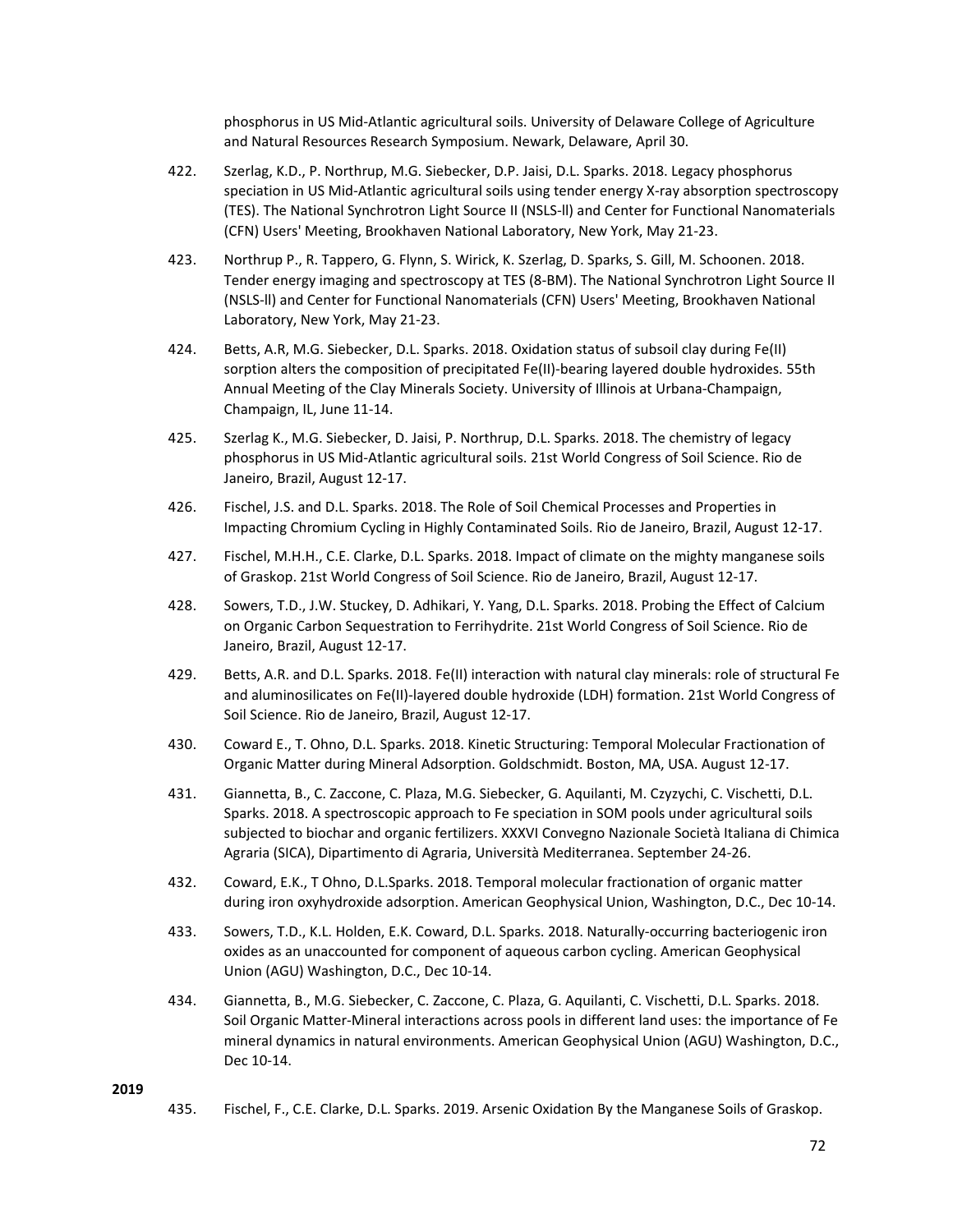Soil Science Society of America International Soils Meeting (SSSA). San Diego, CA, USA. Jan 6‐9.

- 436. Sowers, T.C., K.L. Holden, E.K. Coward, D.L. Sparks. 2019. Biogenic Iron Oxides As an Unaccounted for Component of the Carbon Cycle. Soil Science Society of America International Soils Meeting (SSSA). San Diego, CA, USA. Jan 6‐9.
- 437. Holden, K.L., T.D. Sowers, D.L. Sparks. 2019. Biogenic Iron Oxides: The in Situ Growth and Variable Reactivity of a Carbon Sink in Natural Waters. Soil Science Society of America International Soils Meeting (SSSA). San Diego, CA, USA. Jan 6‐9.
- 438. Betts, A., D.L. Sparks. 2019. Coprecipitation of Green Rust with Aqueous Al and Si: Effects on Mineral Structure and Kinetics of Cr(VI) Reduction. Soil Science Society of America International Soils Meeting (SSSA). San Diego, CA, USA. Jan 6‐9.
- 439. Coward, E.K., TOhno, D.L. Sparks. 2019. Kinetic Structuring: Temporal Molecular Fractionation of Organic Matter at the Fe Oxyhydroxide Interface. Soil Science Society of America International Soils Meeting (SSSA). San Diego, CA, USA. Jan 6‐9.
- 440. Siebecker, M.G., R.L. Chaney, D.L. Sparks. 2019. Natural Speciation of Trace Metal Rich Soil Minerals at the Micrometer Scale Using Microfocused X‐Ray Fluorescence, Diffraction, and Absorption. Soil Science Society of America International Soils Meeting (SSSA). San Diego, CA, USA. Jan 6‐9.
- 441. Fischel, J., D.L. Sparks. 2019. Soil Chemical Processes and Properties Impacting Chromium Cycling in Highly Contaminated Sediments. Soil Science Society of America International Soils Meeting (SSSA). San Diego, CA, USA. Jan 6‐9.
- 442. Sanchez, J., D.L. Sparks. 2019. The Impact of Redox Potential and Salinity on Arsenic Cycling and Mobility in Iron Oxide Systems. Soil Science Society of America International Soils Meeting (SSSA). San Diego, CA, USA. Jan 6‐9.
- 443. Giannetta, B., M.G. Siebecker, C. Zaccone, C. Plaza, G. Aquilanti, C. Vischetti, D.L. Sparks. 2019. The Role of Fe Species in SOM Stabilization in Agricultural Soils Subjected to Biochar and Organic Fertilizer Amendments. Soil Science Society of America International Soils Meeting (SSSA). San Diego, CA, USA. Jan 6‐9.
- 444. Szerlag, K., P. Northrup, R. Tappero, , M.G. Siebecker,, D.P. Jaisi, D.L. Sparks. 2019. The Solid Phase Speciation of Legacy Phosphorus in US Mid‐Atlantic Agricultural Soils Using Micro‐XRF Mapping and Micro‐XANES. Soil Science Society of America International Soils Meeting (SSSA). San Diego, CA, USA. Jan 6‐9.
- 445. Fischel, J.S. & Sparks, D.L. 2019. Soil Properties Impacting Chromium Cycling in Highly Contaminated Urban Sediments. ASA‐CSSA‐SSSA International Annual Meeting). San Antonio, TX, USA. Nov. 10‐13.
- 446. LeMonte, J.J., Tappero, R., Rinklebe, J., and Sparks, D.L. 2019. How Future Sea Level Rise May Impact Legacy Arsenic in an Urban Soil. ASA‐CSSA‐SSSA International Annual Meeting). San Antonio, TX, USA. Nov. 10‐13.
- 447. Izaditame, F., Siebecker, M.G., and Sparks, D.L. 2019. Sea-Level-Rise-Induced Release of Heavy Metals from Flood‐Prone Contaminated Coastal Sediments. ASA‐CSSA‐SSSA International Annual Meeting). San Antonio, TX, USA. Nov. 10‐13.
- 448. Szerlag, K.D., Izaditame, F., Northrop, Tappero, R., P., Jaisi, D. P., and Sparks, D.L. 2019. Phosphorus Solid Phase Speciation and Hedley Sequential Extraction Residues: Using Multi‐ Modal µ-XRF Mapping and µ-XANES to Speciate Legacy P in Agricultural Soils. ASA-CSSA-SSSA International Annual Meeting). San Antonio, TX, USA. Nov. 10‐13.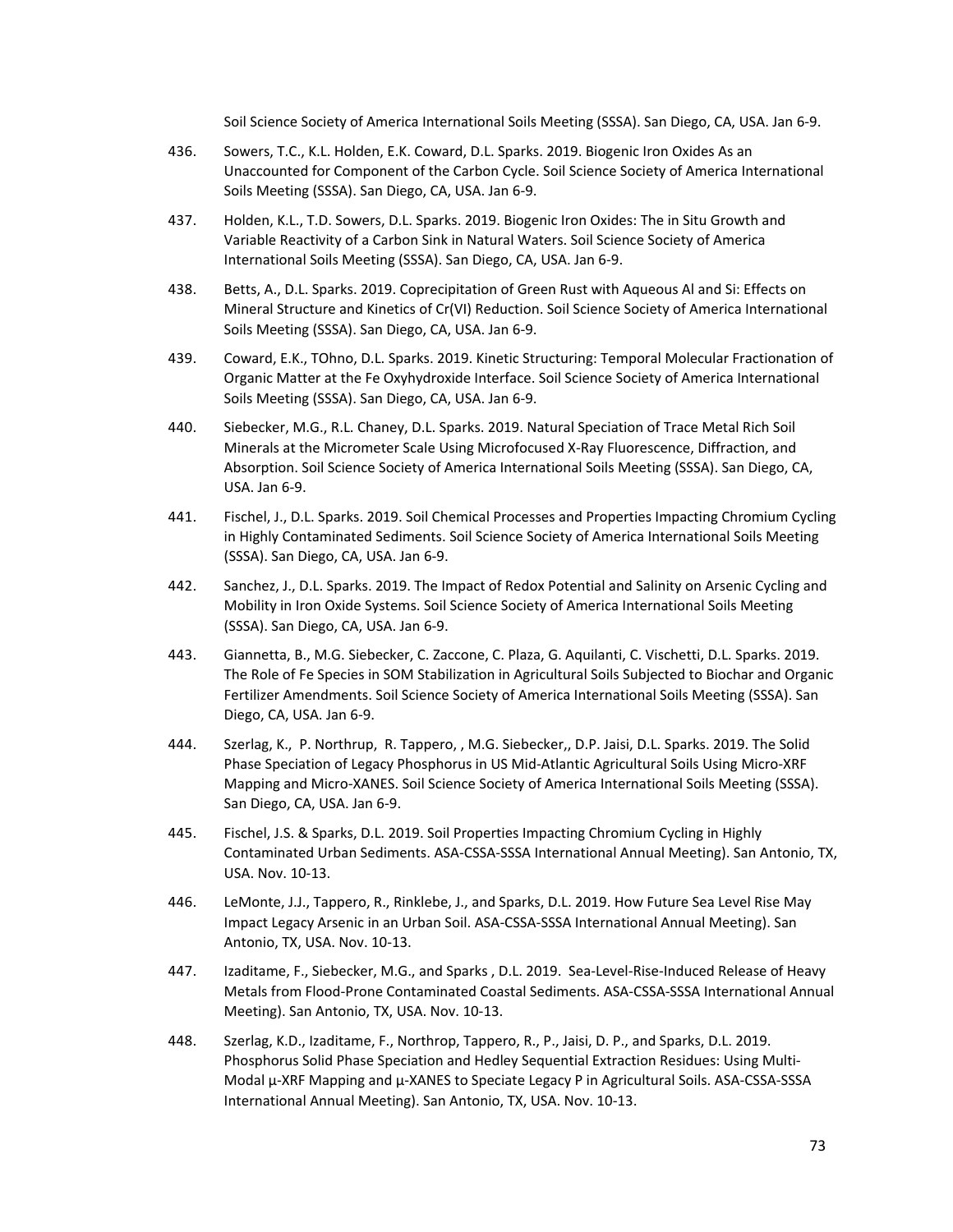- 449. Betts, A.B., Evers, A., Fischel, M.H.H., Tappero, R., P., and Sparks, D.L. 2019. Silicon Coprecipitation with Green Rust Carbonate and Sulfate and Its Effects on Formation and Air‐ Oxidation. ASA‐CSSA‐SSSA International Annual Meeting). San Antonio, TX, USA. Nov. 10‐13.
- 450. Fischel. M.H.H., Clarke, C.E., and Sparks , D.L. 2019. Oxidative Capacity of Naturally Formed Manganese Oxides from Graskopn. ASA‐CSSA‐SSSA International Annual Meeting). San Antonio, TX, USA. Nov. 10‐13.
- 451. Sricharoenvech, P., Tappero, R., Landrot, G., SIebecker, M.G, and Sparks, D.L. 2019. Desorption of Chromium from Contaminated Urban Soils. ASA‐CSSA‐SSSA International Annual Meeting). San Antonio, TX, USA. Nov. 10‐13.
- 452. Fischel. M.H.H., Clarke, C.E., Sparks, D.L. 2019. Arsenic oxidation by the manganese soils of Graskop: Implications for oxide reactivity with a changing climate. International Conference on the Biogeochemical Cycling of Trace Elements. May 5‐8, 2019. Nanjing, China.
- 453. McCrone, C., K.D. Szerlag, D.L. Sparks. 2019. Investigation of the Hedley sequential extraction in the identification of phosphorus pools and mobility in agricultural soils. DENIN Scholars Spring Undergraduate Research Symposium, Newark, Delaware, USA, May 10.

#### **2020**

- 454. Izaditame, F., Siebecker, M.G., Tappero, R., Sricharoenvech, P., Sparks, D.L. Arsenic fate under the shadow of sea‐level rise. American Chemical Society National Meeting. Philadelphia, PA. March 22‐26.
- 455. Sanchez, J., Stuckey, J., Tappero, R., Siebecker, M.G., Sparks, D.L. Sea level rise impacts on arsenic mobility in natural systems. American Chemical Society National Meeting. Philadelphia, PA. March 22‐26.
- 456. Elavarthi, M., Szerlag, K.D., Sparks, D.L. Legacy phosphorus desorption from U.S. Mid‐Atlantic agricultural soils. American Chemical Society National Meeting. Philadelphia, PA. March 22‐26.
- 457. Szerlag, K.D., Izaditame, F., Northrup, P., Siebecker, M.G., Tappero, R., Jaisi, D., Sparks, D.L. Speciation of legacy P in soils using multi‐modal μ‐XRF mapping and μ‐XANES. American Chemical Society National Meeting. Philadelphia, PA. March 22‐26.
- 458. Coward, E., Ohno, T., Sparks, D.L. Temporal molecular fractionation of dissolved organic matter at the mineral interface: Importance and irrelevance of solid-phase speciation. American Chemical Society National Meeting. Philadelphia, PA. March 22‐26.
- 459. Coward, E., Wani, R.P., Sowers, T.D., Sparks, D.L. Twin fate: Coupled iron-carbon biogeochemistry in thawing permafrost environments. American Chemical Society National Meeting. Philadelphia, PA. March 22‐26.

#### **C. Presentations to Agricultural Commodity Groups**

- 1. Sparks, D.L. 1980. Potassium status of Atlantic Coastal Plain soils. College Fertilizer Conference, Virginia Beach, Virginia. Sponsored by Southern States Cooperative.
- 2. Sparks, D.L. 1980. Boron and potassium fertilization and leaching effects on sandy Delaware soils in an intensive corn management system. Maximum Yield Workshop, East Lansing, Michigan. Sponsored by Potash and Phosphate Institute.
- 3. Sparks, D.L. 1981. Boron and potassium fertilization to maximize corn yields on Delaware soils.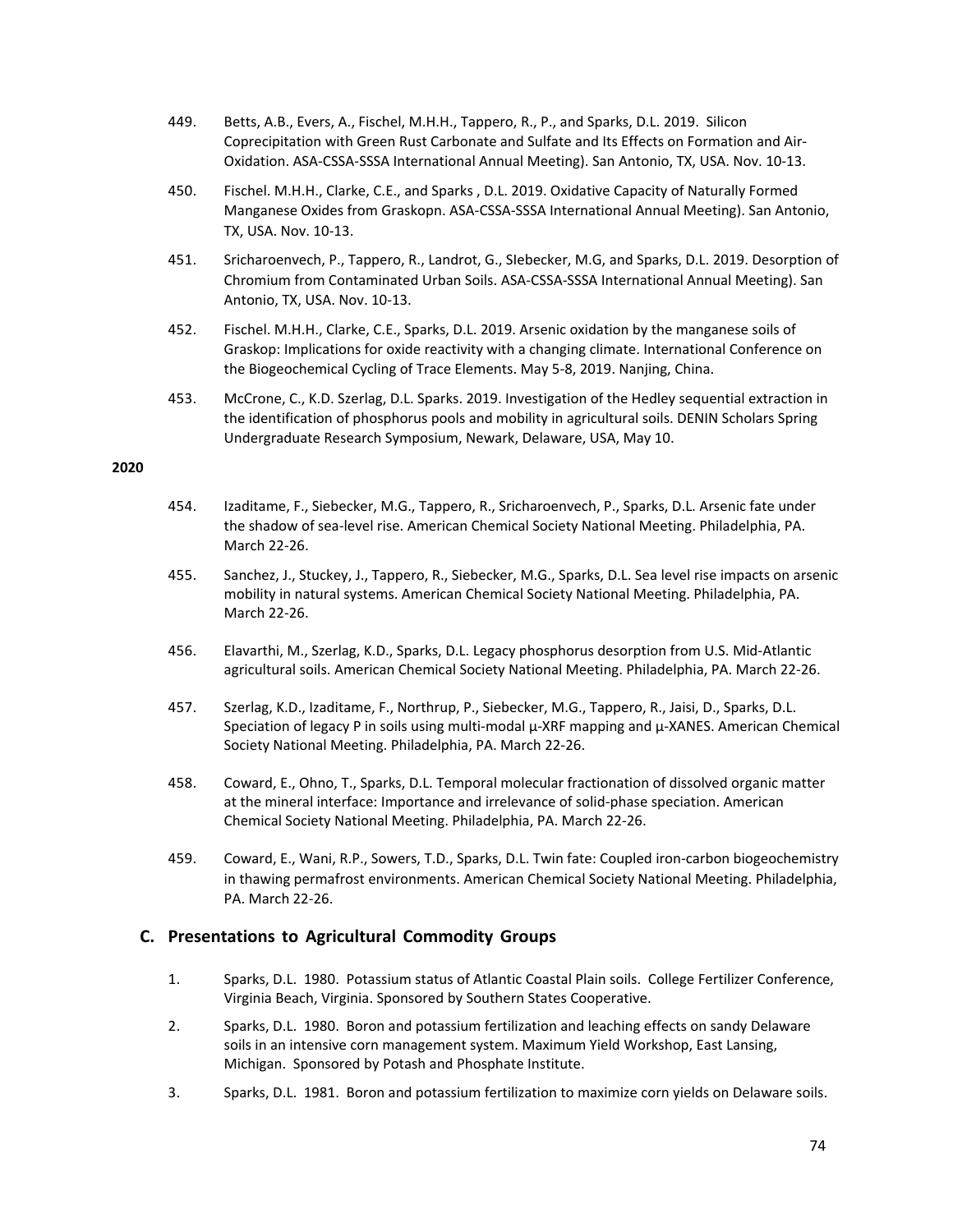College Fertilizer Conference, Williamsburg, Virginia. Sponsored by Southern States Cooperative.

- 4. Sparks, D.L. 1981. Leaching of boron and potassium in sandy Atlantic Coastal Plain soils. Maximum Yield Workshop, Freehold, New Jersey. Sponsored by Potash and Phosphate Institute.
- 5. Sparks, D.L. 1982. Kinetics and thermodynamics of potassium exchange in mixed systems. University of Delaware Research Foundation Luncheon, Newark, Delaware.
- 6. Sparks, D.L. 1982. Principles of soil testing. Delaware Crop Improvement Association Annual Meeting, Felton, Delaware.
- 7. Sparks, D.L. 1982. The chemistry and fertility of soil potassium. Delaware Vegetable Growers Association Annual Meeting, Dover, Delaware
- 8. Sparks, D.L., and G.J. Hendricks. 1986. Broadcasting versus banding applications of K on Delaware soils as it affects corn (Zea mays L.) in an intensive management system. Agricultural Resources Day, Georgetown, Delaware.
- 9. Sparks, D.L. 1997. Metals in the soil environment, Mid-Atlantic Crop Management Workshop, Ocean City, Maryland, November 20.

#### **D. Visiting Scholar Participation and Invitational Seminars**

- I have served as a Visiting Scholar and presented lectures and seminars at the following Universities, National Laboratories, and Institutes:
- 1. University of Kentucky, Lexington, KY, 1982
- 2. Rutgers University, New Brunswick, NJ, 1984
- 3. University of Maryland, College Park, MD, 1984
- 4. The Ohio State University, Columbus, OH, 1984
- 5. The Pennsylvania State University, State College, PA, 1985
- 6. Savannah River Ecology Laboratory, University of Georgia, 1985
- 7. University of Saskatchewan, Saskatoon, Canada, 1985
- 8. University of California, Riverside, CA, 1986
- 9. University of California, Berkeley, CA, 1986
- 10. Virginia Polytechnic Institute and State University, Blacksburg, VA, 1986
- 11. Nanjing Agricultural University, China, 1987, Canadian Potash Institute Lecturer
- 12. Jisiang Agricultural University, China, 1987, Canadian Potash Institute Lecturer
- 13. Hubei Institute of Soils and Fertilizer, China, 1987, Canadian Potash Institute Lecturer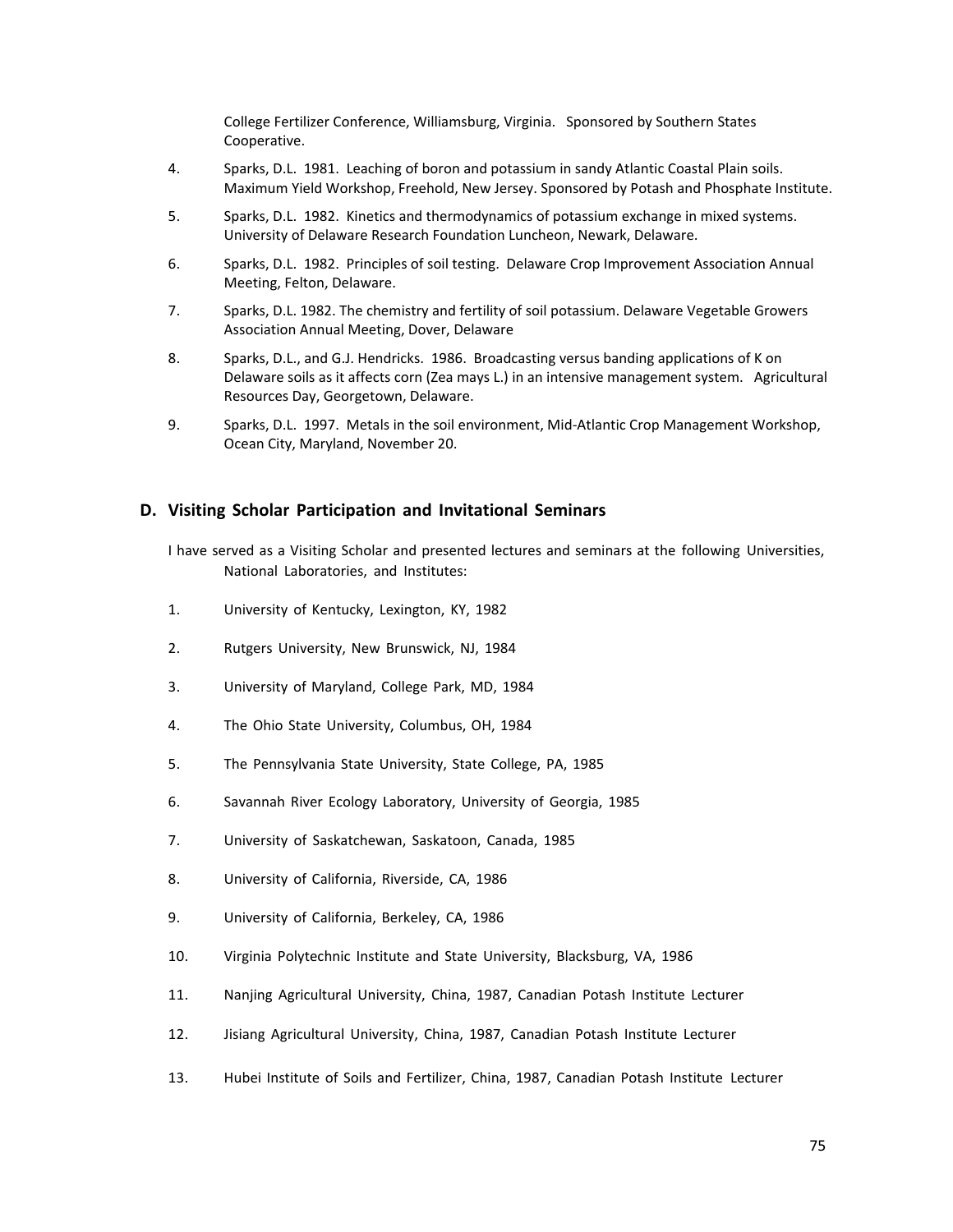- 14. U. S. Borax Research, Anaheim, CA, 1987
- 15. USDA‐ARS Eastern Research Laboratory, 1988
- 16. Volcani Center, Bet Dagan, Israel, 1989
- 17. Technion University, Haifa, Israel, 1989
- 18. North Carolina State University, 1989, Raleigh, NC, Willie Woltz Distinguished Lecturer
- 19. University of Delaware, Newark, DE, Civil Engineering Dept., 1990
- 20. University of Delaware, Newark, DE, Provost's Dinner Seminar, 1990
- 21. University of Delaware, Newark, DE, Chemistry Dept., 1991
- 22. Justus von Liebig University, Giessen Germany, 1991
- 23. Institut fur Strahlenschutz, Neuherberg, Germany, 1991
- 24. Wageningen University, Wageningen, The Netherlands, 1991
- 25. Purdue University, West Lafayette, IN, 1991
- 26. Battelle, Pacific Northwest Laboratory, Richland, Washington, 1992
- 27. Rothamsted Experimental Station, Harpenden, England, 1993
- 28. University of Birmingham, Birmingham, England, 1993
- 29. Lancaster University, Lancaster, England, 1993
- 30. The Johns Hopkins University, Baltimore, MD, 1993
- 31. University of Saskatchewan, Saskatoon, Canada, 1995
- 32. Swiss Federal Institute of Technology, Zurich, Switzerland, 1995
- 33. University of Maryland, College Park, MD, Civil and Environmental Engineering Dept., 1996
- 34. University of Delaware, Newark, DE, Chemistry Department, 1996
- 35. Paul Scherrer Institute, Villigen, Switzerland, 1997
- 36. Lawrence Berkeley National Laboratory, University of California, Berkeley, CA, 1997
- 37. DuPont Co., Wilmington, DE, 1997
- 38. Iowa State University, Ames, Iowa, 1998
- 39. DuPont Co., Wilmington, DE, 1999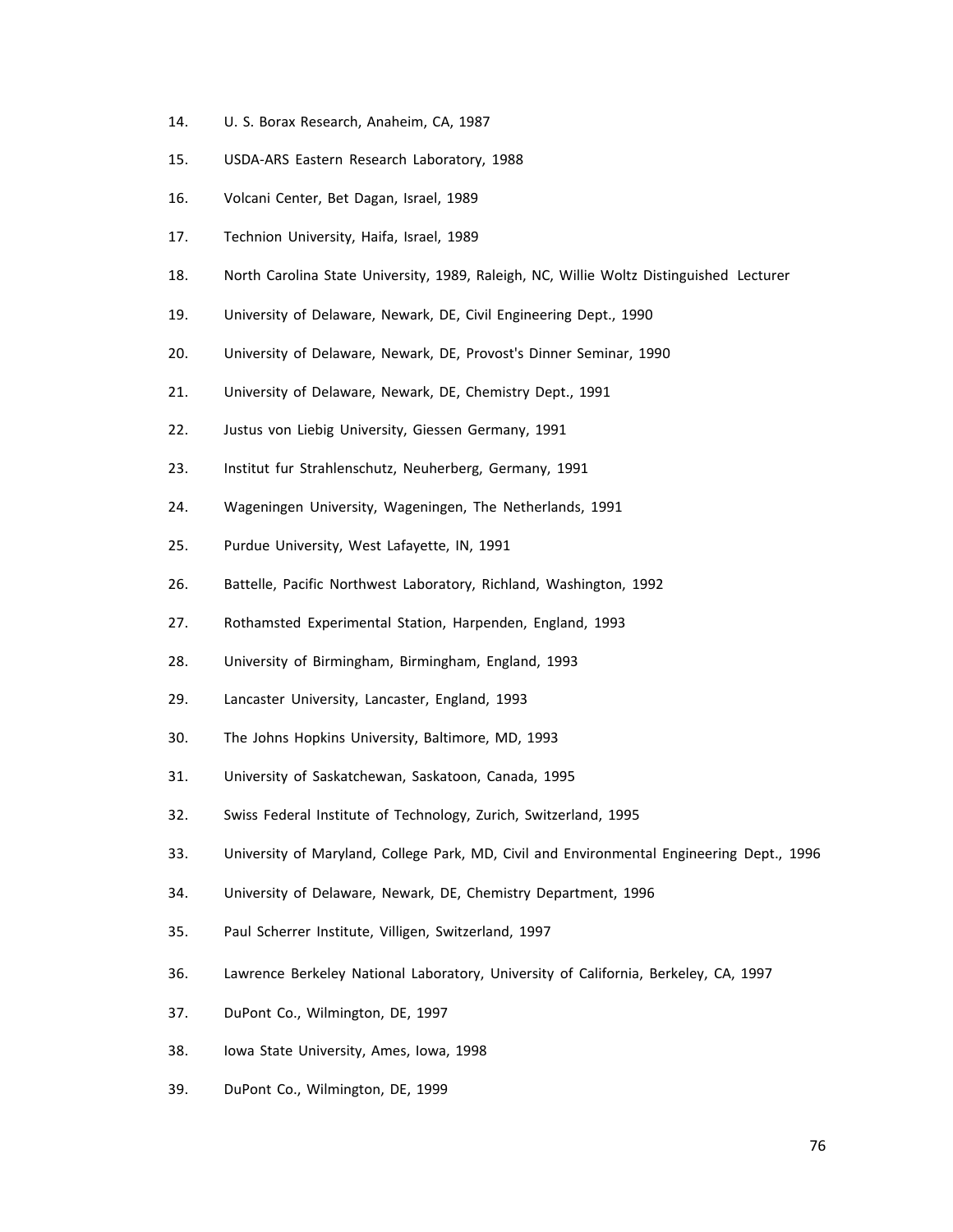- 40. Texas A&M University, College Station, TX, 1999
- 41. Northeastern University, Boston, MA, 1999
- 42. University of Delaware, Newark, DE, Civil and Environmental Engineering Dept., 1999
- 43. Stanford University, Palo Alto, CA, 1999
- 44. Pacific Northwest National Laboratory, Richland, WA, 1999
- 45. Hohenheim University, Stuttgart, Germany, 1999
- 46. Washington State University, Pullman, WA, March, 2000
- 47. Rutgers University, New Brunswick, NJ, April, 2000
- 48. University of Bari, Bari, Italy, May, 2000
- 49. Iowa State University, Ames, IA, October, 2000
- 50. University of California‐Davis, Davis, CA, October, 2000
- 51. State University of New York, Stony Brook, NY, March, 2001
- 52. Harvard University, Cambridge, MA, May, 2001
- 53. Brookhaven National Laboratory, Upton, NY, May, 2001
- 54. University of Sydney, Sydney, New South Wales, Australia, November, 2001
- 55. CSIRO, Perth, Western Australia, Australia, November, 2001
- 56. CSIRO, Adelaide, South Australia, Australia, November, 2001
- 57. University of Melbourne, Victoria, Australia, November, 2001
- 58. CSIRO, Canberra, New South Wales, Australia, November, 2001
- 59. CSIRO, Townsville, Queensland, Australia, November, 2001
- 60. University of Kentucky, Lexington, March, 2002
- 61. Argonne National Laboratory, Chicago, May, 2002.
- 62. Lawrence Berkeley National Laboratory, Berkeley, June, 2002.
- 63. Princeton University, Princeton, October, 2002.
- 64. U.S. Geological Survey, Menlo Park, CA, October, 2002.
- 65. Roscoe Ellis, Jr. (21st) Lecturer, Kansas State University, Manhattan, Kansas, March 17, 2004.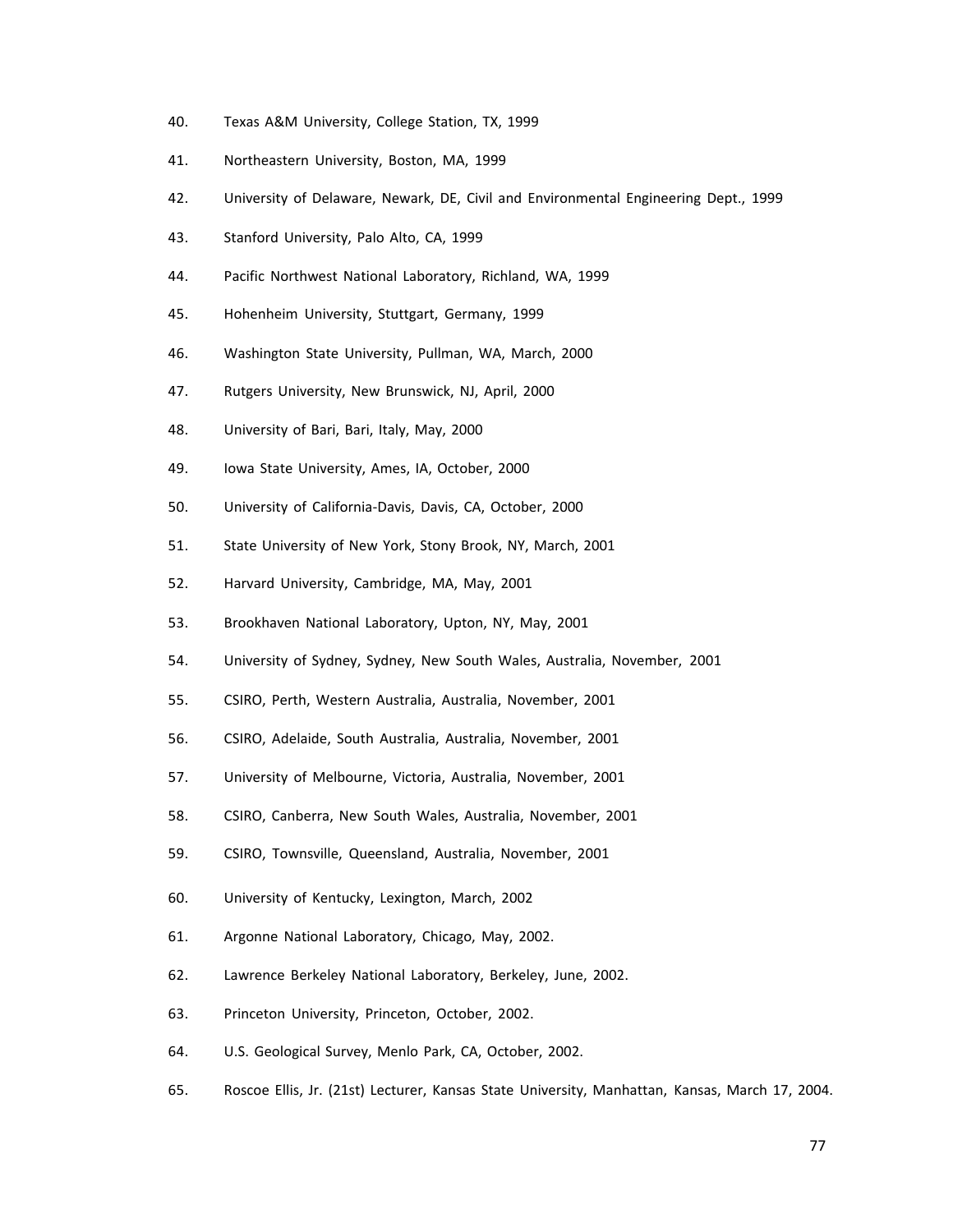- 66. Brookhaven National Laboratory, Upton, New York, May, 2005.
- 67. Princeton University, Princeton, NJ, May 2006
- 68. Old Dominion University, March, 2007
- 69. University of Kentucky, April, 2007
- 70. Carnegie Institution of Washington, May, 2007
- 71. China Agricultural University, July, 2007
- 72. Virginia Tech, October, 2007
- 73. Brookhaven National Laboratory, January,2008
- 74. Center for Advanced Materials Design (CAMD), Louisiana State University, March, 2008
- 75. Louisiana State University, March, 2008
- 76. Virginia Tech, May, 2008
- 77. USDA, Beltsville, June, 2008
- 78. University of Florida, September, 2008
- 79. The Pennsylvania State University, October, 2008
- 80. University of California, Davis, Sept. 2009
- 81. Zhejiang University, Hangzhou, China, October, 2009
- 82. University of Saskatchewan, June, 2010
- 83. Research Center for Eco-Environmental Sciences, Chinese Academy of Sciences, Beijing, China, September, 2010
- 84. Swiss Federal Institute of Technology (ETH), Zurich, Switzerland, October, 2010
- 85. Chinese Academy of Sciences, Institute of Soil Science, Nanjing, China, September, 2011
- 86. Nanjing Agricultural Institute, Nanjing, China, September, 2011
- 87. Chinese Academy of Sciences, Inst. of Applied Ecology, Shenyang, China, September, 2011
- 88. Chinese Academy of Sciences, Inst. for Urban Environment, Xiamen, China, September, 2011
- 89. University of Saskatchewan, Saskatoon, Canada, May, 2012
- 90. Stanford University, Stanford, California, August, 2012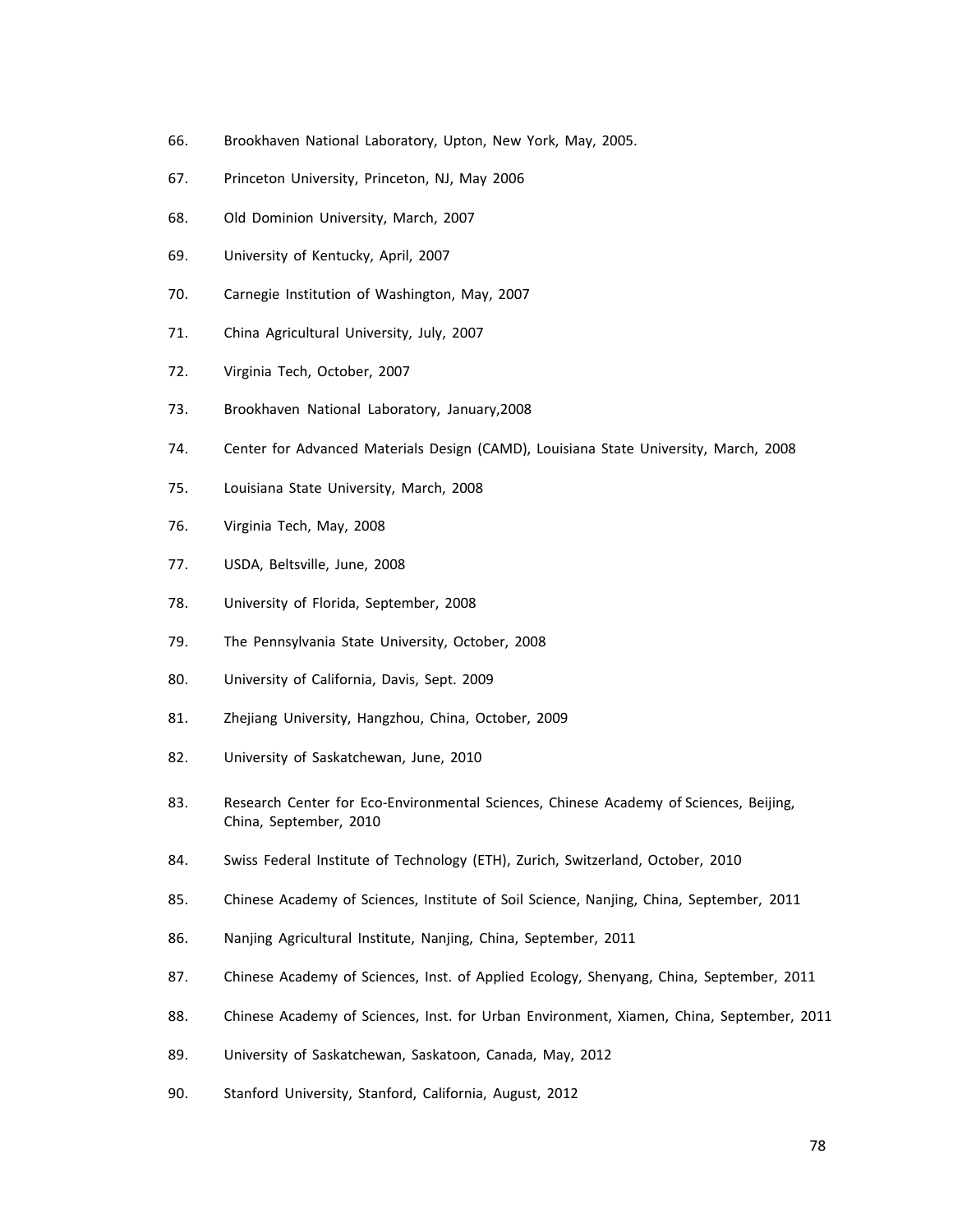- 91. Wuhan University of Geoscience, Wuhan, China, September, 2012
- 92. Huazhong Agricultural University, Wuhan, China, September, 2012
- 93. University of Western Australia, Perth, Australia, November, 2012
- 94. University of South Australia, Adelaide, Australia, November, 2012
- 95. University of Queensland, Brisbane, Australia, November, 2012
- 96. University of Western Sydney, Sydney, Australia, November, 2012
- 97. The Kasetsart University, Bangkok, Thailand, March 2013
- 98. The Institute of Geochemistry Chinese Academy of Science, Nanjing, China, April, 2013
- 99. The Institute of Resource, Ecosystem and Environment of Agriculture, Nanjing Agricultural University, Nanjing, China, May, 2013
- 100. Universitat Rostock, Rostock, Germany, September, 2013
- 101. University of Wisconsin‐Madison, Madison, Wisconsin, October, 2013
- 102. University of Massachusetts‐Amherst, Amherst, Massachusetts, November, 2013
- 103. University of Wuppertal, Wuppertal, Germany, January, 2014
- 104. Miami University, Oxford, Ohio, March, 2014
- 105. University of Nevada, Reno, Nevada, October, 2015
- 106. Columbia University, New York, New York, November, 2015
- 107. Iowa State University, Ames, Iowa, November, 2015
- 108. Georgia Institute of Technology, Atlanta, Georgia, February, 2016
- 109. University of Wyoming, Laramie, Wyoming, May, 2016
- 110. University of California, Riverside, California, May, 2016
- 111. The University of New Castle (UON), Newcastle, Austalia, April 2016
- 112. Korea National University, OJERI Institute, Seoul, Republic of Korea, May 2017
- 113. National Taiwan University, Taipei, Taiwan, May 2017
- 114. Stellenbosch University, Stellenbosch, South Africa, October 12, 2017
- 115. University of Wisconsin, Madison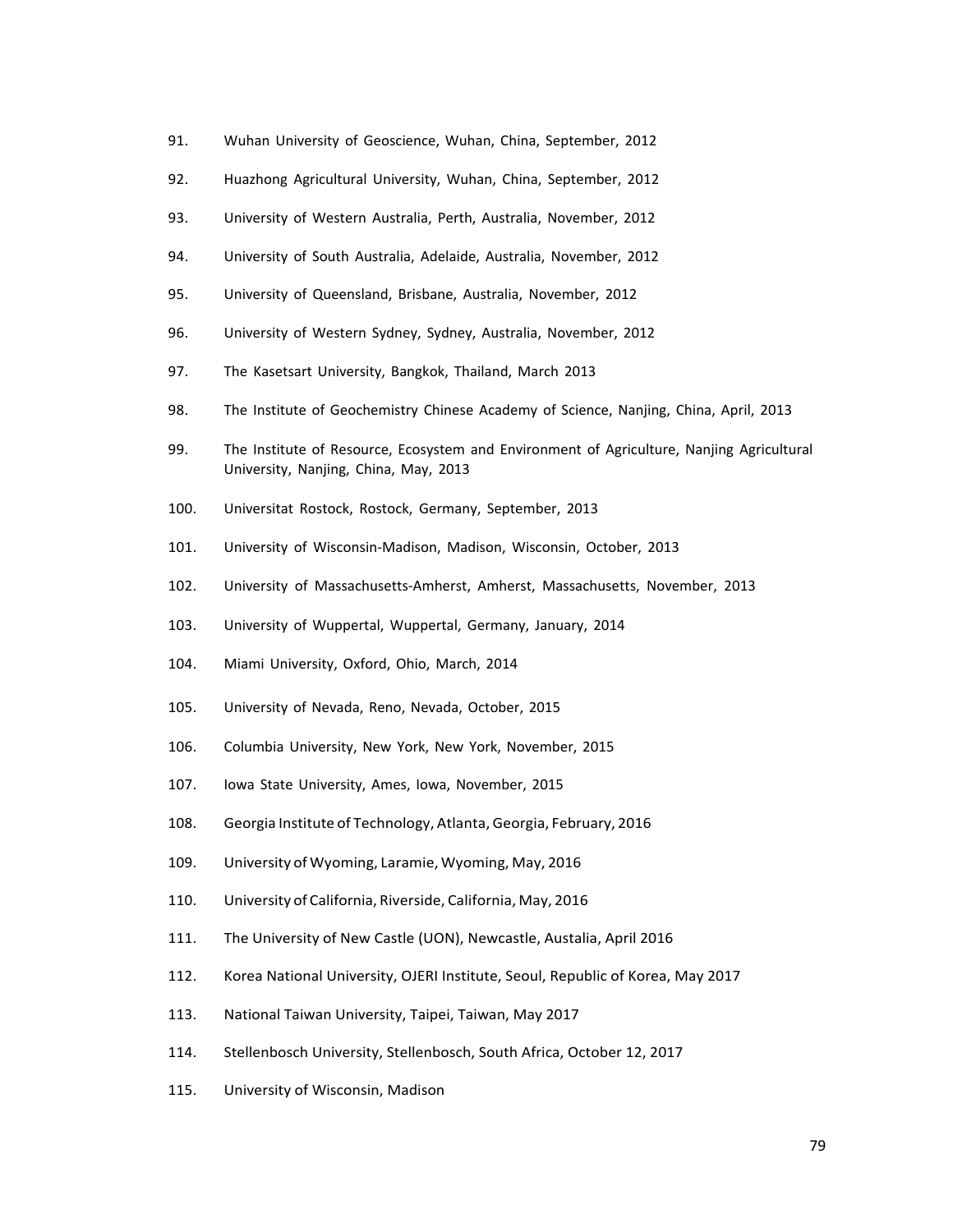116. Chinese Academy of Agricultural Sciences, Beijing, China

# **VI. Professional Activities**

## **A. Memberships in Professional and Learned Societies, Activities and Positions Held:**

- 1. *American Society of Agronomy*
	- Northeastern Soil Research Committee ‐ Member ‐ (1980‐
	- Soil Sample Bank Committee Member (1980-1983)
	- Membership Committee ‐ Member ‐ (1985‐
	- Co‐Chairman American Society of Agronomy Northeastern Regional Branch Meetings ‐ 1986
	- Member, Research Awards Committee, Northeastern Branch, ASA ‐ 1988‐1989, Chairman, 1990
	- Member, Visiting Scientist Awards Committee, 1988‐1990 ASA Editor, Revision of ASA Monograph 9, Methods of Soil
	- Analysis, Chemical methods, 3rd Edition Executive Committee, 1998‐
	- Joint Meetings Committee, 2002
- 2. *Soil Science Society of America*
	- President‐Elect 1998‐1999 President 1999‐2000 Past President 2000‐2001
	- Chaired a number of Sessions at National Meetings Soil Science Research Award Committee, 1987‐1988 Representative from SSSA to AAAS Chemistry Division, 1988‐1991
	- Chairman‐Elect, Div. S‐2, Soil Science Society of America, 1987‐1988
	- Chairman, Div. S‐2, Soil Science Society of America, 1988‐1989
	- Member Soil Science Research Award Committee Nominating Committee, Div. S-2, Soil Science Society America, 1989‐1992
	- Nominating Committee, Soil Science Society of America,
	- President, 1988-1989
	- Associate Editor, Soil Science Society of America Journal, 1985‐1987
	- Technical Editor, (Divs. S‐2, S‐5, and S‐9(, Soil Science Society of America Journal, 1988‐
	- Feasibility Committee on Revision of Agronomy 9, Part 2, Methods of Soil Analysis, Chemical and Microbiological Methods
	- Co-Editor, Rates of Soil Chemical Processes, SSSA Spec. Publ.
	- Board of Directors, 1989‐1990 Fellows Committee, 1990‐1991
	- Soil Science Research Award Committee, 1991-1992 SSSA Budget and Finance Committee, 1993-1997, Chair, 1996, Past Chair, 1997 Council on History of SSSA, 1993‐1997
	- Co‐Chairman, Working Group on Equilibrium/Kinetics, Div. S‐2
	- M.L. and Chrystie M. Jackson Soil Science Award Comm., 1994‐ 1996
	- Co‐Editor, "Future of Soil Chemistry", 1998 ‐
	- Co‐Editor, "Chemistry of Soil Chemical Processes", 1998 ‐ President‐Elect, 1998‐1999
	- Honorary Members Comm., 1998 ‐ Distinguished Service Award Comm., 1998 ‐ Council Society of Scientific Presidents, 1998 ‐ Executive Committee, 1998 ‐
	- President, 1999‐2000 Past President, 2000‐2001
	- Associate Editor, Vadose Zone Journal, 2002‐ Editorial Committee, History of Soil Science, 2002‐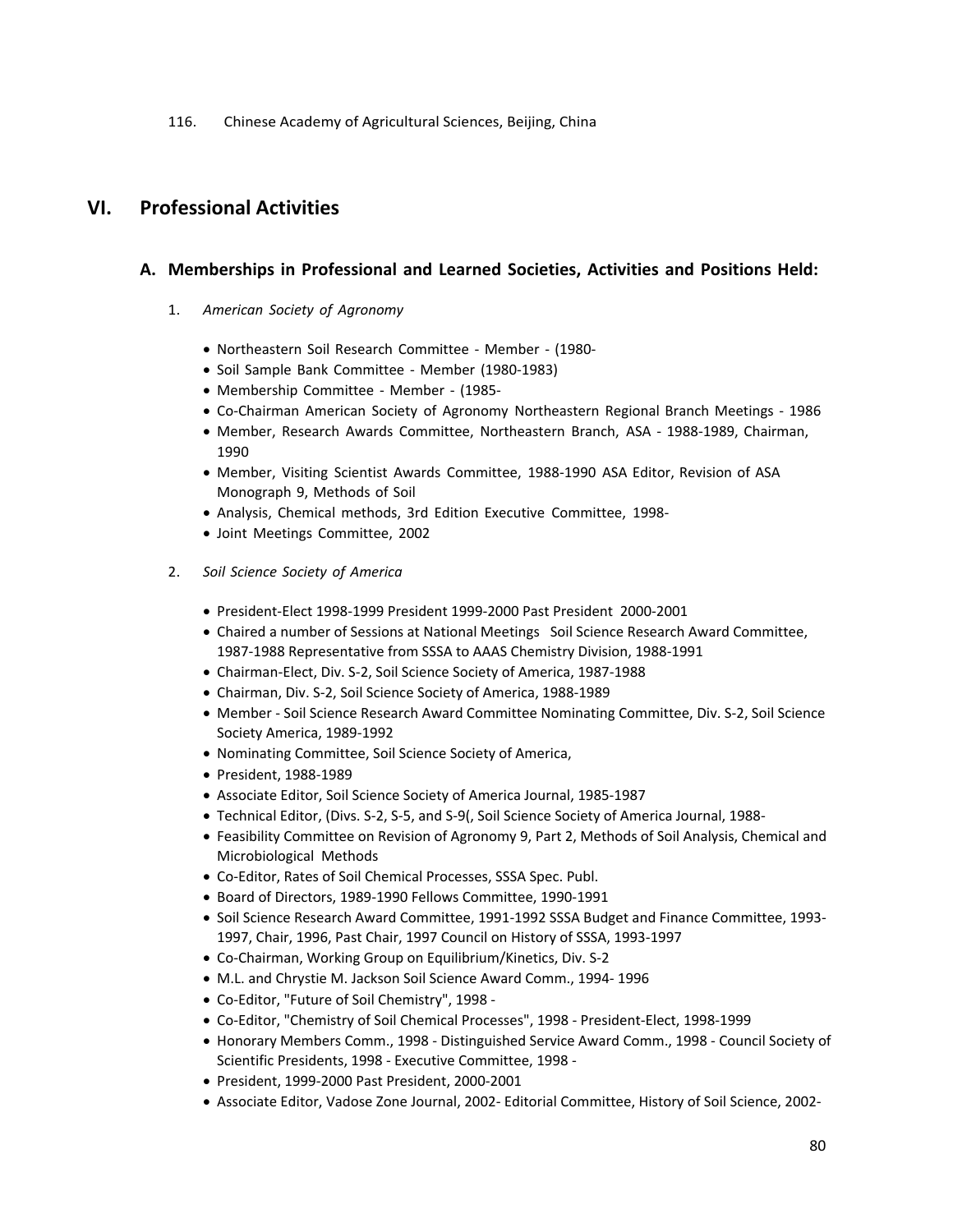- 3. *International Union of Soil Science (formerly International Society of Soil Science)*
	- Vice‐Chair Commission II (Soil Chemistry) 1994‐1998
	- Chair, Commission II (Soil Chemistry) 1998 President‐Elect, 2000‐2002
	- President, 2002-2006 Past President,
	- 2006-2010 Chair, Committee on Statutes and Structure, 2010-2014 Executive Committee, 2002‐2014
- 4. *National Academy of Sciences*
	- U. S. National Committee on Soil Science, 1999; 2010‐; Chair, 2013‐ 2016
	- Committee on Toxicants and Pathogens in Biosolids, 2000‐2002.
	- Committee on Catalyzing Opportunities for Research in the Earth Sciences (CORES): A Decadal Survey for NSF's Division of Earth Science
- 5. *IUSS Representative to International Council for Science (ICSU), 2002‐*
- 6. *Clay Minerals Society*
- 7. *Sigma Xi*
- 8. *Gamma Sigma Delta*
- 9. *American Association for Advancement of Science*
- 10. *American Chemical Society*
- 11. *American Geochemical Society*
- 12. *Francis Alison Society*
- 13. *Phi Kappa Phi*
- 14. *American Geophysical Union*

#### **B. Editorial Boards**

- 1. Associate Editor for Soil Chemistry (Division S‐2), Soil Science Society of America Journal, 1985‐1987
- 2. Technical Editor, Soil Science Society of America Journal Divs. S‐5, S‐9, 1988‐1989, Div. S‐2, 1990‐ 1993
- 3. Editorial Board for Geoderma, 1985‐
- 4. Editorial Board for Soil Science, 1987 ‐
- 5. Editor, Advances in Agronomy, 1990 –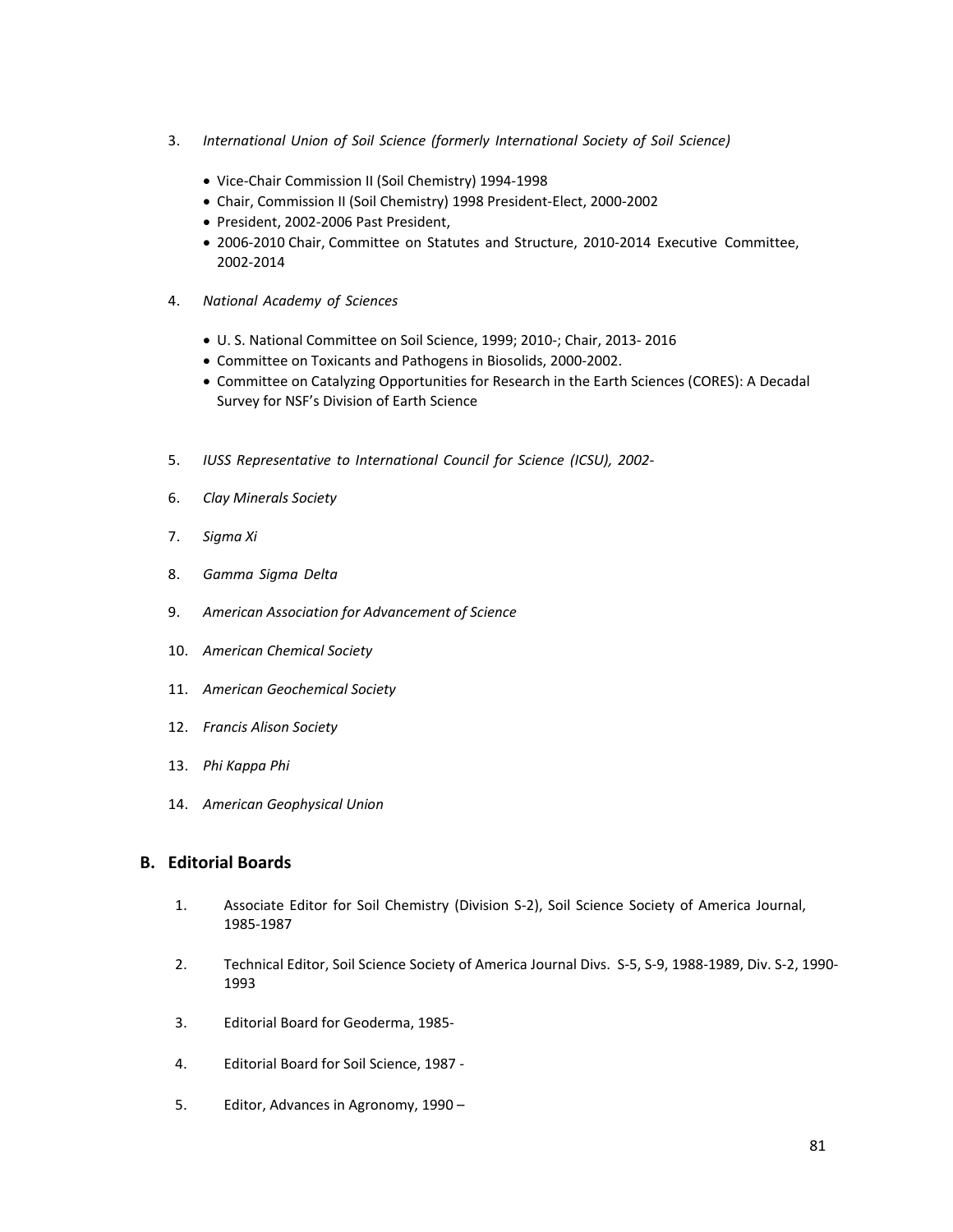- 6. Co‐Editor‐in‐Chief, Geoderma, 1994‐2005.
- 7. Associate Editor, Pedosphere, 1998 ‐
- 8. Associate Editor, Geochimica Cosmochimica Acta, 2000‐ 2011
- 9. Associate Editor, Environmental Soil Science Encyclopedia, 2000‐2005
- 10. Co-Editor-in-Chief, Encyclopedia of Agricultural Sciences, 2001-
- 11. Associate Editor, Soil Science Reviews, 2002‐
- 12. Associate Editor, Vadose Zone Journal, 2004‐2010
- 13. Associate Editor, Encyclopedia of Soil Science, 2006‐2009
- 14. Editorial Board, Chemical Geology, 2008‐
- 15. Editorial Board, The Handbook of Environmental Chemistry, 2008‐2011
- 16. Associate Editor, Soil Systems, 2016‐

## **C. University, College, and Departmental Service (as Faculty Member and Department Chairman)**

#### *University of Delaware*

- 1. *University*
	- Faculty Senate 1982‐1984, 1987‐1989 Graduate Studies Committee 1982‐1983
	- University Promotion and Tenure Committee 1989‐1990 Task Force to Expedite Contracts and Grants, 1988‐1989 Provost's Screening Committee
	- Committee to make Recommendations on Research at U. of D. Provost's Committee, 1991
	- Budget Council, 1991-1993
	- Environmental Studies Committee‐Provost, 1994 ‐ Delaware Biotechnology Institute Management Team 1998 ‐ Chair of Chairs Group for DBI, 1999 ‐
	- Member, Dean of Engineering Search Committee, 1999-2000 Chair, Crawford Greenewalt Chair in Plant Molecular Biology
	- Search Committee (PLSC/DBI) 2000-2001 John Boyer Symposium Committee
	- Presidential Search Committee, 2006 Environmental Cluster Hire Committee, 2010‐2011
	- Faculty Senate Committee on Student and Faculty Honors, 2009‐; Chair, 2010‐
	- Search Committee, Vice Provost for Research, 2012 Search Committee, Geochemistry Faculty Position, 2012 Search Committee, Provost, 2012
	- Co‐Chair, RBB Review, 2013‐
	- Executive Committee, Strategic Initiatives, 2014
	- Co‐Chair of Budget Model Steering Committee, 2017‐
- 2. *College*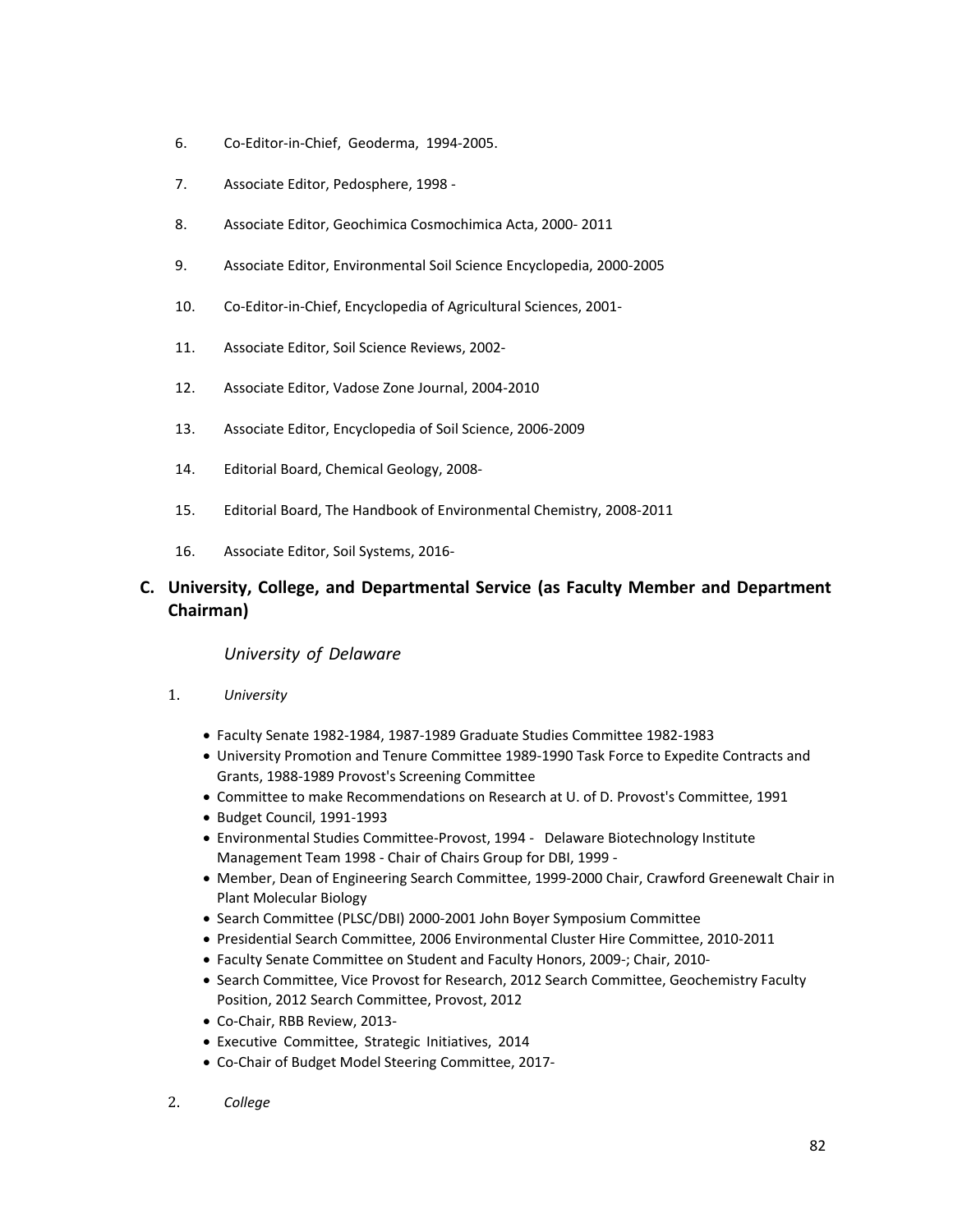- College Promotion and Tenure Committee, 1980‐1981, 1984‐1985; 1987‐1988; Chairperson‐1985; Chairperson‐1988
- College Honors Day Committee, 1980 Land Procurement Committee, 1981‐1982
- Delaware‐Maryland Plant Food and Crop Protection‐Board of Directors 1985
- Dean's Full Professor Advisory Committee, 1987 College Conference Committee, 1989
- College of Agricultural Sciences Scholarship Committee, 1989- Chair, Committee on Research/Extension Interactions, 1989 Dean's Search Committee, 1991
- W.J. Benton Retirement Committee
- Search Committee, Chair, Dept. of Food and Research Economics Search Committee, Chair, Director of Agricultural Communications
- Member, Search Committee, Department of Biological Sciences, 1995‐1996
- Chair, Review of R. T. Allen, Entomology and Applied Ecology, 1995‐1996
- Member Search Committee, Assistant Dean for Operations, 1996 Search Committee, 2 positions in Department of Civil and
- Environmental Engineering, 1996
- Center for Agricultural Biotechnology and Environmental Sciences Management Team, 1997 P1999
- College Honors Committee, 2009‐2012
- 3. *Departmental*
	- Graduate Studies Committee, 1979‐1988 Graduate Studies Coordinator, 1988 Chairperson, Seminar Committee, 1981‐1982 Curriculum Committee, 1981‐1983
	- Promotion and Tenure Committee, 1979‐1985; 1986‐1988; Chairperson, 1984, 1985, 1986
	- Soil Fertility Search Committee, 1980 Soil Testing Search Committee, 1980 Research Committee, Chairperson, 1983;
	- Member, 1986‐1988
	- Agronomy Building Committee, Chairperson, 1984‐1988 Chairperson, Search Committee, Research Associate II,
	- Soil Testing, 1984
	- Soil Physics Search Committee, 1988
	- Assistant Chairperson, Plant Science Department ‐ 1983‐1985 Chairperson, Search Committee, Soil Genesis Position, 1985 Member, Soil Microbiology Position, 1985
	- Chairperson, Leo Cotnoir Retirement Dinner, 1985
	- Co-Chairperson, M.R. Teel Retirement Dinner Committee, 1986 Member, Search Committee, Crop Management Position, 1986 Department Chairperson, 1989‐2009
	- Promotion and Tenure Committee, 2010-2011

## **D. Teaching Contributions**

*University of Delaware*

- Environmental Soil Chemistry
- Kinetics and Surface Chemistry of Soils Soil Science Seminar
- Chemical and Mineralogical Analyses of Soils Introduction to Soil Science
- Professional Development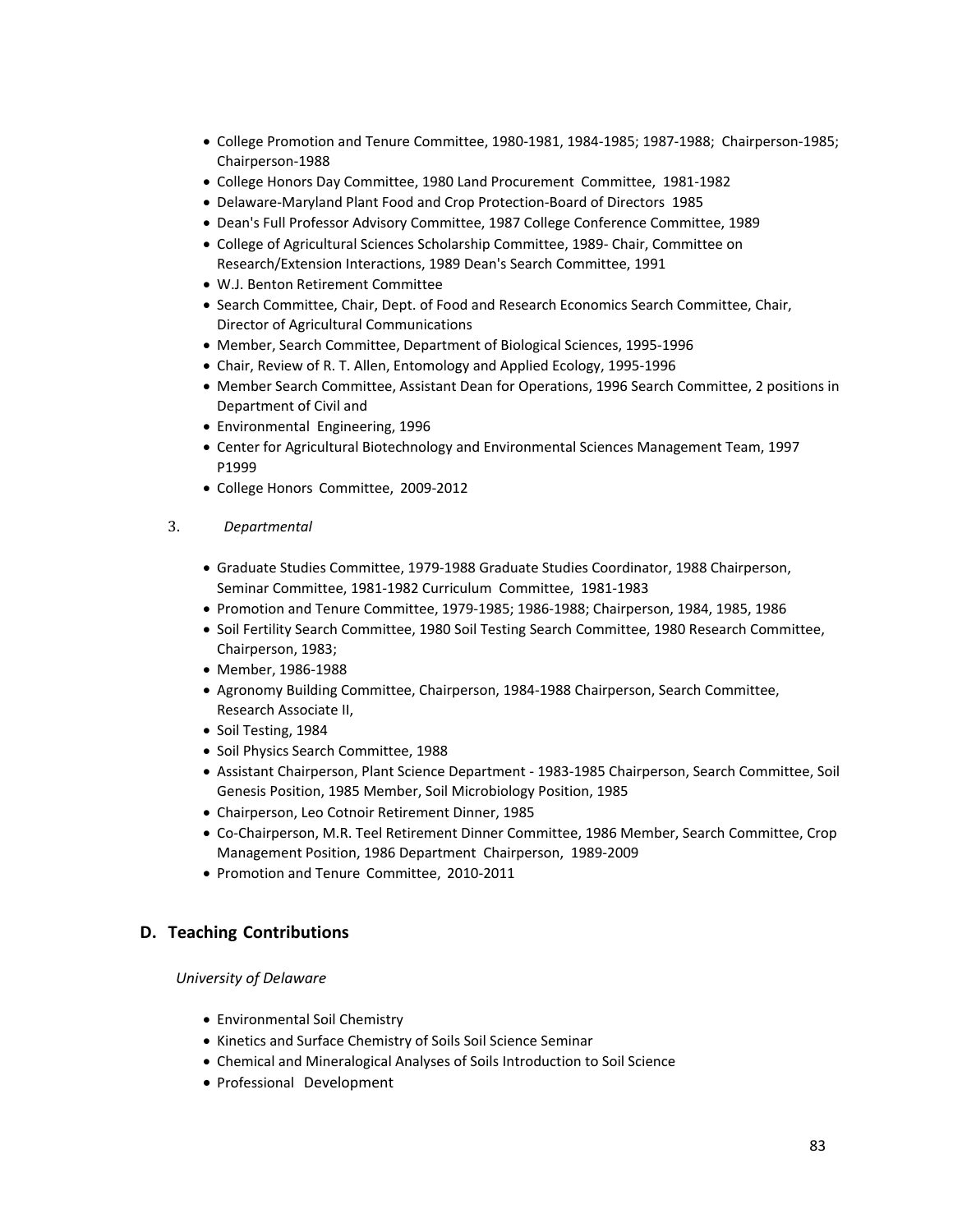- Sparks, D.L., and J.T. Sims. 1983. University of Delaware Improvement of Instruction Grant. \$1,000
- Sims, J.T., and D.L. Sparks. 1984. University of Delaware Innovativeness in Teaching Award. \$1,000

## **VII. Research Grant Awards**

- 1. Cotnoir, L.J., C.R. Curtis, and D.L. Sparks. 1980. A preliminary investigation of conditions necessary for revegetation and possible reclamation of a fixed flue gas desulfurization (FGD) waste disposal site. Delmarva Power and Light Company. \$24,000
- 2. Sparks, D.L. 1980‐1981. Boron and potassium fertilization and leaching effects on sandy Delaware soils in an intensive corn management system. Potash and Phosphate Institute. \$12,000
- 3. Sparks, D.L. 1980‐1983. Boron fertilization of corn grown on Delaware sandy soils. U.S. Borax Corporation. \$4,800
- 4. Sparks, D.L. 1981. Thermodynamics of potassium exchange in soils using a kinetics approach. University of Delaware Research Foundation. \$9,500
- 5. Sparks, D.L. 1982‐1984. Effect of timing of potassium applications on leaching and corn yield in Delaware soils in an intensive management system. Potash and Phosphate Institute. \$21,000
- 6. Sparks, D.L., and C.R. Curtis. 1982‐1983. An assessment of acid rain effects on elemental release from soils into groundwater. Water Resources, U.S. Department of the Interior. \$12,500
- 7. Sparks, D.L., and R. Alvarez. 1984‐1986. Vicariant fertilization for variable charge soils. Agency for International Development, Washington, D.C. \$150,000
- 8. Sparks, D.L. 1985-1986. Placement of potassium fertilizers in sandy Delaware soils. Potash and Phosphate Institute. \$20,000
- 9. Sparks, D.L. 1984-1987. Potassium-Cs+, Cs+-NH4+, and Cs+-Ca2+ exchange and selectivity on clay minerals and sediments. Department of Energy, Savannah River Ecology Laboratory. \$33,000
- 10. Sparks, D.L. 1985-1987. Nitrate retention as it affects groundwater quality in mid- Atlantic soils. United States Geological Survey. \$96,000
- 11. Sparks, D.L. 1986‐1988. Chemistry and availability of potassium silicates in soils. E.I. DuPont de Nemours Corporation. \$26,000
- 12. Sparks, D.L., and S. Feigenbaum. 1986‐1988. Effect of irrigation with brackish and sewage effluent waters on potassium reactions in soils. United States‐Israel Binational Agricultural Research and Development Fund. \$190,000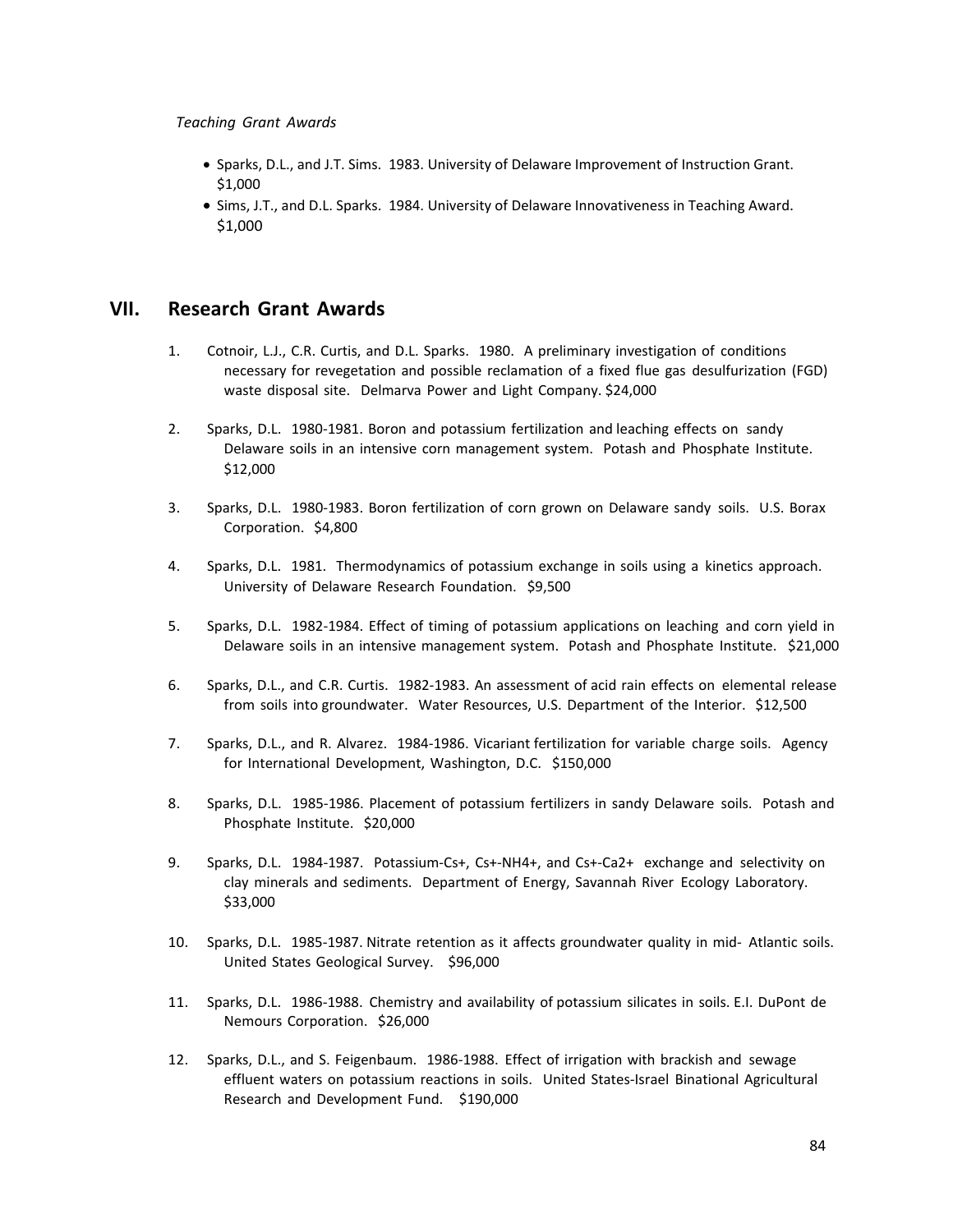- 13. Sparks, D.L. 1987‐1988. Ion exchange equilibria on high organic matter content soils from Bikini Atoll. Bikini Atoll Rehabilitation Committee. \$32,000
- 14. Sparks, D.L. 1988‐1990. Kinetics of borate sorption‐desorption on soil constituents. U.S. Borax Research. \$31,000
- 15. Sparks, D.L. 1988‐1993. Sorption and desorption of organics on smectite. E.I. DuPont de Nemours Corp. \$475,000
- 16. Sparks, D.L., J.T. Sims, and J.J. Fuhrmann. 1989‐1991. Pesticide mobility and retention in sandy Delaware soils. USDA. \$73,000
- 17. Sparks, D.L. 1990-. Equipment grant for Department of Plant and Soil Sciences. Unidel Foundation. \$100,000
- 18. Sparks, D.L. 1991‐1993. Dynamics of ionic reactions on filtercake materials. E.I. DuPont de Nemours Corp. \$107,000
- 19. Sparks, D.L. 1991‐1993. Sorption and desorption kinetics of pesticides on Delaware soils and soil constituents. Department of the Interior, DE Water Resources Center. \$25,500
- 20. Sparks, D.L. 1991‐1993. Desorption/dissolution kinetics of metals and radionuclides from soil components. Washington State University, Battelle ‐ DOE.\$109,000
- 21. Dentel, S., and D.L. Sparks. 1991‐1993. Equilibrium and kinetic studies of selective organic adsorption by surfactant‐modified clays. U.S. Geological Survey.\$131,027
- 22. Sparks, D.L. 1992‐1993. Effects of kinetics on boron mobility in soils. Foundation for Agronomic Research. \$40,000
- 23. Allen, H.E., C.P. Huang, and D.L. Sparks. 1990‐1991. Adsorption of metals to New Jersey soils. N.J. Dept. of Environmental Protection. \$57,357
- 24. Sparks, D.L. 1991-1993. DuPont Science and Engineering Grant to Department of Plant and Soil Sciences, DuPont Co. \$30,000
- 25. Sparks, D.L., and Z.Z. Zhang. 1992‐1994. Mechanisms of industrial contaminant interactions with soils, State of Delaware and DuPont Co. \$123,000
- 26. Sparks, D.L. 1992‐1995. Desorption and redox behavior of Ni and Cr from lunar simulants using equilibrium and kinetic approaches, NASA. \$66,000
- 27. Sparks, D.L. 1994-1995. Use of x-ray absorption spectroscopy in remediation of contaminated soils. State of Delaware and DuPont Co. \$50,000
- 28. Sparks, D.L. 1994‐1996. Mechanisms of industrial contaminant interactions with soils. DRP ‐ State and DuPont Co. \$83,000
- 29. Sparks, D.L. 1994‐1996. Use of x‐ray absorption spectroscopy in remediation of contaminated soils. DRP - State and DuPont Co. \$83,000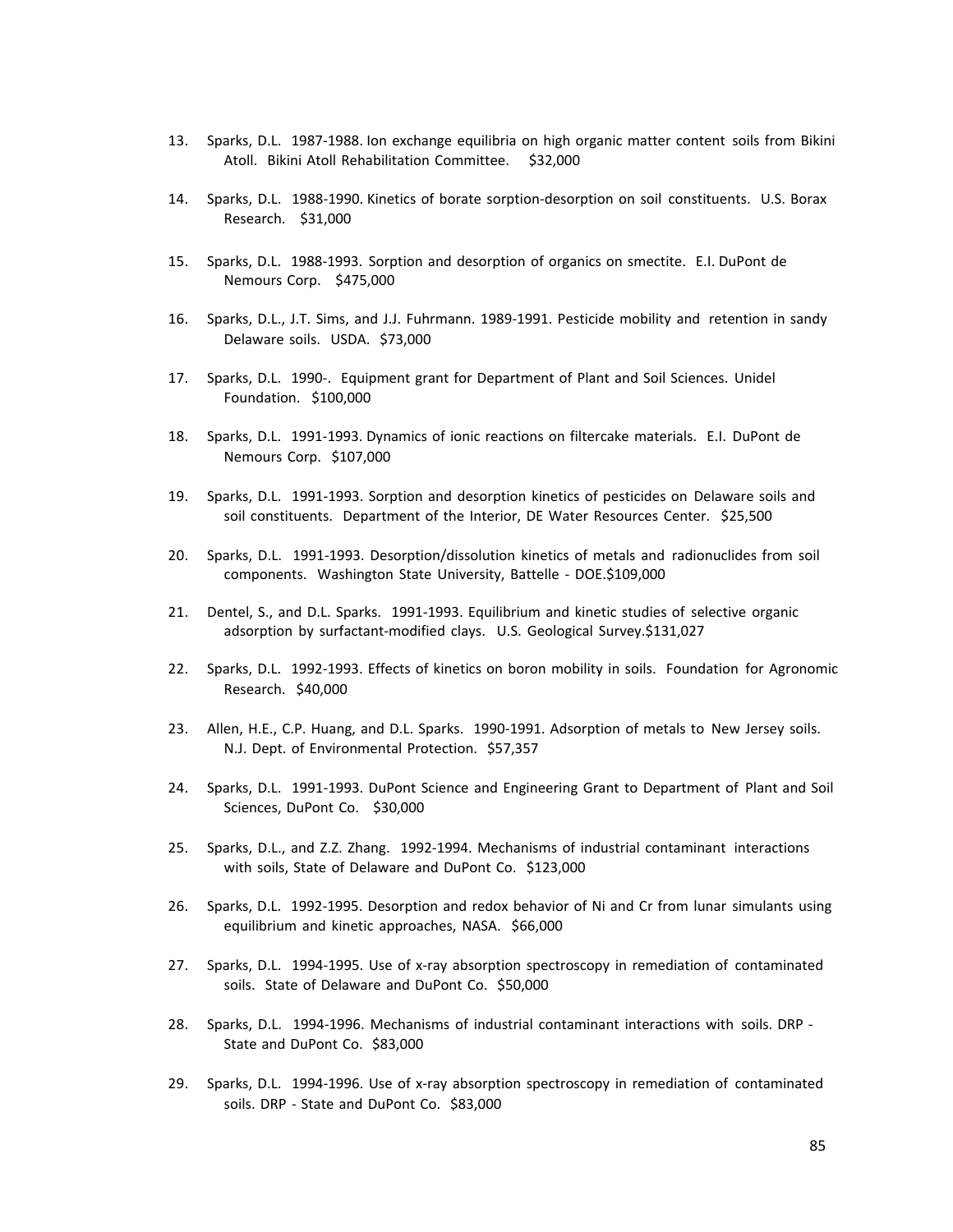- 30. Sparks, D.L. 1994. Acquisition of atomic force microscope. UNIDEL, \$75,000
- 31. Sparks, D.L. 1995. Effect of aging on the mechanisms of metal retention on soil components using x-ray absorption fine structure (XAFS) spectroscopy. College of Agric. Sciences Competitive Grant. \$25,000.
- 32. Sparks, D.L., A.M. Scheidegger, and G.M. Lamble. 1996. Effect of residence time on mechanisms of metal retention/release on soils. USDA-NRICGP. \$242,000
- 33. Sparks, D.L. 1996‐1998. Mechanisms of industrial contaminant interactions with soils. DRP‐ State and DuPont Co. \$75,000
- 34. Sparks, D.L. 1996‐1998. Use of X‐ray absorption spectroscopy in remediation of contaminated soils. DRP-State and DuPont Co. \$135,000
- 35. Sims, J.T., and D.L. Sparks. 1996‐1999. Geochemistry, geostatistics, and hydrology of phosphorous losses in agricultural drainage in the Atlantic Coastal Plain: Developing improved phosphorus management practices for surface water protection. USGS. \$208,160
- 36. Sparks, D.L. 1998‐2001. Darryl Roberts, NSF Fellowship. \$75,000
- 37. Sparks, D.L. 1999‐2002. Derek Peak, NSF Fellowship. \$75,000
- 38. Sparks, D.L. 1997‐1998. Surface complexation modeling of metal retention/ sequestration on sediments, soil components, and soils. DRP State and DuPont Co.\$75,000
- 39. Sparks, D.L. 1999‐2000. Surface complexation modeling of metal retention/ sequestration on sediments, soil components, and soils. DRP State and DuPont Co.\$50,000.
- 40. Sparks, D.L. 1999‐2002. The influence of aging and competitive sorption on the stabilization of metals via surface precipitation in soils. USDA‐NRICGP \$330,000
- 41. Sparks, D.L. 2000‐2003. Stefan Hunger, USGS Fellowship. \$48,000
- 42. Sparks, D.L. 2001-2003. Surface complexation modeling of metal retention/sequestration on sediments, soil components, and soils. DRP State and DuPont Co. \$37,500
- 43. Sparks, D.L., Y. Jin, and A. M. Lenhoff. 2001‐2004. Effect of colloids on virus survival and transport in porous media. USDA‐NRICGP. \$315,000
- 44. Sparks, D.L., and J.T. Sims. 2002. Institute of Soil and Environmental Quality. USDA Special Grant. \$112,243.
- 45. Sims, J.T., and D.L. Sparks. 2002. USDA National Needs Graduate Fellowships. \$276,000.
- 46. Sparks, D.L and J. T. Sims. 2003‐2006. Jen Seiter WRC Fellowship. Fate and Transport of Arsenic in Delaware Soils: Impacts on Water Quality. \$150,000.
- 47. Sparks, D.L. 2005‐2008. Masayuki Shimizu ISEQ Fellowship. Using FTIR Spectromicroscopy to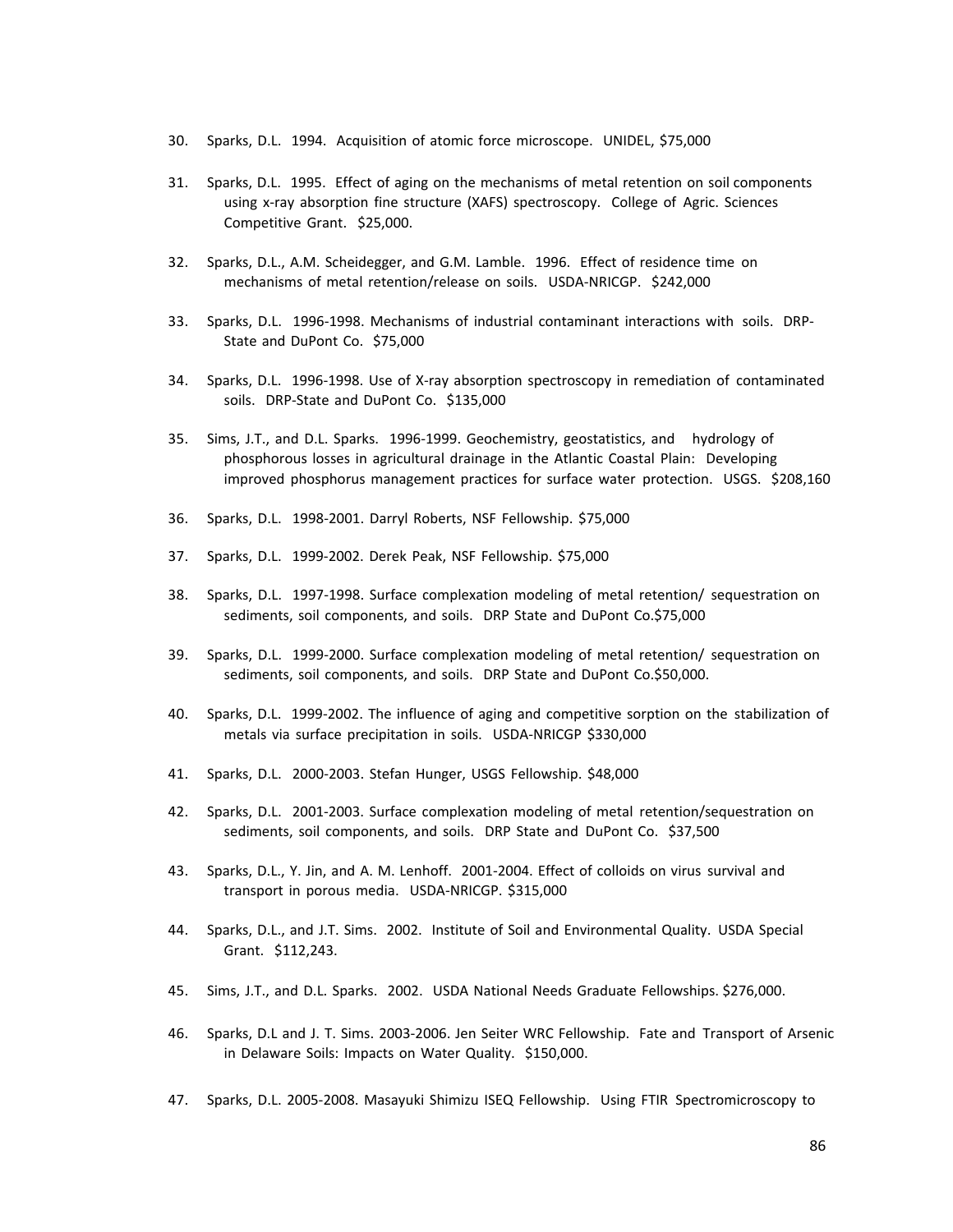Measure Cr Transformations and Distributions on the Mineral Surface Over Time. \$51,000.

- 48. Sparks, D.L. 2004‐2007. NSF IUSS Grant. National Science Foundation. \$48,000
- 49. Sparks, D.L. and S. Brantley 2005 2007. Collaborative Research: Towards a Weathering System Science Consortium: Two Conferences on Biogeochemistry of the Critical Zone. National Science Foundation. \$122,592.
- 50. Weir, D. S., K. Steiner, Sparks, D.L., C. Carey, and J. Rabolt. 2005 ‐ 2008. NSF‐ EpSCoR and State of Delaware Research Infrastructure Improvement Program. National Science Foundation and State of Delaware. \$12,000,000.
- 51. Sparks, D. L. and H. Allen. 2002 2006. EPA. The Impact of Surface Precipitation on Sequestration and Bioavailability of Metals in Soils. CSME. \$111,483.
- 52. Sparks, D. L. and M. Borda. 2005 2006. The Surface Structure and Reactivity of Mn-Oxides and Their Impact on As Transformations in the Environment: A Multi‐Scale Approach. National Science Foundation. \$50,000.
- 53. Sparks, D.L., J. Fuhrmann, and H-Y. Holman. 2005 2008. Microbe- Mineral Interactions and their Influence on Arsenic‐Transformations in the Soil Environment. USDA. \$375,000.
- 54. Sparks, D.L. 2005 2007. Molecular Scale Assessment of Critical Zone Interfacial Reactions. EPSCoR. \$81,832.
- 55. Huang, C.P., T. Beebe, and D.L. Sparks. 2006 ‐ 2007. The Oxidation of Carbon Nano‐tubes (CNTs) and Its Environmental Implications. EPSCoR. \$44,330.
- 56. Sparks, D.L. and D. Strongin. 2006 ‐ 2009. Investigating the Surface Structure and Reactivity of Bulk and Nanometer Scale Manganese Oxides. National Science Foundation. \$329,572.
- 57. Sparks, D.L. and J. T. Sims. 2004 2006. Fate and Transport of Arsenic in Delaware Soils: Assessing Potential Impacts on Water Quality. DNREC. \$150,000
- 58. Sparks, D.L. EPA. 2006 2008. The Impact of Surface Precipitation on Sequestration and Bioavailability of Metals in Soils. CSME. \$77,000.
- 59. Bais, H. and D.L. Sparks. 2006 2007. The role of root exudation in metal mobilization in the Nickel (Ni)‐hyper‐accumulating species Alyssum murale. EPSCoR. \$50,000.
- 60. Sparks, D.L., D.S. Weir, K.V. Steiner, S.G. Borleske, and V. Kalavacharla and T.M. Powers. 2008‐ 2013. Building research and education infrastructure to enhance environmental science and its application to Delaware. National Science Foundation and State of Delaware. \$20,000,000.
- 61. Bais, H. and D.L. Sparks. 2006 ‐ 2007. The role of root exudation in metal mobilization in the Nickel (Ni)‐hyper‐accumulating species Alyssum murale. EPSCoR. \$50,000.
- 62. Sparks, D.L., A. Aufdenkampe, L. Kaplan, J. Pizzuto, and K. Yoo. 2009‐2014. CZO: Spatial and temporal integration of carbon and mineral fluxes: a whole watershed approach to quantifying anthropogenic modification of critical zone carbon sequestration. National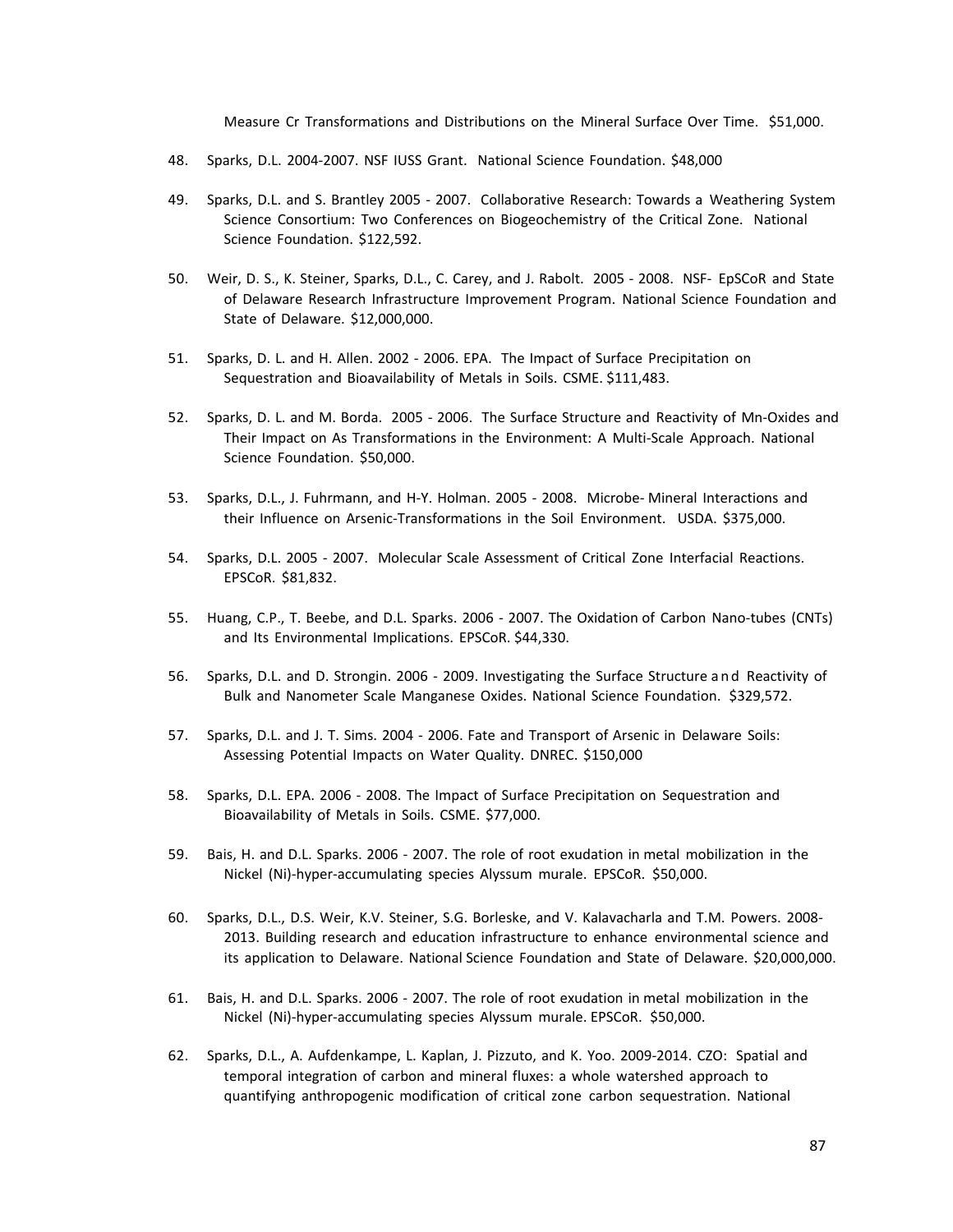Science Foundation. \$4,315,607

- 63. Bais, H., D. Sparks and K. Czymmek. 2009‐2010. An intervention of organelle biochemistry to unravel the role of Nickel (Ni) hyperaccumulation mechanisms in Alyssum murale. EPSCoR. \$49,603.
- 64. Ginder‐Vogel, M., Sparks, D.L., and M.V. Johnston. 2009‐2010. Quantification of Metal Distribution and Speciation in Particulate Matter Emitted from Delmarva Poultry Houses. EPSCoR. \$50,000.
- 65. Sparks, D.L., Pizzuto, J. and D. Levia. 2010‐2011. Ground Truth Vegetation Characteristics for CZO LiDAR Study. National Science Foundation. \$30,031.
- 66. Sparks, D. L., Elzinga, E. 2012‐2015. The Role of Layered Fe(II)‐Al(III)‐hydroxides in the Biogeochemical Cycling of Iron and Trace Metals in Riparian Environments. National Science Foundation. \$262,415.
- 67. Duke, J., Sparks, D. L., Messer, K. and Michael, H. 2012‐2013. WSC Category 1 Water Sustainability in Coastal Environments: Exploratory Research for an Integrated Study of the Effect of Anticipated Sea Level Rise on Contaminated Site Risk. National Science Foundation. \$145,000.
- 68. Sparks, D. L. and Carter, S. Johns Hopkins University. 2011‐2012. The National Institute for Occupational Safety and Health (NIOSH) \$15,500.
- 69. Sparks, D. L. and Lazareva, O. 2012‐2013. Understanding Biogeochemical Transformation and Mobilization of HG from River Bank Soils: South River, Virginia. DuPont. \$62,404.
- 70. Sparks, D.L., K. D. Messer, V. Kalavacharla, and S. Smith. 2013‐2018. Meeting Delaware's 21st Century Water and Energy Challenges Through Research, Education and Innovation. National Science Foundation and State of Delaware. \$24,000,000.
- 71. Sparks, D.L. 2014 ‐ 2016. Carbon Conundrum: Functional Characterization of Organic Matter‐clay Mineral Interactions in Relation to Carbon Sequestration. Australian Research Council. \$133,239.
- 72. Sparks, D.L. and A. Gamble. 2015 ‐ 2017. Evaluation of Arsenic Speciation and Availability in Orchard Soils Contaminated with Lead Arsenate. Department of Natural Resources and Environmental Control. \$52,902.
- 73. Jaisi, D., and D.L. Sparks. 2017‐2020. Understanding sources, chemical forms, and stability of recalcitrant and residual phosphorus pools in agricultural soils. NIFA. \$495,000.
- 74. Messer, K., H. Michael, D.L. Sparks, M. D'Souza, and V. Kalavacharla. 2018‐2023. Delaware EPSCoR: Meeting Delaware's 21st Century Water and Energy Challenges through Research, Education, and Innovation. NSF and State of Delaware. \$23,300,000.

*Running total as of October 2018: ca \$91 million USD*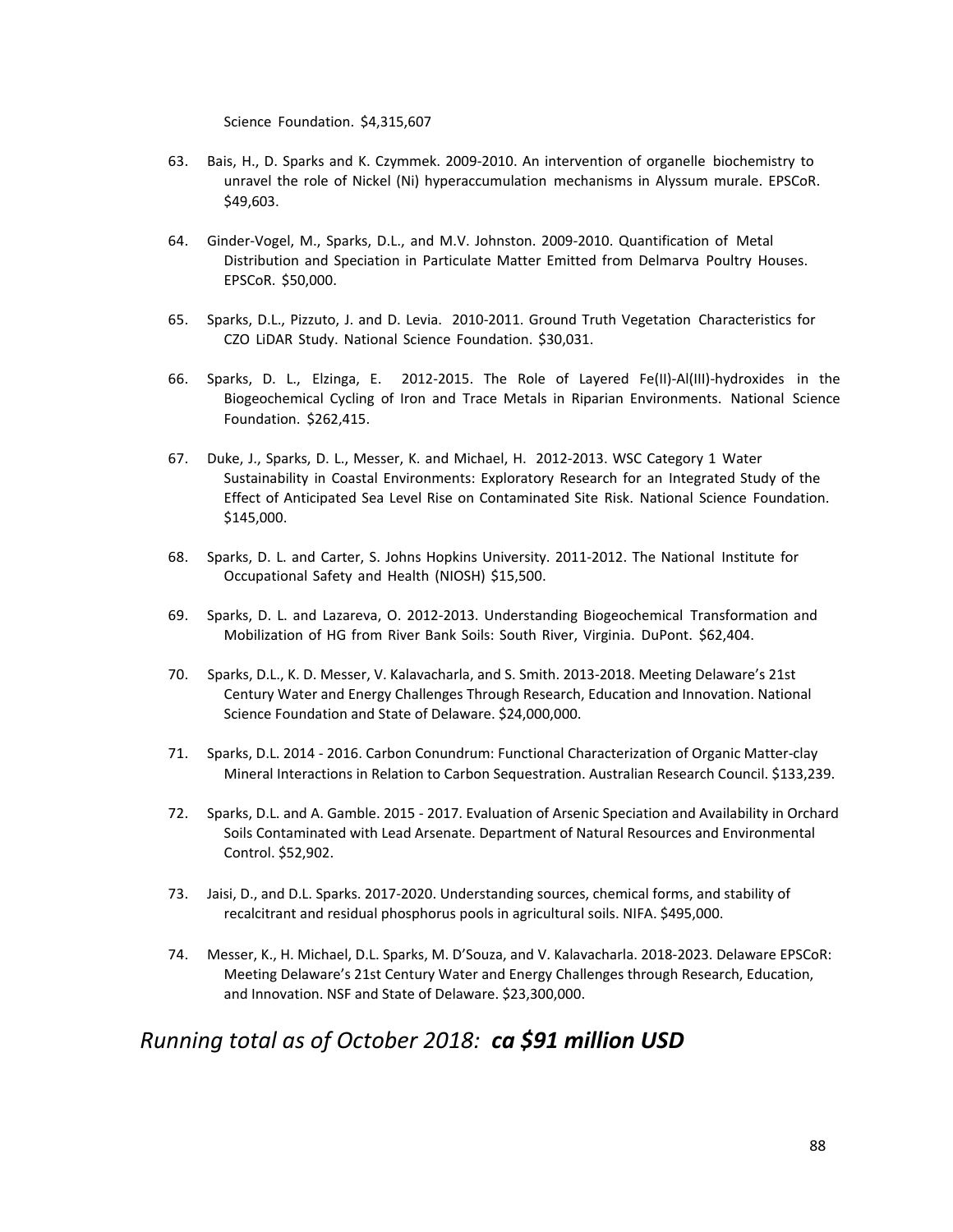# **VIII. Graduate Student Advisees and Awards They Received**

# **A. Advisees**

|    | Served as Major Professor |       |      | <b>Awards Received</b>                                                                                                                                                                                                                                                                                                      |
|----|---------------------------|-------|------|-----------------------------------------------------------------------------------------------------------------------------------------------------------------------------------------------------------------------------------------------------------------------------------------------------------------------------|
|    | 1. Martin, H.             | M.S.  | 1982 |                                                                                                                                                                                                                                                                                                                             |
|    | 2. Jardine, P.            | M.S.  | 1983 | Potash and Phosphate Fellowship, Presidential Career<br>Award, and M.L. and Chrystie M. Jackson Soil Science<br>Award, Distinguished Alumni Award                                                                                                                                                                           |
|    | 3. Evans, C.              | M.S.  | 1983 | University Scholarship                                                                                                                                                                                                                                                                                                      |
|    | 4. Carski. T.             | Ph.D. | 1986 | University Fellowship, Northeastern Agronomy Society<br>and Graduate Student Award                                                                                                                                                                                                                                          |
| 5. | Ogwada, R.                | Ph.D. | 1986 |                                                                                                                                                                                                                                                                                                                             |
| 6. | Schulthess, C.            | Ph.D. | 1987 | University Fellowship, Emil Truog Award, SSSA                                                                                                                                                                                                                                                                               |
| 7. | Sadusky, M.               | M.S.  | 1987 | University Scholarship, Potash and Phosphate Fellowship                                                                                                                                                                                                                                                                     |
| 8. | Noll, M.                  | Ph.D. | 1989 | <b>University Teaching Award</b>                                                                                                                                                                                                                                                                                            |
|    | 9. Eick, M.J.             | M.S.  | 1990 | Potash and Phosphate Fellowship                                                                                                                                                                                                                                                                                             |
|    | 10. Zhang, P.             | Ph.D. | 1990 | University Fellowship and Potash and Phosphate<br>Fellowship                                                                                                                                                                                                                                                                |
|    | 11. Fendorf, S.E.         | Ph.D. | 1992 | University Fellowship, Outstanding Paper Award at Clay<br>Minerals Society Meeting, 1991, Houston, TX, Theodore<br>Wolf Dissertation Prize from UD, Emil Truog Soil Science<br>Award, NE Branch of ASA Graduate Student Award, M.L.<br>and Chrystie M. Jackson Soil Science Award, UD<br><b>Presidential Citation Award</b> |
|    | 12. Toner, C.V., IV       | Ph.D. | 1993 | University Fellowship                                                                                                                                                                                                                                                                                                       |
|    | 13. Stapleton, M.         | Ph.D. | 1995 | University Fellowship, W.J. Benton Graduate Student<br>Award, Lewis Publishers Graduate Student Award                                                                                                                                                                                                                       |
|    | 14. Eick, M.              | Ph.D. | 1995 | <b>NASA National Fellowship</b>                                                                                                                                                                                                                                                                                             |
|    | 15. Tang, L.              | Ph.D. | 1996 |                                                                                                                                                                                                                                                                                                                             |
|    | 16. DiVincenzo            | Ph.D. | 1996 | NEBASA Graduate Student Award                                                                                                                                                                                                                                                                                               |
|    | 17. Ball, M.              | M.S.  | 1996 |                                                                                                                                                                                                                                                                                                                             |
|    | 18. Zhou, M.              | Ph.D. | 1996 |                                                                                                                                                                                                                                                                                                                             |
|    | 19. Alcacio, T.           | M.S.  | 1997 |                                                                                                                                                                                                                                                                                                                             |
|    | 20. Ware, D.              | M.S.  | 1997 | DuPont Fellowship                                                                                                                                                                                                                                                                                                           |
|    | 21. O'Reilly, E.          | M.S.  | 1998 | UD, College of Agricultural Sciences Fellowship, NEBASA<br><b>Student Award</b>                                                                                                                                                                                                                                             |
|    | 22. Strawn, D.            | Ph.D. | 1999 | University Fellowship, Presidential Early Career Award for<br><b>Scientists and Engineers</b>                                                                                                                                                                                                                               |
|    | 23. Elzinga, E.           | Ph.D. | 2000 | UD, College of Agricultural Sciences<br>Fellowship                                                                                                                                                                                                                                                                          |
|    | 24. Matocha, C.           | Ph.D. | 2000 | DuPont Fellowship, Theodore Wolf Dissertation Prize from<br>UD in the Physical and Life Sciences                                                                                                                                                                                                                            |
|    | 25. Scheckel, K.          | Ph.D. | 2000 |                                                                                                                                                                                                                                                                                                                             |
|    | 26. Roberts, D.           | Ph.D. | 2001 | <b>NSF Fellowship</b>                                                                                                                                                                                                                                                                                                       |
|    | 27. Arai, Y.              | Ph.D. | 2002 |                                                                                                                                                                                                                                                                                                                             |
|    | 28. Peak, D.              | Ph.D. | 2002 | <b>NSF Fellowship</b>                                                                                                                                                                                                                                                                                                       |
|    | 29. Dyer, J.              | Ph.D. | 2002 | Theodore Wolf Dissertation Prize in The Physical and Life<br>Sciences                                                                                                                                                                                                                                                       |
|    | 30. Nachtegaal, M.        | Ph.D. | 2003 |                                                                                                                                                                                                                                                                                                                             |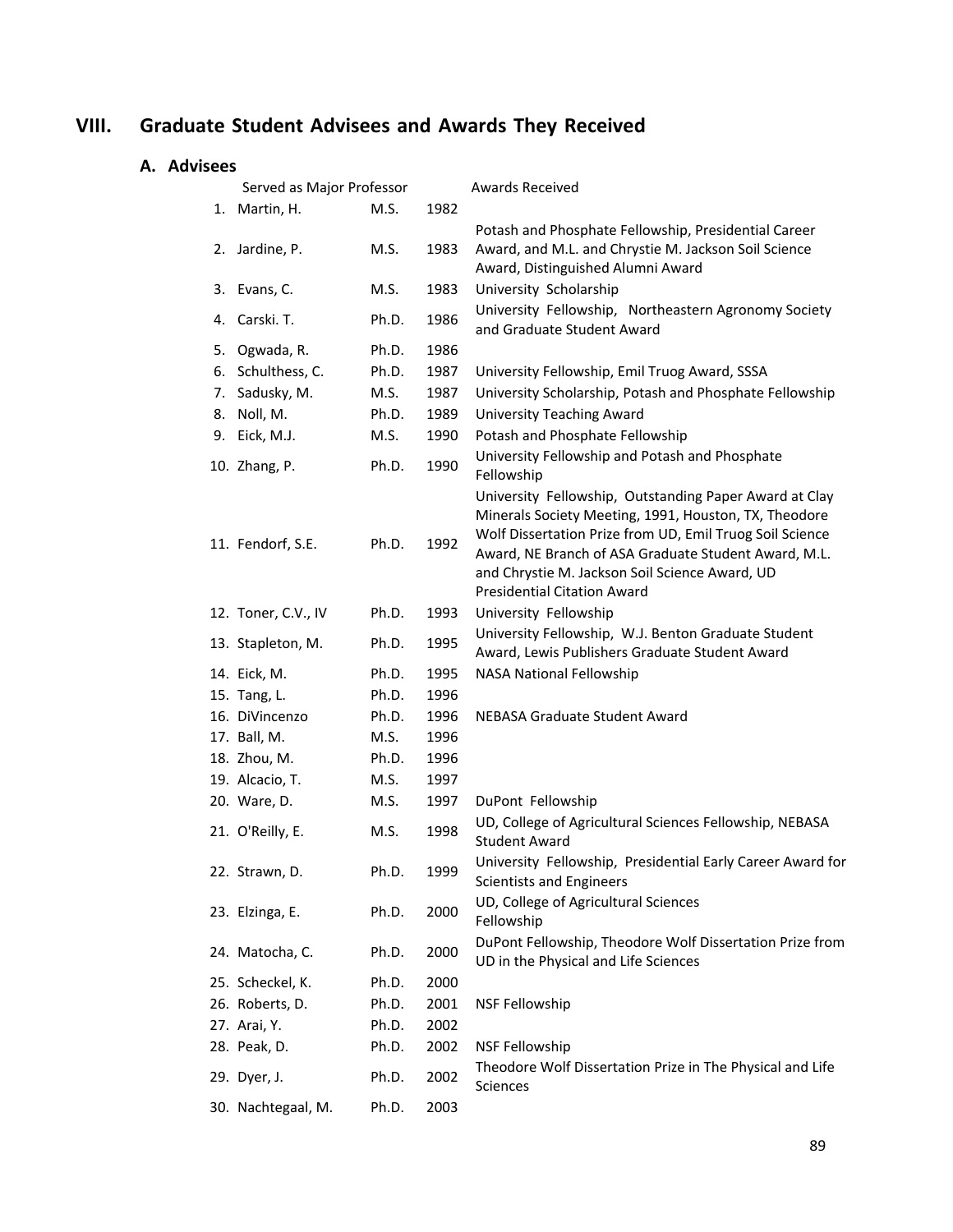| 31. Hunger, S.         | Ph.D. | 2003 | USGS Fellowship                                                                                                                                                                                                                       |  |
|------------------------|-------|------|---------------------------------------------------------------------------------------------------------------------------------------------------------------------------------------------------------------------------------------|--|
| 32. Kirk, L.           | M.S.  | 2003 | University Fellowship                                                                                                                                                                                                                 |  |
| 33. Everhart, J.       | M.S.  | 2003 |                                                                                                                                                                                                                                       |  |
| 34. Gräfe, M.          | Ph.D. | 2004 | University Competitive Fellowship                                                                                                                                                                                                     |  |
| 35. Staats, K.         | M.S.  | 2005 | Institute of Soil and Environmental Quality (ISEQ)<br>Fellowship                                                                                                                                                                      |  |
| 36. McNear, D. Jr.     | Ph.D. | 2006 | University Fellowship, Best Student Paper Award,<br>Geochemistry Div. 227th ACS National Meeting and<br>University of Delaware Graduate Student Research<br>Symposium, Graduate Student Oral Presentation<br>Competition, First Place |  |
| 37. Paul, K.           | Ph.D. | 2007 | <b>USDA National Needs Fellowship</b>                                                                                                                                                                                                 |  |
| 38. Tappero, R.        | Ph.D. | 2009 | <b>USDA National Needs Fellowship</b>                                                                                                                                                                                                 |  |
| 39. Seiter, J.         | Ph.D. | 2009 | DE Center for Water Resources Fellowship (USGS), Donald<br>L. and Joy G. Sparks Graduate Fellowship in Soil Science                                                                                                                   |  |
| 40. Lafferty, B.       | Ph.D. | 2010 | University Fellowship, Donald L. and Joy G. Sparks<br>Graduate Fellowship in Soil Science                                                                                                                                             |  |
| 41. Shimizu, M.        | Ph.D. | 2010 | ISEQ Fellowship                                                                                                                                                                                                                       |  |
| 42. Zhu, M.            | Ph.D. | 2010 | ISEQ Fellowship, UD Fellowship, Joe B. and Martha J. Dixon<br>Award, SSSA and American Chemical Society, Div. of<br>Environmental Chemistry, Graduate Student Award                                                                   |  |
| 43. Landrot, G.        | Ph.D. | 2010 |                                                                                                                                                                                                                                       |  |
| 44. Khaokaew, S.       | Ph.D. | 2010 | Anandamahidol Foundation, King of Thailand Fellowship                                                                                                                                                                                 |  |
| 45. Jones, L. C.       | M.S.  | 2011 | DENIN and EPA STAR Fellowships                                                                                                                                                                                                        |  |
| 46. Moyer, C.          | M.S.  | 2012 |                                                                                                                                                                                                                                       |  |
| 47. Chen, C.           | Ph.D. | 2013 |                                                                                                                                                                                                                                       |  |
| 48. Siebecker, M. G.   | Ph.D. | 2013 | University Fellowship, The Donald L. and Joy G. Sparks<br>Fellowship in Soil Science                                                                                                                                                  |  |
| 49. Abdala, D.         | Ph.D. | 2013 | <b>DENIN Graduate Fellowship</b>                                                                                                                                                                                                      |  |
| 50. Wu, Y.             | Ph.D. | 2014 | ISEQ Fellowship                                                                                                                                                                                                                       |  |
| 51. Carter, S.         | Ph.D. | 2014 |                                                                                                                                                                                                                                       |  |
| 52. LeMonte, J.        | Ph.D. | 2016 | DoD SMART Fellowship, The Donald L. and Joy G. Sparks<br>Graduate Fellowship in Soil Science                                                                                                                                          |  |
| 53. Starcher, A.       | Ph.D. | 2016 | The Donald L. and Joy G. Sparks Graduate Fellowship in Soil<br>Science                                                                                                                                                                |  |
| 54. Mihalic, J.        | M.S.  | 2016 |                                                                                                                                                                                                                                       |  |
| 55. Gamble, A.         | Ph.D. | 2017 | <b>DENIN Environmental Fellow</b>                                                                                                                                                                                                     |  |
| 56. Givens, A.         | M.S.  | 2017 |                                                                                                                                                                                                                                       |  |
| 57. Fischel, J.        | Ph.D. | 2017 | NSF Graduate Fellowship, DENIN Graduate Fellowship                                                                                                                                                                                    |  |
| 58. Fischel, M.        | Ph.D. | 2018 | NSF Graduate Fellowship, DENIN Graduate Fellowship                                                                                                                                                                                    |  |
| 59. Sanchez, J.        | Ph.D. | 2020 |                                                                                                                                                                                                                                       |  |
| 60. Sowers, T.         | Ph.D. | 2019 | The Donald L. and Joy G. Sparks Graduate Fellowship in Soil<br>Science, DENIN Environmental Fellow, Unidel Distinguished<br>Scholar Fellowship, William J. Benton Graduate Student<br>Award                                           |  |
| 61. Betts, A.          | Ph.D. | 2019 |                                                                                                                                                                                                                                       |  |
| 62. Szerlag, K.        | Ph.D. | 2021 |                                                                                                                                                                                                                                       |  |
| 63. Sricharoenvech, P. | Ph.D. | 2023 | Anandamahidol Scholarship (King's Scholarship, Thailand)                                                                                                                                                                              |  |
| 64. Izaditame, F,      | Ph.D. | 2021 |                                                                                                                                                                                                                                       |  |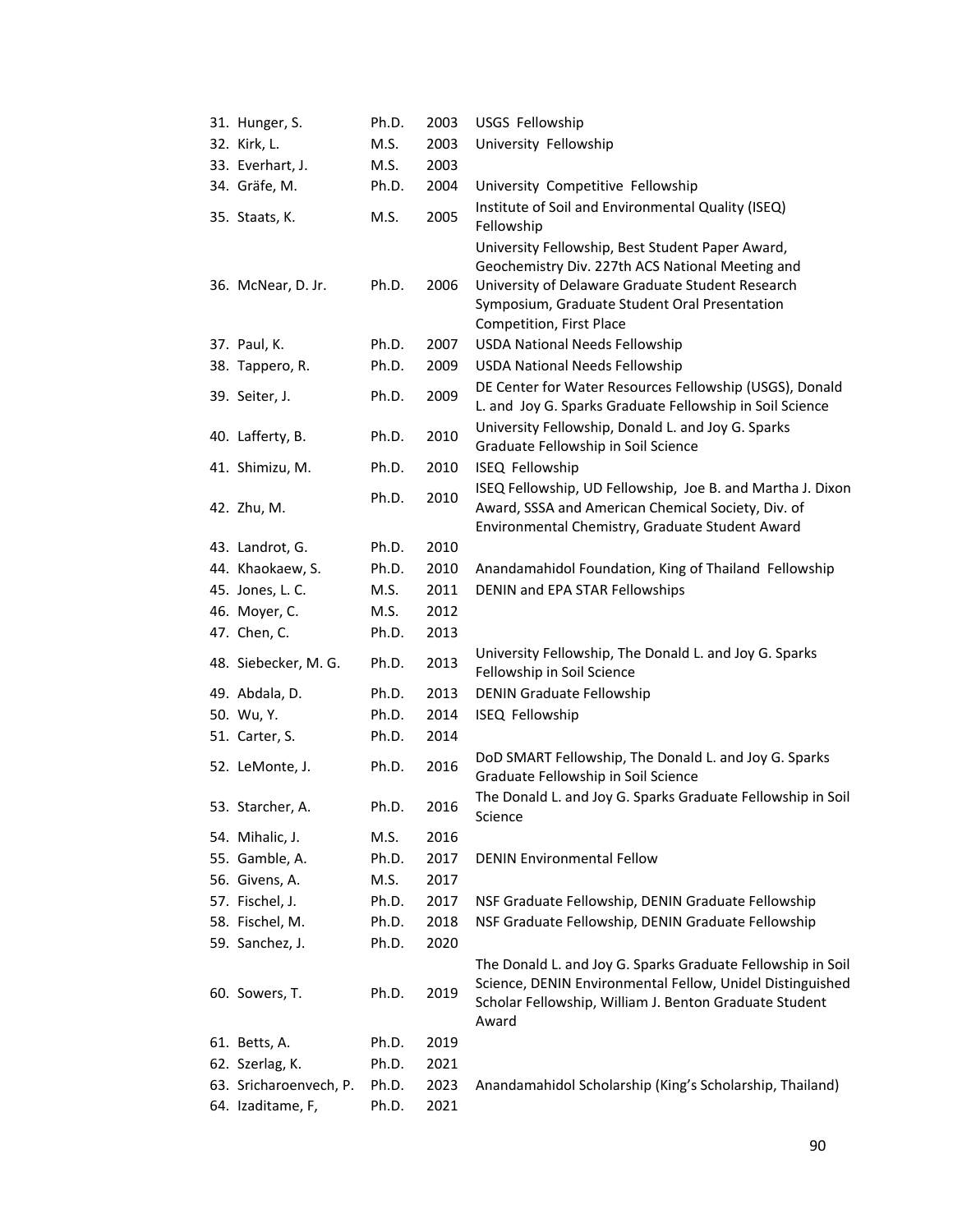# **B. Advisory and/or Oral Examination Committee**

| Person                     | Degree | Year | Area                                        |
|----------------------------|--------|------|---------------------------------------------|
| Brauer, D.                 | M.S.   | 1980 | Plant Science (Plant Physiology)            |
| Gau, S.                    | M.S.   | 1980 | Plant Science (Plant Physiology)            |
| Adams, J.                  | Ph.D.  | 1982 | Plant Science (Plant Pathology)             |
| Solano, L.                 | M.S.   | 1982 | Plant Science (Soil Fertility)              |
| Scibek, J.                 | M.S.   | 1982 | Marine Studies (Marine Studies)             |
| Sadler, N.                 | M.S.   | 1982 | Plant Science (Soil Fertility)              |
| Jardine, J.                | Ph.D.  | 1983 | Plant Science (Soil Fertility               |
| Sandler, H.                | M.S.   | 1983 | Plant Science (Plant Pathology)             |
| Levine, A.                 | M.S.   | 1983 | Plant Science (Plant Pathology)             |
| Berzonsky, W.              | M.S.   | 1983 | Plant Science (Plant Breeding)              |
| Tien, P.                   | Ph.D.  | 1983 | Civil Engineering                           |
| Solis, T.                  | M.S.   | 1985 | Plant Science (Soil Fertility)              |
| Kline, J.                  | M.S.   | 1986 | Plant Science (Soil Fertility)              |
| Bitzer, C.                 | M.S.   | 1986 | Plant Science (Soil Fertility)              |
| Tien, A.                   | Ph.D.  | 1987 | Civil Engineering                           |
| Hsieh, S.                  | Ph.D.  | 1987 | Civil Engineering                           |
| Park, S.                   | Ph.D.  | 1987 | Civil Engineering                           |
| Gartley, K.                | M.S.   | 1989 | Plant Science (Soil Fertility)              |
| Johnson, R.                | Ph.D.  | 1989 | Plant Science (Soil Fertility)              |
| Liu, J.C.                  | Ph.D.  | 1989 | Civil Engineering                           |
| Kresen, A.J.               | M.S.   | 1990 | Plant and Soil Sciences (Soil Microbiology) |
| Teaney, G.                 | M.S.   | 1990 | Plant and Soil Sciences (Soil Microbiology) |
| Tang, Z.                   | Ph.D.  | 1991 | Civil Engineering                           |
| Kingery, A.                | Ph.D.  | 1995 | Civil Engineering                           |
| Takayami, M.               | Ph.D.  | 1995 | Civil Engineering                           |
| MacIntosh, K.              | Ph.D.  | 1995 | Civil Engineering                           |
| Vadas, P.                  | M.S.   | 1995 | <b>Plant and Soil Sciences</b>              |
| Sallade, Y.                | M.S.   | 1995 | <b>Plant and Soil Sciences</b>              |
| Jamrad, A.                 | Ph.D.  | 1993 | Civil Engineering                           |
| Mozaffari, M.              | Ph.D.  | 1993 | Plant and Soil Sciences (Soil Fertility)    |
| Li, Yimin                  | Ph.D.  | 1993 | Plant and Soil Sciences (Soil Fertility)    |
| Numerous Others Since 1993 |        |      |                                             |

**C. Senior Degrees with Distinction (Served as Advisor) and Undergraduate Fellows**

| 1981 |
|------|
| 1981 |
| 1982 |
| 1985 |
| 1986 |
| 1990 |
| 1993 |
| 1996 |
| 2002 |
| 2005 |
| 2005 |
|      |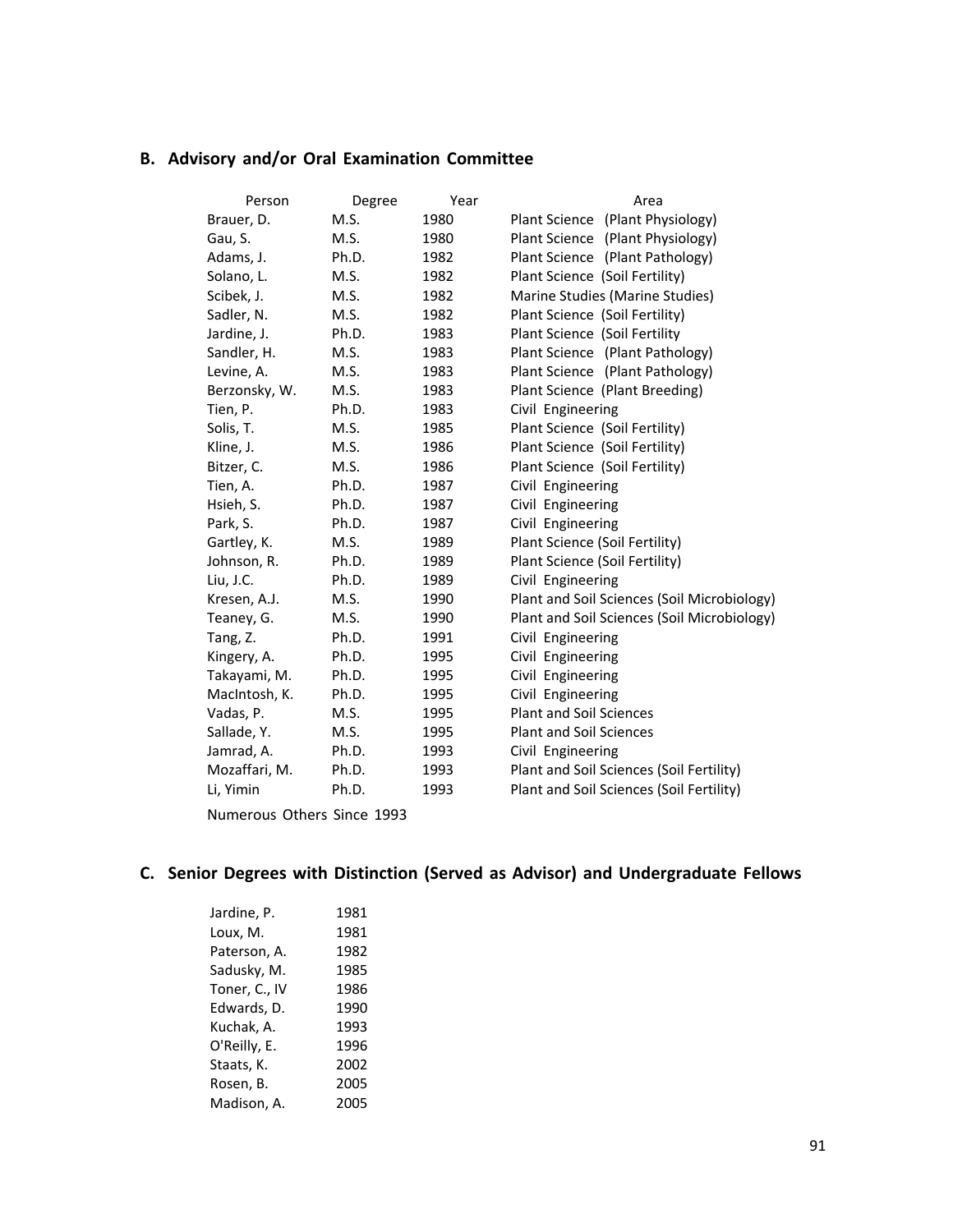#### **D. Postdoctoral Fellows (Served as Supervisor)**

- 1. Dr. M. Seyfried, 1987
- 2. Dr. A. Bar‐Tal, 1987‐1988
- 3. Dr. S. Grant, 1987‐1989
- 4. Dr. Z. Zhang, 1988‐1994
- 5. Dr. H. Sharma, 1988
- 6. Dr. P. Zhang, 1990‐1991
- 7. Dr. R. Johnson, 1990‐1992
- 8. Dr. Y. Salingar, 1991‐1992
- 9. Dr. P. Grossl, 1991‐1993
- 10. Dr. A. Scheidegger, 1993‐1997, F.W. Clarke Award, 1999, Geochemical Society
- 11. Dr. R. Ford, 1997‐1999
- 12. Dr. A. Scheinost, 1997‐1999
- 13. Dr. N. (Yamaguchi) Uesugi, 1998‐1999
- 14. Dr. F. Gillot, 2000‐2001
- 15. Dr. Giorgio Senesi, 2000‐2001
- 16. Dr. Paras Trivedi, 2001‐2003
- 17. Dr. Youwen You, 2002‐2003
- 18. Dr. Edward Peltier, 2002‐2005
- 19. Dr. Michael Borda, 2003‐2006
- 20. Dr. Shinwoo Lee, 2003‐2005
- 21. Dr. Tiffany Thomas, 2004‐2005
- 22. Dr. Zenqing Shi, 2006‐2007
- 23. Dr. Sanjai Parikh, 2006‐2008
- 24. Dr. Matthew Ginder‐Vogel, 2006‐2010
- 25. Dr. Olesya Lazareva, 2010‐2014
- 26. Dr. Wei Li, 2010‐2015
- 27. Dr. Jianjun Yang, 2013‐2016
- 28. Dr. Chunmei Chen, 2014‐2015
- 29. Dr. Jason Stuckey, 2014‐2017
- 30. Dr. Xuan Yu, 2014‐2018
- 31. Dr. Matthew Siebecker, 2016‐2018
- 32. Dr. Elizabeth Coward, 2017‐
- 33. Dr. Elizabeth Tomaszewski, 2019‐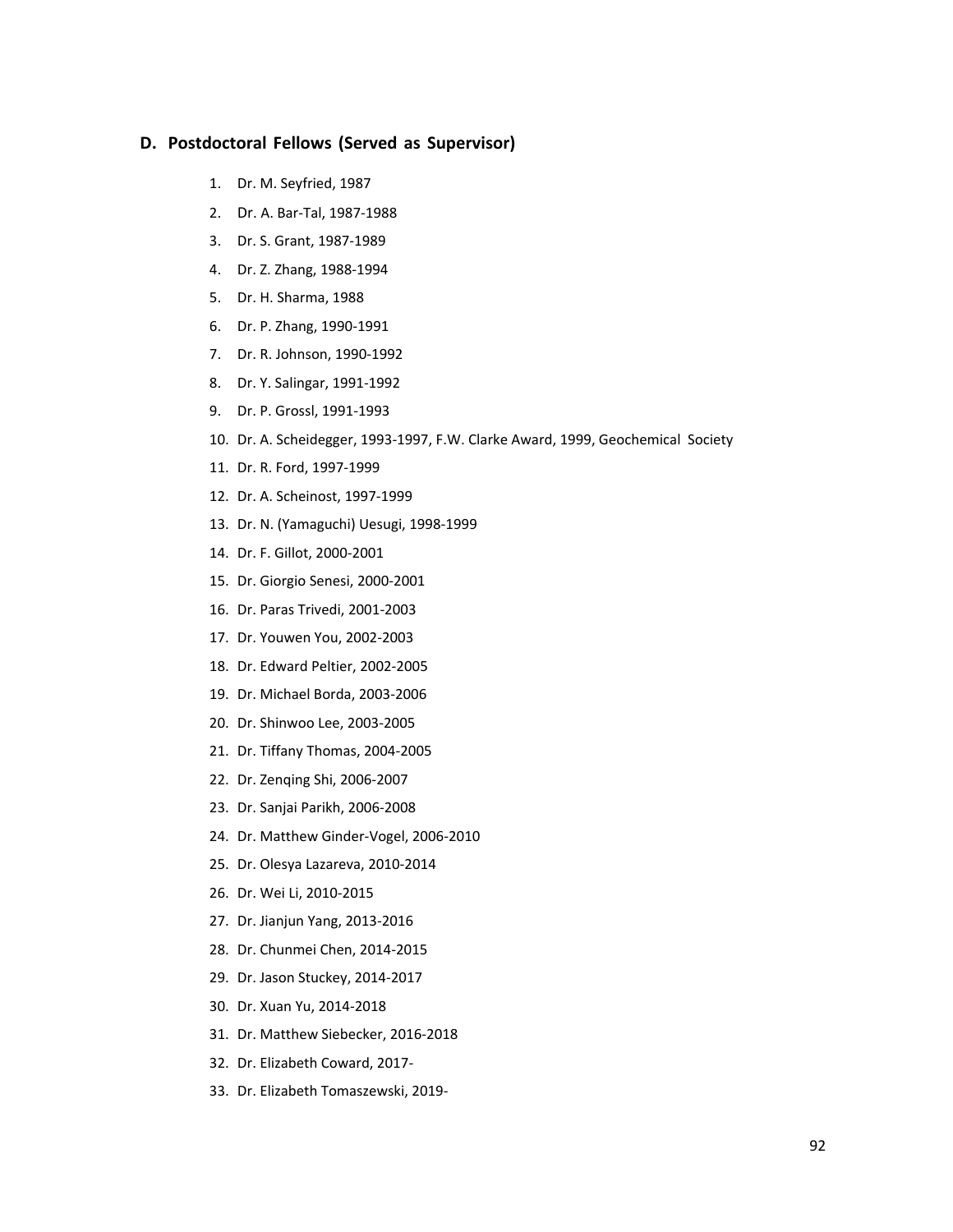#### **E. Visiting Professors and Scholars (Conducted research in my laboratories)**

- 1. Dr. R. Alvarez (Distinguished Visiting Professor), 1985‐1986
- 2. Dr. N. Pasricha, 1987‐1988
- 3. Professor X. Jiahua, 1988
- 4. Dr. C. Aharoni (Distinguished Visiting Professor), 1989‐1990
- 5. Dr. R. Keren, 1992‐1993
- 6. Dr. D.D. Steffens, Justus Liebig University, Giessen, Germany, 1993‐1994
- 7. J. Wu, Chinese Academy of Sciences, Peoples' Republic of China, 1994
- 8. G. Hu, Chinese Academy of Sciences, Peoples' Republic of China, 1994
- 9. J. Kleikemper, Institute of Terrestrial Ecology, Schlieren, Switzerland, 1995‐1996
- 10. Dr. S. Feigenbaum, Institute of Soils and Water, Bet Dagan, Israel, 1995
- 11. Dr. L.E. Katz, University of Maine, Orono, Maine, Fall,1997
- 12. Dr. A. Shaviv, The Technion, Israel Institute of Technology, 1998‐1999
- 13. Dr. D. Businelli, University of Perugia, Italy, 2001
- 14. F. Casciari, University of Perugia, Perugia, Italy, 2001
- 15. C. Dowding, University of Stellenbosch, Matieland, South Africa, 2003‐2004
- 16. Dr. Xionghan Feng, Huazhong Agricultural University, Wuhan, China, 2007‐2008
- 17. Dr. Tingqiang Li, China, 2008‐2011
- 18. Dr. Marcelo Alves, Brazil, 2009‐2010
- 19. Dr. Yujun Wang, China, 2010‐2011; 2013
- 20. Dr. Alejandra Jara, 2011‐2012
- 21. Wipawan Thaymuang, Kasetsart University, Bangkok, Thailand, 2011‐2012
- 22. Dr. Xionghan Feng, Huazhong Agricultural University, Wuhan, China 2011‐2012
- 23. Boontarik Chimchart, Kasetsart University, Bangkok, Thailand, 2011‐2012
- 24. Fabio Ono, Federal University of Lavras ‐ UFLA/Brazil, 2012
- 25. Guilherme Lopes, Federal University of Lavras‐ UFLA/Brazil, 2012‐2013
- 26. Ling Li, Chinese Academy of Sciences, Guizhou ,China, 2012 ‐2013
- 27. Dr. Yang Chen, Nanjing University, 2014‐2015
- 28. Dr. Dan Liu, Zhejiang Agricultural University, 2015
- 29. Jasmin Schiefer, University of Natural Resources and Life Sciences, Vienna, Austria, 2015
- 30. Rodolfo Fagundes Costa, Federal University of Viçosa, Viçosa, Brazil, 2015
- 31. Dr. Hao‐Jie Cui, Chinese Academy of Sciences, Xiamen, China , 2015‐2016
- 32. Jiali Yan, Nanjing Agricultural University, Nanjing, China, 2016‐2018